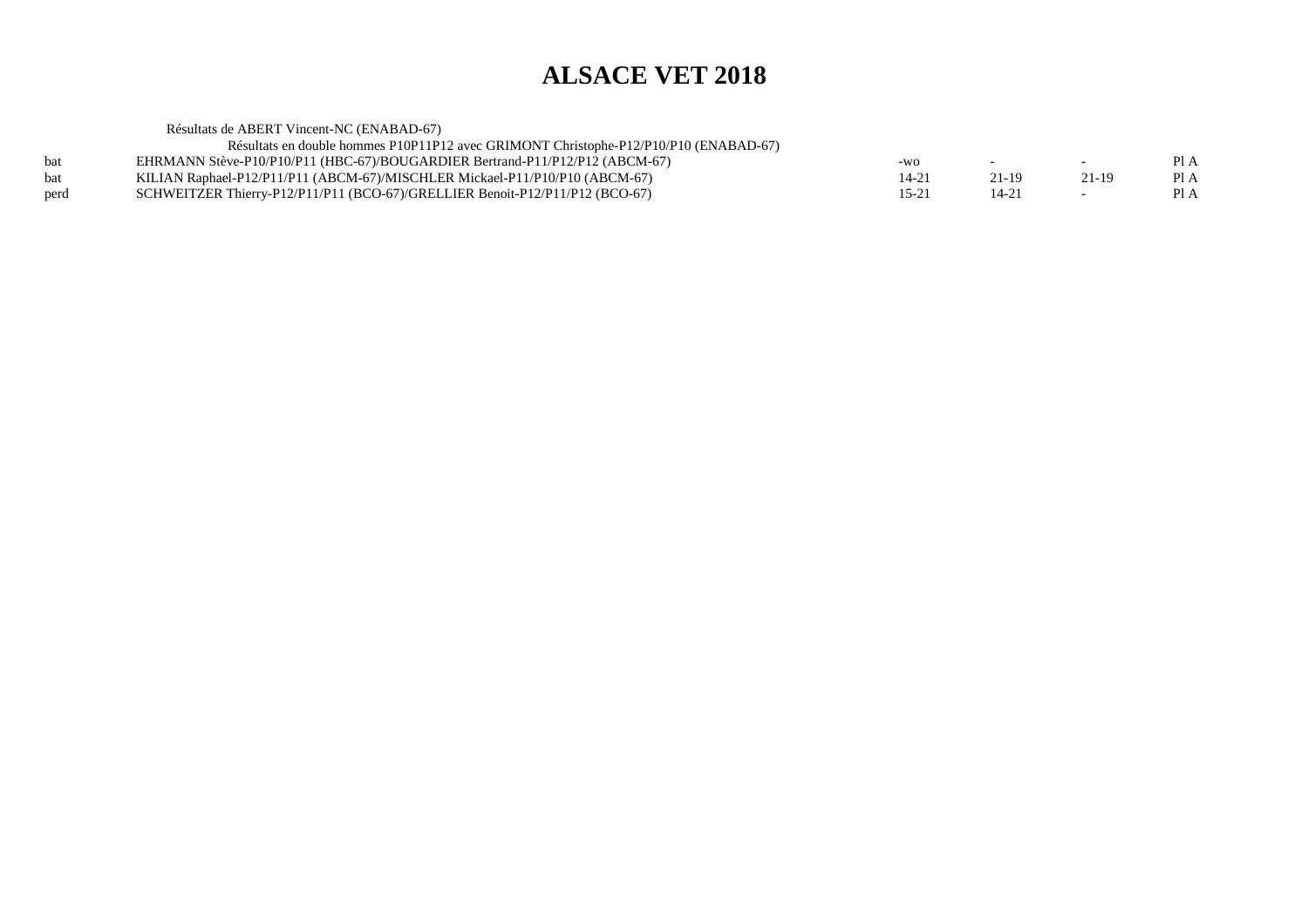|      | Résultats de ALEXANDRE Avenel-D8/D8/P10 (HBC-67)                               |           |           |          |      |
|------|--------------------------------------------------------------------------------|-----------|-----------|----------|------|
|      | Résultats en double hommes D8D9 avec HASSANI Hamed-NC (HBC-67)                 |           |           |          |      |
| bat  | FOLTZ Arnaud-P10/P11/P12 (FBD-67)/ANTONI Laurent-P11/D9/P10 (FBD-67)           | 21-9      | 17-21     | 21-9     | PI B |
| perd | MARCANTONI Matthieu-D9/D9/P11 (ASLR-67)/ANDRISSEN Patrick-P10/D8/P10 (ASLR-67) | $21 - 17$ | $17 - 21$ | $9 - 21$ | PI B |
| perd | MULLER Guy-P11/D9/P10 (CBO-67)/STEYER Alain-P11/D9/P11 (CBO-67)                | $25 - 23$ | $8 - 21$  | $19-21$  | 1/4  |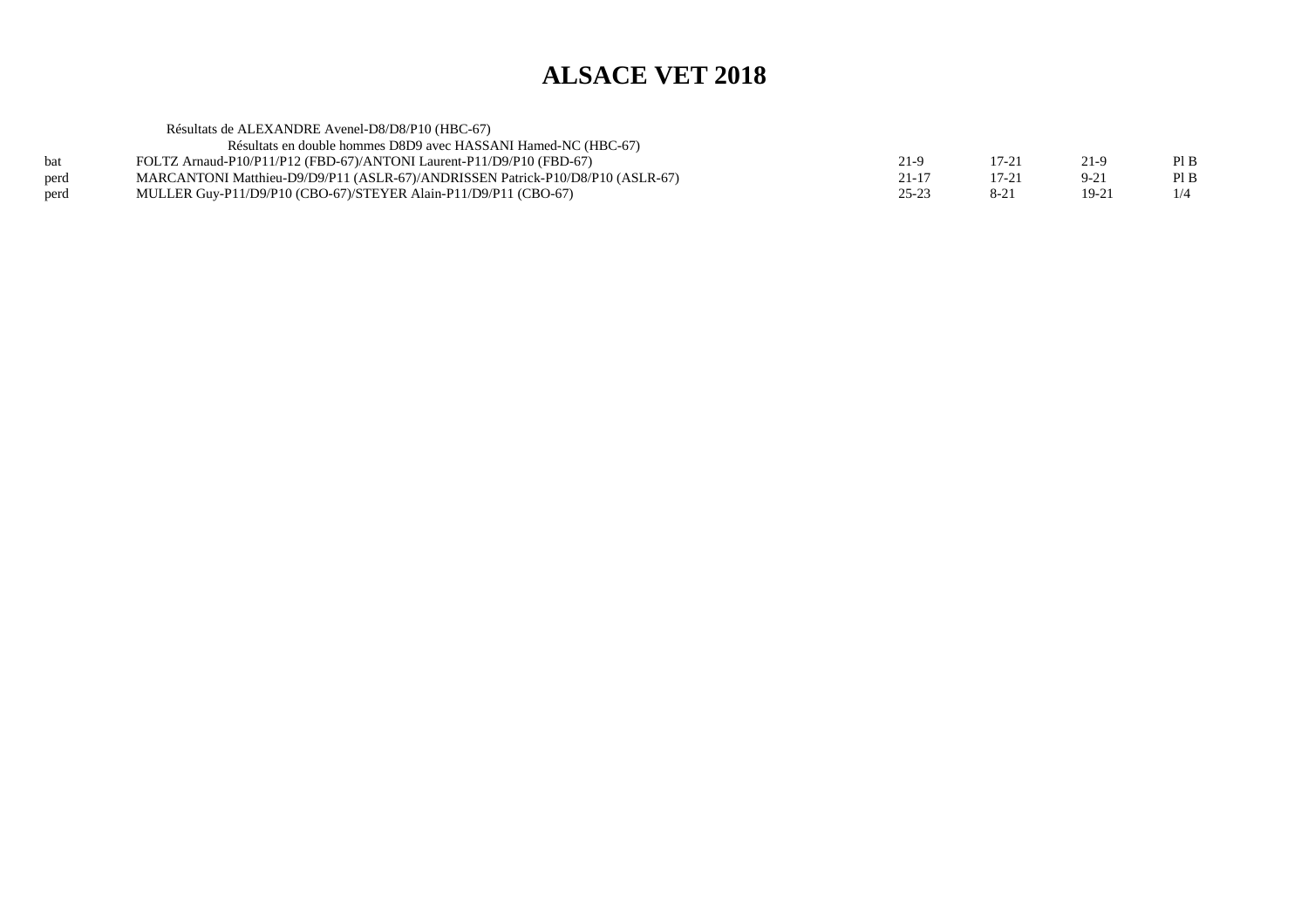Résultats de ANDRISSEN Patrick-P10/D8/P10 (ASLR-67)

| Résultats en double hommes D8D9 avec MARCANTONI Matthieu-D9/D9/P11 (ASLR-67) |  |
|------------------------------------------------------------------------------|--|
|------------------------------------------------------------------------------|--|

| bat  | FOLTZ Arnaud-P10/P11/P12 (FBD-67)/ANTONI Laurent-P11/D9/P10 (FBD-67) | 21-10 |  | Pl B |
|------|----------------------------------------------------------------------|-------|--|------|
| bat  | HASSANI Hamed-NC (HBC-67)/ALEXANDRE Avenel-D8/D8/P10 (HBC-67)        | 17-21 |  | Pl B |
| perd | KRIER Joël-P10/D8/D8 (BCMS-67)/DORNIER Vincent-P10/P11/P12 (BCMS-67) | 13-21 |  |      |
| bat  | MULLER Guy-P11/D9/P10 (CBO-67)/STEYER Alain-P11/D9/P11 (CBO-67)      | 21-12 |  |      |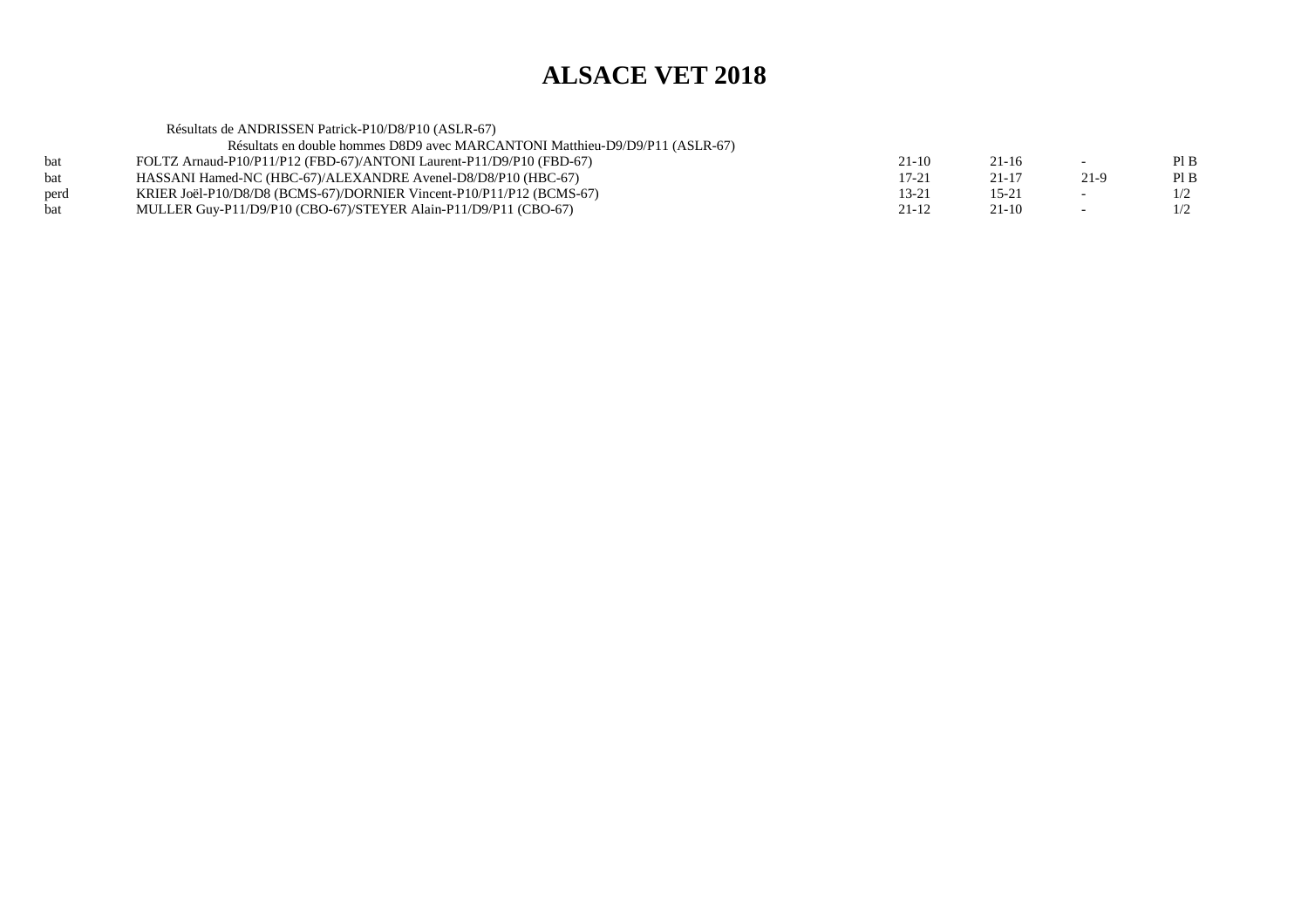Résultats de ANSTETT Michelle-P11/P10/D9 (BCV-67)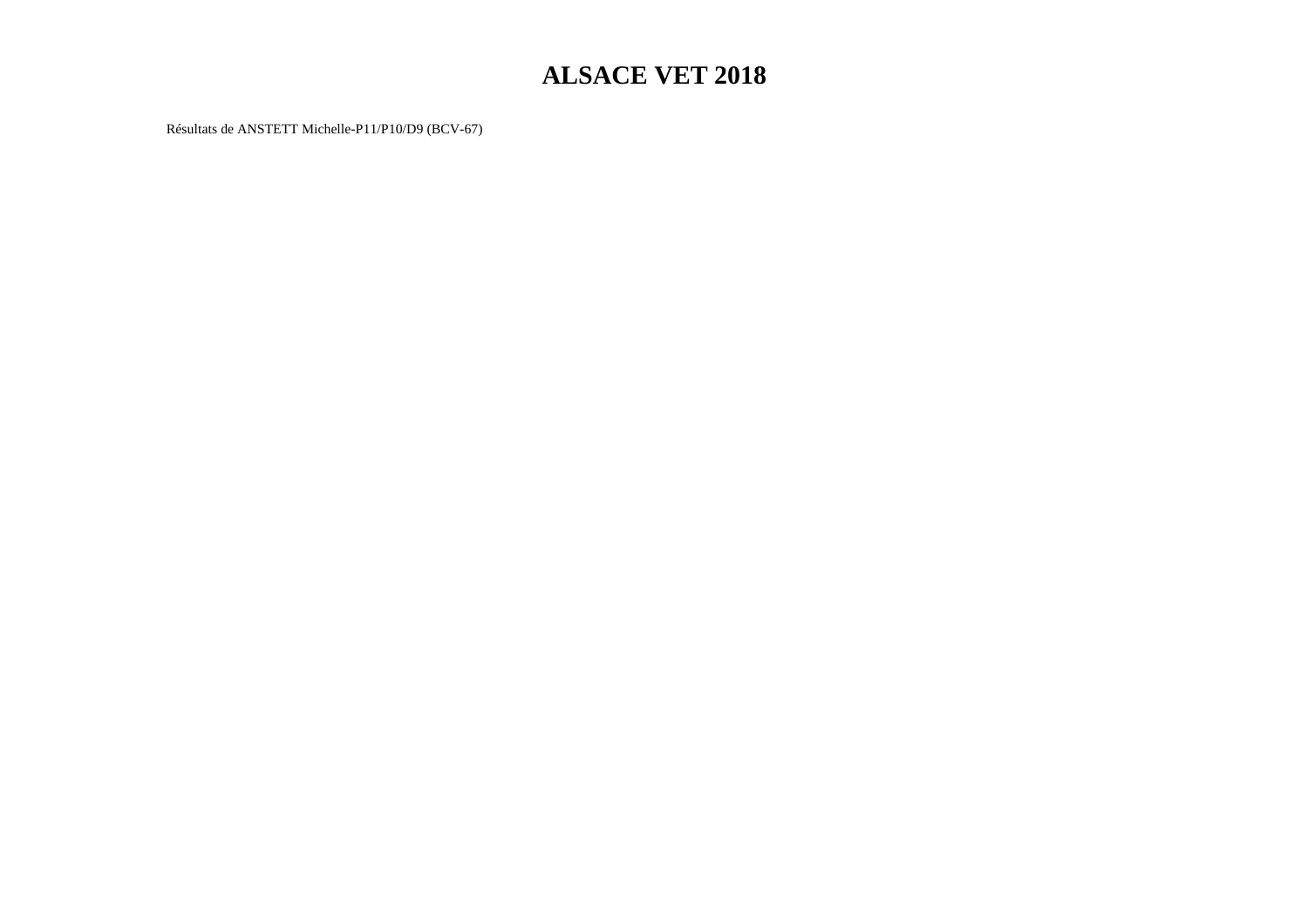Résultats de ANTONI Caroline-P10/P10/P11 (BCV-67) Résultats en double mixte P10P11P12 avec WAGNER Alexandre-P10/D9/P10 (BCV-67) perd WENCKER Christophe-P12/P10/P10 (BADKOM-67)/SCHULER Sandrine-P12/P10/P10 (BADKOM-67) 19-21 13-21 - Pl A $PIA$ bat JACQUIN François-P10/D9/P10 (EVE-67)/GUILLEN Angela-P10 (CSCTS-67)<br>bat SCHWEITZER Thierry-P12/P11/P11 (BCO-67)/SCHWEITZER Alena-P12/P10/  $21-19$   $21-19$   $-$  PIA  $PIA$ SCHWEITZER Thierry-P12/P11/P11 (BCO-67)/SCHWEITZER Alena-P12/P10/P10 (BCO-67)  $21-18$   $21-18$   $-$  PIA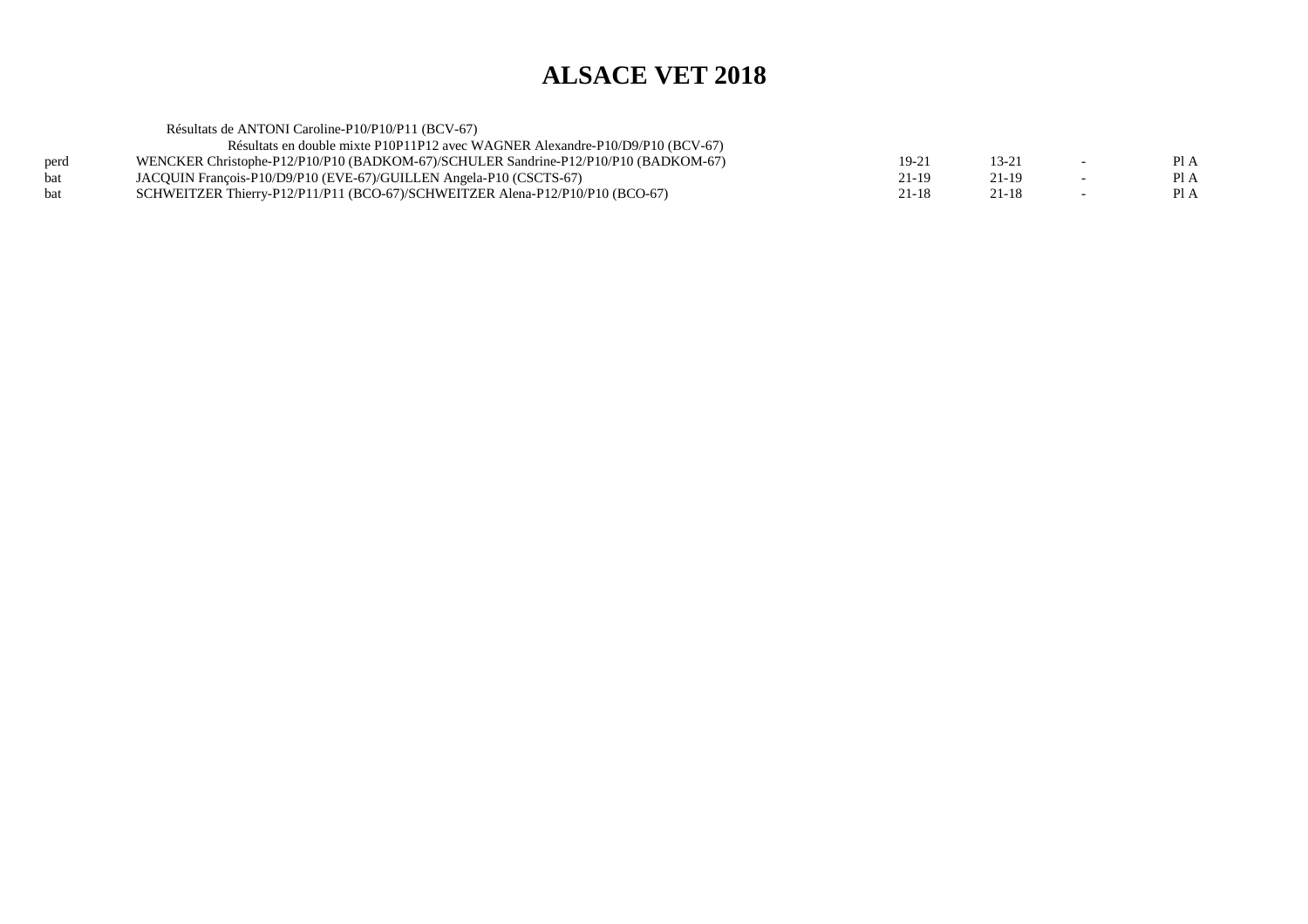|      | Résultats de ANTONI Laurent-P11/D9/P10 (FBD-67)                                |         |         |        |      |
|------|--------------------------------------------------------------------------------|---------|---------|--------|------|
|      | Résultats en double hommes D8D9 avec FOLTZ Arnaud-P10/P11/P12 (FBD-67)         |         |         |        |      |
| perd | HASSANI Hamed-NC (HBC-67)/ALEXANDRE Avenel-D8/D8/P10 (HBC-67)                  | $9-2$   | 21-17   | $9-21$ | PIB  |
| perd | MARCANTONI Matthieu-D9/D9/P11 (ASLR-67)/ANDRISSEN Patrick-P10/D8/P10 (ASLR-67) | $10-21$ | $16-21$ |        | Pl B |
|      |                                                                                |         |         |        |      |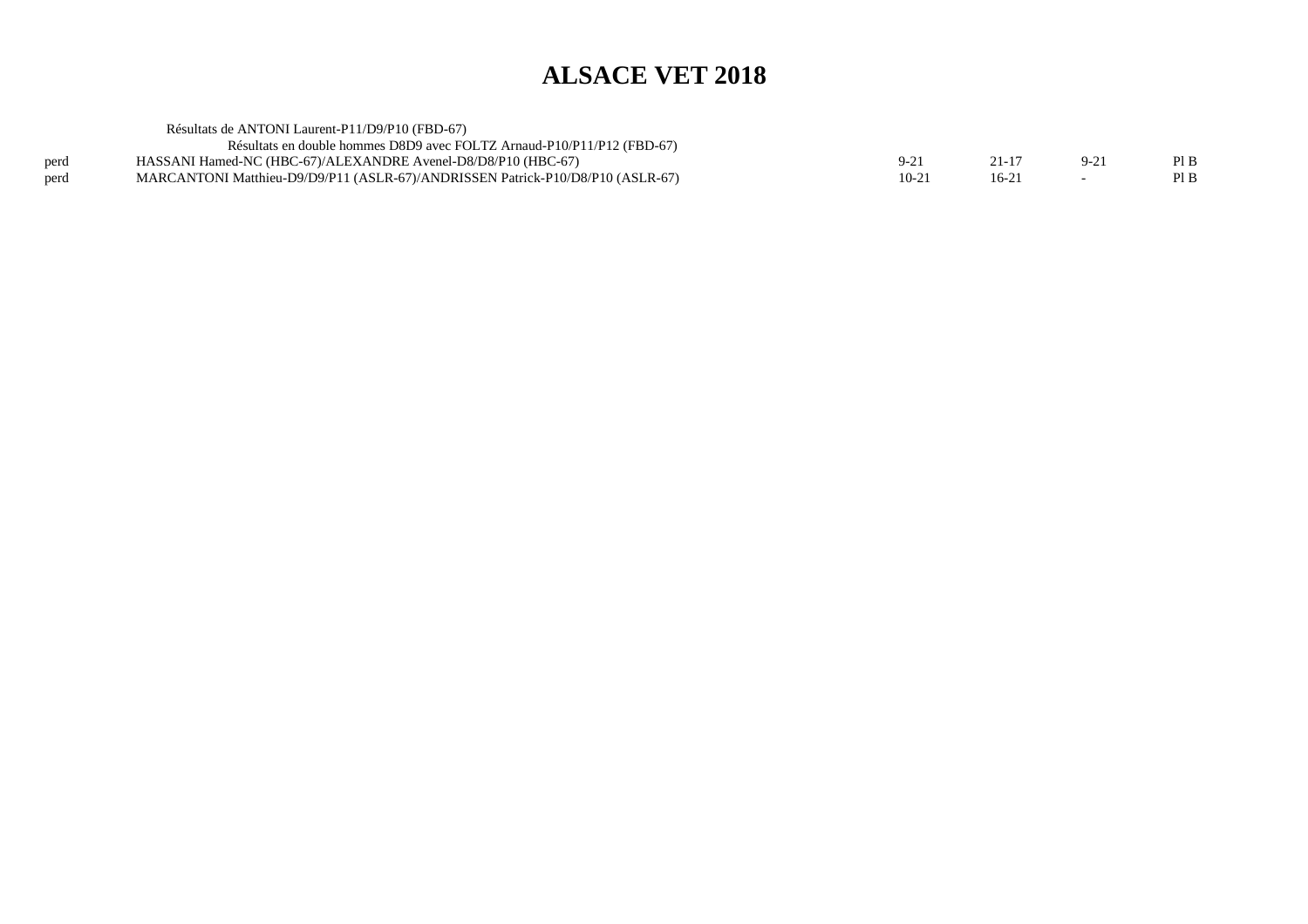Résultats de ARGENTIN Sabrina-D8/R6/D8 (CBO-67) Résultats en double mixte D8D9 avec DE ALMEIDA Dominique-D8/R6/D8 (CBO-67)bat LAUQUE Pierre-D8/D7/D9 (ENABAD-67)/BIEGEL Frédérique-D8/D7/D9 (ENABAD-67) $21-13$   $21-19$  - PIB  $PIB$ bat GARDIES Laurent-D8/R6/D8 (BCMS-67)/TRIMBOUR Catherine-D9/D7/D8 (SBC67-67) $21-16$   $21-12$  - PIB  $1/4$ bat HUMBERT Claude-D9/D7/D9 (CAOB-67)/GUTH Isabelle-P11/D9/P10 (CAOB-67)<br>LAOUT Stéphane-P12/P10/P12 (VDR-67)/HUBER Virginie-P10/D8/D9 (VDR-67)  $21-15$  21-8 - 1/4  $1/2$ LAOUT Stéphane-P12/P10/P12 (VDR-67)/HUBER Virginie-P10/D8/D9 (VDR-67)  $21-15$  19-21 21-15 1/2 Finale perd LAUQUE Pierre-D8/D7/D9 (ENABAD-67)/BIEGEL Frédérique-D8/D7/D9 (ENABAD-67) $17-21$   $14-21$   $-$  Finale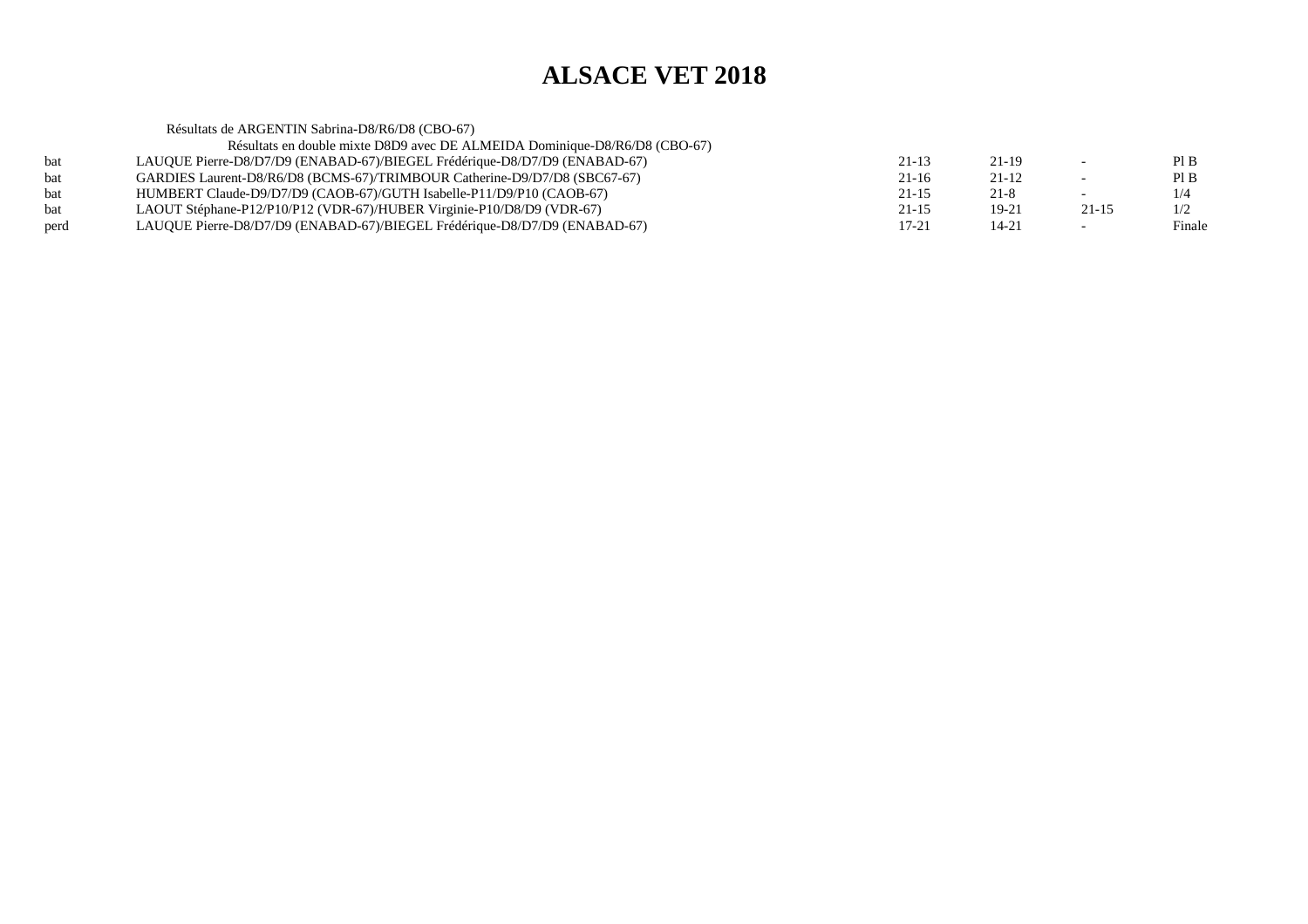|      | Résultats de ARROUS Emmanuelle-R6/R4/R4 (CEBA-67)                          |           |           |                          |      |
|------|----------------------------------------------------------------------------|-----------|-----------|--------------------------|------|
|      | Résultats en double mixte R4R5 avec DAHLEN Daniel-R6/R4/R4 (ASPTT-67)      |           |           |                          |      |
| perd | YAYI Jean-Luc-D8/R6/R6 (BCW84-68)/CRESSATTI Nadine-D7/D7/R5 (BCW84-68)     | 11-21     | $21-10$   | 16-21                    | Pl B |
| perd | TERMINAUX Philippe-D7/R6/R5 (SBC57-57)/WITZEL Nathalie-D7/R6/R5 (SBC57-57) | $19 - 21$ | $21-19$   | $10-21$                  | Pl B |
| bat  | HELFRICH Jean-yves-D8/R6/D7 (OFBC-67)/BATT Caroline-D7/R5/R5 (OFBC-67)     | 21-19     | $21 - 15$ | $\overline{\phantom{0}}$ | PIB  |
| perd | VALENTIN Stéphane-R5/N3/R4 (BCO-67)/DELAGNEAU Sabine-R6/R5/R4 (BCO-67)     | $10 - 21$ | $15 - 21$ | $\overline{\phantom{0}}$ | 1/2  |
| perd | TERMINAUX Philippe-D7/R6/R5 (SBC57-57)/WITZEL Nathalie-D7/R6/R5 (SBC57-57) | $21 - 11$ | $20 - 22$ | 13-21                    | 1/2  |
|      |                                                                            |           |           |                          |      |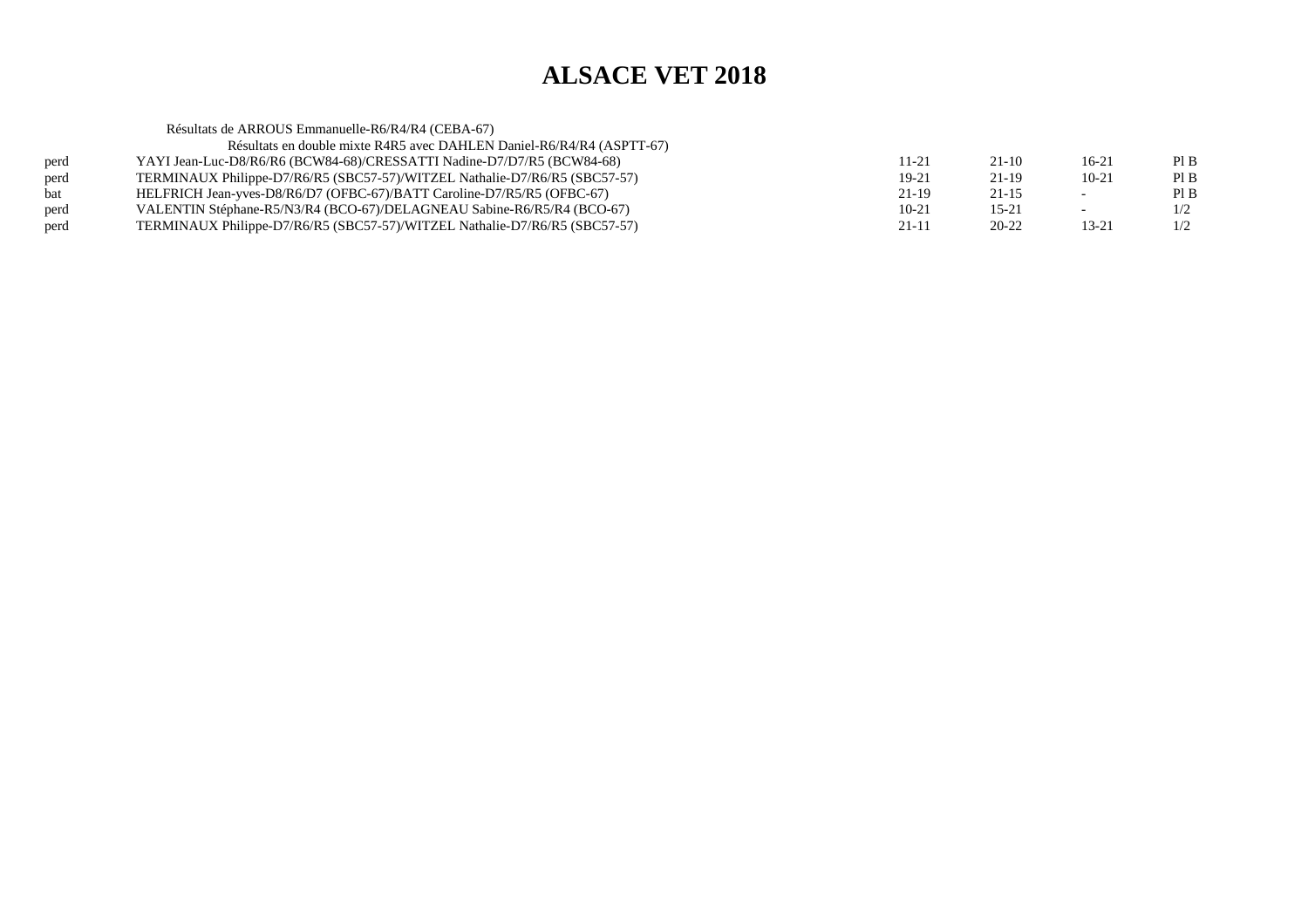|      | Résultats de BAR Fata-P10/P12/P12 (HBC-67) |           |           |                          |      |
|------|--------------------------------------------|-----------|-----------|--------------------------|------|
|      | Résultats en simple hommes P10P11P12       |           |           |                          |      |
|      | BOUGARDIER Bertrand-P11/P12/P12 (ABCM-67)  | $21 - 16$ | $21 - 17$ | $\sim$                   | Pl D |
| hat  | CERVERA Sébastien-P10/D9/P11 (EVE-67)      | $21 - 17$ | $11 - 21$ | 21-19                    | Pl D |
| bat  | FOLTZ Arnaud-P10/P11/P12 (FBD-67)          | $21 - 18$ | $21 - 16$ | $\overline{\phantom{a}}$ | 1/4  |
| perd | DORNIER Vincent-P10/P11/P12 (BCMS-67)      | $3 - 21$  | $8 - 21$  | $\overline{\phantom{0}}$ | 1/2  |
| perd | MAILLARD David-P10/D8/D9 (CSBW-68)         | $12 - 21$ | $15 - 21$ | $\overline{\phantom{0}}$ | 1/2  |
|      |                                            |           |           |                          |      |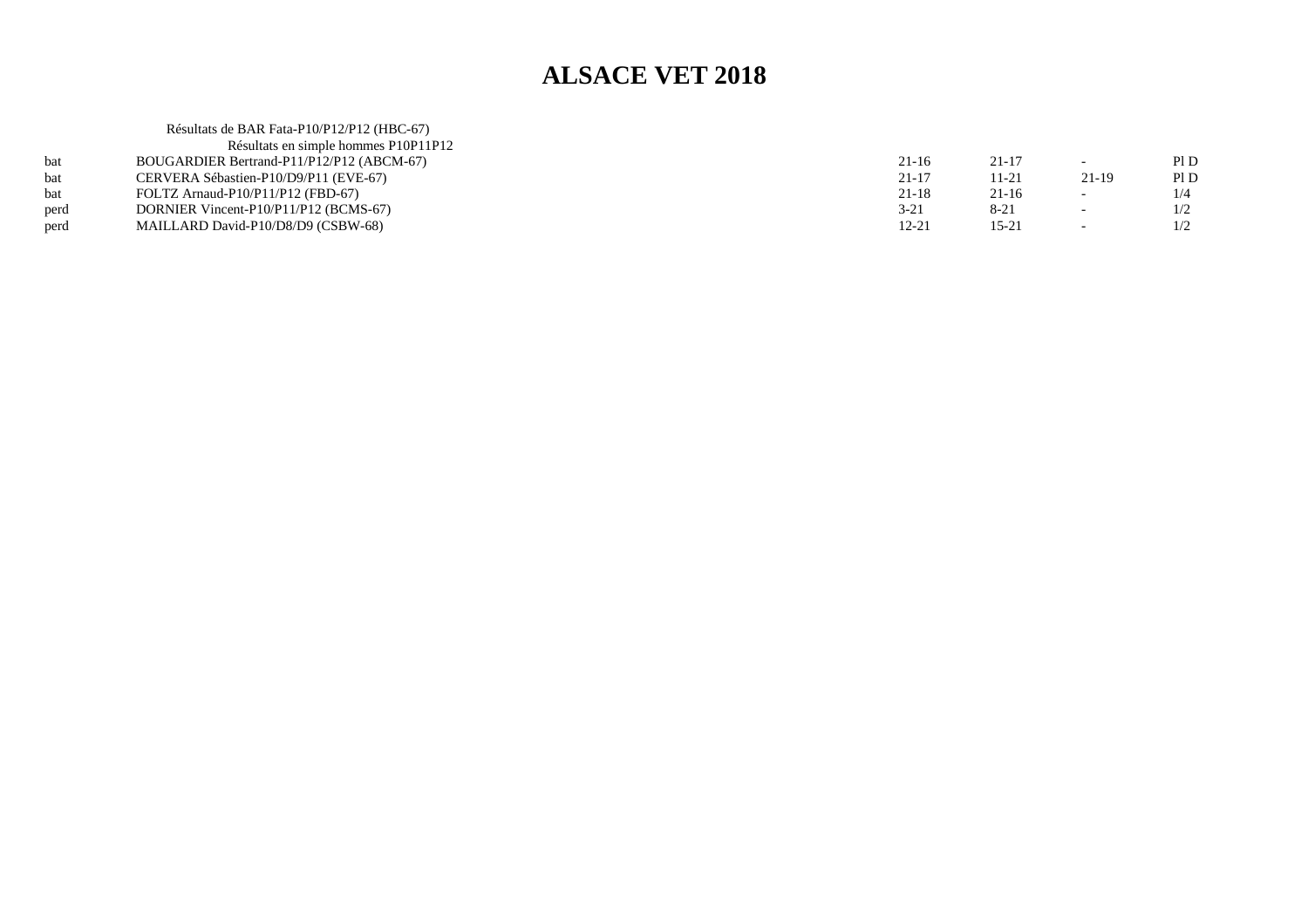Résultats de BATOT Florence-R5/R4/R6 (BCF-67) Résultats en double dames R4R5 avec LENGENFELDER Cathie-R6/R4/R4 (BCS-67)bat LUDWIG Candy-D7/R5/R6 (BCMS-67)/ILTISS Catherine-D8/R6/D7 (BCMS-67) $21-5$  21-17 - PIA  $PIA$ bat KAETZEL Aurélie-D9/D7/D7 (MBC-67)/KOEHLING Dominique-D7/R5/R5 (MBC-67)<br>bat WALTZ Christelle-D7/R5/D7 (SLDB-67)/MARTINEZ Florence-D7/R5/D7 (ENABAD-6  $21-12$   $21-17$  - PIA  $PIA$ bat WALTZ Christelle-D7/R5/D7 (SLDB-67)/MARTINEZ Florence-D7/R5/D7 (ENABAD-67)<br>bat DELAGNEAU Sabine-R6/R5/R4 (BCO-67)/HEUBERGER Elisabeth-R5/R4/N3 (BCO-67)  $21-11$   $21-12$   $-$  PIA Pl A bat DELAGNEAU Sabine-R6/R5/R4 (BCO-67)/HEUBERGER Elisabeth-R5/R4/N3 (BCO-67) $21-9$  21-13 - PIA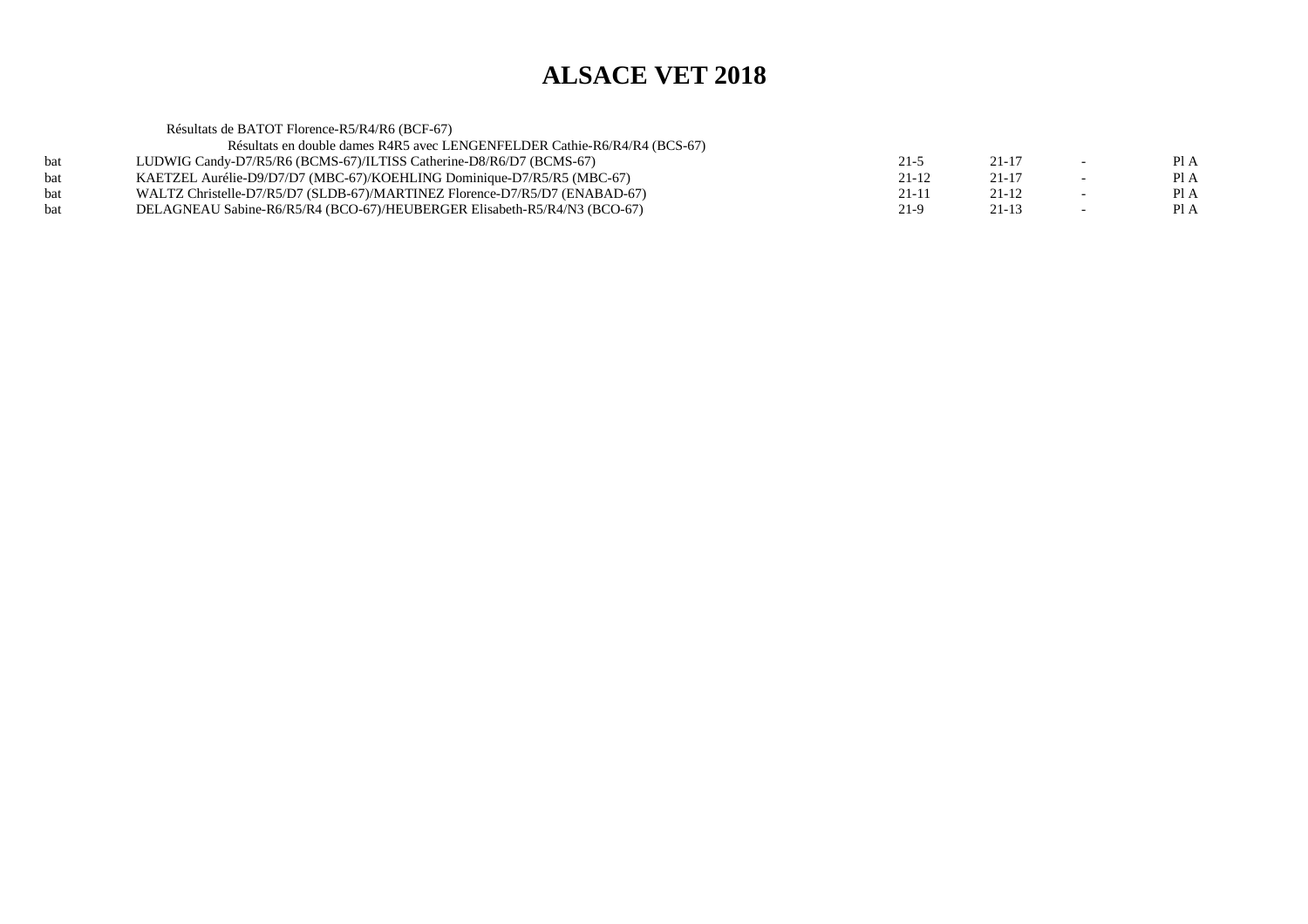Résultats de BATT Caroline-D7/R5/R5 (OFBC-67) Résultats en double mixte R4R5 avec HELFRICH Jean-yves-D8/R6/D7 (OFBC-67)perd TERMINAUX Philippe-D7/R6/R5 (SBC57-57)/WITZEL Nathalie-D7/R6/R5 (SBC57-57)<br>
YAYI Jean-Luc-D8/R6/R6 (BCW84-68)/CRESSATTI Nadine-D7/D7/R5 (BCW84-68)  $19-21$  14-21 - PIB  $\mathop{\rm Pl}\nolimits\mathop{\rm B}\nolimits$ perd YAYI Jean-Luc-D8/R6/R6 (BCW84-68)/CRESSATTI Nadine-D7/D7/R5 (BCW84-68)<br>perd DAHLEN Daniel-R6/R4/R4 (ASPTT-67)/ARROUS Emmanuelle-R6/R4/R4 (CEBA-67)  $20-22$  19-21 - PIB  $PIB$ perd DAHLEN Daniel-R6/R4/R4 (ASPTT-67)/ARROUS Emmanuelle-R6/R4/R4 (CEBA-67) $19-21$  15-21 - PIB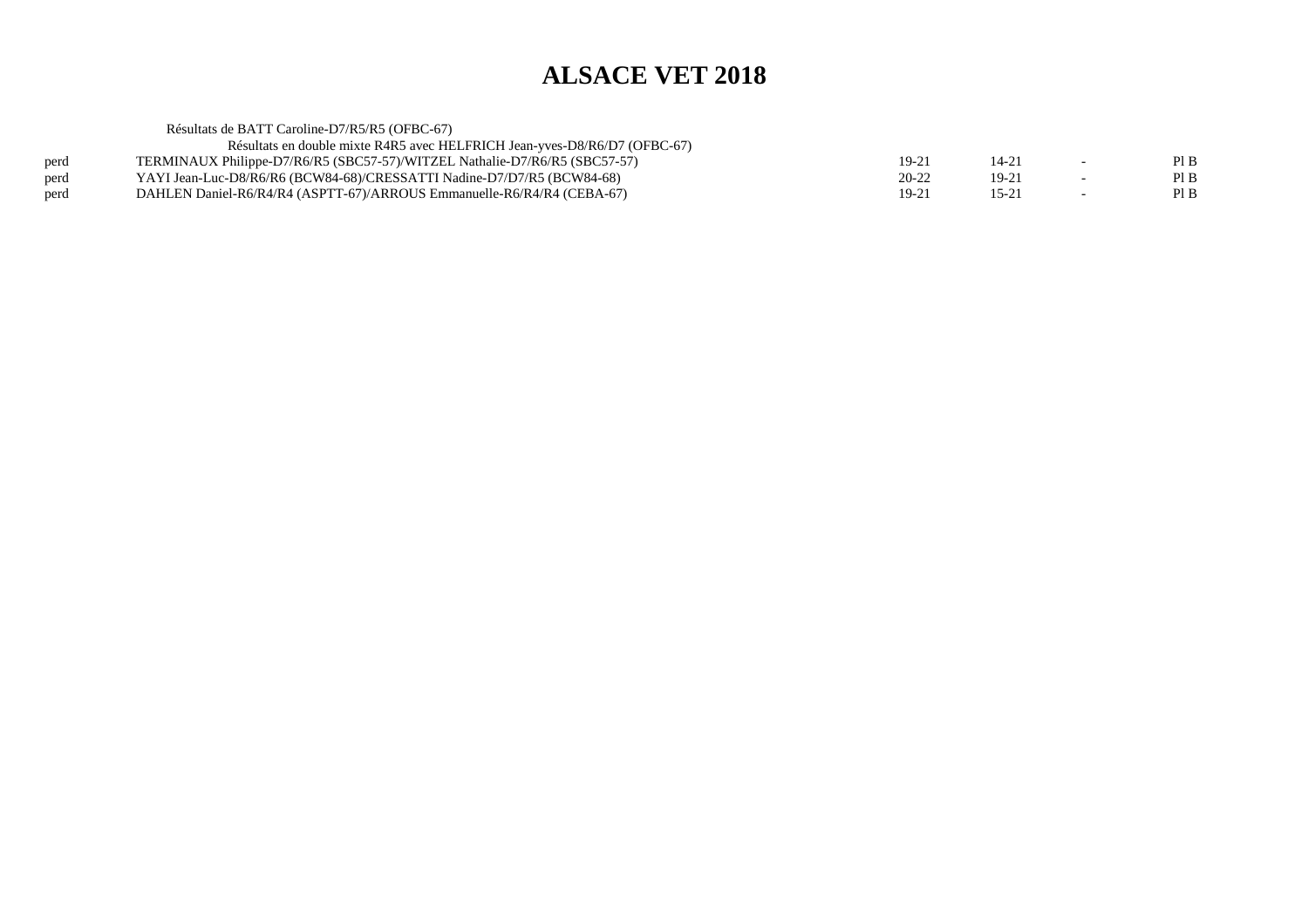|      | Résultats de BECKER Claudia-D9/D7/D8 (OFBC-67)                              |                |           |           |      |
|------|-----------------------------------------------------------------------------|----------------|-----------|-----------|------|
|      | Résultats en double dames R6D7 avec CLEMENT Caroline-D8/R6/R6 (BCIG-67)     |                |           |           |      |
| perd | DE LOURTIOUX Clotilde-D8 (ENABAD-67)/BIEGEL Frédérique-D8/D7/D9 (ENABAD-67) | $17 - 21$      | 21-15     | $10 - 21$ | Pl A |
| perd | MISCHLER Annick-D9/D7/D9 (CEBA-67)/PLESSY Valentine-D9/D7/D7 (CEBA-67)      | $14-2^{\circ}$ | $21 - 17$ | 13-21     | Pl A |
| perd | KEIFFER Nelly-D9/D7/D7 (ENABAD-67)/MEHN Caroline-D8/D8/P10 (ENABAD-67)      | $16-21$        | $21 - 17$ | $16-21$   | Pl A |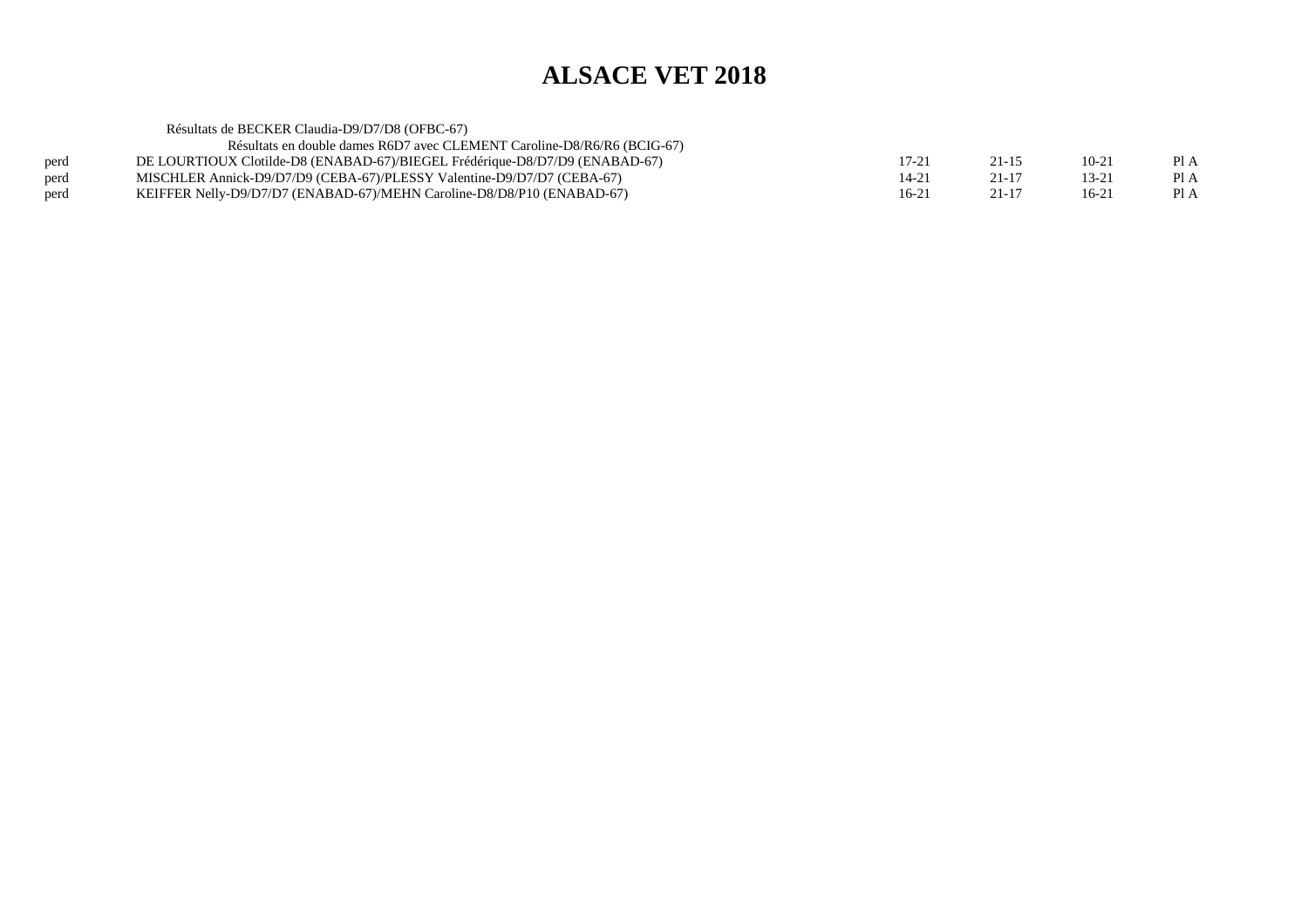|     | Résultats de BEKTAS Eddy-D8/R6/D8 (CCSSL-67) |           |           |           |        |
|-----|----------------------------------------------|-----------|-----------|-----------|--------|
|     | Résultats en simple hommes D8D9              |           |           |           |        |
| bat | BRONNERT Nicolas-D9/D7/D8 (BCS-67)           | $21 - 7$  | $21 - 17$ |           | Pl B   |
| bat | DROUANT Eric-D9/D9/P11 (HBC-67)              | 21-12     | $21-10$   |           | Pl B   |
| bat | SFRONTATO Nicolas-D8/D7/D9 (VDK-67)          | $21 - 16$ | $21 - 17$ |           | PIB    |
| bat | SFRONTATO Nicolas-D8/D7/D9 (VDK-67)          | 21-12     | $17 - 21$ | $21 - 13$ | 1/2    |
| bat | PRACHAZAL Nicolas-D8/D7/D9 (FBD-67)          | $21-10$   | $21 - 17$ |           | Finale |
|     |                                              |           |           |           |        |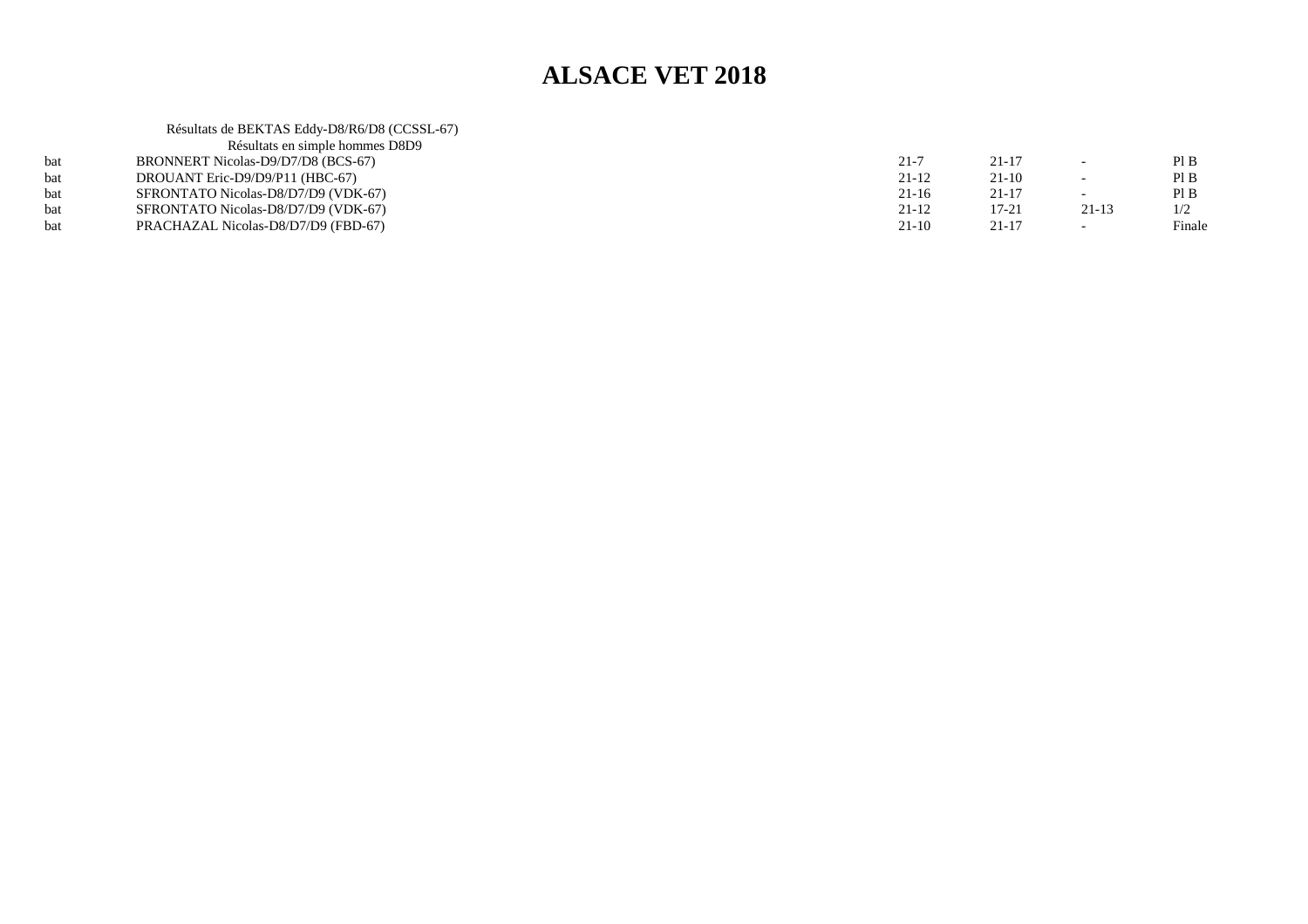|      | Résultats de BIEGEL Frédérique-D8/D7/D9 (ENABAD-67)                       |           |           |         |        |
|------|---------------------------------------------------------------------------|-----------|-----------|---------|--------|
|      | Résultats en double dames R6D7 avec DE LOURTIOUX Clotilde-D8 (ENABAD-67)  |           |           |         |        |
| bat  | BECKER Claudia-D9/D7/D8 (OFBC-67)/CLEMENT Caroline-D8/R6/R6 (BCIG-67)     | $21 - 17$ | $15 - 21$ | $21-10$ | PI A   |
| perd | KEIFFER Nelly-D9/D7/D7 (ENABAD-67)/MEHN Caroline-D8/D8/P10 (ENABAD-67)    | 11-21     | 17-21     |         | Pl A   |
| perd | MISCHLER Annick-D9/D7/D9 (CEBA-67)/PLESSY Valentine-D9/D7/D7 (CEBA-67)    | $21-19$   | $21-23$   | 20-22   | PI A   |
|      | Résultats en double mixte D8D9 avec LAUQUE Pierre-D8/D7/D9 (ENABAD-67)    |           |           |         |        |
| perd | DE ALMEIDA Dominique-D8/R6/D8 (CBO-67)/ARGENTIN Sabrina-D8/R6/D8 (CBO-67) | 13-21     | $19-21$   |         | PI B   |
| bat  | GARDIES Laurent-D8/R6/D8 (BCMS-67)/TRIMBOUR Catherine-D9/D7/D8 (SBC67-67) | $21 - 14$ | $21 - 14$ |         | PI B   |
| bat  | MAZZOCCO Olivier-D9/D7/D9 (BCIG-67)/DOLLE Christelle-P10/D8/D8 (CCSSL-67) | $21 - 18$ | $21 - 10$ |         | 1/4    |
| bat  | LENTZ Cedric-D7/D7/D8 (CAOB-67)/MARTIN Christel-P10/D8/D8 (BS-67)         | $21 - 18$ | $22 - 20$ |         | 1/2    |
| bat  | DE ALMEIDA Dominique-D8/R6/D8 (CBO-67)/ARGENTIN Sabrina-D8/R6/D8 (CBO-67) | $21-17$   | $21 - 14$ |         | Finale |
|      |                                                                           |           |           |         |        |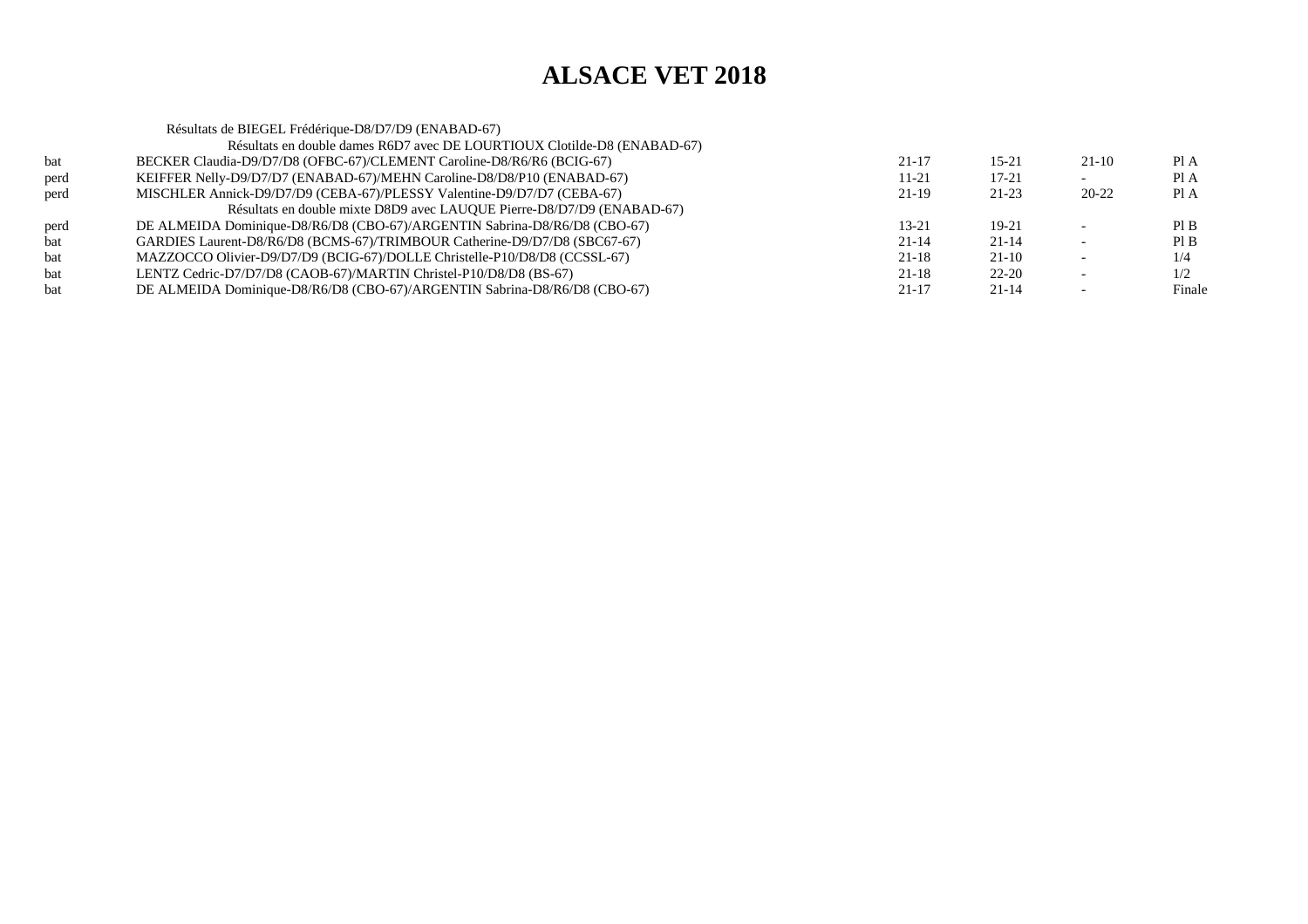Résultats de BISCEGLIA Nicolas-D7/R6/D8 (BCMS-67)

|      | Résultats en simple hommes R6D7    |           |           |                          |     |
|------|------------------------------------|-----------|-----------|--------------------------|-----|
|      | HOLT Nicolas-R6/R4/R6 (BDR-67)     | $21 - 16$ | 21-19     |                          | PIB |
| bat  | LIHRMANN Etienne-D7/R5/D7 (BCO-67) | $20 - 22$ | $21 - 14$ | $21 - 18$                | PIB |
| perd | CHAILLET Franck-R6/R4/R6 (RSM-68)  | $16-21$   | $9 - 21$  |                          | PIB |
| hat  | NICABOU Steve-D8/D9/P10 (BCMS-67)  | $21-9$    | $21-19$   | $\overline{\phantom{0}}$ | 1/4 |
| perd | CHAILLET Franck-R6/R4/R6 (RSM-68)  | $17 - 21$ | 14-21     |                          | 1/2 |
| bat  | NGUYEN Khanh-R6/R4/R6 (BCFG-68)    | $22 - 20$ | $21-19$   |                          | 1/2 |
|      |                                    |           |           |                          |     |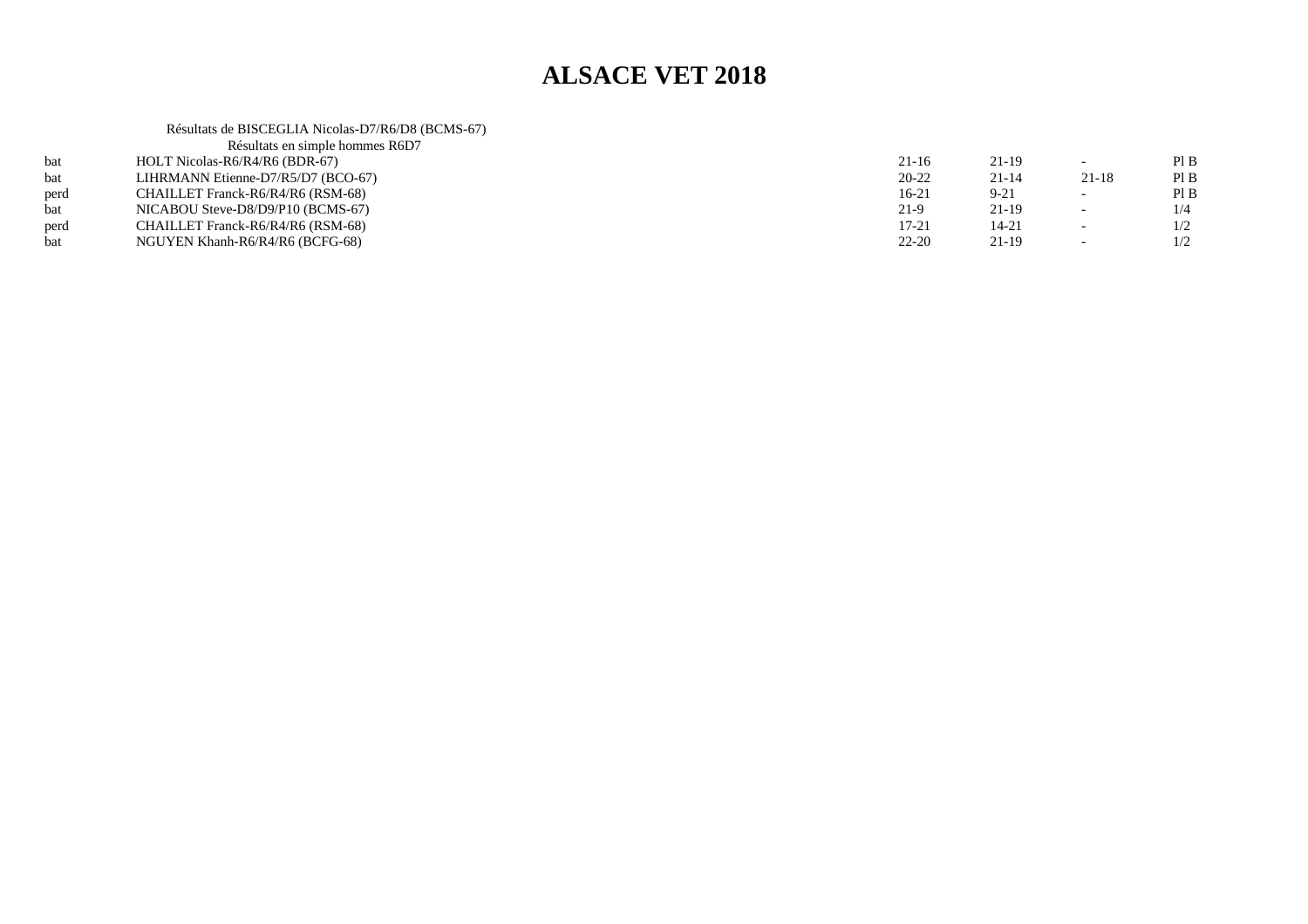Résultats de BITZ Stephan-R4 (ASPTT-67) Résultats en double hommes R4R5 avec BURESI Philippe-D8/R6/R6 (MBC-67)bat BOURNAUD Franck-D7/R5/D7 (BCW84-68)/CHEMAMA Cyrille-D7/R5/D7 (SREG-68) $21-13$   $21-15$   $-$  PIA Pl A bat GRUNFELDER Christophe-R6/R4/R6 (RSM-68)/CHAILLET Franck-R6/R4/R6 (RSM-68) $21-15$  21-16 - PIA  $1/4$ bat ROTH Thierry-R6/R4/R6 (OFBC-67)/HELFRICH Jean-yves-D8/R6/D7 (OFBC-67)<br>hat NGO Van tuyen-D7/R5/D7 (ASPTT-67)/FABRICIUS Alexandre-R6/R4/R5 (ASPTT  $21-8$  21-14 - 1/4  $1/2$ bat NGO Van tuyen-D7/R5/D7 (ASPTT-67)/FABRICIUS Alexandre-R6/R4/R5 (ASPTT-67) $19-21$   $21-15$   $21-10$   $1/2$ Finale bat DAHLEN Daniel-R6/R4/R4 (ASPTT-67)/BURESI Laurent-R5/R4/R6 (BCMS-67)(a) 21-13 27-25 - Finale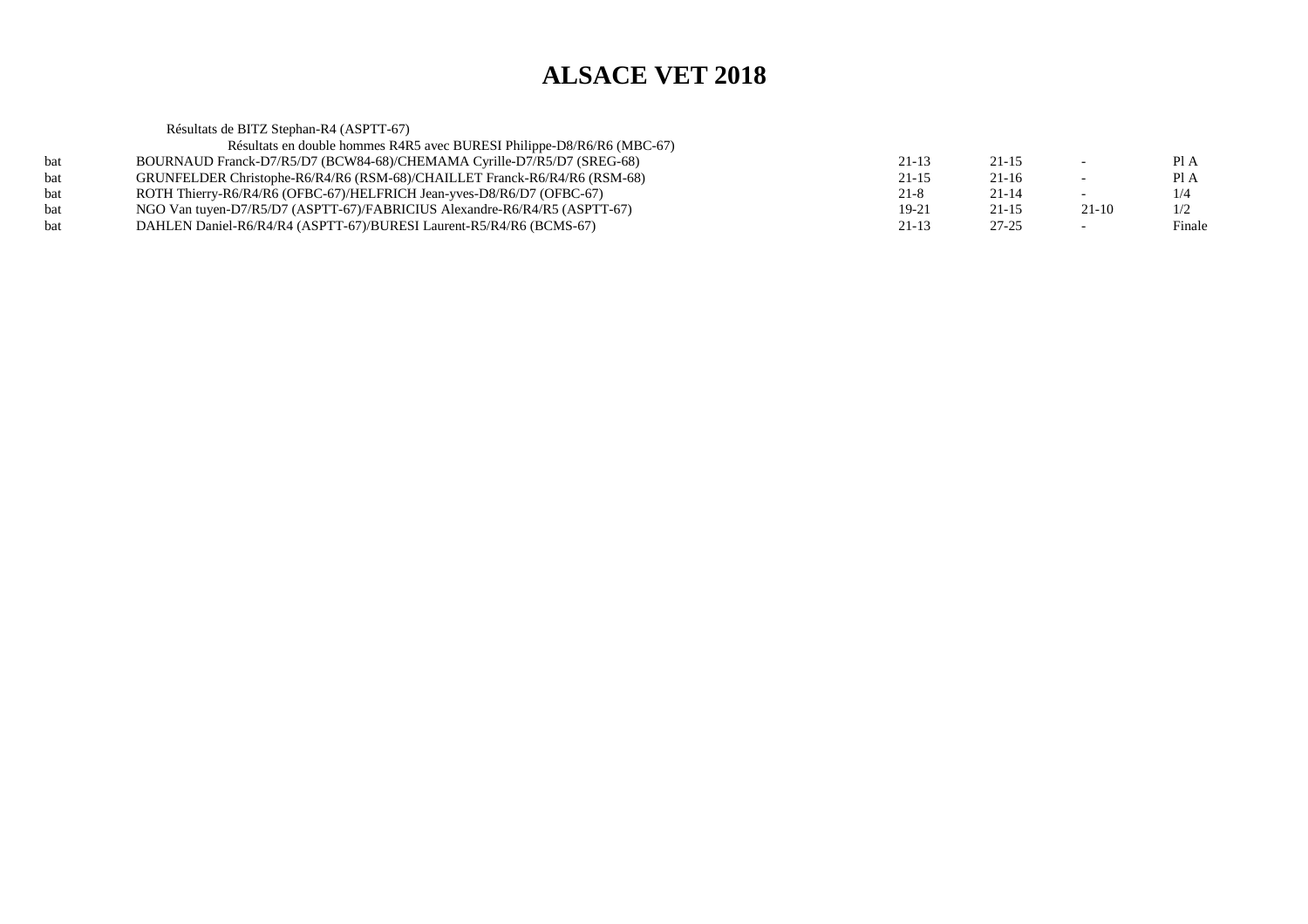Résultats de BLUM Véronique-P10/P10/P12 (WOLFI.BAD-67)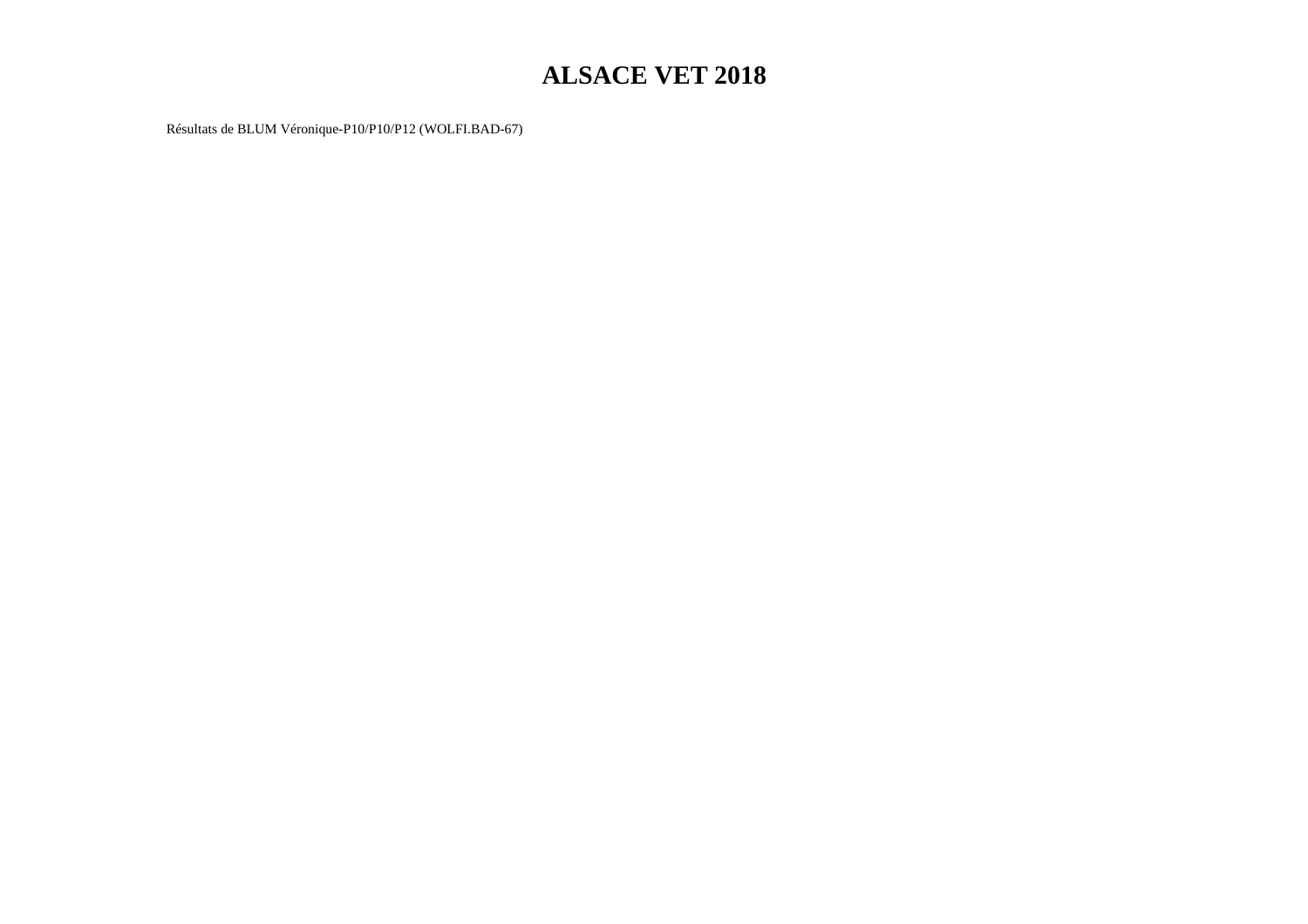| Résultats en double dames D8D9 avec SINSOU Clara-D9/D9/D7 (OFBC-67)          |          |                                                |                          |      |
|------------------------------------------------------------------------------|----------|------------------------------------------------|--------------------------|------|
| DOLLE Christelle-P10/D8/D8 (CCSSL-67)/CAMPEIS Marie-laure-D9/D8/D7 (BCIG-67) | 15-21    | $10 - 21$                                      | $\overline{\phantom{0}}$ | PI A |
| OBERLE Marie-pierre-P10/D8/D8 (BCT-67)/HUBER Virginie-P10/D8/D9 (VDR-67)     | $8 - 21$ | 12-21                                          |                          | PI A |
| MARTIN Christel-P10/D8/D8 (BS-67)/GAUDRY Nelly-P10/D9/P10 (CBO-67)           | $6 - 21$ | 12-21                                          |                          | PI A |
|                                                                              |          | Résultats de BOOS Sandra-P12/P10/P10 (ABCM-67) |                          |      |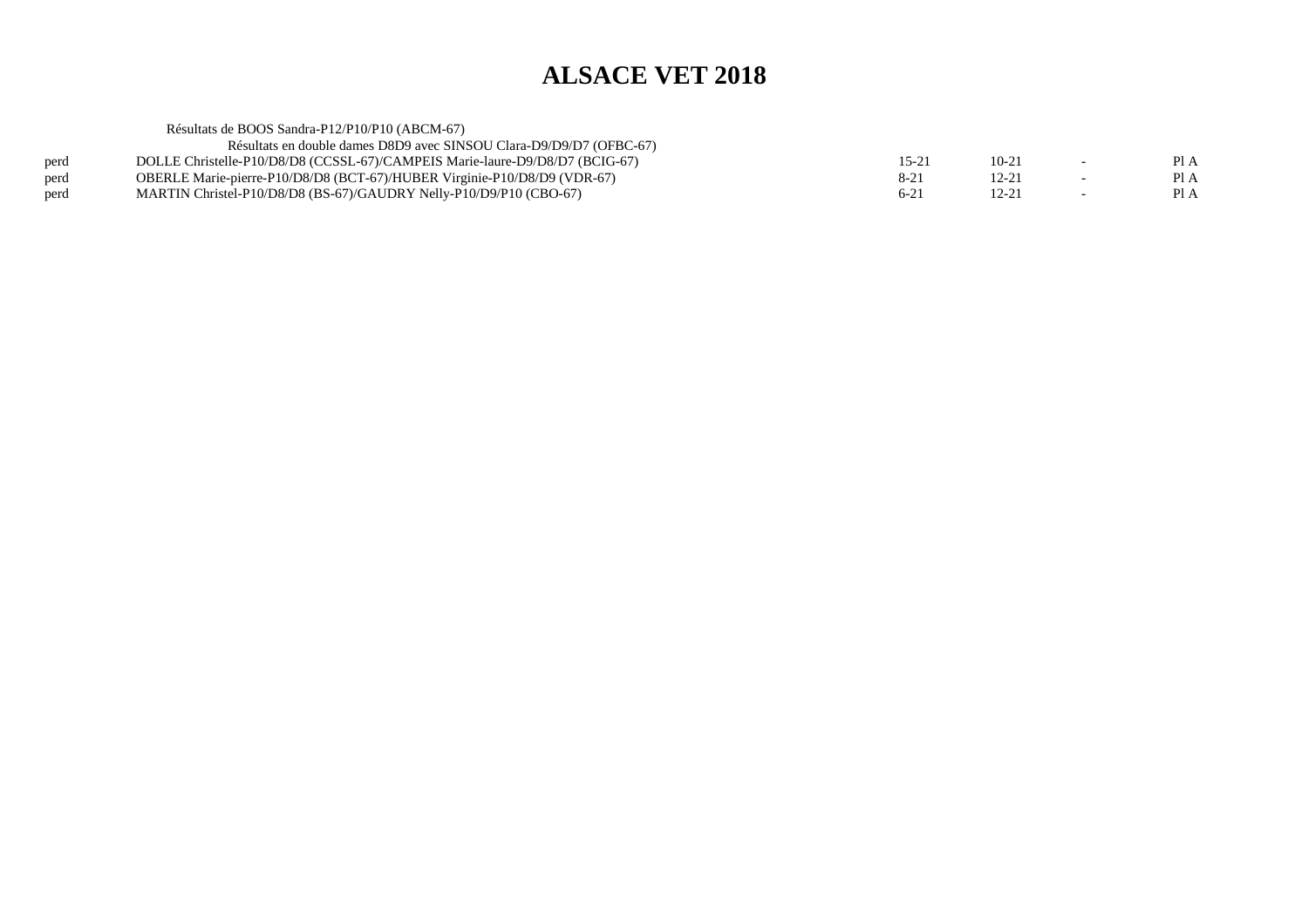|            | Résultats de BORY Vincent-D9/D8/D8 (BCN-67)                               |           |           |        |
|------------|---------------------------------------------------------------------------|-----------|-----------|--------|
|            | Résultats en double mixte R6D7 avec HEME Isabelle-D7/R5/D7 (BCN-67)       |           |           |        |
| bat        | FEHLMANN Christian-D8/R6/D7 (CCSSL-67)/WOLFF Marjorie-D8/R6/D7 (CCSSL-67) | $21 - 14$ | $22 - 20$ | P1C    |
| perd       | BURESI Laurent-R5/R4/R6 (BCMS-67)/ILTISS Catherine-D8/R6/D7 (BCMS-67)     | $22 - 24$ | $11 - 21$ | P1C    |
| <b>bat</b> | KAETZEL Christian-D9/D7/D9 (BCT-67)/KAETZEL Aurélie-D9/D7/D7 (MBC-67)     | $21 - 8$  | $21 - 15$ | 1/4    |
| <b>bat</b> | PAPON Vincent-D8/R6/D8 (BCIG-67)/CAMPEIS Marie-laure-D9/D8/D7 (BCIG-67)   | $21 - 14$ | $21 - 16$ | 1/2    |
| <b>bat</b> | OUDOT Mickaël-D7/R5/D7 (ENABAD-67)/DE LOURTIOUX Clotilde-D8 (ENABAD-67)   | $21 - 14$ | $21 - 15$ | Finale |
|            |                                                                           |           |           |        |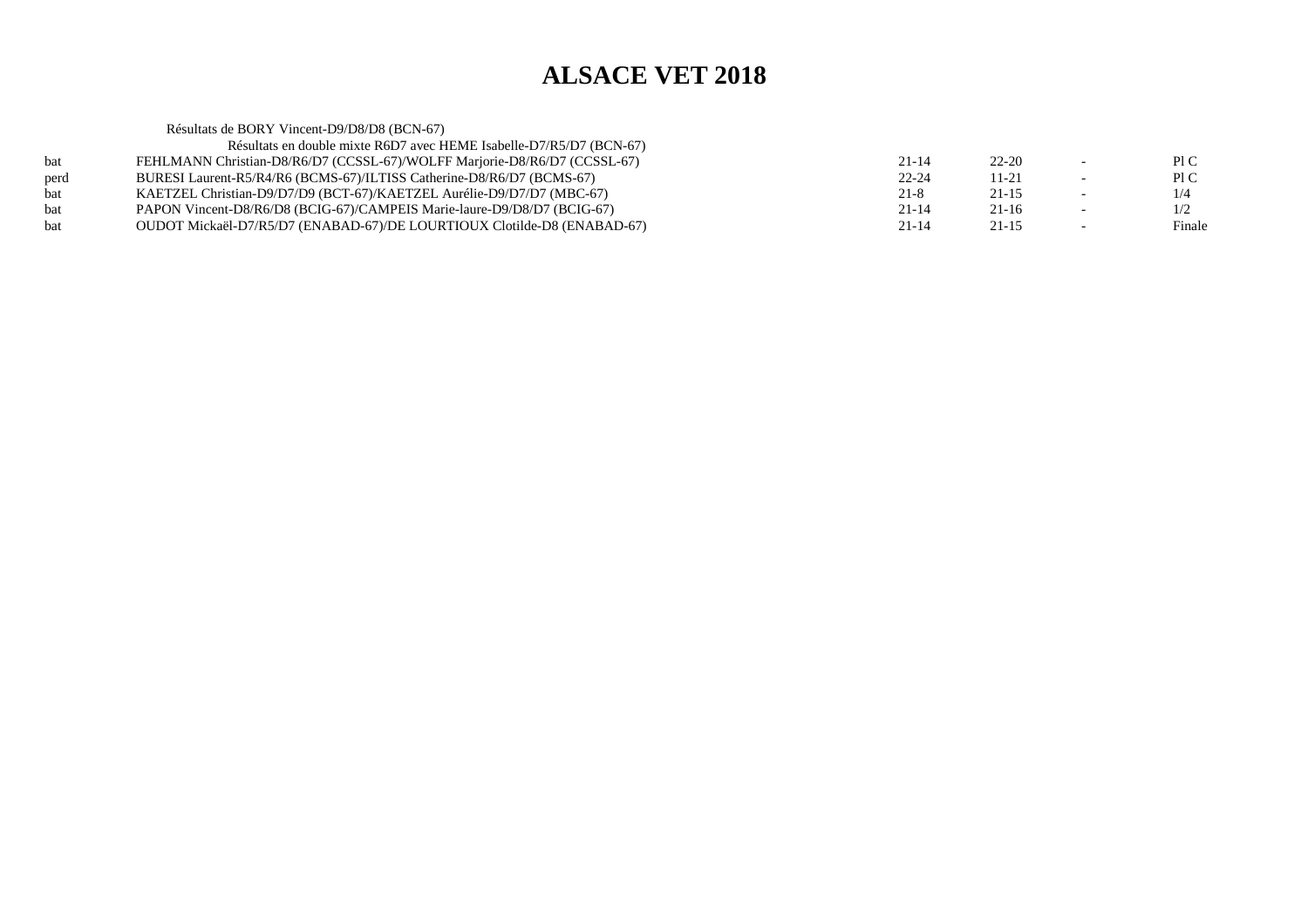|      | Résultats de BOUGARDIER Bertrand-P11/P12/P12 (ABCM-67)                       |           |                          |                          |      |
|------|------------------------------------------------------------------------------|-----------|--------------------------|--------------------------|------|
|      | Résultats en simple hommes P10P11P12                                         |           |                          |                          |      |
| perd | CERVERA Sébastien-P10/D9/P11 (EVE-67)                                        | $12 - 21$ | $19 - 21$                | $\overline{\phantom{0}}$ | PID  |
| perd | BAR Fata-P10/P12/P12 (HBC-67)                                                | $16-21$   | $17 - 21$                | $\overline{\phantom{0}}$ | PID  |
|      | Résultats en double hommes P10P11P12 avec EHRMANN Stève-P10/P10/P11 (HBC-67) |           |                          |                          |      |
| perd | GRIMONT Christophe-P12/P10/P10 (ENABAD-67)/ABERT Vincent-NC (ENABAD-67)      | $WO-$     | $\sim$                   | $\sim$                   | PI A |
| perd | SCHWEITZER Thierry-P12/P11/P11 (BCO-67)/GRELLIER Benoit-P12/P11/P12 (BCO-67) | $WO-$     | $\overline{\phantom{0}}$ | $\overline{\phantom{0}}$ | PI A |
| perd | KILIAN Raphael-P12/P11/P11 (ABCM-67)/MISCHLER Mickael-P11/P10/P10 (ABCM-67)  | $WO-$     | $\overline{\phantom{0}}$ | $\overline{\phantom{0}}$ | Pl A |
|      |                                                                              |           |                          |                          |      |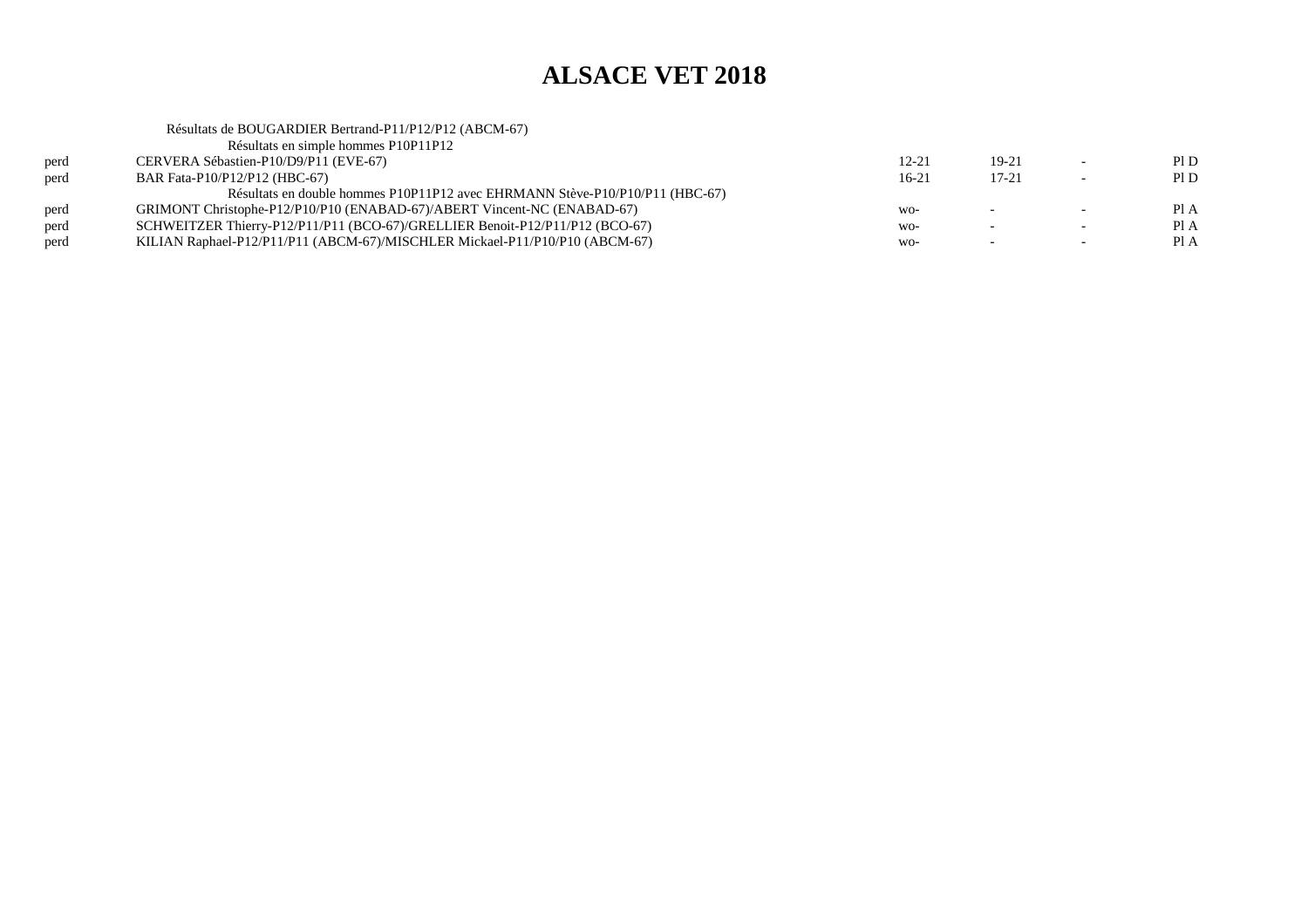|      | Résultats de BOURNAUD Franck-D7/R5/D7 (BCW84-68)                          |       |  |      |
|------|---------------------------------------------------------------------------|-------|--|------|
|      | Résultats en double hommes R4R5 avec CHEMAMA Cyrille-D7/R5/D7 (SREG-68)   |       |  |      |
| perd | BITZ Stephan-R4 (ASPTT-67)/BURESI Philippe-D8/R6/R6 (MBC-67)              | 13-21 |  | Pl A |
| perd | GRUNFELDER Christophe-R6/R4/R6 (RSM-68)/CHAILLET Franck-R6/R4/R6 (RSM-68) | 17-21 |  | Pl A |
|      |                                                                           |       |  |      |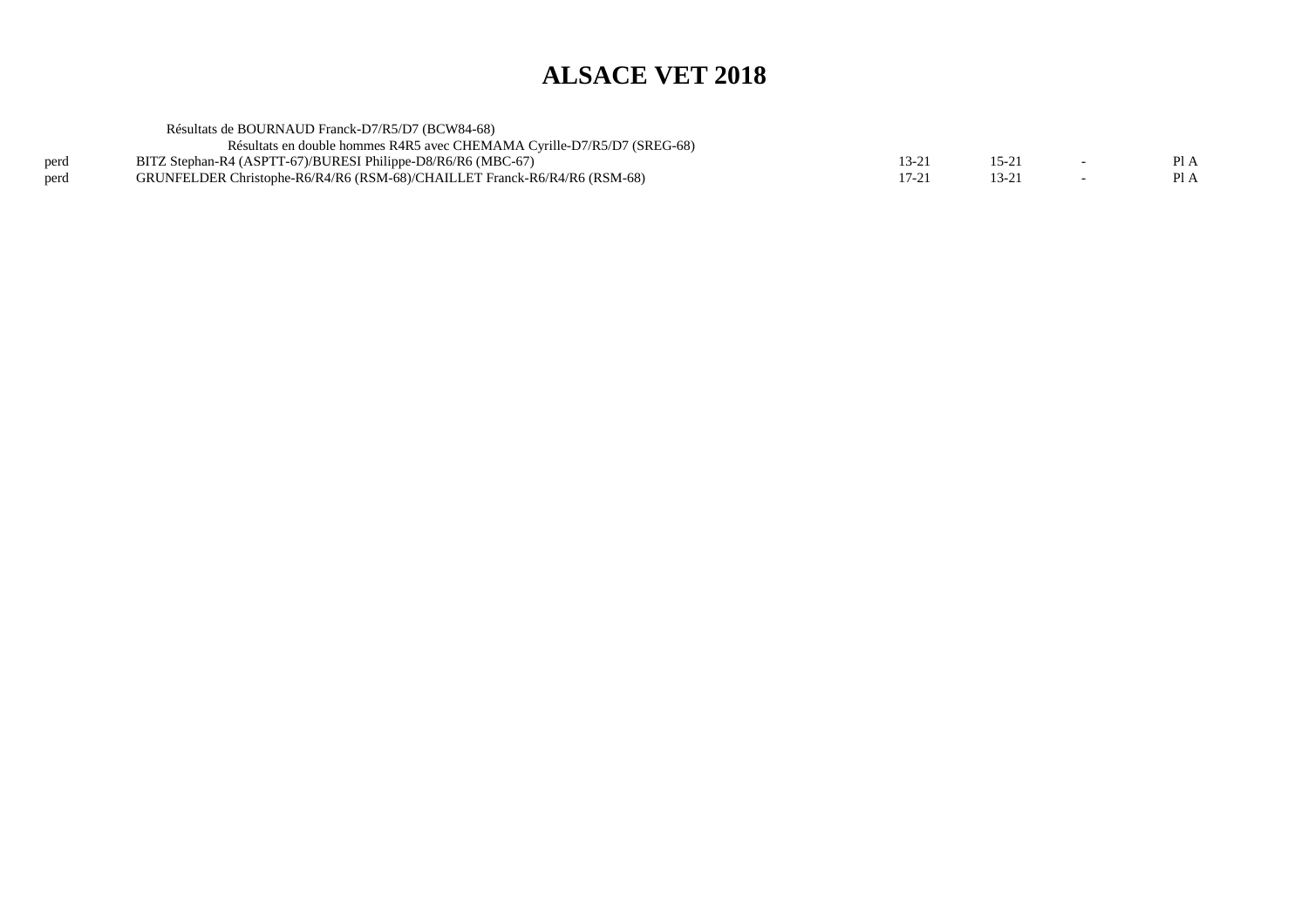|      | Résultats de BRONNERT Nicolas-D9/D7/D8 (BCS-67)                        |           |           |                          |      |
|------|------------------------------------------------------------------------|-----------|-----------|--------------------------|------|
|      | Résultats en simple hommes D8D9                                        |           |           |                          |      |
| perd | BEKTAS Eddy-D8/R6/D8 (CCSSL-67)                                        | $7 - 21$  | $17 - 21$ |                          | PIB  |
| perd | SFRONTATO Nicolas-D8/D7/D9 (VDK-67)                                    | $17 - 21$ | $15 - 21$ | $\overline{\phantom{0}}$ | PIB  |
| perd | DROUANT Eric-D9/D9/P11 (HBC-67)                                        | $21 - 23$ | $15 - 21$ | $\overline{\phantom{0}}$ | PIB  |
|      | Résultats en double mixte D8D9 avec FERROUDJ Muriel-D9/D7/D9 (BCS-67)  |           |           |                          |      |
| bat  | ZIEHMANN Richard-P11/D9/D9 (RBC-67)/KNOCHEL Audrey-P11/P10/D9 (RBC-67) | $22 - 20$ | $9 - 21$  | $21 - 14$                | Pl A |
| perd | LENTZ Cedric-D7/D7/D8 (CAOB-67)/MARTIN Christel-P10/D8/D8 (BS-67)      | $15 - 21$ | $15 - 21$ | $\overline{\phantom{0}}$ | Pl A |
| perd | LAOUT Stéphane-P12/P10/P12 (VDR-67)/HUBER Virginie-P10/D8/D9 (VDR-67)  | $15 - 21$ | $16-21$   |                          | 1/4  |
|      |                                                                        |           |           |                          |      |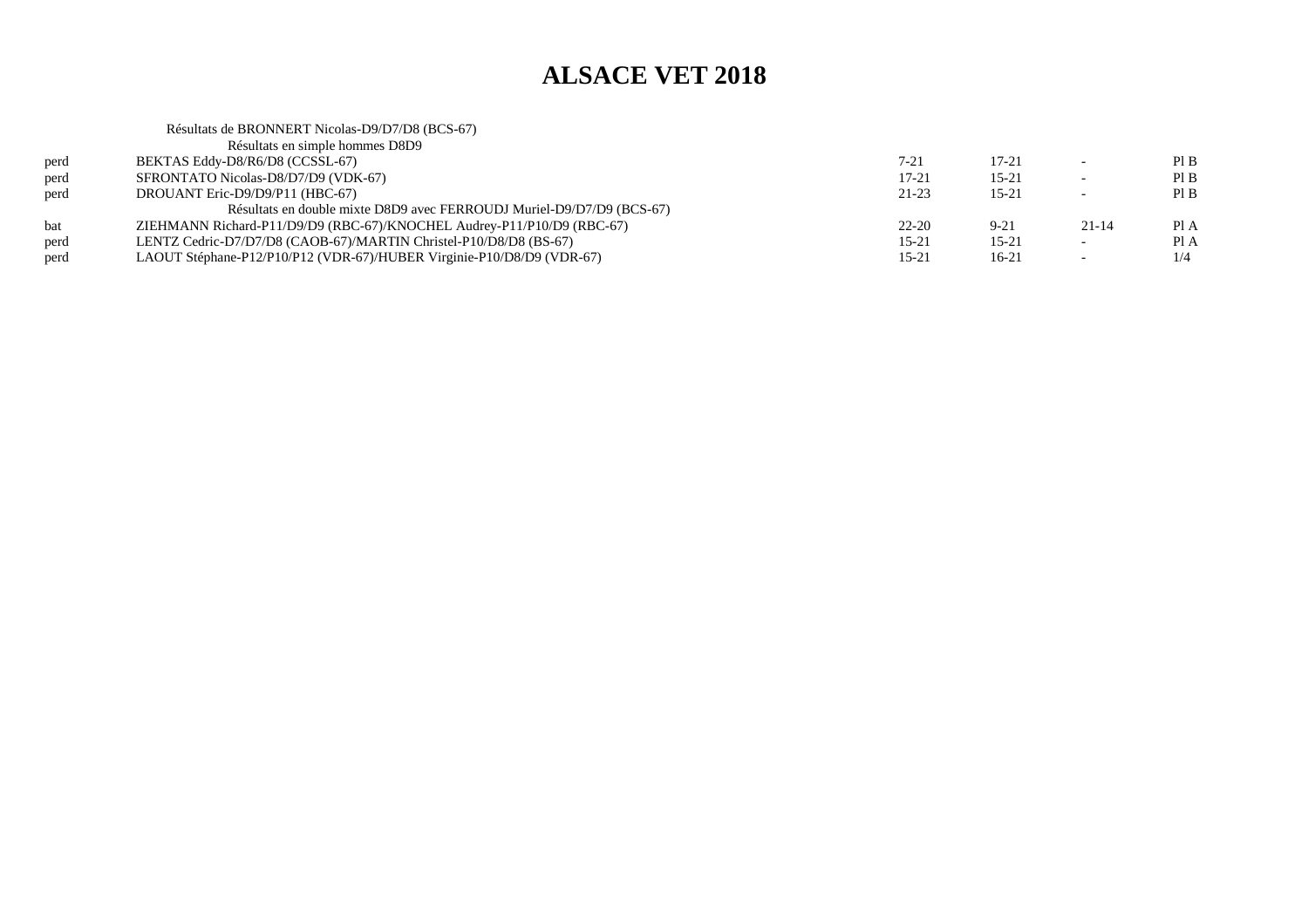Résultats de BRUGNEAUX Guillaume-P10/D8/P10 (EVE-67) Résultats en simple hommes P10P11P12

| Resultats en simple hommes PIUPIIPIZ  |          |           |       |        |
|---------------------------------------|----------|-----------|-------|--------|
| ROSE Pascal-P12 (BIG-67)              | $-WO$    |           |       | PI A   |
| FOLTZ Arnaud-P10/P11/P12 (FBD-67)     | $21 - 8$ | 21-9      |       | Pl A   |
| CERVERA Sébastien-P10/D9/P11 (EVE-67) | 21-18    | 21-16     |       |        |
| MAILLARD David-P10/D8/D9 (CSBW-68)    | 21-11    | $22 - 20$ |       |        |
| DORNIER Vincent-P10/P11/P12 (BCMS-67) | 11-21    | 21-18     | 21-19 | Finale |
|                                       |          |           |       |        |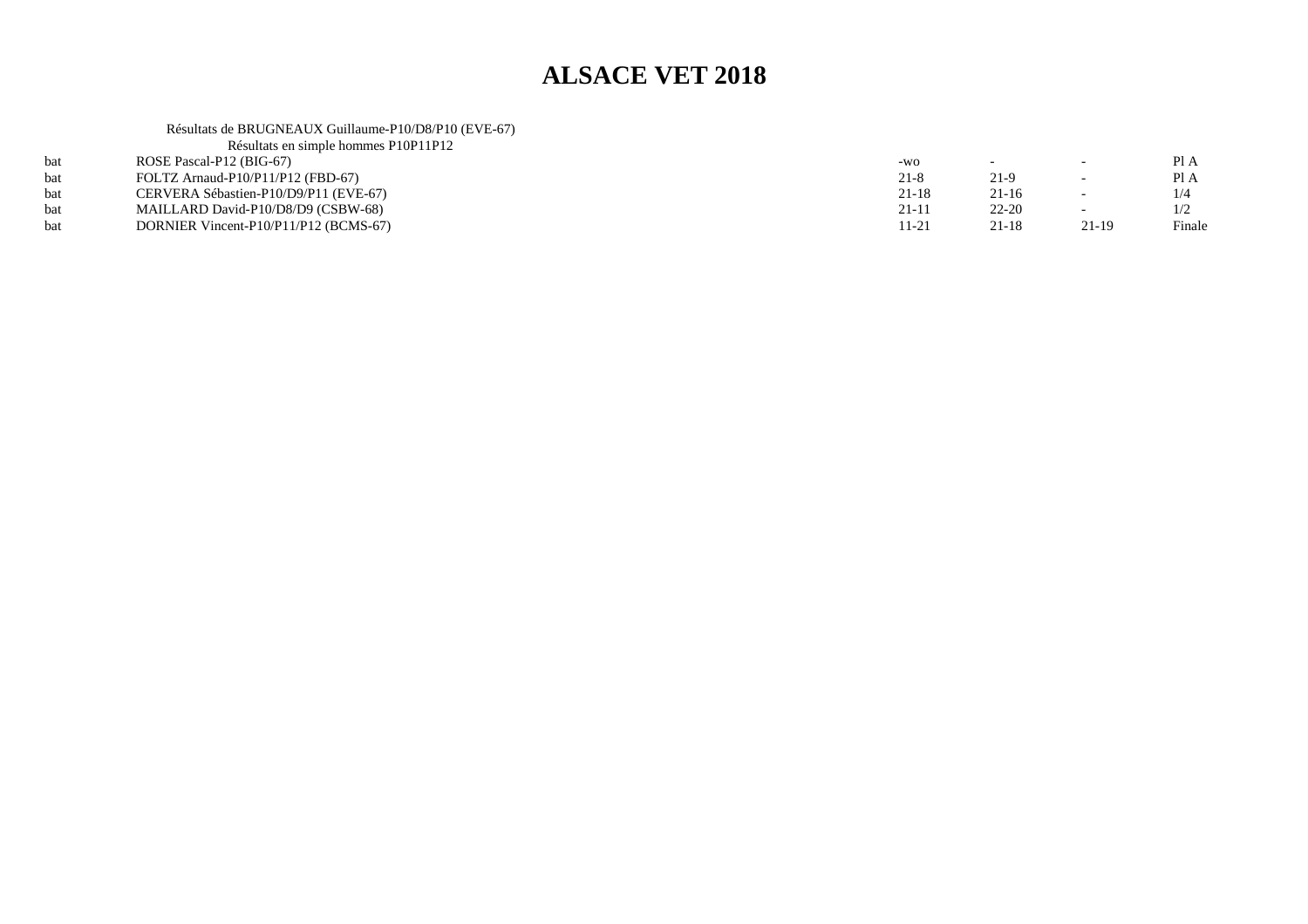|      | Résultats de BURESI Laurent-R5/R4/R6 (BCMS-67)                            |           |           |           |        |
|------|---------------------------------------------------------------------------|-----------|-----------|-----------|--------|
|      | Résultats en double hommes R4R5 avec DAHLEN Daniel-R6/R4/R4 (ASPTT-67)    |           |           |           |        |
| bat  | HUMBEL Christophe-D7/R5/D7 (ENABAD-67)/SAAL Eric-D7/R5/D7 (ENABAD-67)     | $21 - 11$ | $21 - 15$ |           | PI B   |
| bat  | WILLEM Franck-D7/R6/D8 (CBO-67)/DE ALMEIDA Dominique-D8/R6/D8 (CBO-67)    | $23 - 25$ | $21 - 15$ | 21-12     | Pl B   |
| bat  | SOULIVONG Daravong-R6/R5/D7 (BCO-67)/LIHRMANN Etienne-D7/R5/D7 (BCO-67)   | $21 - 18$ | $21 - 13$ |           | PIB    |
| bat  | HOLT Nicolas-R6/R4/R6 (BDR-67)/JENNY Frédéric-R6/R4/R6 (BCO-67)           | $21-16$   | $21 - 16$ |           | 1/4    |
| bat  | GRUNFELDER Christophe-R6/R4/R6 (RSM-68)/CHAILLET Franck-R6/R4/R6 (RSM-68) | 18-21     | $21 - 15$ | $21 - 18$ | 1/2    |
| perd | BITZ Stephan-R4 (ASPTT-67)/BURESI Philippe-D8/R6/R6 (MBC-67)              | 13-21     | $25 - 27$ |           | Finale |
|      | Résultats en double mixte R6D7 avec ILTISS Catherine-D8/R6/D7 (BCMS-67)   |           |           |           |        |
| bat  | FEHLMANN Christian-D8/R6/D7 (CCSSL-67)/WOLFF Marjorie-D8/R6/D7 (CCSSL-67) | $21 - 16$ | $21 - 16$ |           | P1C    |
| bat  | BORY Vincent-D9/D8/D8 (BCN-67)/HEME Isabelle-D7/R5/D7 (BCN-67)            | 24-22     | $21 - 11$ |           | P1C    |
| bat  | ROTH Thierry-R6/R4/R6 (OFBC-67)/SINSOU Clara-D9/D9/D7 (OFBC-67)           | $23 - 21$ | $21 - 16$ |           | 1/4    |
| perd | OUDOT Mickaël-D7/R5/D7 (ENABAD-67)/DE LOURTIOUX Clotilde-D8 (ENABAD-67)   | $21 - 14$ | $12 - 21$ | $17 - 21$ | 1/2    |
| bat  | PAPON Vincent-D8/R6/D8 (BCIG-67)/CAMPEIS Marie-laure-D9/D8/D7 (BCIG-67)   | $21-6$    | $21 - 5$  |           | 1/2    |
|      |                                                                           |           |           |           |        |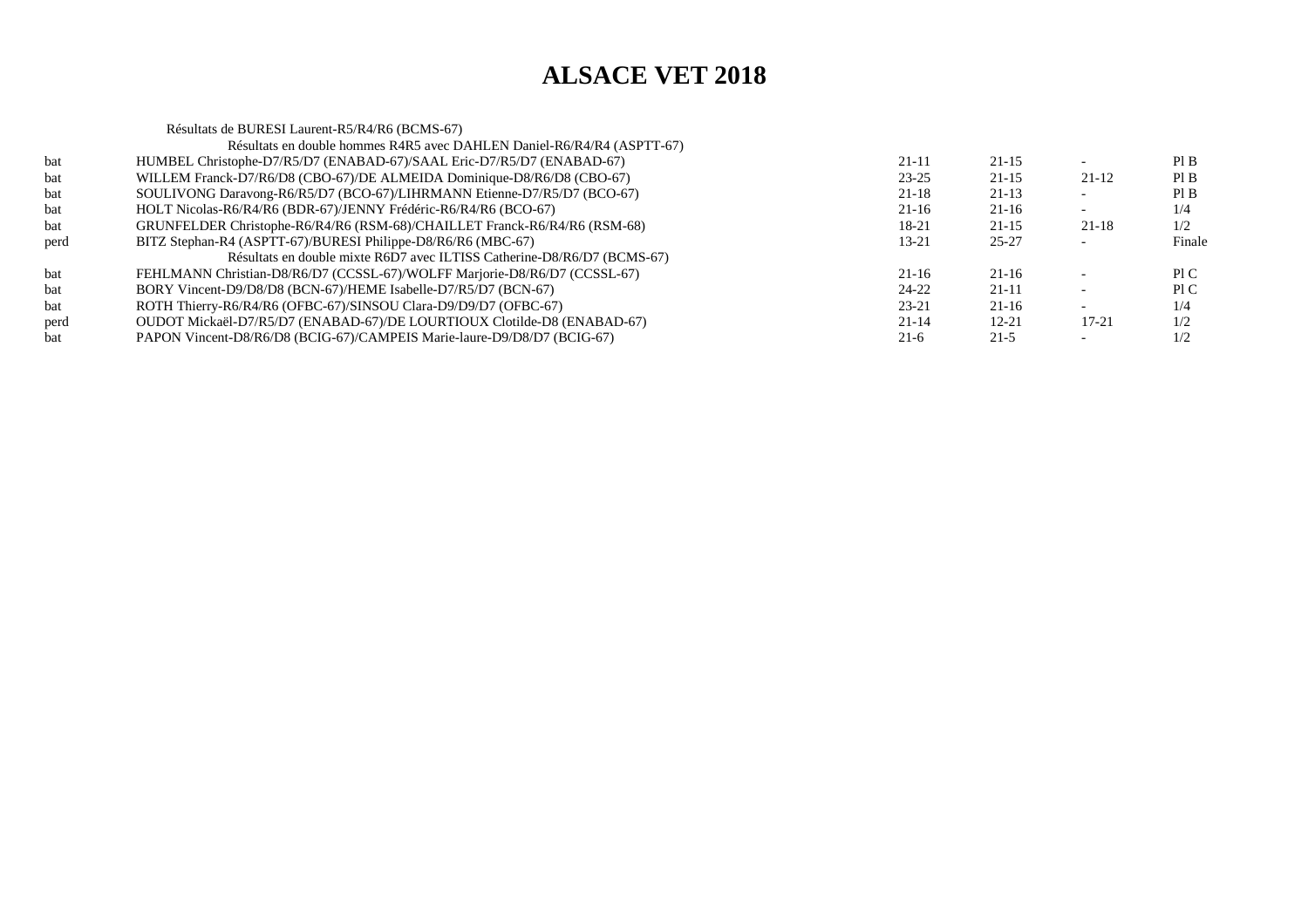Résultats de BURESI Philippe-D8/R6/R6 (MBC-67) Résultats en double hommes R4R5 avec BITZ Stephan-R4 (ASPTT-67) bat BOURNAUD Franck-D7/R5/D7 (BCW84-68)/CHEMAMA Cyrille-D7/R5/D7 (SREG-68) $21-13$   $21-15$   $-$  PIA Pl A bat GRUNFELDER Christophe-R6/R4/R6 (RSM-68)/CHAILLET Franck-R6/R4/R6 (RSM-68) $21-15$  21-16 - PIA  $1/4$ bat ROTH Thierry-R6/R4/R6 (OFBC-67)/HELFRICH Jean-yves-D8/R6/D7 (OFBC-67)  $21-8$  21-14 - 1/4  $1/2$ bat NGO Van tuyen-D7/R5/D7 (ASPTT-67)/FABRICIUS Alexandre-R6/R4/R5 (ASPTT-67) $19-21$   $21-15$   $21-10$   $1/2$ Finale bat DAHLEN Daniel-R6/R4/R4 (ASPTT-67)/BURESI Laurent-R5/R4/R6 (BCMS-67)(a) 21-13 27-25 - Finale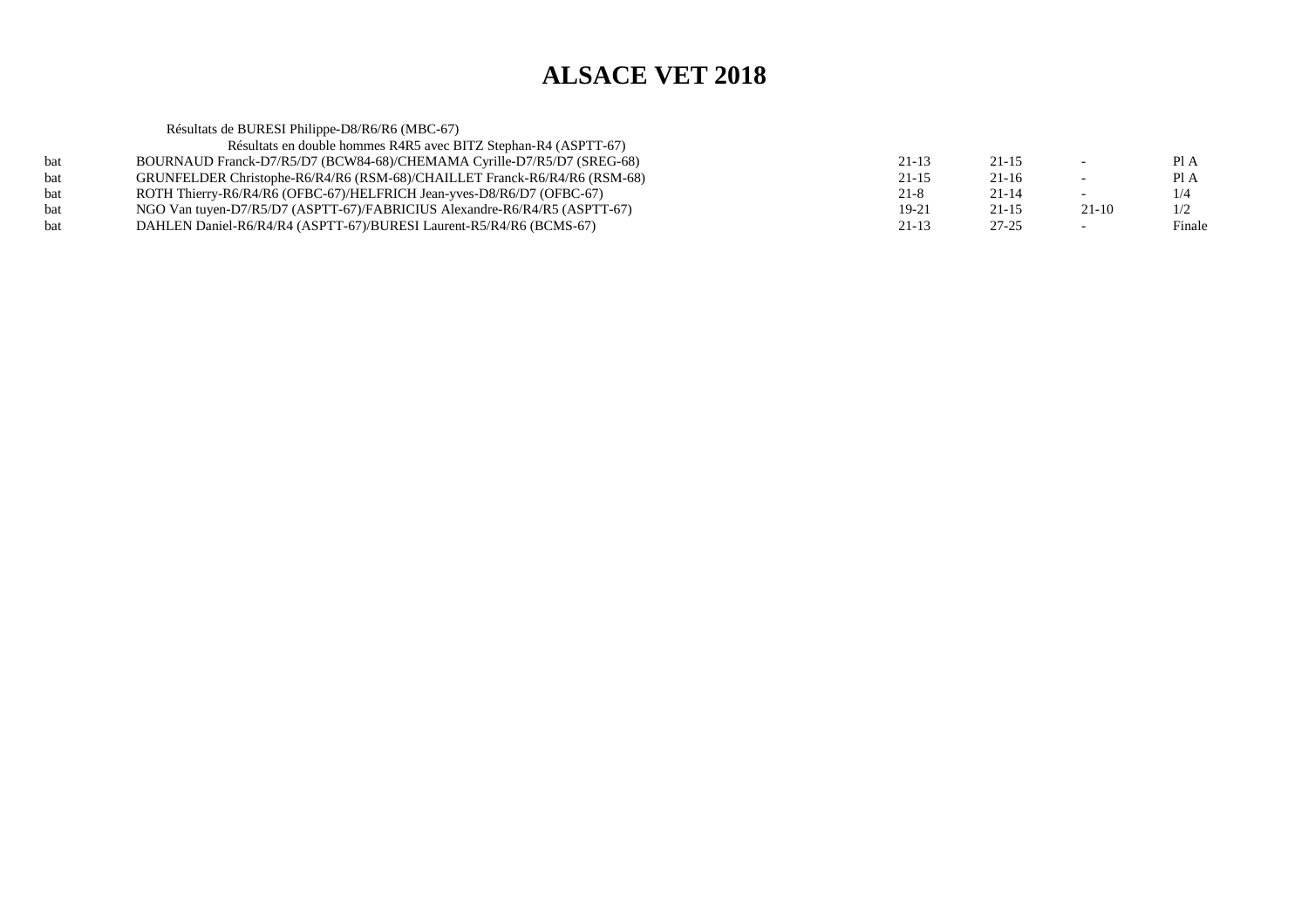|      | Résultats de CAMPEIS Marie-laure-D9/D8/D7 (BCIG-67)                       |           |           |      |
|------|---------------------------------------------------------------------------|-----------|-----------|------|
|      | Résultats en double dames D8D9 avec DOLLE Christelle-P10/D8/D8 (CCSSL-67) |           |           |      |
| bat  | BOOS Sandra-P12/P10/P10 (ABCM-67)/SINSOU Clara-D9/D9/D7 (OFBC-67)         | $21 - 15$ | $21-10$   | Pl A |
| perd | MARTIN Christel-P10/D8/D8 (BS-67)/GAUDRY Nelly-P10/D9/P10 (CBO-67)        | $17 - 21$ | 14-21     | Pl A |
| perd | OBERLE Marie-pierre-P10/D8/D8 (BCT-67)/HUBER Virginie-P10/D8/D9 (VDR-67)  | $16-21$   | $16-21$   | Pl A |
|      | Résultats en double mixte R6D7 avec PAPON Vincent-D8/R6/D8 (BCIG-67)      |           |           |      |
| bat  | GIRAULT François-P10/D8/D8 (HBC-67)/WALTZ Christelle-D7/R5/D7 (SLDB-67)   | -WQ       |           | PIB  |
| bat  | ROTH Thierry-R6/R4/R6 (OFBC-67)/SINSOU Clara-D9/D9/D7 (OFBC-67)           | 21-13     | $21 - 15$ | PIB  |
| perd | BORY Vincent-D9/D8/D8 (BCN-67)/HEME Isabelle-D7/R5/D7 (BCN-67)            | 14-21     | $16-21$   | 1/2  |
| perd | BURESI Laurent-R5/R4/R6 (BCMS-67)/ILTISS Catherine-D8/R6/D7 (BCMS-67)     | $6 - 21$  | $5 - 21$  | 1/2  |
|      |                                                                           |           |           |      |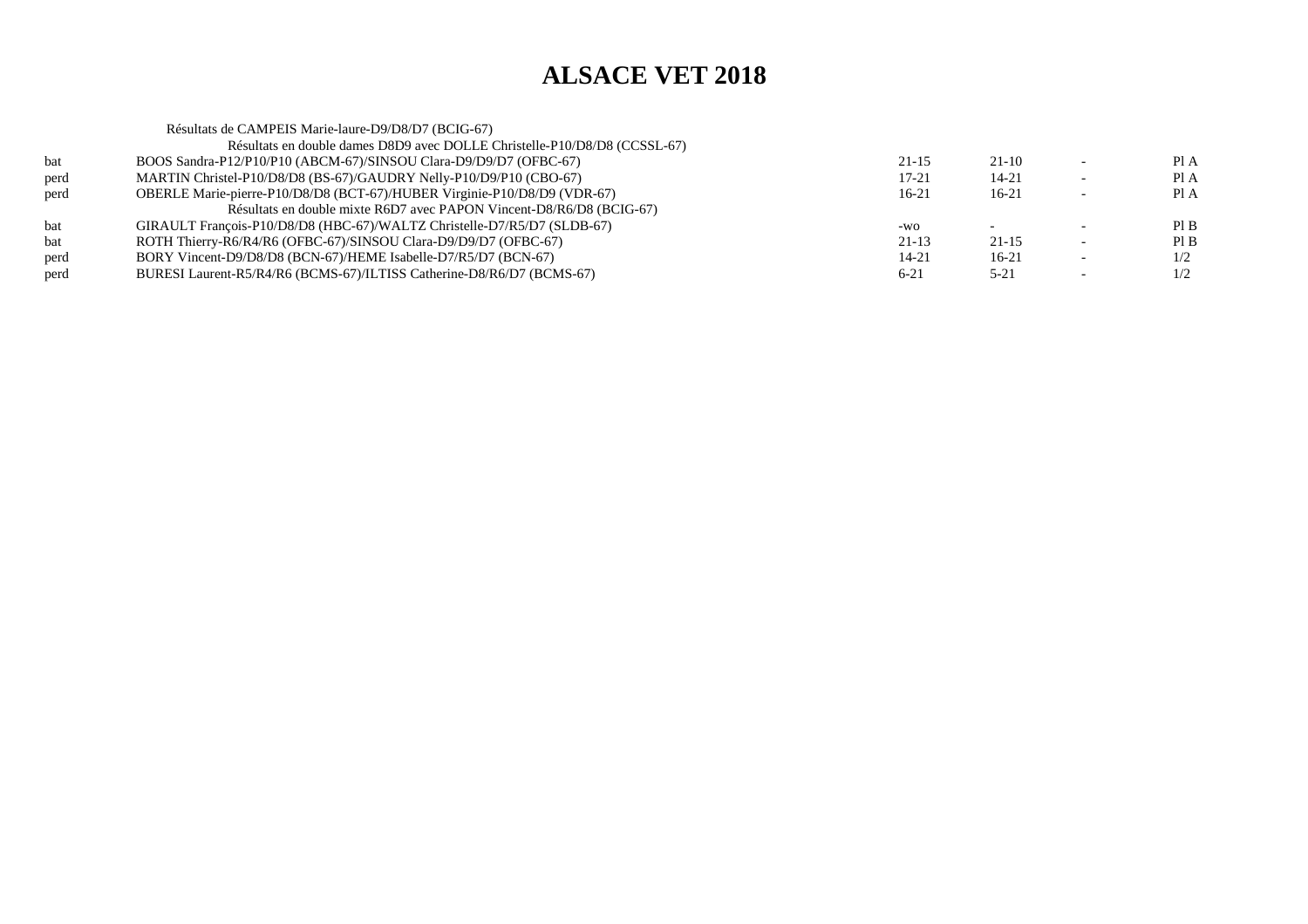|      | Résultats de CERVERA Sébastien-P10/D9/P11 (EVE-67)                         |           |           |                          |      |
|------|----------------------------------------------------------------------------|-----------|-----------|--------------------------|------|
|      | Résultats en simple hommes P10P11P12                                       |           |           |                          |      |
| bat  | BOUGARDIER Bertrand-P11/P12/P12 (ABCM-67)                                  | $21 - 12$ | 21-19     |                          | PID  |
| perd | BAR Fata-P10/P12/P12 (HBC-67)                                              | 17-21     | 21-11     | $19-21$                  | Pl D |
| perd | BRUGNEAUX Guillaume-P10/D8/P10 (EVE-67)                                    | 18-21     | $16-21$   | $\overline{\phantom{0}}$ | 1/4  |
|      | Résultats en double hommes D8D9 avec LAMBOLEY Emmanuel-P11/D9/P10 (EVE-67) |           |           |                          |      |
| perd | MULLER Guy-P11/D9/P10 (CBO-67)/STEYER Alain-P11/D9/P11 (CBO-67)            | 15-21     | 21-19     | $10-21$                  | P1C  |
| perd | KRIER Joël-P10/D8/D8 (BCMS-67)/DORNIER Vincent-P10/P11/P12 (BCMS-67)       | 18-21     | $20 - 22$ | $\sim$                   | P1C  |
|      |                                                                            |           |           |                          |      |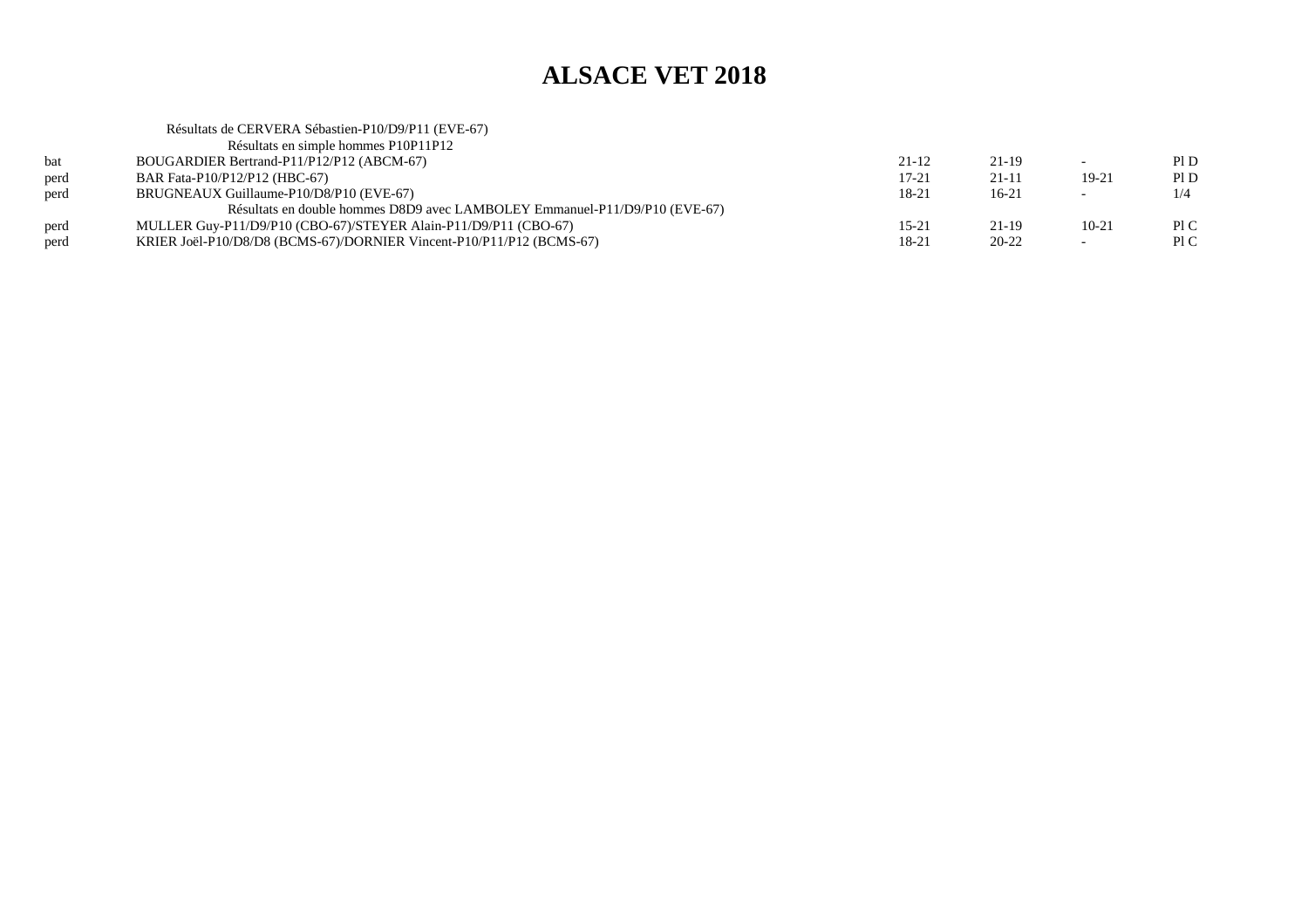## Résultats de CHAILLET Franck-R6/R4/R6 (RSM-68) Résultats en simple hommes R6D7

|      | Résultats en simple hommes R6D/                                              |           |           |       |        |
|------|------------------------------------------------------------------------------|-----------|-----------|-------|--------|
| bat  | LIHRMANN Etienne-D7/R5/D7 (BCO-67)                                           | $21-13$   | $21 - 15$ |       | PIB    |
| bat  | HOLT Nicolas-R6/R4/R6 (BDR-67)                                               | $21 - 17$ | $21 - 15$ |       | PI B   |
| bat  | BISCEGLIA Nicolas-D7/R6/D8 (BCMS-67)                                         | $21-16$   | $21-9$    |       | Pl B   |
| bat  | BISCEGLIA Nicolas-D7/R6/D8 (BCMS-67)                                         | 21-17     | $21 - 14$ |       | 1/2    |
| bat  | HOLT Nicolas-R6/R4/R6 (BDR-67)                                               | $21 - 7$  | $21-13$   |       | Finale |
|      | Résultats en double hommes R4R5 avec GRUNFELDER Christophe-R6/R4/R6 (RSM-68) |           |           |       |        |
| bat  | BOURNAUD Franck-D7/R5/D7 (BCW84-68)/CHEMAMA Cyrille-D7/R5/D7 (SREG-68)       | $21 - 17$ | $21-13$   |       | Pl A   |
| perd | BITZ Stephan-R4 (ASPTT-67)/BURESI Philippe-D8/R6/R6 (MBC-67)                 | $15 - 21$ | 16-21     |       | Pl A   |
| bat  | SOULIVONG Daravong-R6/R5/D7 (BCO-67)/LIHRMANN Etienne-D7/R5/D7 (BCO-67)      | $21 - 17$ | $21 - 14$ |       | 1/4    |
| perd | DAHLEN Daniel-R6/R4/R4 (ASPTT-67)/BURESI Laurent-R5/R4/R6 (BCMS-67)          | $21 - 18$ | $15 - 21$ | 18-21 | 1/2    |
| perd | NGO Van tuyen-D7/R5/D7 (ASPTT-67)/FABRICIUS Alexandre-R6/R4/R5 (ASPTT-67)    | $WO-$     |           |       | 1/2    |
|      |                                                                              |           |           |       |        |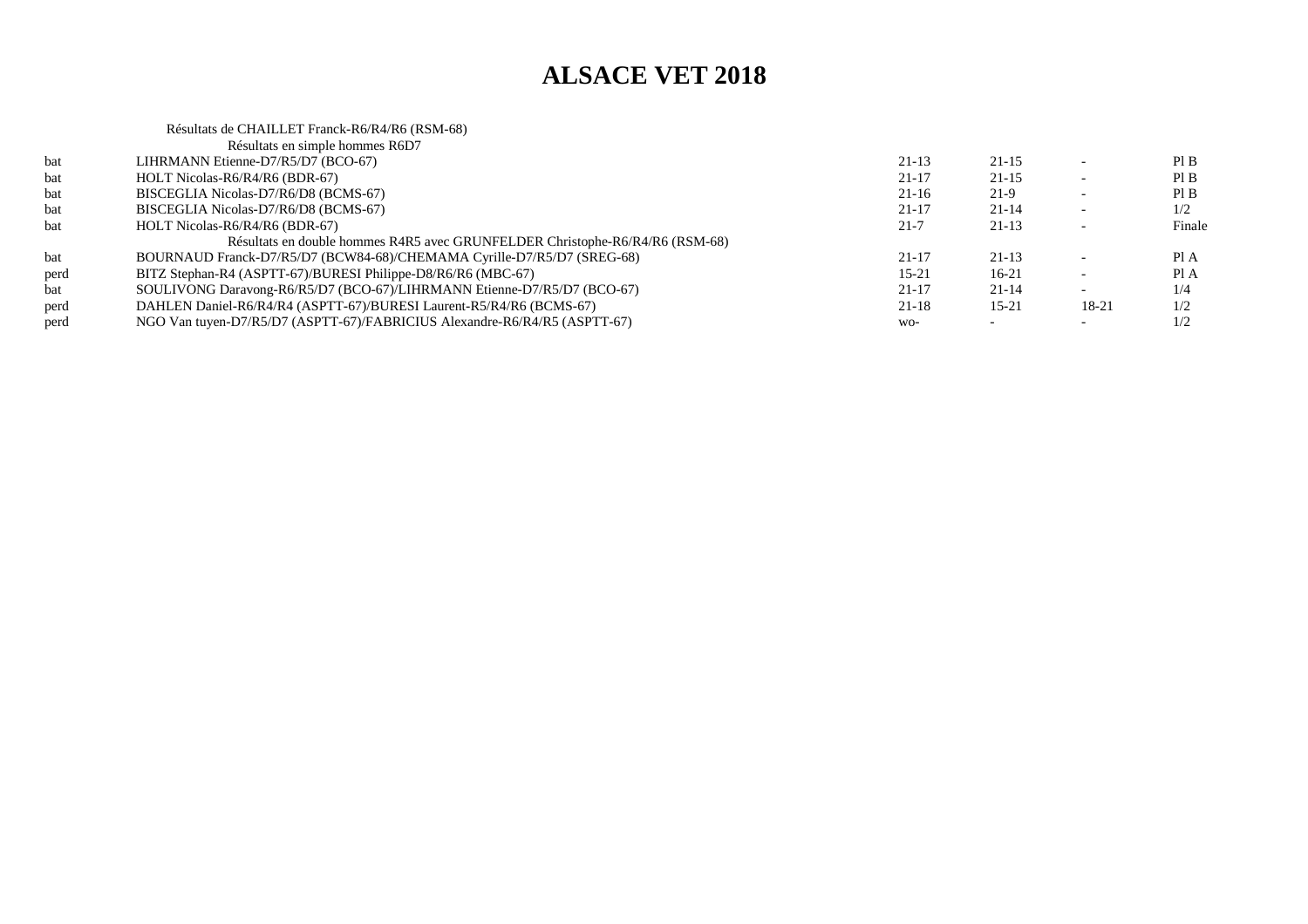|      | Résultats de CHEMAMA Cyrille-D7/R5/D7 (SREG-68)                           |                  |        |      |
|------|---------------------------------------------------------------------------|------------------|--------|------|
|      | Résultats en double hommes R4R5 avec BOURNAUD Franck-D7/R5/D7 (BCW84-68)  |                  |        |      |
| perd | BITZ Stephan-R4 (ASPTT-67)/BURESI Philippe-D8/R6/R6 (MBC-67)              | $13 - 2^{\circ}$ | $15-2$ | Pl A |
| perd | GRUNFELDER Christophe-R6/R4/R6 (RSM-68)/CHAILLET Franck-R6/R4/R6 (RSM-68) | $17-2$           | 13-2   | Pl A |
|      |                                                                           |                  |        |      |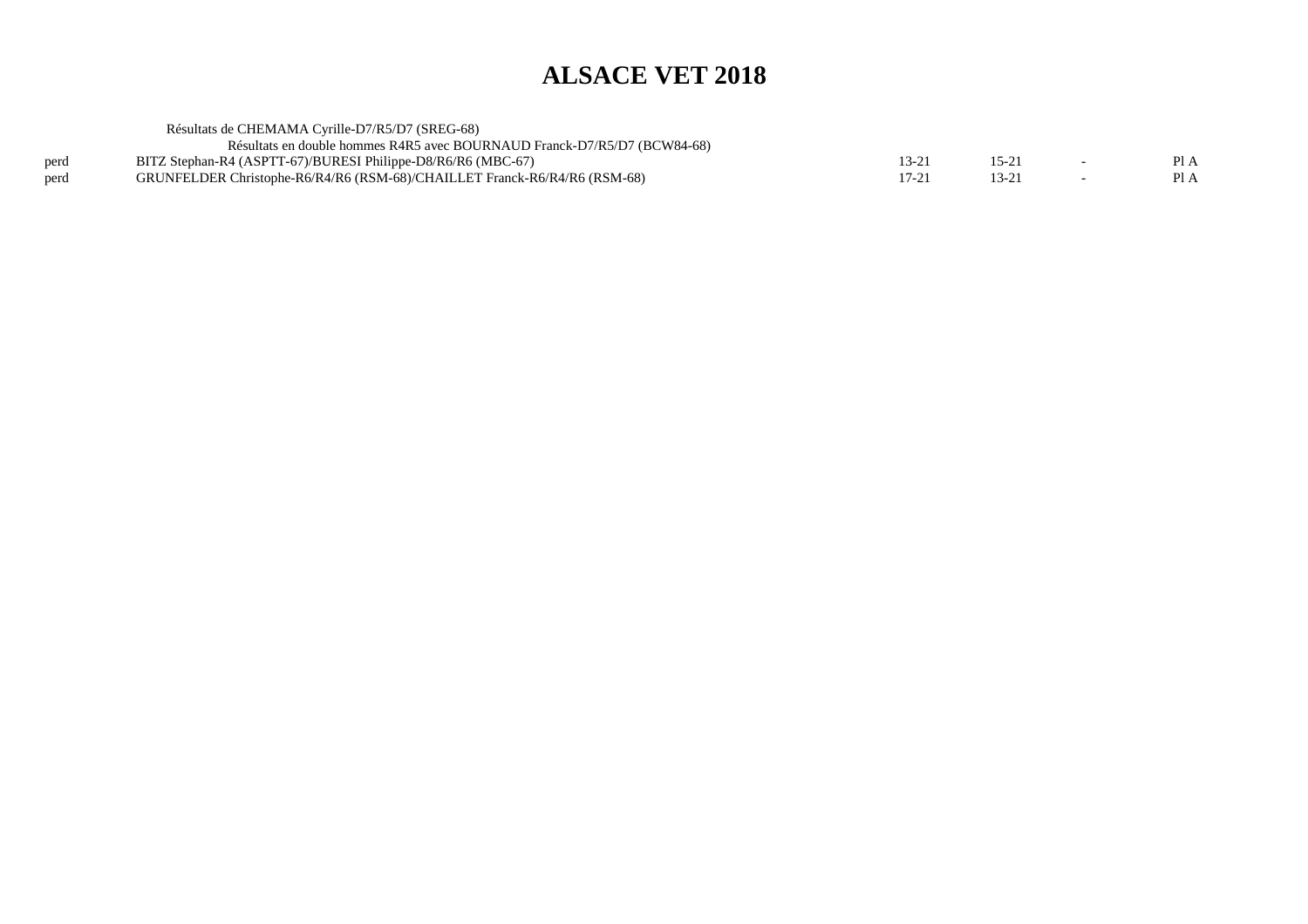|      | Résultats de CLEMENT Caroline-D8/R6/R6 (BCIG-67)                            |         |           |           |      |
|------|-----------------------------------------------------------------------------|---------|-----------|-----------|------|
|      | Résultats en double dames R6D7 avec BECKER Claudia-D9/D7/D8 (OFBC-67)       |         |           |           |      |
| perd | DE LOURTIOUX Clotilde-D8 (ENABAD-67)/BIEGEL Frédérique-D8/D7/D9 (ENABAD-67) | 17-21   | $21 - 15$ | $10-21$   | Pl A |
| perd | MISCHLER Annick-D9/D7/D9 (CEBA-67)/PLESSY Valentine-D9/D7/D7 (CEBA-67)      | 14-21   | $21 - 17$ | $13 - 21$ | Pl A |
| perd | KEIFFER Nelly-D9/D7/D7 (ENABAD-67)/MEHN Caroline-D8/D8/P10 (ENABAD-67)      | $16-21$ | 21-17     | $16-21$   | Pl A |
|      | Résultats en double mixte R6D7 avec VANDAELE Vincent-P11/D9/P11 (BCIG-67)   |         |           |           |      |
| perd | KAETZEL Christian-D9/D7/D9 (BCT-67)/KAETZEL Aurélie-D9/D7/D7 (MBC-67)       | 14-21   | $13 - 21$ |           | Pl A |
| perd | OUDOT Mickaël-D7/R5/D7 (ENABAD-67)/DE LOURTIOUX Clotilde-D8 (ENABAD-67)     | 15-21   | 18-21     |           | Pl A |
|      |                                                                             |         |           |           |      |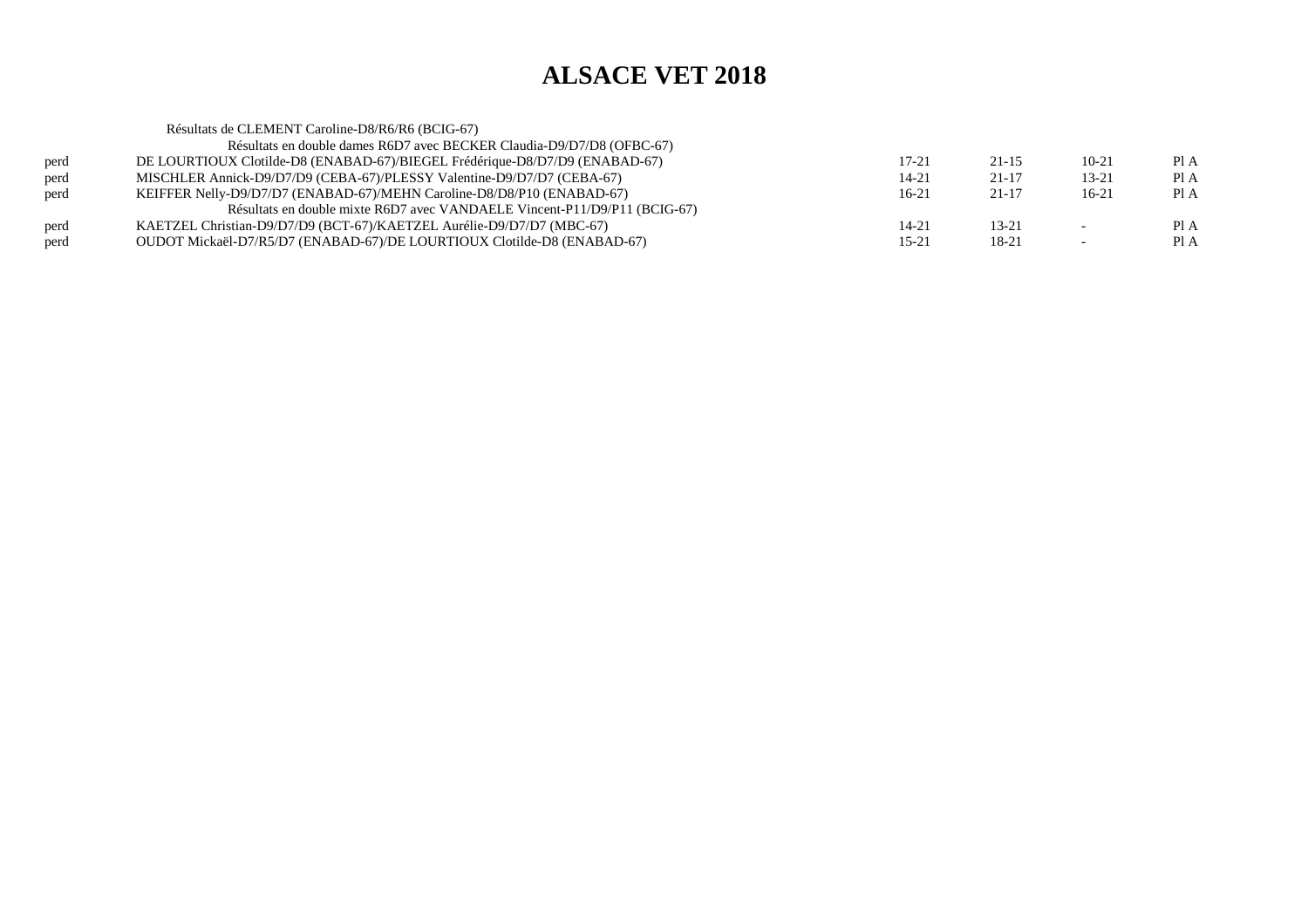|      | Résultats de CRESSATTI Nadine-D7/D7/R5 (BCW84-68)                             |           |           |           |      |
|------|-------------------------------------------------------------------------------|-----------|-----------|-----------|------|
|      | Résultats en double mixte R4R5 avec YAYI Jean-Luc-D8/R6/R6 (BCW84-68)         |           |           |           |      |
| bat  | DAHLEN Daniel-R6/R4/R4 (ASPTT-67)/ARROUS Emmanuelle-R6/R4/R4 (CEBA-67)        | $21 - 11$ | $10 - 21$ | $21 - 16$ | PIB  |
| bat  | HELFRICH Jean-yves-D8/R6/D7 (OFBC-67)/BATT Caroline-D7/R5/R5 (OFBC-67)        | $22 - 20$ | $21-19$   |           | Pl B |
| perd | TERMINAUX Philippe-D7/R6/R5 (SBC57-57)/WITZEL Nathalie-D7/R6/R5 (SBC57-57)    | 15-21     | $7-21$    |           | PIB  |
| perd | FABRICIUS Alexandre-R6/R4/R5 (ASPTT-67)/LENGENFELDER Cathie-R6/R4/R4 (BCS-67) | $20 - 22$ | 21-18     | $14 - 21$ | 1/4  |
|      |                                                                               |           |           |           |      |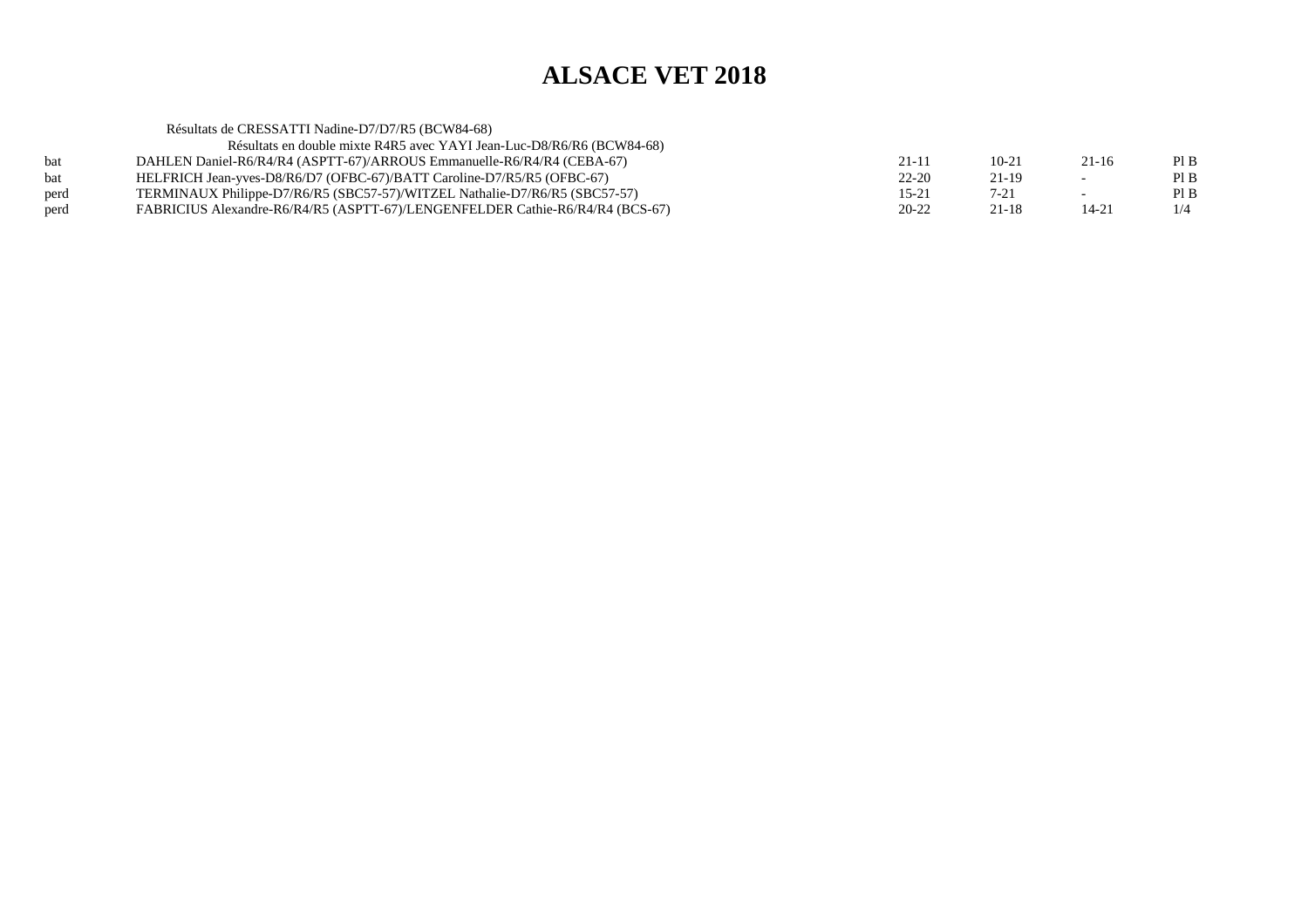|      | Résultats de DAHLEN Daniel-R6/R4/R4 (ASPTT-67)                             |           |           |           |        |
|------|----------------------------------------------------------------------------|-----------|-----------|-----------|--------|
|      | Résultats en double hommes R4R5 avec BURESI Laurent-R5/R4/R6 (BCMS-67)     |           |           |           |        |
| bat  | HUMBEL Christophe-D7/R5/D7 (ENABAD-67)/SAAL Eric-D7/R5/D7 (ENABAD-67)      | $21 - 11$ | $21 - 15$ |           | PI B   |
| bat  | WILLEM Franck-D7/R6/D8 (CBO-67)/DE ALMEIDA Dominique-D8/R6/D8 (CBO-67)     | $23 - 25$ | $21 - 15$ | 21-12     | Pl B   |
| bat  | SOULIVONG Daravong-R6/R5/D7 (BCO-67)/LIHRMANN Etienne-D7/R5/D7 (BCO-67)    | $21 - 18$ | $21-13$   |           | Pl B   |
| bat  | HOLT Nicolas-R6/R4/R6 (BDR-67)/JENNY Frédéric-R6/R4/R6 (BCO-67)            | $21 - 16$ | $21 - 16$ |           | 1/4    |
| bat  | GRUNFELDER Christophe-R6/R4/R6 (RSM-68)/CHAILLET Franck-R6/R4/R6 (RSM-68)  | 18-21     | $21 - 15$ | $21 - 18$ | 1/2    |
| perd | BITZ Stephan-R4 (ASPTT-67)/BURESI Philippe-D8/R6/R6 (MBC-67)               | $13 - 21$ | $25 - 27$ |           | Finale |
|      | Résultats en double mixte R4R5 avec ARROUS Emmanuelle-R6/R4/R4 (CEBA-67)   |           |           |           |        |
| perd | YAYI Jean-Luc-D8/R6/R6 (BCW84-68)/CRESSATTI Nadine-D7/D7/R5 (BCW84-68)     | $11 - 21$ | $21-10$   | 16-21     | Pl B   |
| perd | TERMINAUX Philippe-D7/R6/R5 (SBC57-57)/WITZEL Nathalie-D7/R6/R5 (SBC57-57) | $19-21$   | $21-19$   | $10-21$   | Pl B   |
| bat  | HELFRICH Jean-yves-D8/R6/D7 (OFBC-67)/BATT Caroline-D7/R5/R5 (OFBC-67)     | $21-19$   | $21 - 15$ |           | PIB    |
| perd | VALENTIN Stéphane-R5/N3/R4 (BCO-67)/DELAGNEAU Sabine-R6/R5/R4 (BCO-67)     | $10-21$   | $15 - 21$ |           | 1/2    |
| perd | TERMINAUX Philippe-D7/R6/R5 (SBC57-57)/WITZEL Nathalie-D7/R6/R5 (SBC57-57) | $21 - 11$ | $20 - 22$ | $13 - 21$ | 1/2    |
|      |                                                                            |           |           |           |        |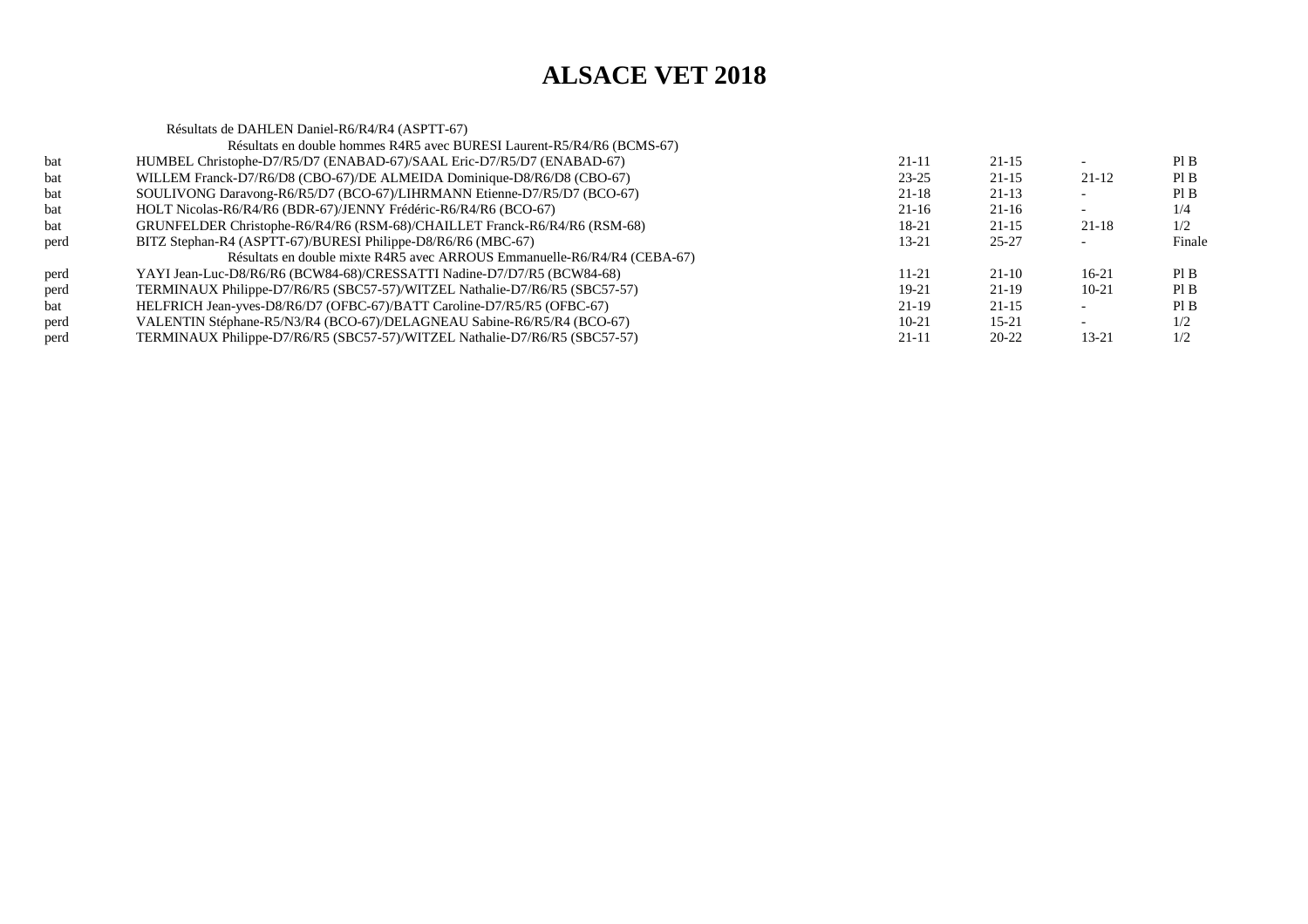|      | Résultats de DE ALMEIDA Dominique-D8/R6/D8 (CBO-67)                       |           |           |         |        |
|------|---------------------------------------------------------------------------|-----------|-----------|---------|--------|
|      | Résultats en double hommes R4R5 avec WILLEM Franck-D7/R6/D8 (CBO-67)      |           |           |         |        |
| perd | SOULIVONG Daravong-R6/R5/D7 (BCO-67)/LIHRMANN Etienne-D7/R5/D7 (BCO-67)   | 11-21     | $21 - 12$ | 18-21   | PI B   |
| perd | DAHLEN Daniel-R6/R4/R4 (ASPTT-67)/BURESI Laurent-R5/R4/R6 (BCMS-67)       | $25 - 23$ | $15 - 21$ | 12-21   | PI B   |
| bat  | HUMBEL Christophe-D7/R5/D7 (ENABAD-67)/SAAL Eric-D7/R5/D7 (ENABAD-67)     | $21 - 17$ | $21 - 13$ |         | PI B   |
| perd | NGO Van tuyen-D7/R5/D7 (ASPTT-67)/FABRICIUS Alexandre-R6/R4/R5 (ASPTT-67) | $8 - 21$  | $21-16$   | 18-21   | 1/4    |
|      | Résultats en double mixte D8D9 avec ARGENTIN Sabrina-D8/R6/D8 (CBO-67)    |           |           |         |        |
| bat  | LAUQUE Pierre-D8/D7/D9 (ENABAD-67)/BIEGEL Frédérique-D8/D7/D9 (ENABAD-67) | $21-13$   | 21-19     |         | PI B   |
| bat  | GARDIES Laurent-D8/R6/D8 (BCMS-67)/TRIMBOUR Catherine-D9/D7/D8 (SBC67-67) | $21 - 16$ | $21 - 12$ |         | PI B   |
| bat  | HUMBERT Claude-D9/D7/D9 (CAOB-67)/GUTH Isabelle-P11/D9/P10 (CAOB-67)      | $21 - 15$ | $21 - 8$  |         | 1/4    |
| bat  | LAOUT Stéphane-P12/P10/P12 (VDR-67)/HUBER Virginie-P10/D8/D9 (VDR-67)     | $21-15$   | 19-21     | $21-15$ | 1/2    |
| perd | LAUQUE Pierre-D8/D7/D9 (ENABAD-67)/BIEGEL Frédérique-D8/D7/D9 (ENABAD-67) | $17 - 21$ | 14-21     |         | Finale |
|      |                                                                           |           |           |         |        |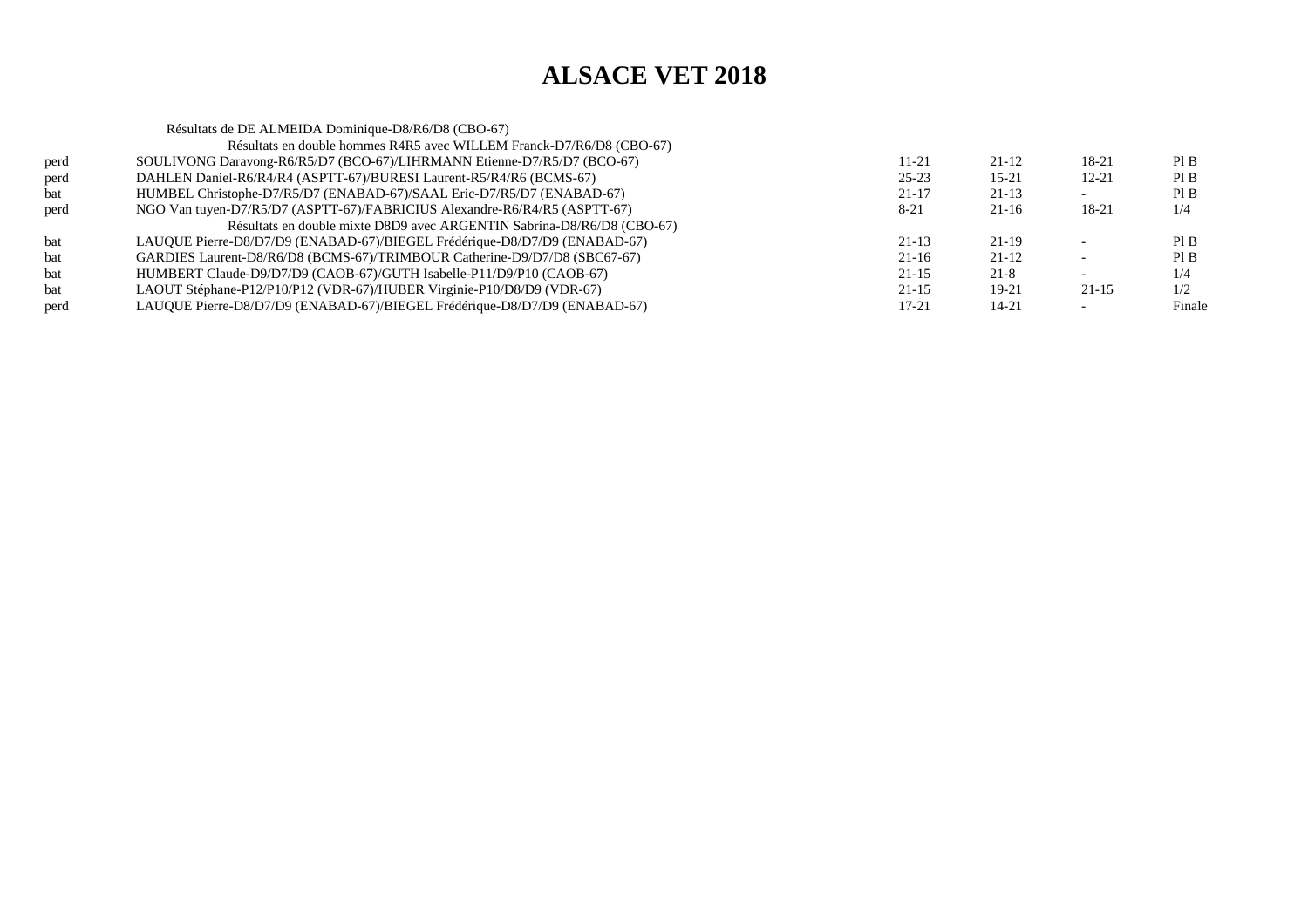|      | Résultats de DE LOURTIOUX Clotilde-D8 (ENABAD-67)                          |           |           |           |        |
|------|----------------------------------------------------------------------------|-----------|-----------|-----------|--------|
|      | Résultats en double dames R6D7 avec BIEGEL Frédérique-D8/D7/D9 (ENABAD-67) |           |           |           |        |
| bat  | BECKER Claudia-D9/D7/D8 (OFBC-67)/CLEMENT Caroline-D8/R6/R6 (BCIG-67)      | $21 - 17$ | $15 - 21$ | $21-10$   | Pl A   |
| perd | KEIFFER Nelly-D9/D7/D7 (ENABAD-67)/MEHN Caroline-D8/D8/P10 (ENABAD-67)     | 11-21     | $17 - 21$ |           | Pl A   |
| perd | MISCHLER Annick-D9/D7/D9 (CEBA-67)/PLESSY Valentine-D9/D7/D7 (CEBA-67)     | $21-19$   | $21 - 23$ | 20-22     | Pl A   |
|      | Résultats en double mixte R6D7 avec OUDOT Mickaël-D7/R5/D7 (ENABAD-67)     |           |           |           |        |
| bat  | KAETZEL Christian-D9/D7/D9 (BCT-67)/KAETZEL Aurélie-D9/D7/D7 (MBC-67)      | 18-21     | $22 - 20$ | $21 - 17$ | Pl A   |
| bat  | VANDAELE Vincent-P11/D9/P11 (BCIG-67)/CLEMENT Caroline-D8/R6/R6 (BCIG-67)  | $21 - 15$ | $21 - 18$ |           | Pl A   |
| bat  | BURESI Laurent-R5/R4/R6 (BCMS-67)/ILTISS Catherine-D8/R6/D7 (BCMS-67)      | 14-21     | $21-12$   | $21 - 17$ | 1/2    |
| perd | BORY Vincent-D9/D8/D8 (BCN-67)/HEME Isabelle-D7/R5/D7 (BCN-67)             | 14-21     | $15 - 21$ |           | Finale |
|      |                                                                            |           |           |           |        |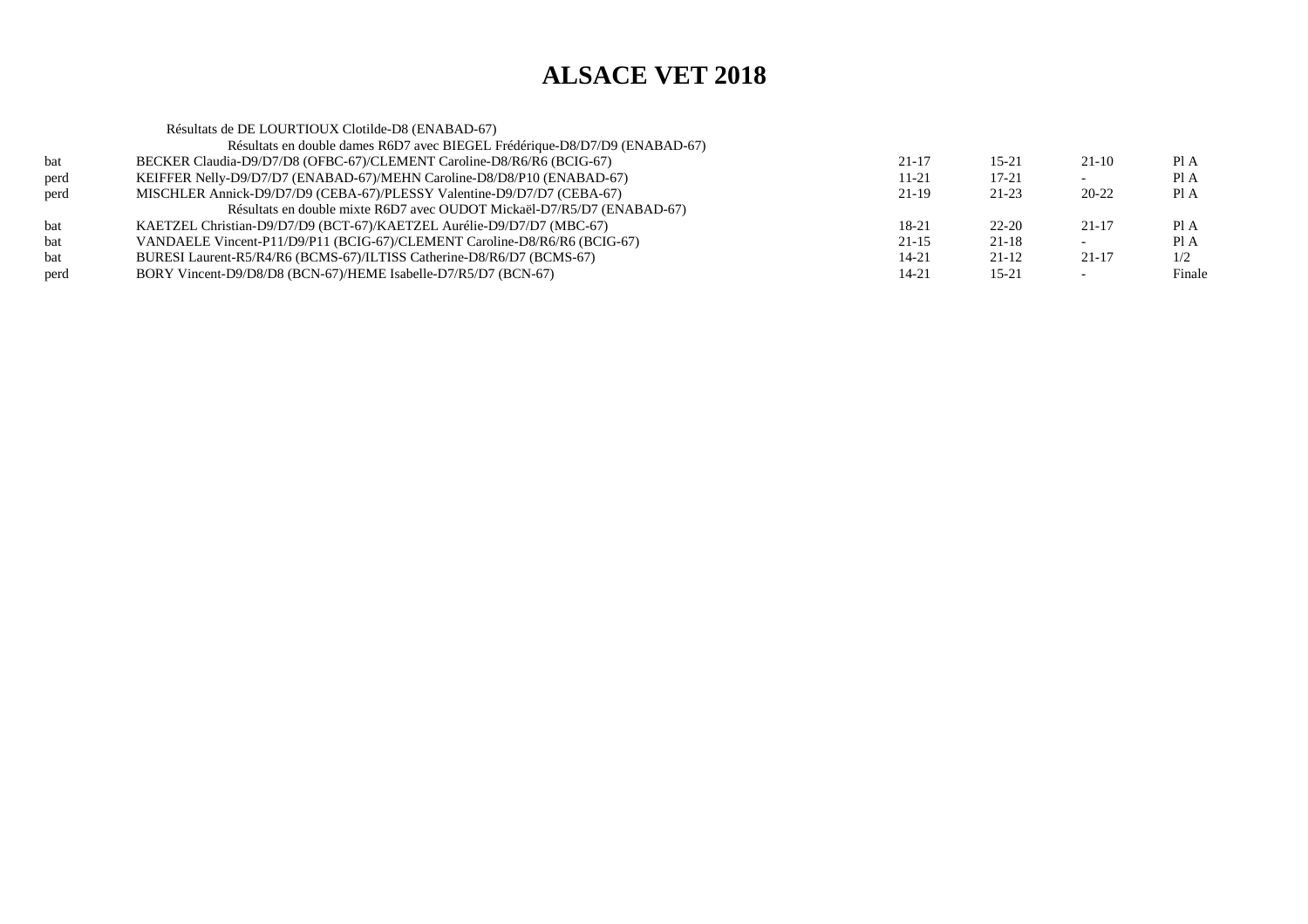|      | Résultats de DELAGNEAU Sabine-R6/R5/R4 (BCO-67)                               |           |           |         |        |
|------|-------------------------------------------------------------------------------|-----------|-----------|---------|--------|
|      | Résultats en double dames R4R5 avec HEUBERGER Elisabeth-R5/R4/N3 (BCO-67)     |           |           |         |        |
| bat  | WALTZ Christelle-D7/R5/D7 (SLDB-67)/MARTINEZ Florence-D7/R5/D7 (ENABAD-67)    | $21-13$   | $21 - 17$ |         | PI A   |
| bat  | LUDWIG Candy-D7/R5/R6 (BCMS-67)/ILTISS Catherine-D8/R6/D7 (BCMS-67)           | $21 - 17$ | $15 - 21$ | $21-15$ | Pl A   |
| perd | KAETZEL Aurélie-D9/D7/D7 (MBC-67)/KOEHLING Dominique-D7/R5/R5 (MBC-67)        | $15 - 21$ | $21 - 12$ | $19-21$ | PI A   |
| perd | BATOT Florence-R5/R4/R6 (BCF-67)/LENGENFELDER Cathie-R6/R4/R4 (BCS-67)        | $9 - 21$  | $13 - 21$ |         | Pl A   |
|      | Résultats en double mixte R4R5 avec VALENTIN Stéphane-R5/N3/R4 (BCO-67)       |           |           |         |        |
| bat  | EMOND Emmanuel-R5/N3/R5 (BS-67)/DEMANET Vanessa-D7/R6/R5 (BS-67)              | $21-12$   | $21-5$    |         | PI A   |
| bat  | FABRICIUS Alexandre-R6/R4/R5 (ASPTT-67)/LENGENFELDER Cathie-R6/R4/R4 (BCS-67) | $21 - 18$ | $21 - 15$ |         | PI A   |
| bat  | DAHLEN Daniel-R6/R4/R4 (ASPTT-67)/ARROUS Emmanuelle-R6/R4/R4 (CEBA-67)        | $21-10$   | $21 - 15$ |         | 1/2    |
| bat  | FABRICIUS Alexandre-R6/R4/R5 (ASPTT-67)/LENGENFELDER Cathie-R6/R4/R4 (BCS-67) | $21-19$   | $21 - 17$ |         | Finale |
|      |                                                                               |           |           |         |        |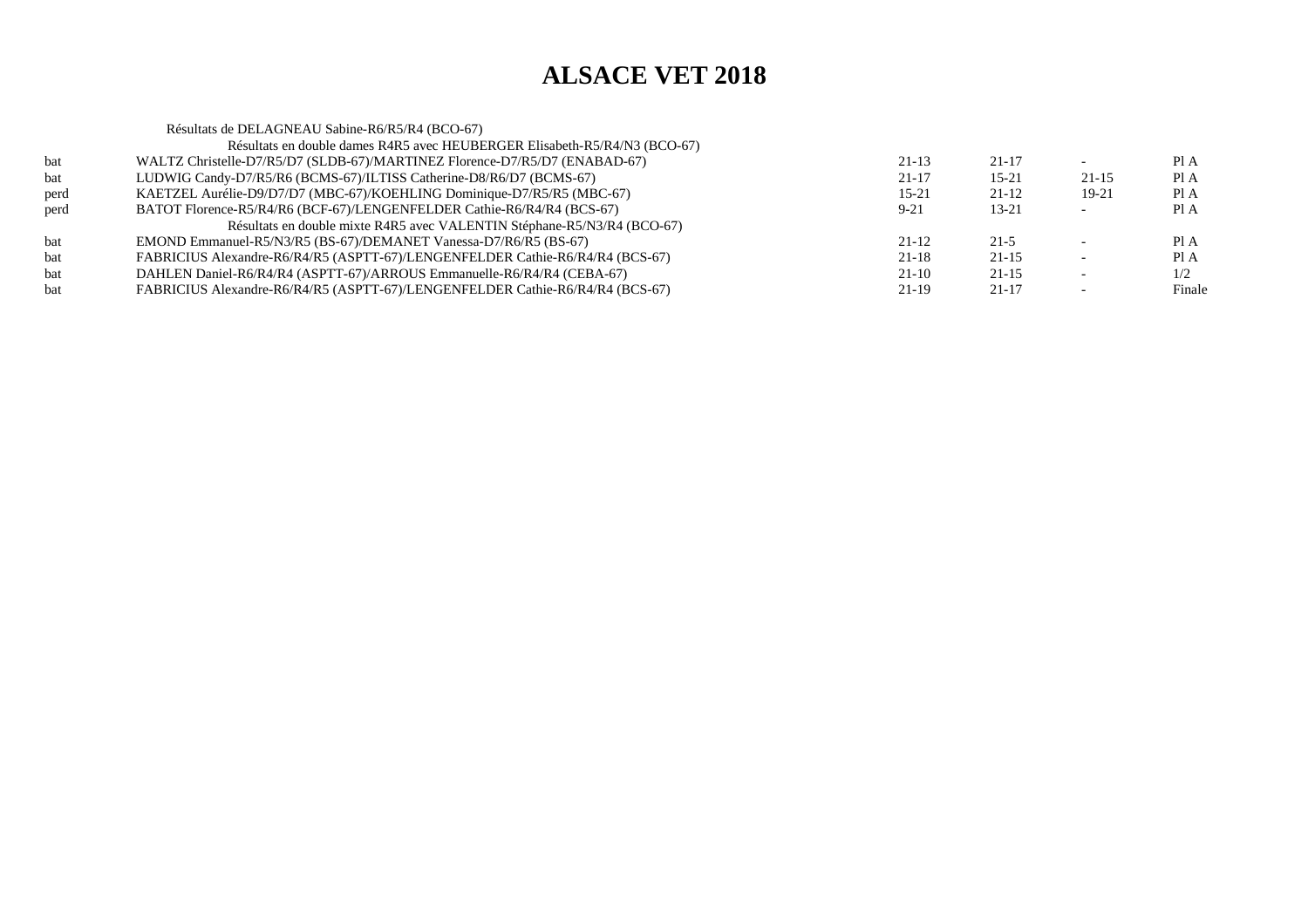|      | Résultats de DEMANET Vanessa-D7/R6/R5 (BS-67)                                 |           |           |        |      |
|------|-------------------------------------------------------------------------------|-----------|-----------|--------|------|
|      | Résultats en double mixte R4R5 avec EMOND Emmanuel-R5/N3/R5 (BS-67)           |           |           |        |      |
| perd | FABRICIUS Alexandre-R6/R4/R5 (ASPTT-67)/LENGENFELDER Cathie-R6/R4/R4 (BCS-67) | $15 - 21$ | $20 - 22$ | $\sim$ | Pl A |
| perd | VALENTIN Stéphane-R5/N3/R4 (BCO-67)/DELAGNEAU Sabine-R6/R5/R4 (BCO-67)        | 12-21     | $5 - 21$  |        | PI A |
|      |                                                                               |           |           |        |      |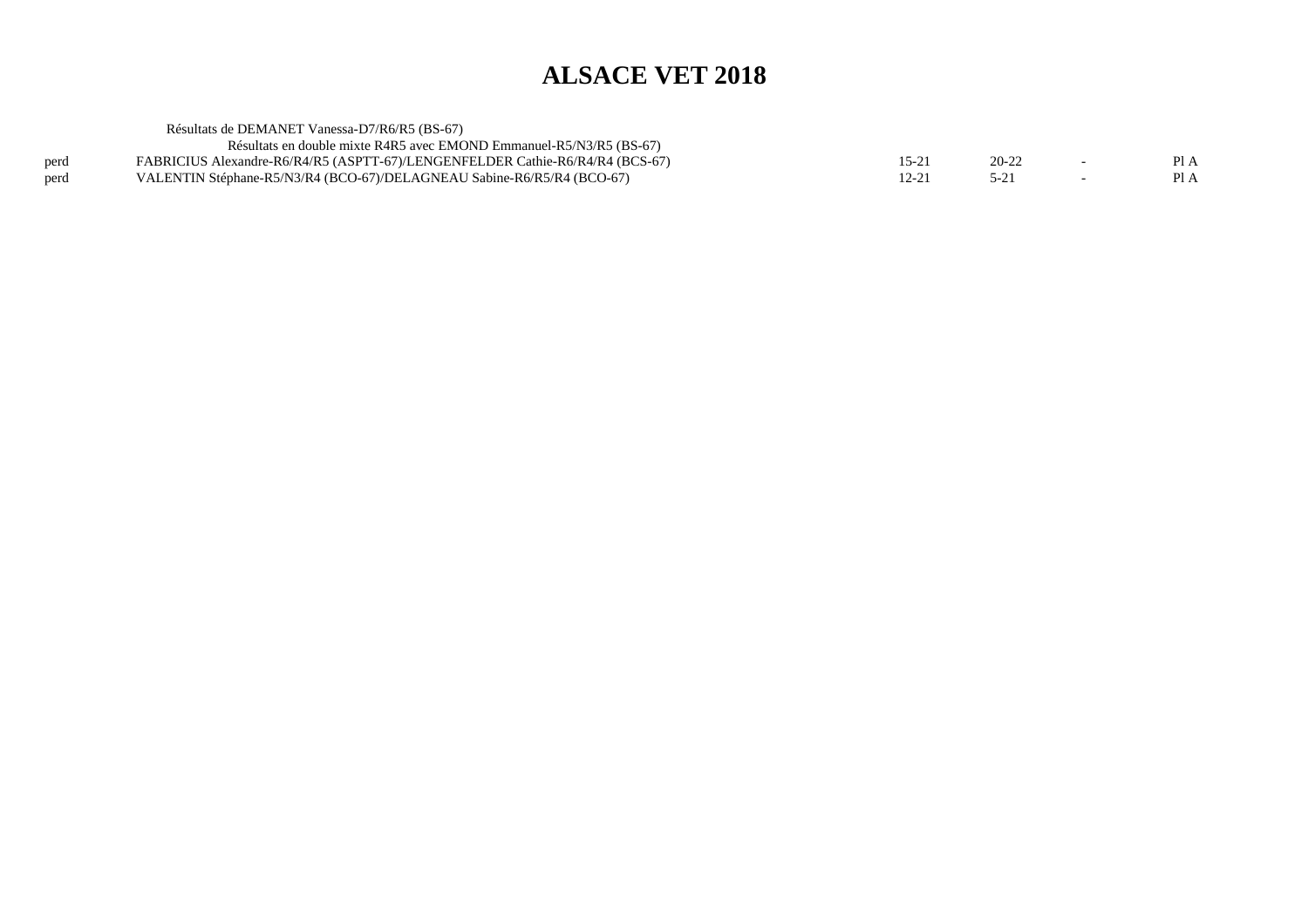|      | Résultats de DOLLE Christelle-P10/D8/D8 (CCSSL-67)                         |           |           |         |      |
|------|----------------------------------------------------------------------------|-----------|-----------|---------|------|
|      | Résultats en double dames D8D9 avec CAMPEIS Marie-laure-D9/D8/D7 (BCIG-67) |           |           |         |      |
| bat  | BOOS Sandra-P12/P10/P10 (ABCM-67)/SINSOU Clara-D9/D9/D7 (OFBC-67)          | $21 - 15$ | $21-10$   |         | PIA  |
| perd | MARTIN Christel-P10/D8/D8 (BS-67)/GAUDRY Nelly-P10/D9/P10 (CBO-67)         | $17 - 21$ | $14 - 21$ |         | Pl A |
| perd | OBERLE Marie-pierre-P10/D8/D8 (BCT-67)/HUBER Virginie-P10/D8/D9 (VDR-67)   | $16 - 21$ | 16-21     |         | Pl A |
|      | Résultats en double mixte D8D9 avec MAZZOCCO Olivier-D9/D7/D9 (BCIG-67)    |           |           |         |      |
| bat  | MORTZ Thierry-P10/D9/D9 (SBC67-67)/ROHMER Sandra-P11/P10/P10 (SBC67-67)    | $21-3$    | $22 - 20$ |         | P1C  |
| perd | HUMBERT Claude-D9/D7/D9 (CAOB-67)/GUTH Isabelle-P11/D9/P10 (CAOB-67)       | $21-23$   | 18-21     |         | P1C  |
| perd | LAOUT Stéphane-P12/P10/P12 (VDR-67)/HUBER Virginie-P10/D8/D9 (VDR-67)      | $21 - 18$ | $15 - 21$ | $19-21$ | P1C  |
| perd | LAUQUE Pierre-D8/D7/D9 (ENABAD-67)/BIEGEL Frédérique-D8/D7/D9 (ENABAD-67)  | 18-21     | $10 - 21$ |         | 1/4  |
|      |                                                                            |           |           |         |      |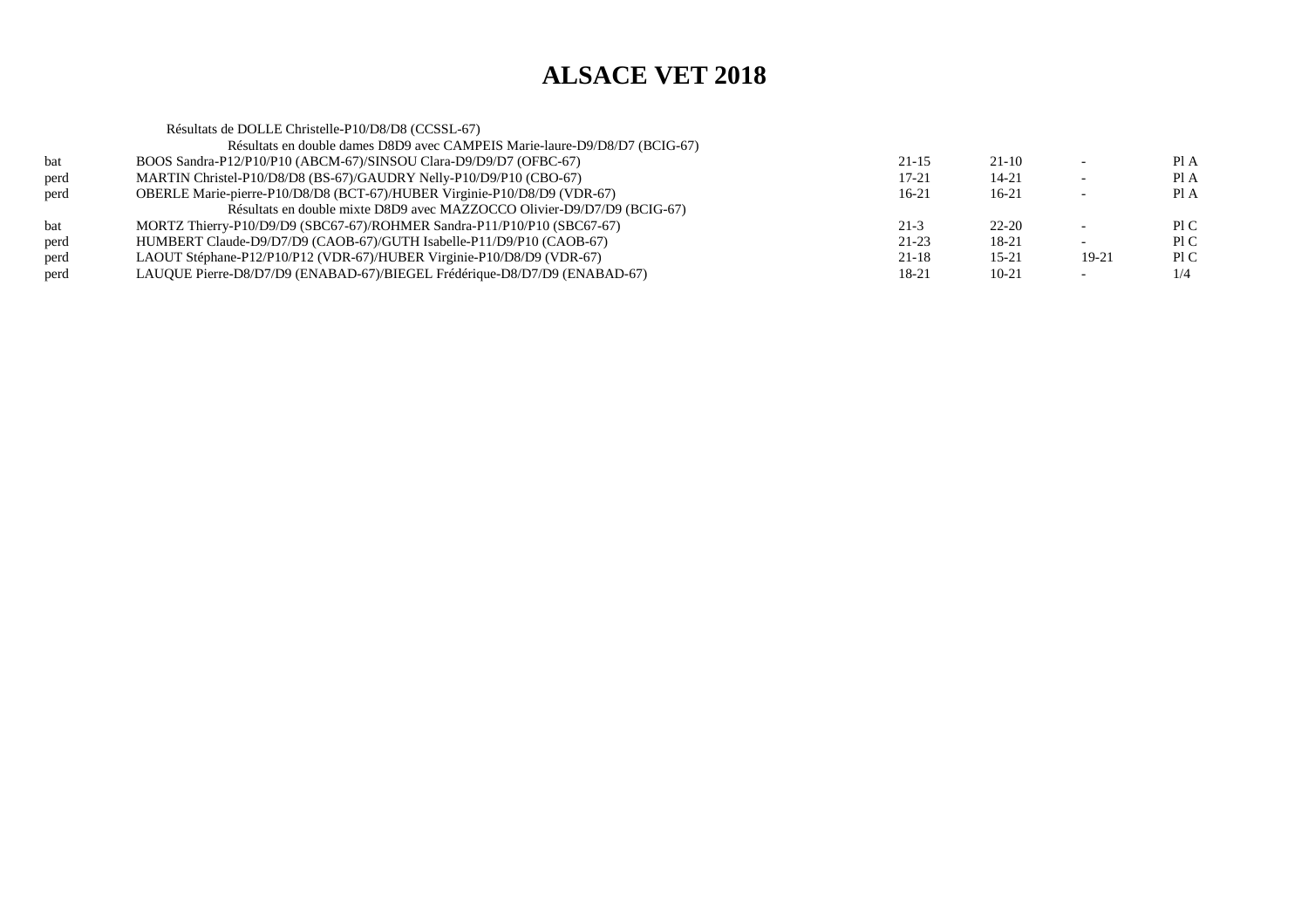#### Résultats de DORNIER Vincent-P10/P11/P12 (BCMS-67)Résultats en simple hommes P10P11P12bat WAGNER Alexandre-P10/D9/P10 (BCV-67) $21-18$  16-21 22-20 PIB  $PIB$ bat EHRMANN Stève-P10/P10/P11 (HBC-67)  $21-19$   $21-9$   $21-9$   $21-9$   $21-9$   $21-9$  $1/4$ bat KRIER Joël-P10/D8/D8 (BCMS-67) $21-13$   $25-23$   $-1/4$  $1/2$ bat BAR Fata-P10/P12/P12 (HBC-67) $21-3$   $21-8$   $1/2$ Finale perd BRUGNEAUX Guillaume-P10/D8/P10 (EVE-67)(a) 21-11 18-21 19-21 Finale Résultats en double hommes D8D9 avec KRIER Joël-P10/D8/D8 (BCMS-67) bat LAMBOLEY Emmanuel-P11/D9/P10 (EVE-67)/CERVERA Sébastien-P10/D9/P11 (EVE-67) $21-18$   $22-20$  - PIC Pl C bat MULLER Guy-P11/D9/P10 (CBO-67)/STEYER Alain-P11/D9/P11 (CBO-67) $21-19$  21-9 - PIC  $1/4$ bat POL Chanthirith-P10/D8/P10 (ENABAD-67)/LANDES Steffen-P12 (ENABAD-67) $21-15$  21-17 - 1/4  $1/2$ bat MARCANTONI Matthieu-D9/D9/P11 (ASLR-67)/ANDRISSEN Patrick-P10/D8/P10 (ASLR-67) 21-13 21-13 21-15 -Finale bat OBERLE Nicolas-P10/D8/P10 (CBO-67)/VOILQUIN Philippe-P10/D9/D9 (CBO-67)(a) 21-15 21-15 - Tinale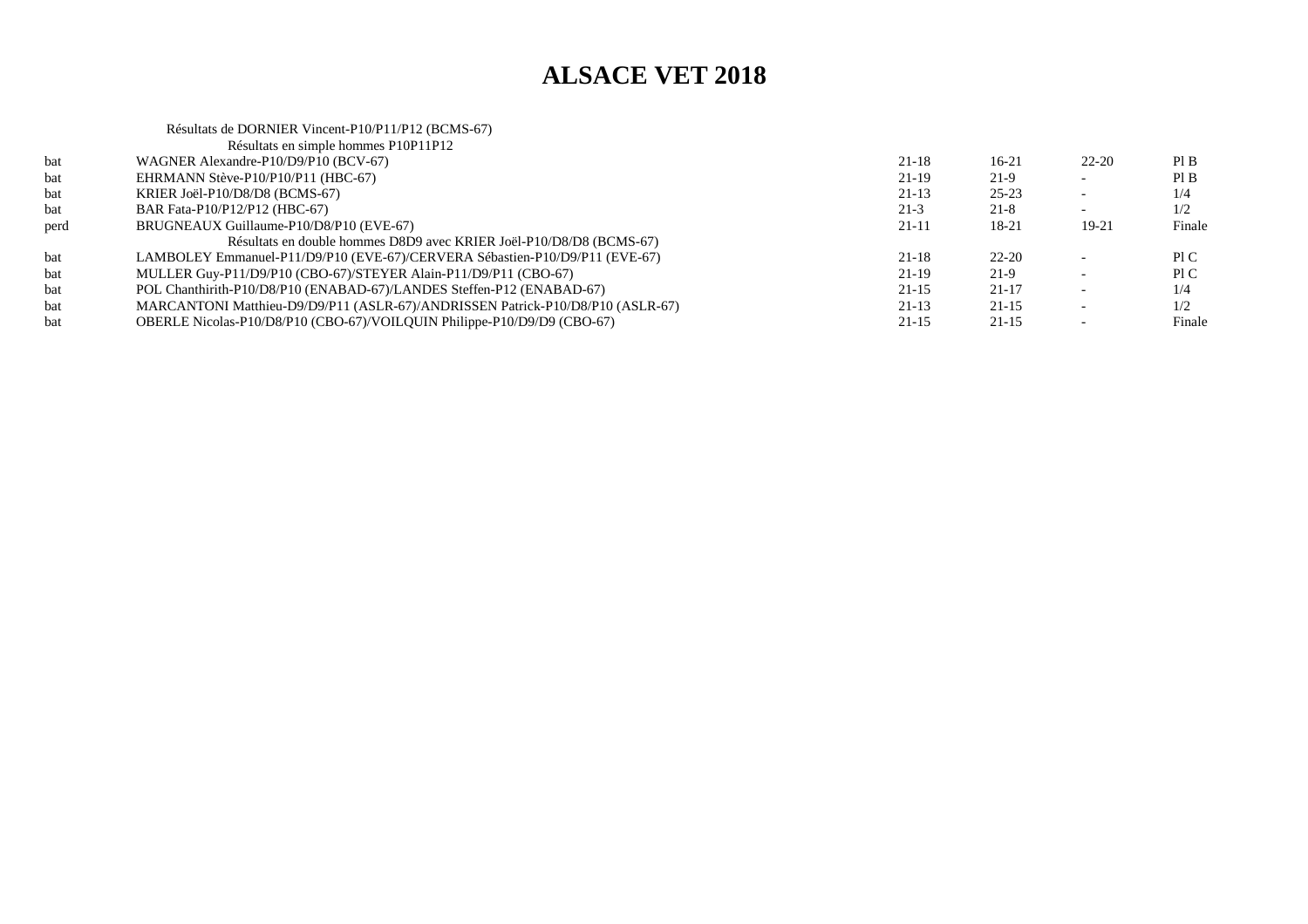|      | Résultats de DROUANT Eric-D9/D9/P11 (HBC-67) |           |           |                          |     |
|------|----------------------------------------------|-----------|-----------|--------------------------|-----|
|      | Résultats en simple hommes D8D9              |           |           |                          |     |
| perd | SFRONTATO Nicolas-D8/D7/D9 (VDK-67)          | $10 - 21$ | 15-21     | $\overline{\phantom{0}}$ | PIB |
| perd | BEKTAS Eddy-D8/R6/D8 (CCSSL-67)              | $12 - 21$ | $10-21$   | $\overline{\phantom{0}}$ | PIB |
| bat  | BRONNERT Nicolas-D9/D7/D8 (BCS-67)           | $23 - 21$ | $21 - 15$ | $\overline{\phantom{0}}$ | PIB |
| bat  | MARTY Hugues-D9/D7/D9 (MBC-67)               | $14 - 21$ | $21 - 17$ | $21 - 14$                | 1/4 |
| perd | PRACHAZAL Nicolas-D8/D7/D9 (FBD-67)          | 19-21     | 12-21     | $\overline{\phantom{a}}$ | 1/2 |
| perd | SFRONTATO Nicolas-D8/D7/D9 (VDK-67)          | $21 - 17$ | 15-21     | 14-21                    | 1/2 |
|      |                                              |           |           |                          |     |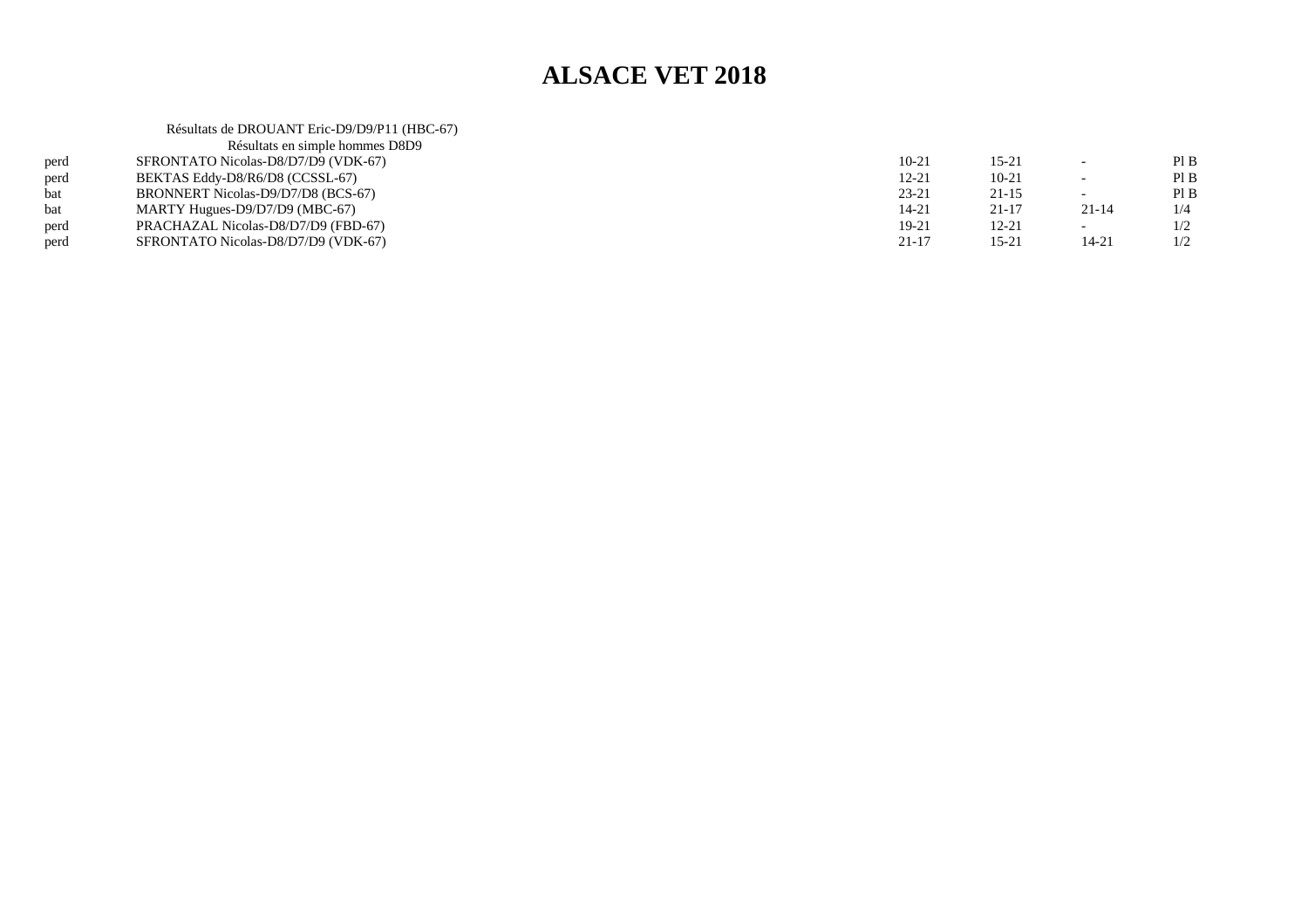|      | Résultats de EHRMANN Stève-P10/P10/P11 (HBC-67)                                     |           |                          |                          |      |
|------|-------------------------------------------------------------------------------------|-----------|--------------------------|--------------------------|------|
|      | Résultats en simple hommes P10P11P12                                                |           |                          |                          |      |
| perd | WAGNER Alexandre-P10/D9/P10 (BCV-67)                                                | 21-17     | $23 - 25$                | $17 - 21$                | PIB  |
| perd | DORNIER Vincent-P10/P11/P12 (BCMS-67)                                               | $19 - 21$ | $9 - 21$                 | $\overline{\phantom{0}}$ | PIB  |
|      | Résultats en double hommes P10P11P12 avec BOUGARDIER Bertrand-P11/P12/P12 (ABCM-67) |           |                          |                          |      |
| perd | GRIMONT Christophe-P12/P10/P10 (ENABAD-67)/ABERT Vincent-NC (ENABAD-67)             | $WO-$     | $\overline{\phantom{0}}$ | $\overline{\phantom{0}}$ | PI A |
| perd | SCHWEITZER Thierry-P12/P11/P11 (BCO-67)/GRELLIER Benoit-P12/P11/P12 (BCO-67)        | WO-       |                          | $\sim$                   | Pl A |
| perd | KILIAN Raphael-P12/P11/P11 (ABCM-67)/MISCHLER Mickael-P11/P10/P10 (ABCM-67)         | WO-       |                          | $\overline{\phantom{0}}$ | Pl A |
|      |                                                                                     |           |                          |                          |      |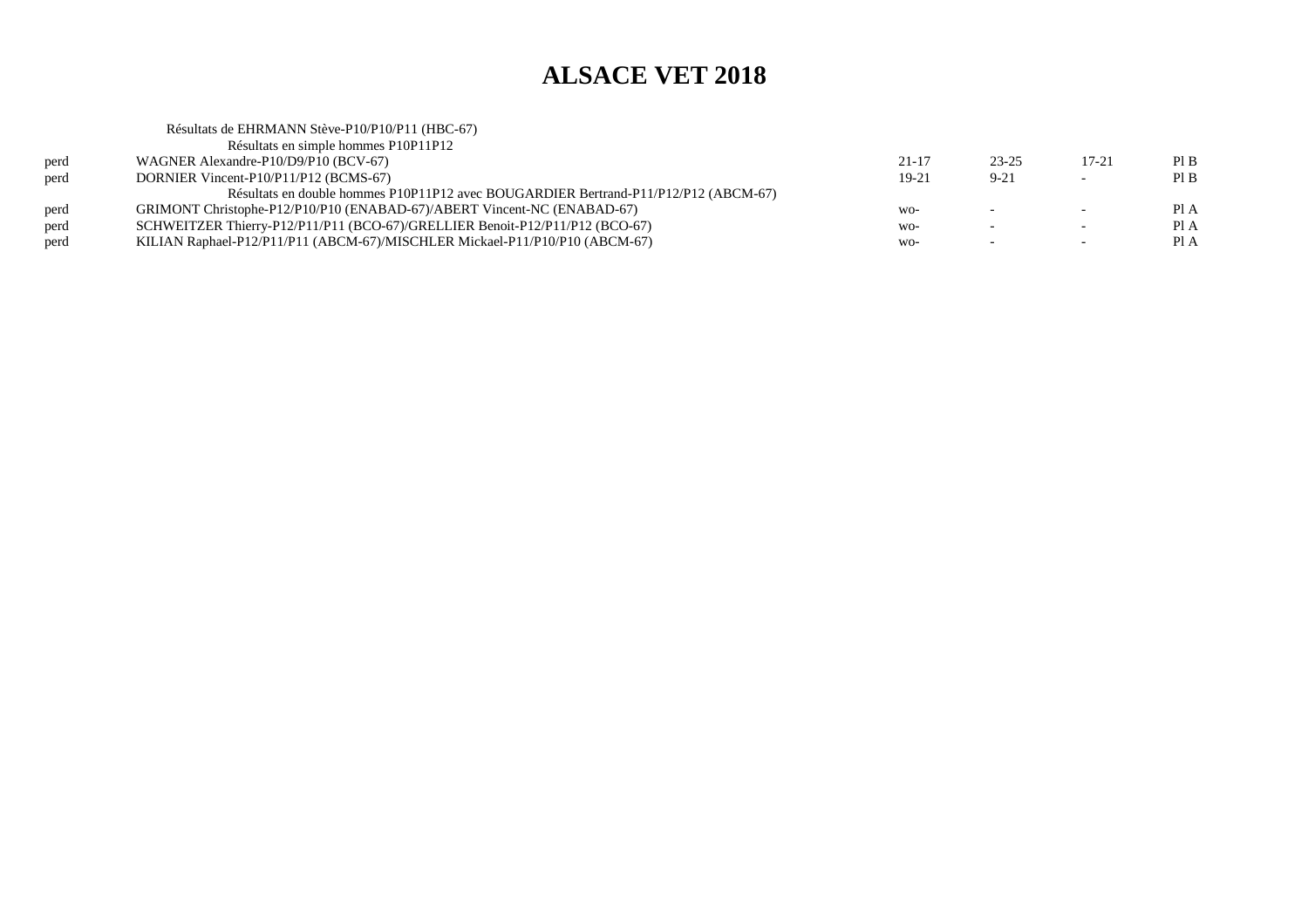|      | Résultats de EMOND Emmanuel-R5/N3/R5 (BS-67)                                  |           |           |                          |      |
|------|-------------------------------------------------------------------------------|-----------|-----------|--------------------------|------|
|      | Résultats en double mixte R4R5 avec DEMANET Vanessa-D7/R6/R5 (BS-67)          |           |           |                          |      |
| perd | FABRICIUS Alexandre-R6/R4/R5 (ASPTT-67)/LENGENFELDER Cathie-R6/R4/R4 (BCS-67) | $15 - 21$ | $20 - 22$ |                          | Pl A |
| perd | VALENTIN Stéphane-R5/N3/R4 (BCO-67)/DELAGNEAU Sabine-R6/R5/R4 (BCO-67)        | 12-21     |           | $\overline{\phantom{0}}$ | PI A |
|      |                                                                               |           |           |                          |      |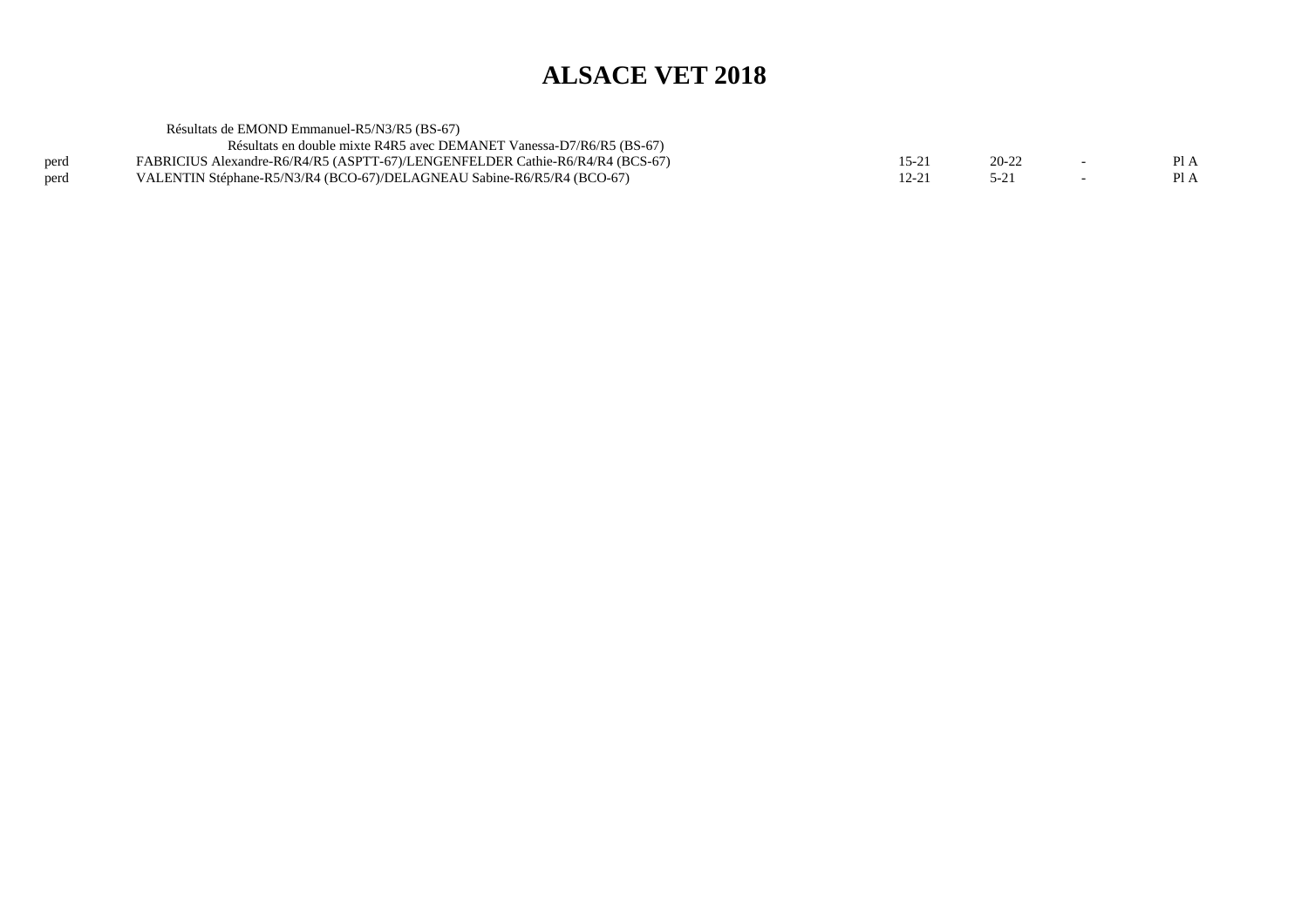|      | Résultats de FABRICIUS Alexandre-R6/R4/R5 (ASPTT-67)                       |           |           |           |        |
|------|----------------------------------------------------------------------------|-----------|-----------|-----------|--------|
|      | Résultats en double hommes R4R5 avec NGO Van tuyen-D7/R5/D7 (ASPTT-67)     |           |           |           |        |
| bat  | LAUQUE Pierre-D8/D7/D9 (ENABAD-67)/OUDOT Mickaël-D7/R5/D7 (ENABAD-67)      | $21 - 17$ | $21 - 11$ |           | P1C    |
| bat  | HOLT Nicolas-R6/R4/R6 (BDR-67)/JENNY Frédéric-R6/R4/R6 (BCO-67)            | $21 - 17$ | $11 - 21$ | 21-19     | PI C   |
| bat  | ROTH Thierry-R6/R4/R6 (OFBC-67)/HELFRICH Jean-yves-D8/R6/D7 (OFBC-67)      | 21-19     | $21-19$   |           | PI C   |
| bat  | WILLEM Franck-D7/R6/D8 (CBO-67)/DE ALMEIDA Dominique-D8/R6/D8 (CBO-67)     | $21 - 8$  | $16-21$   | $21 - 18$ | 1/4    |
| perd | BITZ Stephan-R4 (ASPTT-67)/BURESI Philippe-D8/R6/R6 (MBC-67)               | $21-19$   | $15 - 21$ | $10-21$   | 1/2    |
| bat  | GRUNFELDER Christophe-R6/R4/R6 (RSM-68)/CHAILLET Franck-R6/R4/R6 (RSM-68)  | $-WO$     |           |           | 1/2    |
|      | Résultats en double mixte R4R5 avec LENGENFELDER Cathie-R6/R4/R4 (BCS-67)  |           |           |           |        |
| bat  | EMOND Emmanuel-R5/N3/R5 (BS-67)/DEMANET Vanessa-D7/R6/R5 (BS-67)           | $21 - 15$ | $22 - 20$ |           | Pl A   |
| perd | VALENTIN Stéphane-R5/N3/R4 (BCO-67)/DELAGNEAU Sabine-R6/R5/R4 (BCO-67)     | 18-21     | $15 - 21$ |           | Pl A   |
| bat  | YAYI Jean-Luc-D8/R6/R6 (BCW84-68)/CRESSATTI Nadine-D7/D7/R5 (BCW84-68)     | $22 - 20$ | 18-21     | $21 - 14$ | 1/4    |
| bat  | TERMINAUX Philippe-D7/R6/R5 (SBC57-57)/WITZEL Nathalie-D7/R6/R5 (SBC57-57) | $21-11$   | $21-19$   |           | 1/2    |
| perd | VALENTIN Stéphane-R5/N3/R4 (BCO-67)/DELAGNEAU Sabine-R6/R5/R4 (BCO-67)     | 19-21     | $17 - 21$ |           | Finale |
|      |                                                                            |           |           |           |        |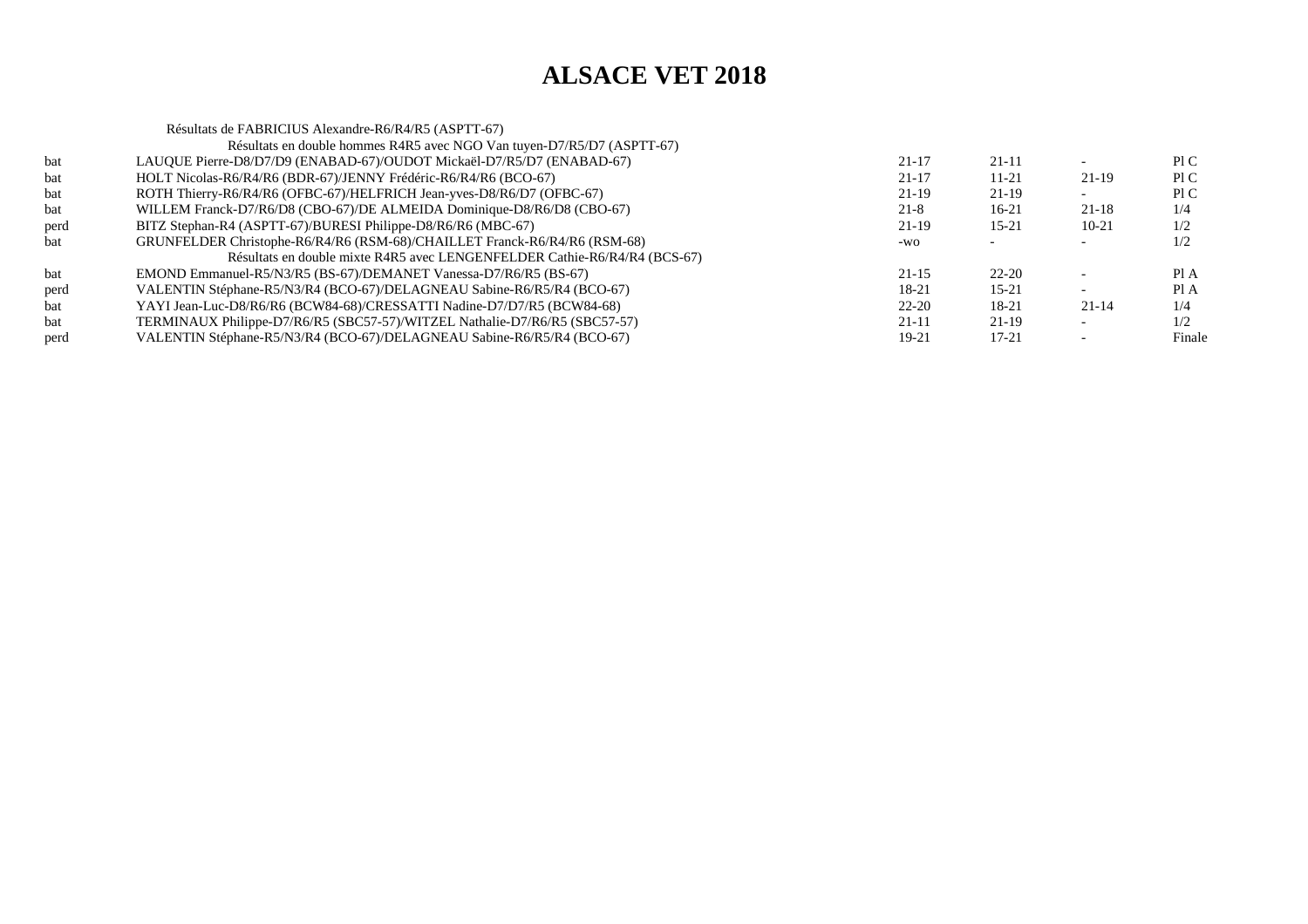|      | Résultats de FEHLMANN Christian-D8/R6/D7 (CCSSL-67)                    |       |           |     |
|------|------------------------------------------------------------------------|-------|-----------|-----|
|      | Résultats en double mixte R6D7 avec WOLFF Marjorie-D8/R6/D7 (CCSSL-67) |       |           |     |
| perd | BORY Vincent-D9/D8/D8 (BCN-67)/HEME Isabelle-D7/R5/D7 (BCN-67)         | 14-21 | $20 - 22$ | P1C |
| perd | BURESI Laurent-R5/R4/R6 (BCMS-67)/ILTISS Catherine-D8/R6/D7 (BCMS-67)  | 16-21 | 16-21     | P1C |
|      |                                                                        |       |           |     |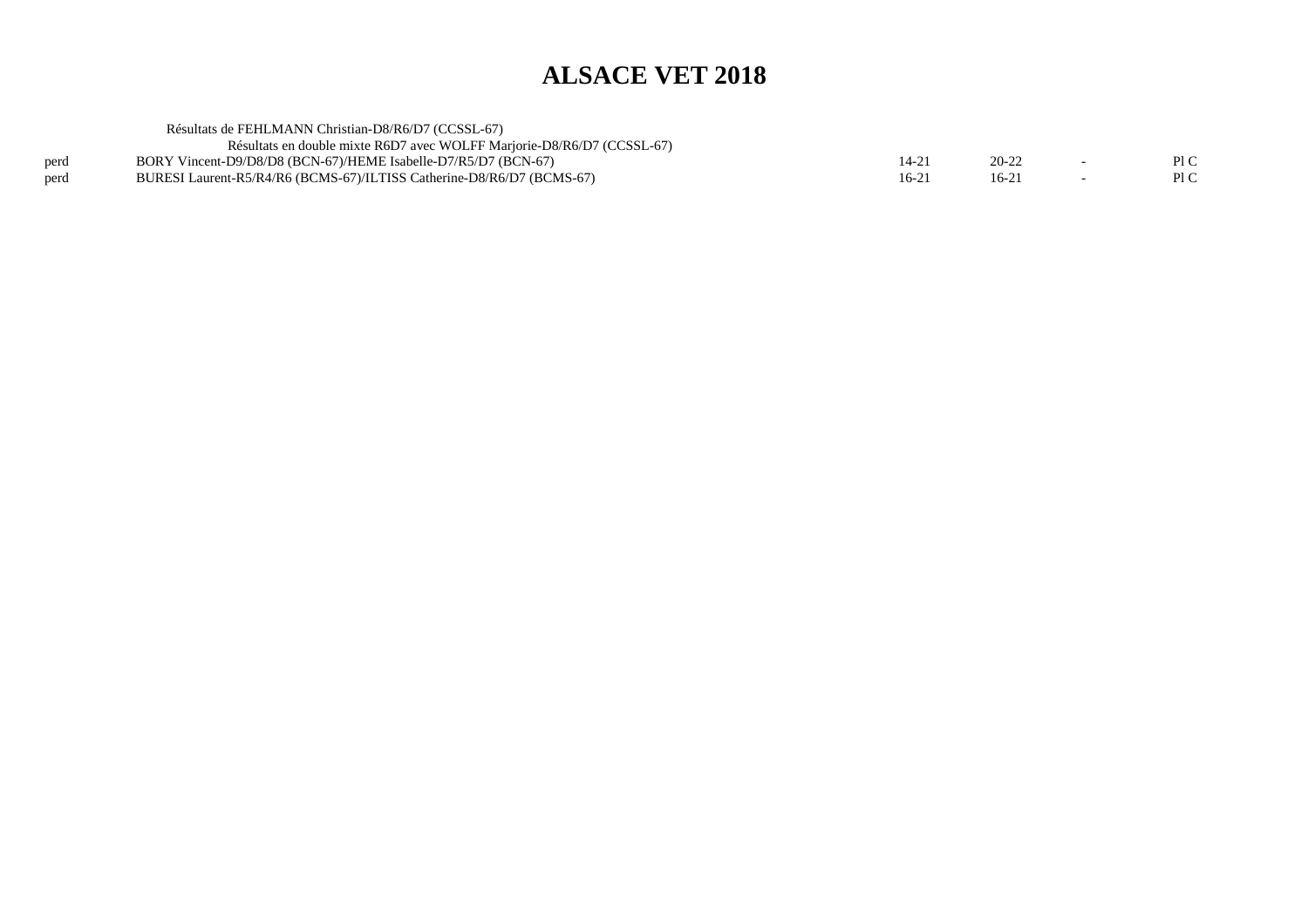|            | Résultats de FERROUDJ Muriel-D9/D7/D9 (BCS-67)                         |               |           |                          |      |
|------------|------------------------------------------------------------------------|---------------|-----------|--------------------------|------|
|            | Résultats en double mixte D8D9 avec BRONNERT Nicolas-D9/D7/D8 (BCS-67) |               |           |                          |      |
| <b>bat</b> | ZIEHMANN Richard-P11/D9/D9 (RBC-67)/KNOCHEL Audrey-P11/P10/D9 (RBC-67) | $22 - 20$     | $9 - 21$  | $21 - 14$                | PI A |
| perd       | LENTZ Cedric-D7/D7/D8 (CAOB-67)/MARTIN Christel-P10/D8/D8 (BS-67)      | $15 - 21$     | $15 - 21$ | $\overline{a}$           | PI A |
| perd       | LAOUT Stéphane-P12/P10/P12 (VDR-67)/HUBER Virginie-P10/D8/D9 (VDR-67)  | $15 - 2^{-7}$ | $16-21$   | $\overline{\phantom{0}}$ | 1/4  |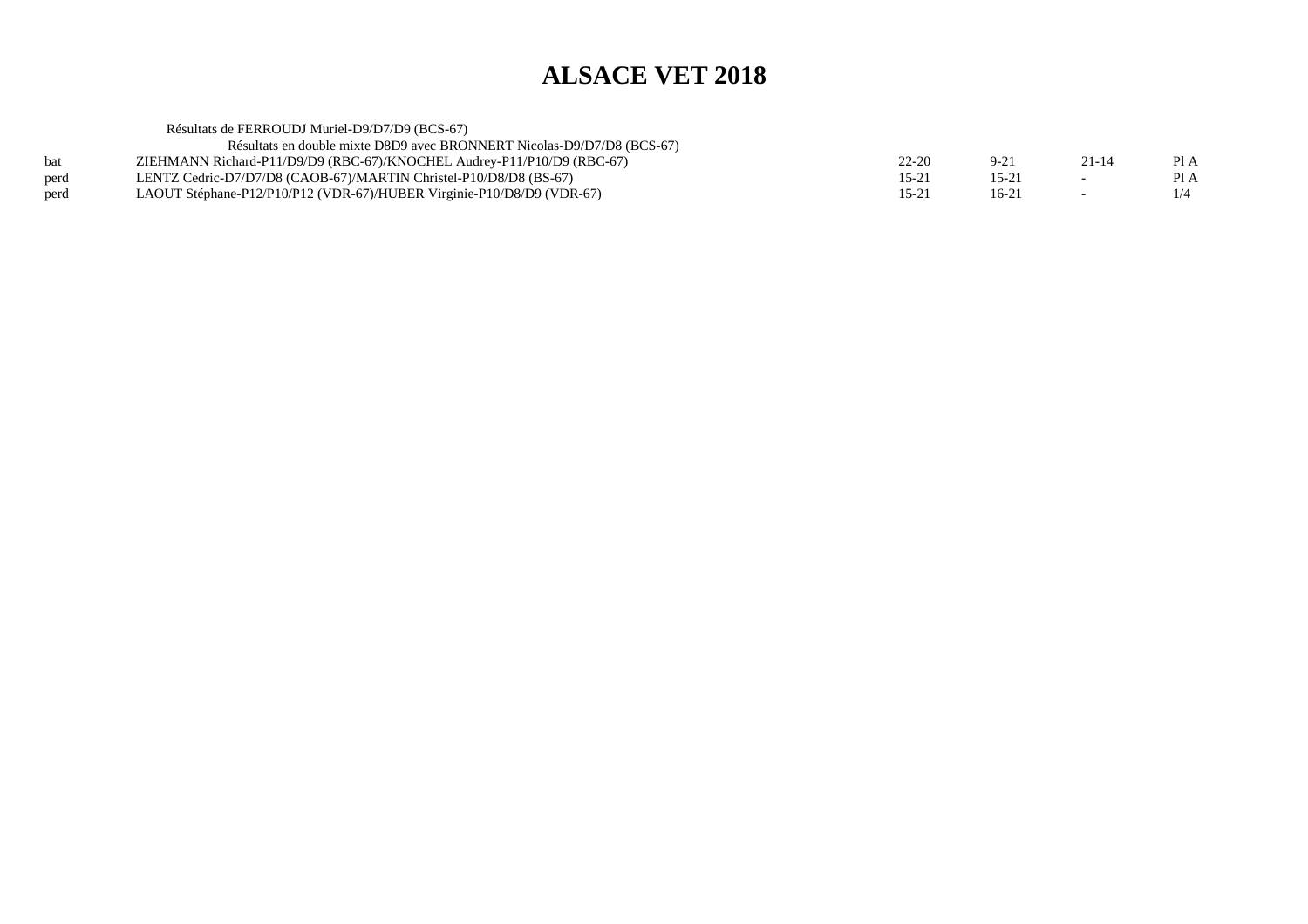#### Résultats de FOLTZ Arnaud-P10/P11/P12 (FBD-67)Résultats en simple hommes P10P11P12

| bat  | ROSE Pascal-P12 (BIG-67)                                                       | $-WO$     |           |           | PIA  |
|------|--------------------------------------------------------------------------------|-----------|-----------|-----------|------|
| perd | BRUGNEAUX Guillaume-P10/D8/P10 (EVE-67)                                        | $8 - 21$  | $9 - 21$  |           | Pl A |
| bat  | HOERNEL Damien-P10/P10/P12 (ENABAD-67)                                         | 19-21     | $21 - 15$ | $21 - 17$ | 1/8  |
| perd | BAR Fata-P10/P12/P12 (HBC-67)                                                  | 18-21     | $16-21$   | <b>.</b>  | 1/4  |
|      | Résultats en double hommes D8D9 avec ANTONI Laurent-P11/D9/P10 (FBD-67)        |           |           |           |      |
| perd | HASSANI Hamed-NC (HBC-67)/ALEXANDRE Avenel-D8/D8/P10 (HBC-67)                  | $9 - 21$  | $21 - 17$ | $9 - 21$  | PIB  |
| perd | MARCANTONI Matthieu-D9/D9/P11 (ASLR-67)/ANDRISSEN Patrick-P10/D8/P10 (ASLR-67) | $10 - 21$ | $16-21$   |           | PIB  |
|      |                                                                                |           |           |           |      |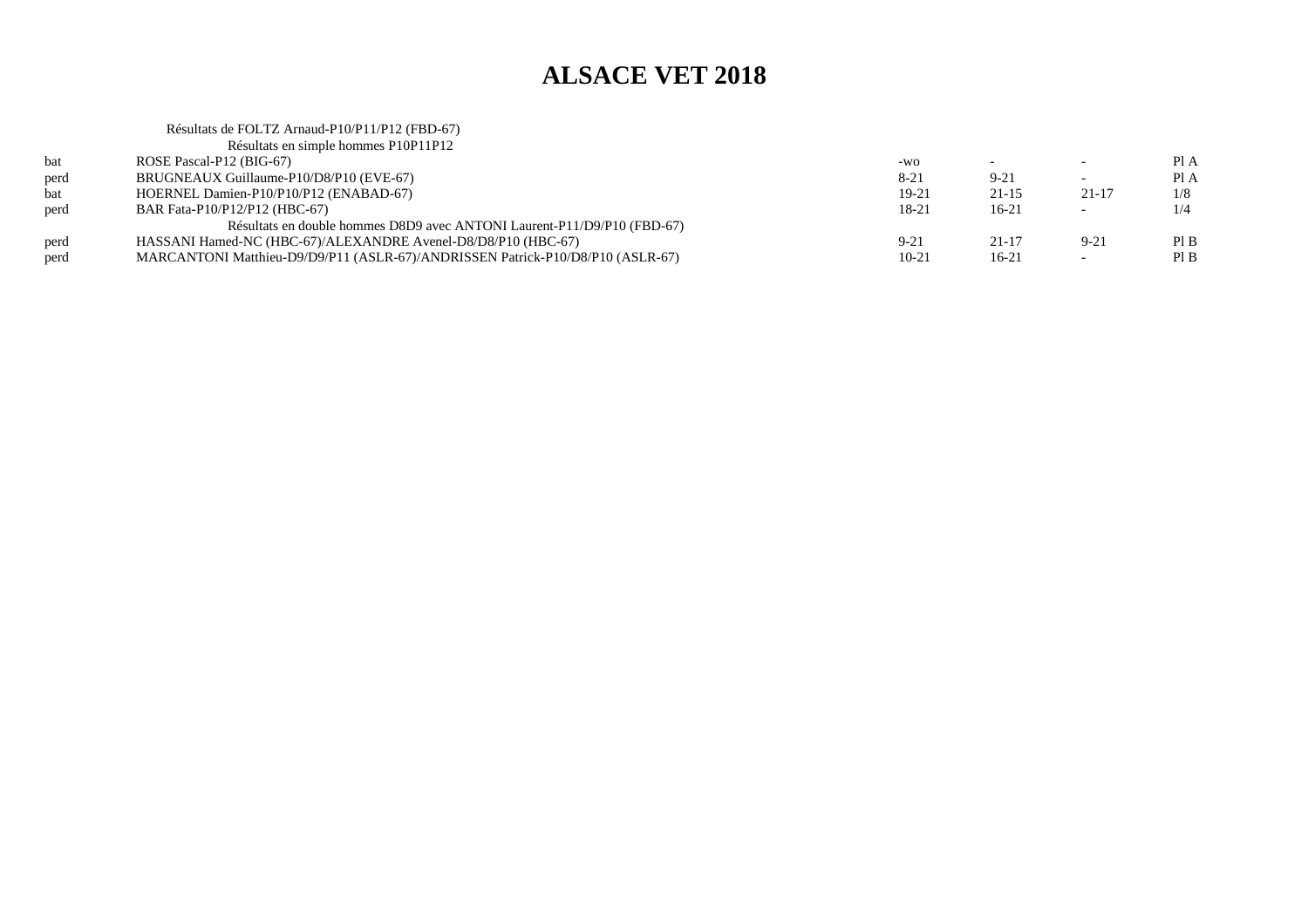Résultats de FRISON Christophe-D9/D7/D9 (SLDB-67) Résultats en double hommes R6D7 avec GIRAULT François-P10/D8/D8 (HBC-67)

| bat  | MAILLARD David-P10/D8/D9 (CSBW-68)/MARTY Hugues-D9/D7/D9 (MBC-67)    | $18-21$ | $22 - 20$ |              | Pl B |
|------|----------------------------------------------------------------------|---------|-----------|--------------|------|
| perd | PAPON Vincent-D8/R6/D8 (BCIG-67)/MAZZOCCO Olivier-D9/D7/D9 (BCIG-67) | $10-21$ |           |              | Pl B |
| perd | HUMBERT Claude-D9/D7/D9 (CAOB-67)/LENTZ Cedric-D7/D7/D8 (CAOB-67)    |         |           | $0$ /ab- $0$ | 1/8  |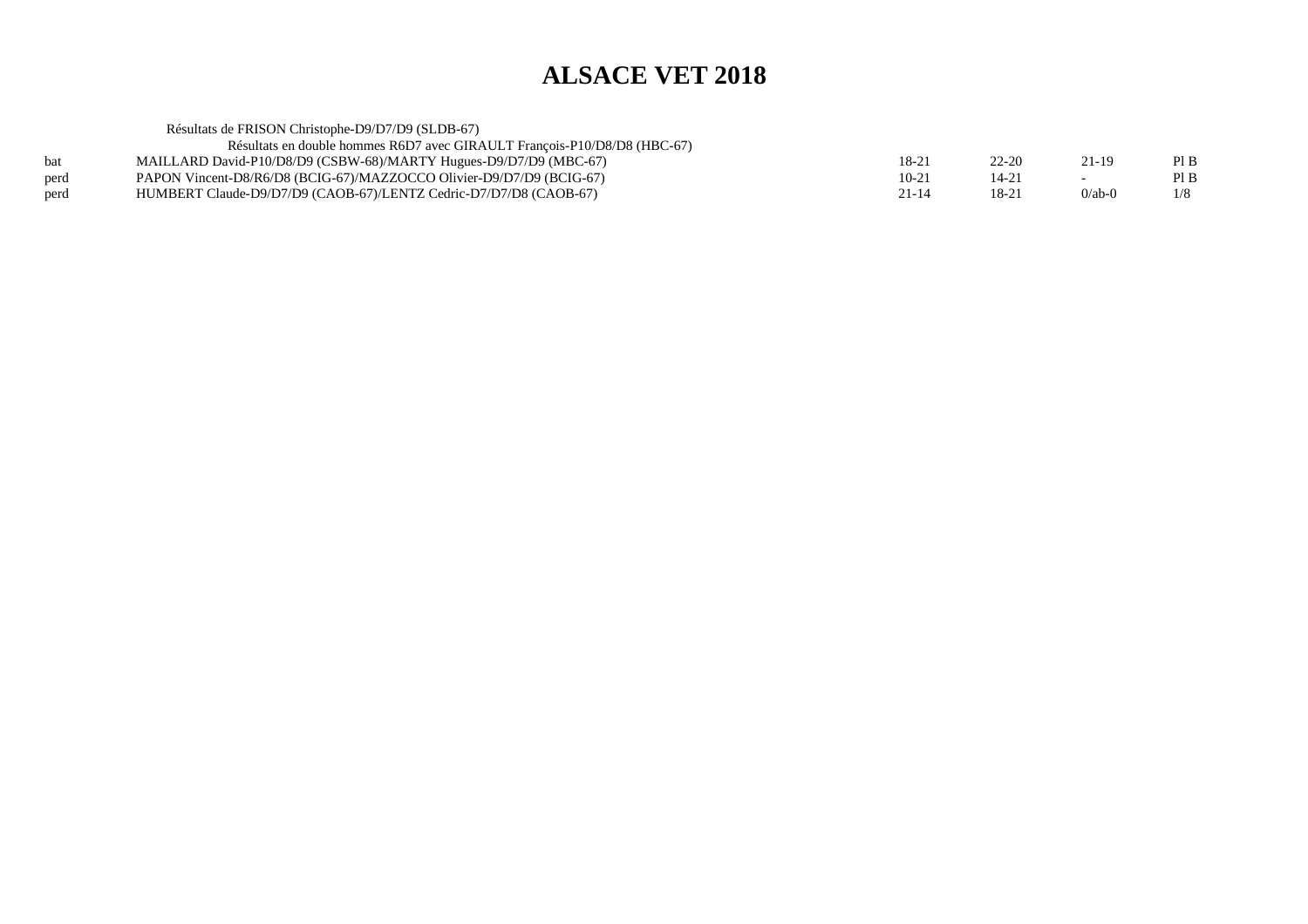|      | Résultats de GARDIES Laurent-D8/R6/D8 (BCMS-67)                               |           |           |           |      |
|------|-------------------------------------------------------------------------------|-----------|-----------|-----------|------|
|      | Résultats en double hommes R6D7 avec NICABOU Steve-D8/D9/P10 (BCMS-67)        |           |           |           |      |
| bat  | SALIN Daniel-D9/D7/D9 (ASLR-67)/RAKOTOMALALA Johan-lucas-P10/D9/P11 (ASLR-67) | 21-17     | 19-21     | 21-19     | Pl A |
| perd | KEIFFER Thierry-D9/D7/D9 (ENABAD-67)/MISCHEL Alexandre-D8/R6/D8 (ENABAD-67)   | 16-21     | $14 - 21$ |           | Pl A |
| perd | GUTH Damien-D9/D7/D8 (BCT-67)/SUSS Raphael-D9/D7/D9 (BCT-67)                  | $21 - 17$ | $14 - 21$ | $13 - 21$ | 1/8  |
|      | Résultats en double mixte D8D9 avec TRIMBOUR Catherine-D9/D7/D8 (SBC67-67)    |           |           |           |      |
| perd | LAUQUE Pierre-D8/D7/D9 (ENABAD-67)/BIEGEL Frédérique-D8/D7/D9 (ENABAD-67)     | $14 - 21$ | $14 - 21$ |           | PIB  |
| perd | DE ALMEIDA Dominique-D8/R6/D8 (CBO-67)/ARGENTIN Sabrina-D8/R6/D8 (CBO-67)     | 16-21     | $12 - 21$ |           | PIB  |
|      |                                                                               |           |           |           |      |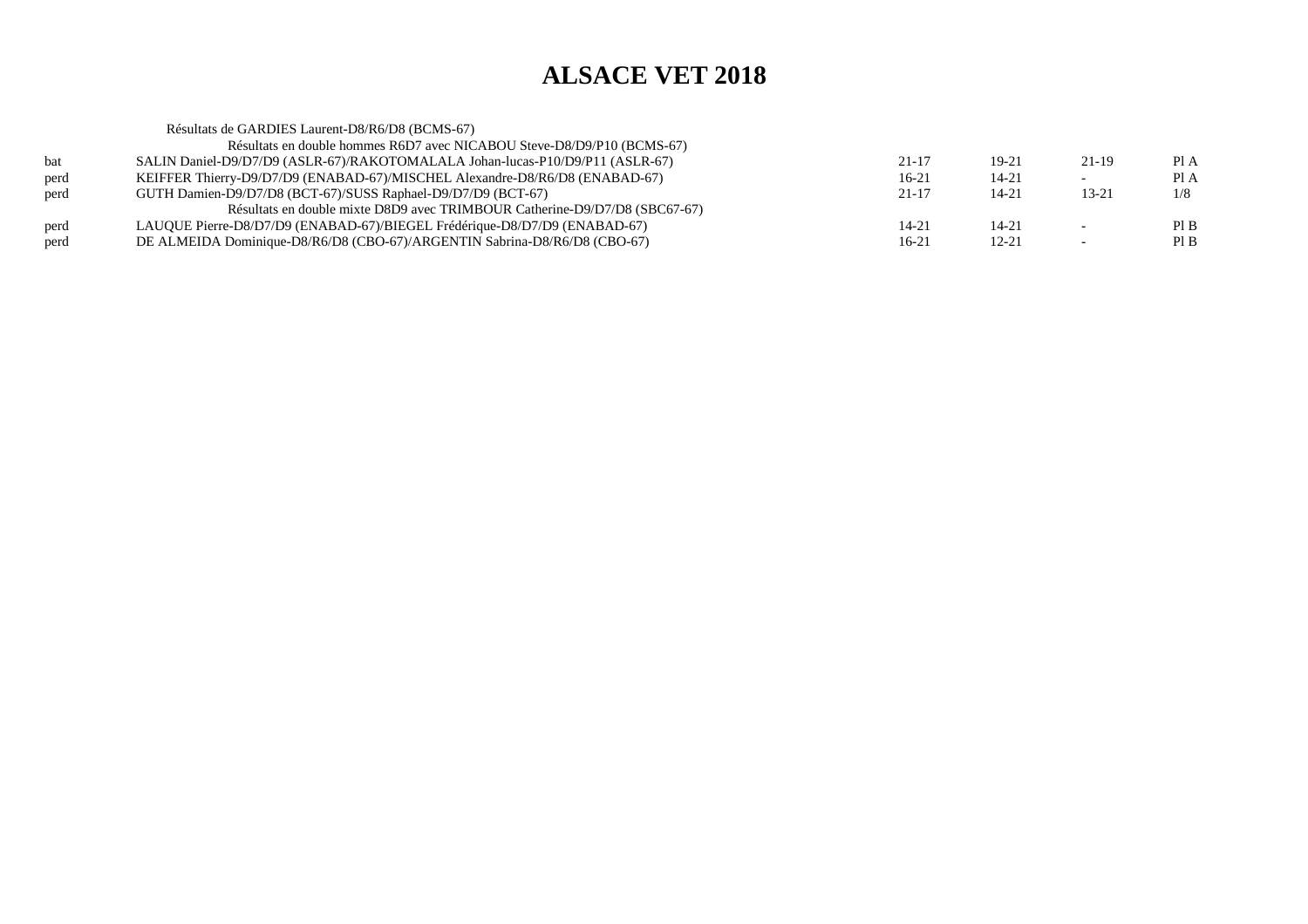| Résultats de GAUDRY Nelly-P10/D9/P10 (CBO-67)                                |           |           |                          |      |
|------------------------------------------------------------------------------|-----------|-----------|--------------------------|------|
| Résultats en double dames D8D9 avec MARTIN Christel-P10/D8/D8 (BS-67)        |           |           |                          |      |
| OBERLE Marie-pierre-P10/D8/D8 (BCT-67)/HUBER Virginie-P10/D8/D9 (VDR-67)     | 19-21     | $16 - 21$ | $\overline{\phantom{0}}$ | PI A |
| DOLLE Christelle-P10/D8/D8 (CCSSL-67)/CAMPEIS Marie-laure-D9/D8/D7 (BCIG-67) | $21 - 17$ | $21 - 14$ | $\overline{\phantom{0}}$ | PI A |
| BOOS Sandra-P12/P10/P10 (ABCM-67)/SINSOU Clara-D9/D9/D7 (OFBC-67)            | $21-6$    | 21-12     |                          | PI A |
|                                                                              |           |           |                          |      |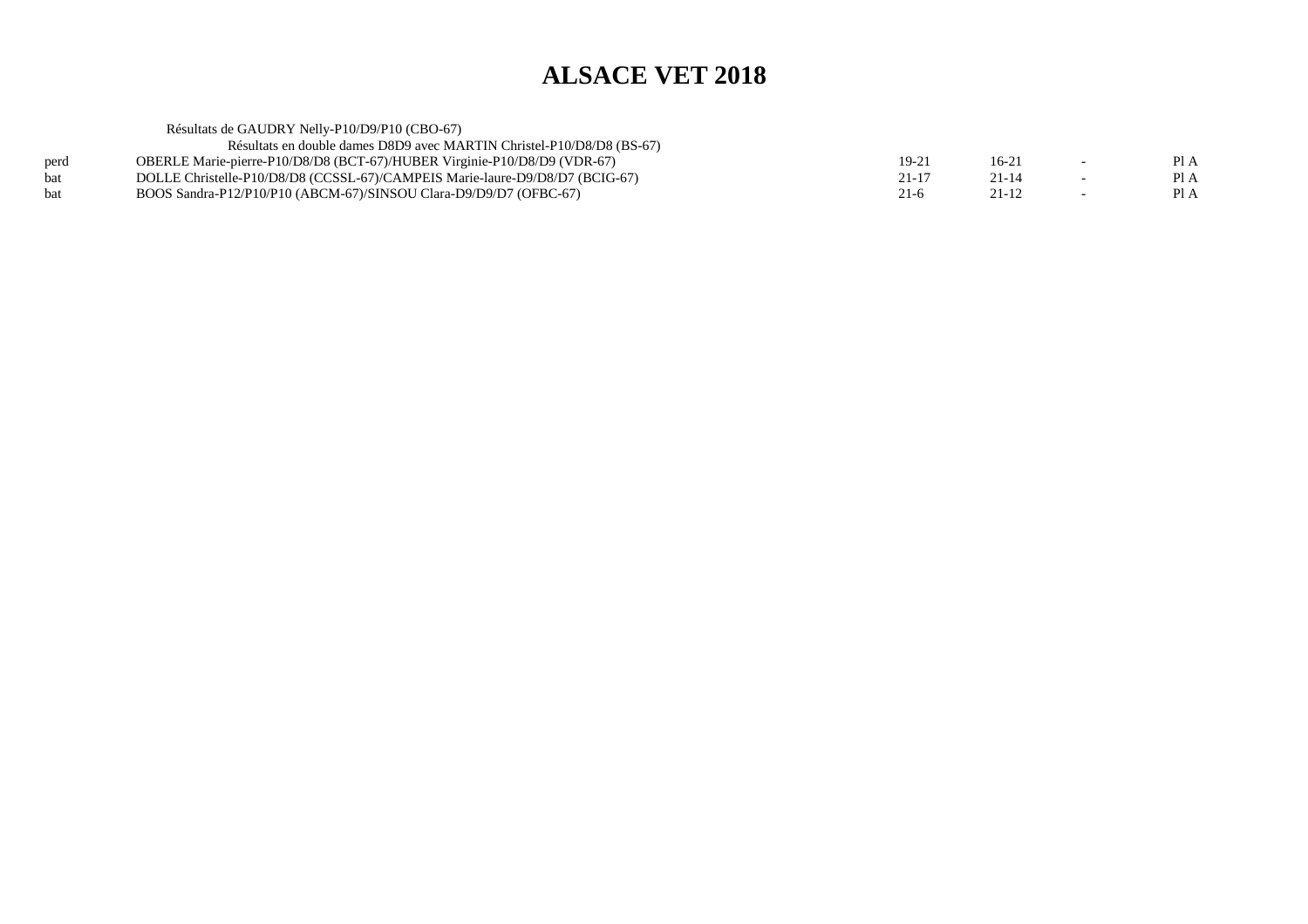|      | Résultats de GIRAULT François-P10/D8/D8 (HBC-67)                          |           |                          |                          |     |
|------|---------------------------------------------------------------------------|-----------|--------------------------|--------------------------|-----|
|      | Résultats en double hommes R6D7 avec FRISON Christophe-D9/D7/D9 (SLDB-67) |           |                          |                          |     |
| bat  | MAILLARD David-P10/D8/D9 (CSBW-68)/MARTY Hugues-D9/D7/D9 (MBC-67)         | 18-21     | $22 - 20$                | $21-19$                  | PIB |
| perd | PAPON Vincent-D8/R6/D8 (BCIG-67)/MAZZOCCO Olivier-D9/D7/D9 (BCIG-67)      | $10-21$   | $14 - 21$                | $\overline{\phantom{0}}$ | PIB |
| perd | HUMBERT Claude-D9/D7/D9 (CAOB-67)/LENTZ Cedric-D7/D7/D8 (CAOB-67)         | $21 - 14$ | 18-21                    | $0$ /ab-0                | 1/8 |
|      | Résultats en double mixte R6D7 avec WALTZ Christelle-D7/R5/D7 (SLDB-67)   |           |                          |                          |     |
| perd | PAPON Vincent-D8/R6/D8 (BCIG-67)/CAMPEIS Marie-laure-D9/D8/D7 (BCIG-67)   | WO-       | $\overline{\phantom{0}}$ | $\overline{\phantom{0}}$ | PIB |
| perd | ROTH Thierry-R6/R4/R6 (OFBC-67)/SINSOU Clara-D9/D9/D7 (OFBC-67)           | WO-       |                          | $\overline{\phantom{0}}$ | PIB |
|      |                                                                           |           |                          |                          |     |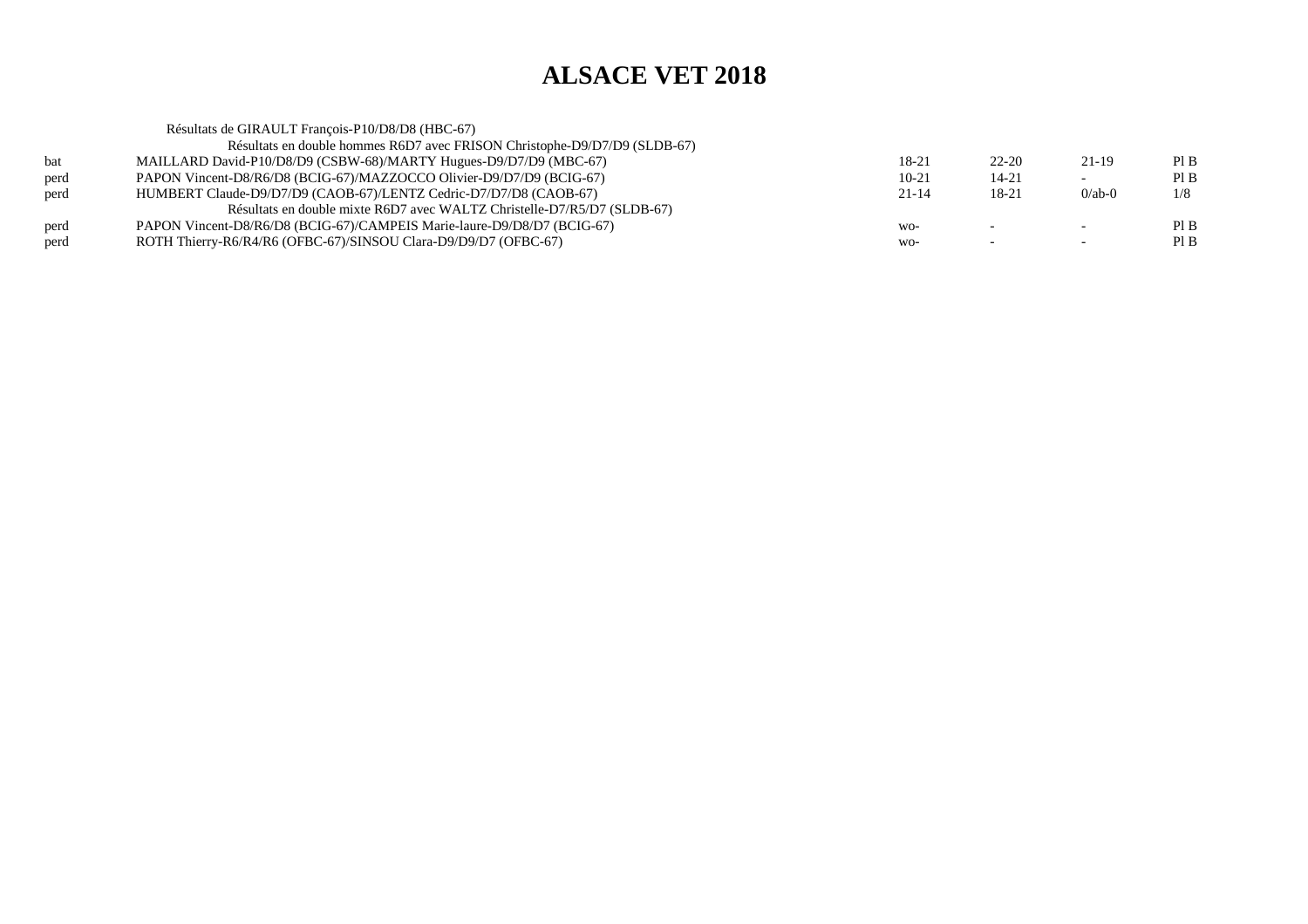|            | Résultats de GRELLIER Benoit-P12/P11/P12 (BCO-67)                                 |           |       |        |      |
|------------|-----------------------------------------------------------------------------------|-----------|-------|--------|------|
|            | Résultats en double hommes P10P11P12 avec SCHWEITZER Thierry-P12/P11/P11 (BCO-67) |           |       |        |      |
| <b>bat</b> | KILIAN Raphael-P12/P11/P11 (ABCM-67)/MISCHLER Mickael-P11/P10/P10 (ABCM-67)       | 21-17     | 18-21 | 21-19  | Pl A |
| <b>bat</b> | EHRMANN Stève-P10/P10/P11 (HBC-67)/BOUGARDIER Bertrand-P11/P12/P12 (ABCM-67)      | -WO       |       | $\sim$ | PI A |
| <b>bat</b> | GRIMONT Christophe-P12/P10/P10 (ENABAD-67)/ABERT Vincent-NC (ENABAD-67)           | $21 - 15$ | 21-14 | $\sim$ | PI A |
|            |                                                                                   |           |       |        |      |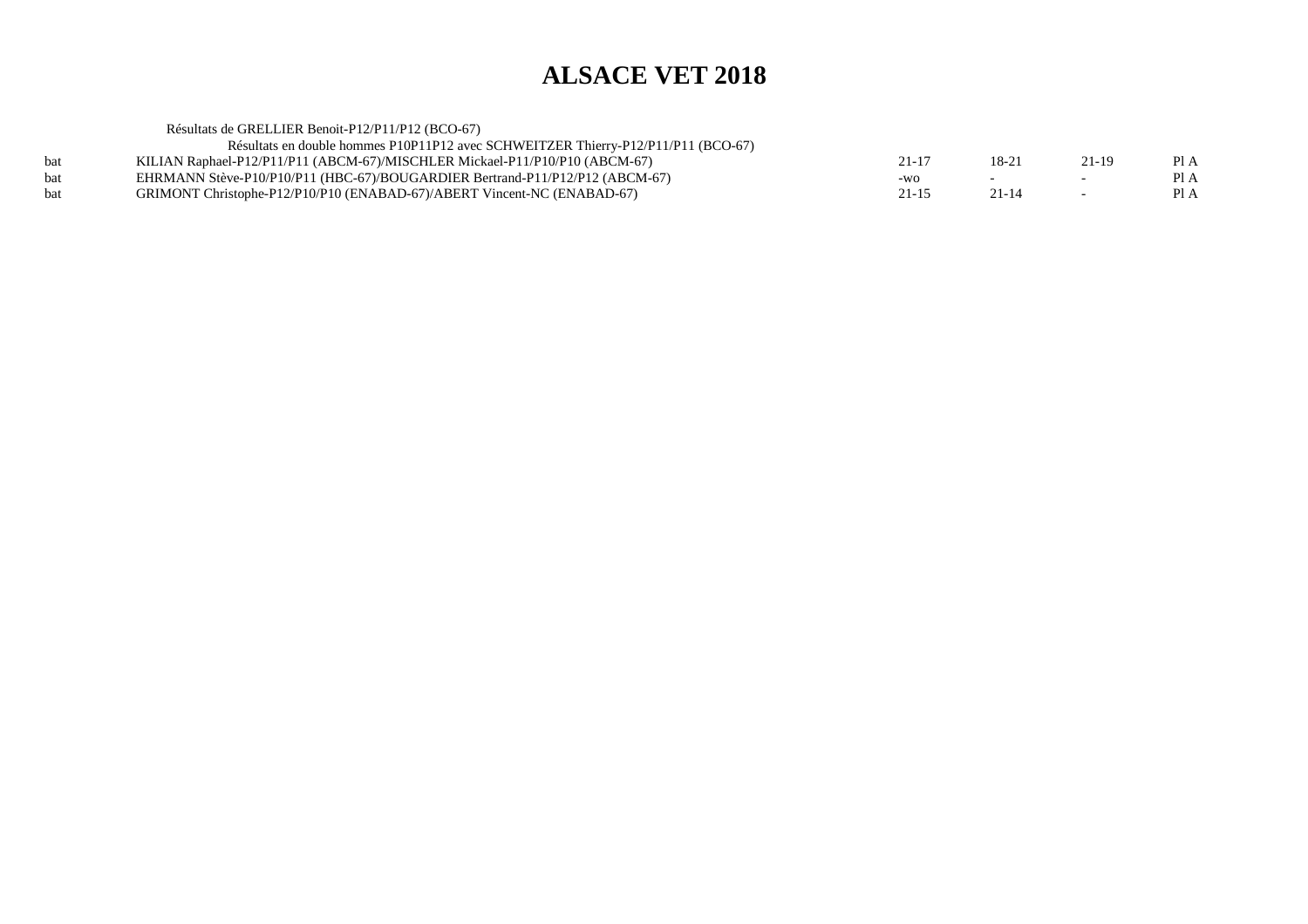|            | Résultats de GRIMONT Christophe-P12/P10/P10 (ENABAD-67)                      |           |        |         |      |
|------------|------------------------------------------------------------------------------|-----------|--------|---------|------|
|            | Résultats en double hommes P10P11P12 avec ABERT Vincent-NC (ENABAD-67)       |           |        |         |      |
| <b>bat</b> | EHRMANN Stève-P10/P10/P11 (HBC-67)/BOUGARDIER Bertrand-P11/P12/P12 (ABCM-67) | $-WO$     | $\sim$ | $\sim$  | PI A |
| bat        | KILIAN Raphael-P12/P11/P11 (ABCM-67)/MISCHLER Mickael-P11/P10/P10 (ABCM-67)  | 14-21     | 21-19  | $21-19$ | PI A |
| perd       | SCHWEITZER Thierry-P12/P11/P11 (BCO-67)/GRELLIER Benoit-P12/P11/P12 (BCO-67) | $15 - 21$ | 14-21  |         | PI A |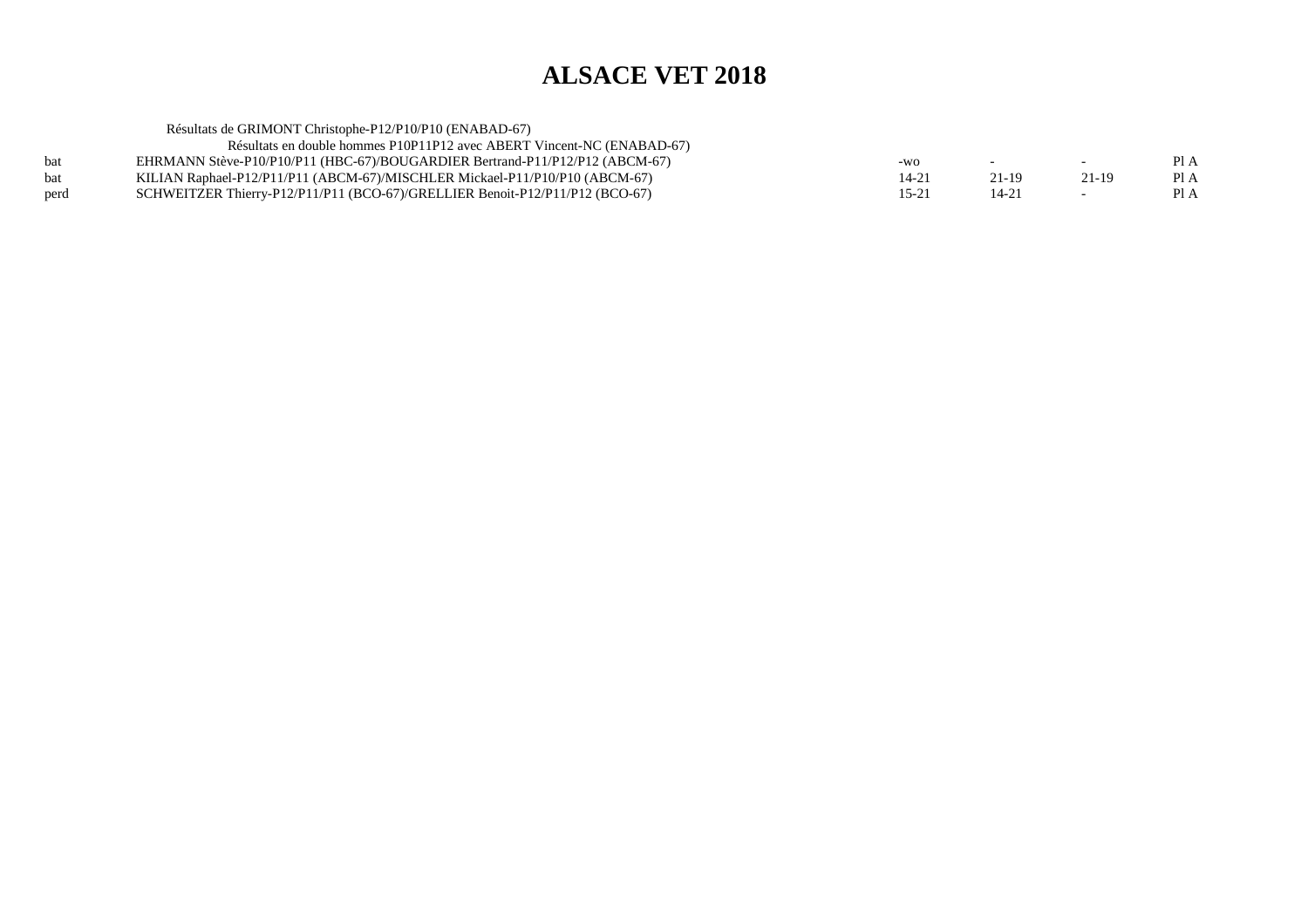| Résultats de GRUNFELDER Christophe-R6/R4/R6 (RSM-68)                      |           |           |                          |      |
|---------------------------------------------------------------------------|-----------|-----------|--------------------------|------|
| Résultats en double hommes R4R5 avec CHAILLET Franck-R6/R4/R6 (RSM-68)    |           |           |                          |      |
| BOURNAUD Franck-D7/R5/D7 (BCW84-68)/CHEMAMA Cyrille-D7/R5/D7 (SREG-68)    | $21 - 17$ | $21 - 13$ | $\overline{\phantom{0}}$ | PIA  |
| BITZ Stephan-R4 (ASPTT-67)/BURESI Philippe-D8/R6/R6 (MBC-67)              | $15 - 21$ | $16-21$   | $\overline{\phantom{0}}$ | PI A |
| SOULIVONG Daravong-R6/R5/D7 (BCO-67)/LIHRMANN Etienne-D7/R5/D7 (BCO-67)   | $21 - 17$ | $21 - 14$ | $\overline{\phantom{0}}$ | 1/4  |
| DAHLEN Daniel-R6/R4/R4 (ASPTT-67)/BURESI Laurent-R5/R4/R6 (BCMS-67)       | 21-18     | $15 - 21$ | 18-21                    | 1/2  |
| NGO Van tuyen-D7/R5/D7 (ASPTT-67)/FABRICIUS Alexandre-R6/R4/R5 (ASPTT-67) | WO-       |           | $\overline{\phantom{0}}$ | 1/2  |
|                                                                           |           |           |                          |      |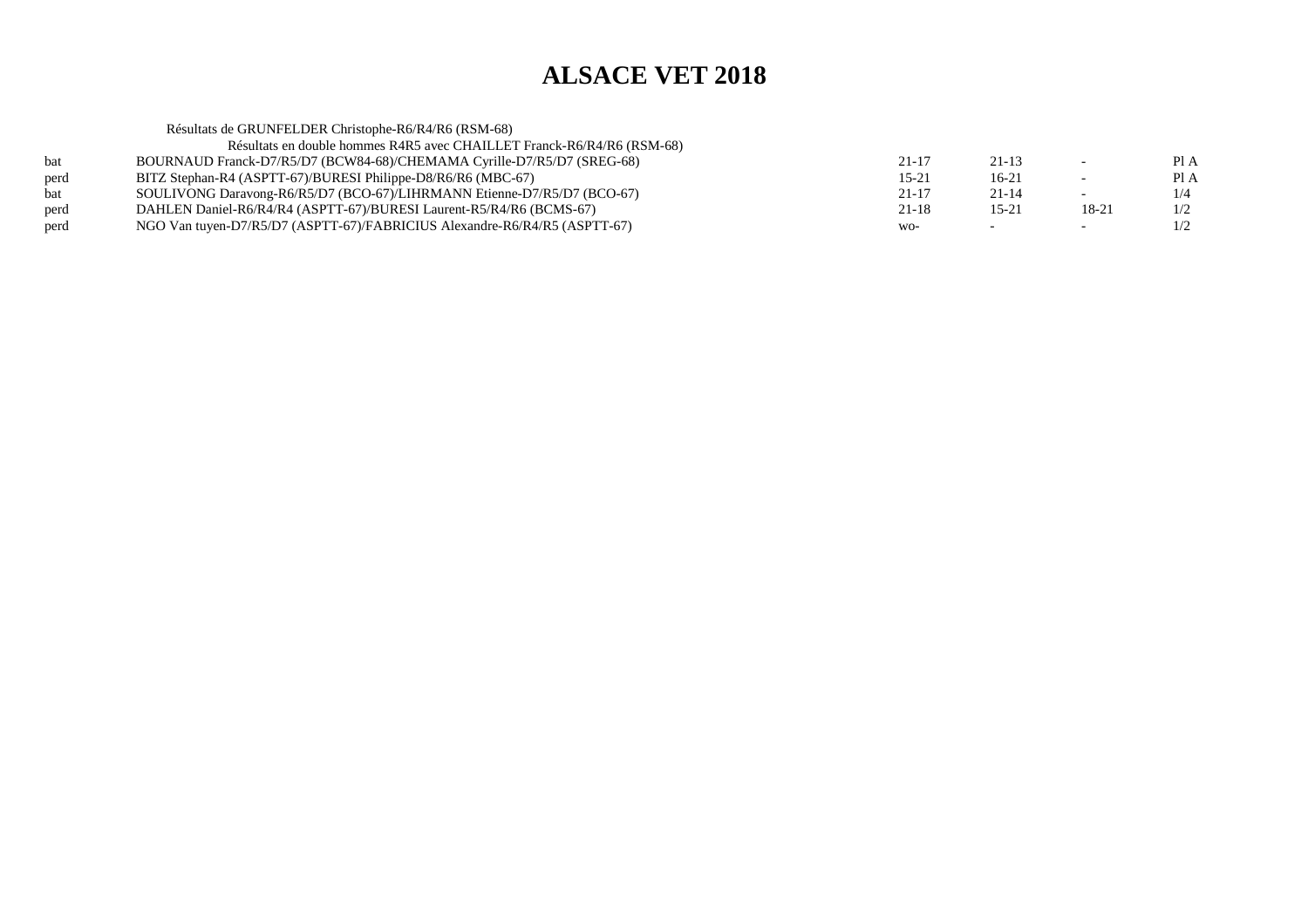Résultats de GUILLEN Angela-P10 (CSCTS-67) Résultats en double mixte P10P11P12 avec JACQUIN François-P10/D9/P10 (EVE-67)bat SCHWEITZER Thierry-P12/P11/P11 (BCO-67)/SCHWEITZER Alena-P12/P10/P10 (BCO-67)<br>perd WAGNER Alexandre-P10/D9/P10 (BCV-67)/ANTONI Caroline-P10/P10/P11 (BCV-67)  $21-15$   $21-7$  - PIA  $PIA$ perd WAGNER Alexandre-P10/D9/P10 (BCV-67)/ANTONI Caroline-P10/P10/P11 (BCV-67)<br>wENCKER Christophe-P12/P10/P10 (BADKOM-67)/SCHULER Sandrine-P12/P10/P10  $19-21$  19-21 - PIA  $1$  Pl A perd WENCKER Christophe-P12/P10/P10 (BADKOM-67)/SCHULER Sandrine-P12/P10/P10 (BADKOM-67) 21-18 13-21 17-21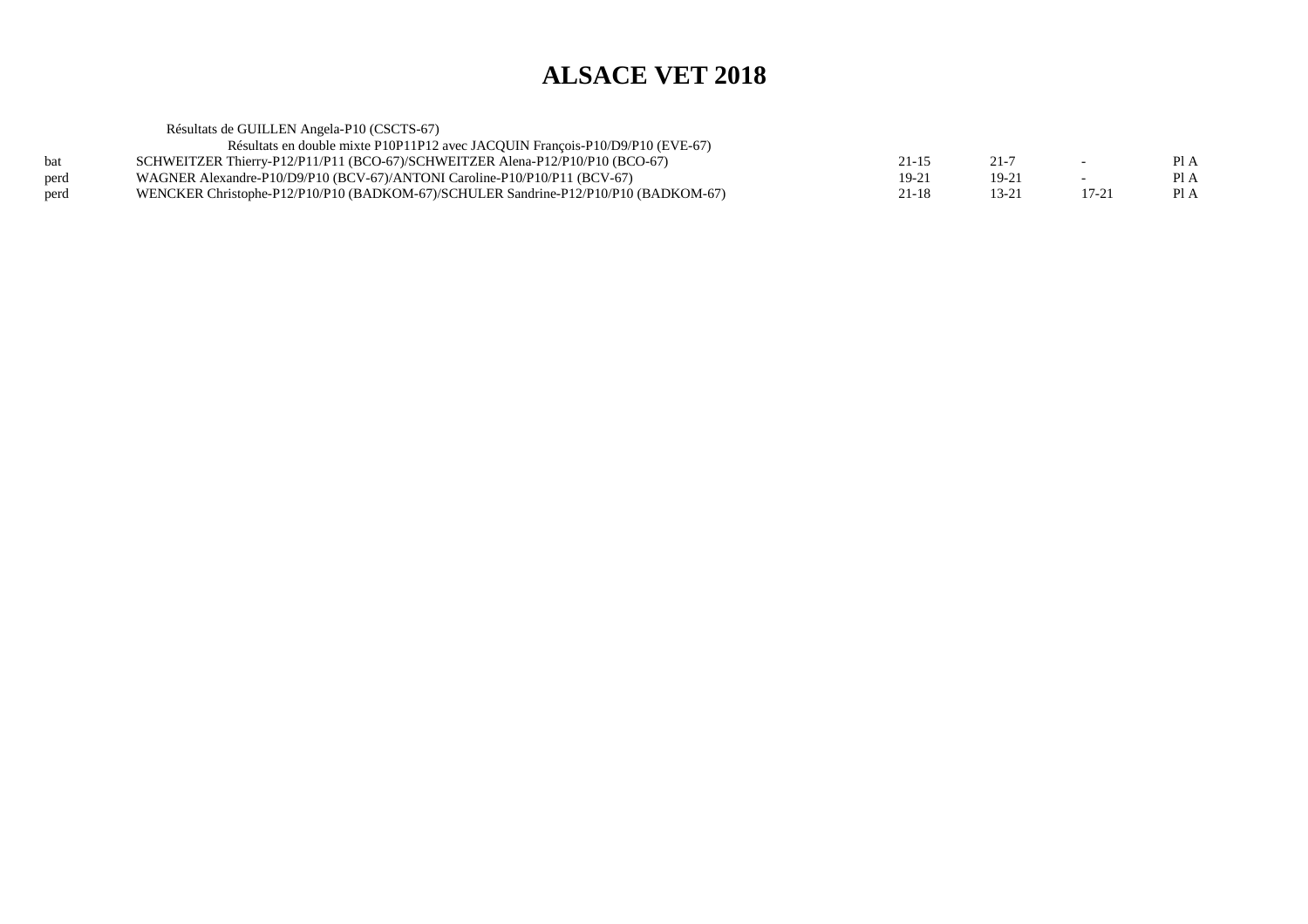|            | Résultats de GUTH Damien-D9/D7/D8 (BCT-67)                                 |           |           |                          |     |
|------------|----------------------------------------------------------------------------|-----------|-----------|--------------------------|-----|
|            | Résultats en double hommes R6D7 avec SUSS Raphael-D9/D7/D9 (BCT-67)        |           |           |                          |     |
| perd       | RIEGEL Philippe-D8/D7/D9 (BCF-67)/SCHLEISS Frédéric-D9/D7/D7 (BCF-67)      | $14 - 21$ | $20 - 22$ | $\overline{\phantom{0}}$ | PID |
| <b>bat</b> | STREITH Hubert-D8/R6/D8 (BCBB-67)/SCHLAFFLANG Olivier-P11/D9/P11 (BCBB-67) | $21 - 15$ | 21-9      | $\overline{\phantom{a}}$ | PID |
| perd       | MAS Pierre-yves-P10/D8/P10 (FBD-67)/JOCHUM Thierry-P10/D8/P10 (FBD-67)     | $15 - 21$ | $16-21$   | $-$                      | PID |
| bat        | GARDIES Laurent-D8/R6/D8 (BCMS-67)/NICABOU Steve-D8/D9/P10 (BCMS-67)       | $17 - 21$ | $21 - 14$ | $21-13$                  | 1/8 |
| perd       | SFRONTATO Nicolas-D8/D7/D9 (VDK-67)/KIEGER Ludovic-D8/D7/D9 (VDK-67)       | 12-21     | $10-21$   | $\sim$                   | 1/4 |
|            |                                                                            |           |           |                          |     |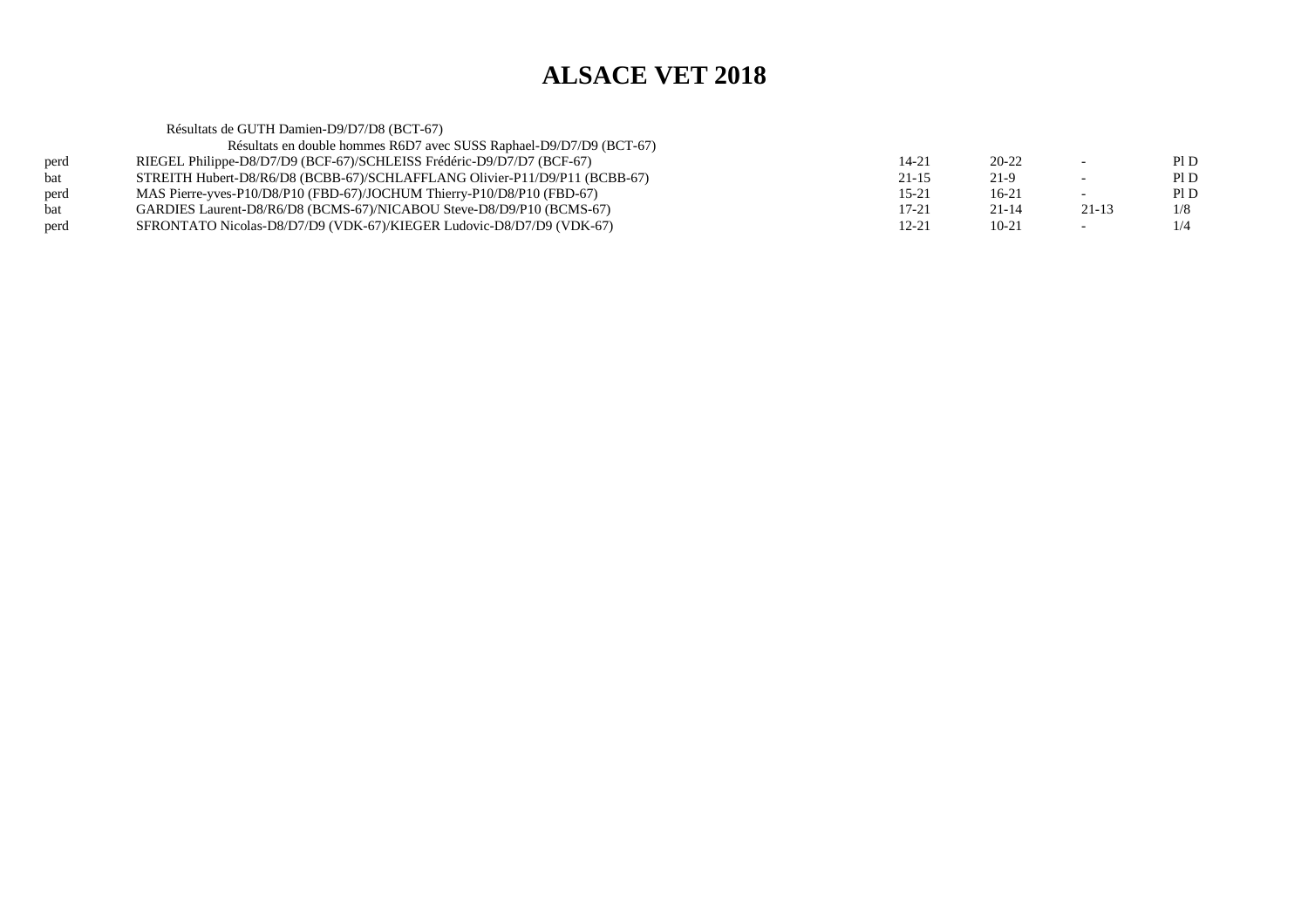Résultats de GUTH Isabelle-P11/D9/P10 (CAOB-67) Résultats en double mixte D8D9 avec HUMBERT Claude-D9/D7/D9 (CAOB-67)perd LAOUT Stéphane-P12/P10/P12 (VDR-67)/HUBER Virginie-P10/D8/D9 (VDR-67)<br>bat MAZZOCCO Olivier-D9/D7/D9 (BCIG-67)/DOLLE Christelle-P10/D8/D8 (CCSSL  $10-21$  19-21 - PIC  $\mathop{\rm Pl} C$ bat MAZZOCCO Olivier-D9/D7/D9 (BCIG-67)/DOLLE Christelle-P10/D8/D8 (CCSSL-67)<br>bat MORTZ Thierry-P10/D9/D9 (SBC67-67)/ROHMER Sandra-P11/P10/P10 (SBC67-67)  $23-21$  21-18 - PIC  $P1C$ bat MORTZ Thierry-P10/D9/D9 (SBC67-67)/ROHMER Sandra-P11/P10/P10 (SBC67-67)  $21-15$   $21-19$   $-$  PIC  $1/4$ perd DE ALMEIDA Dominique-D8/R6/D8 (CBO-67)/ARGENTIN Sabrina-D8/R6/D8 (CBO-67) $15-21$  8-21 -  $1/4$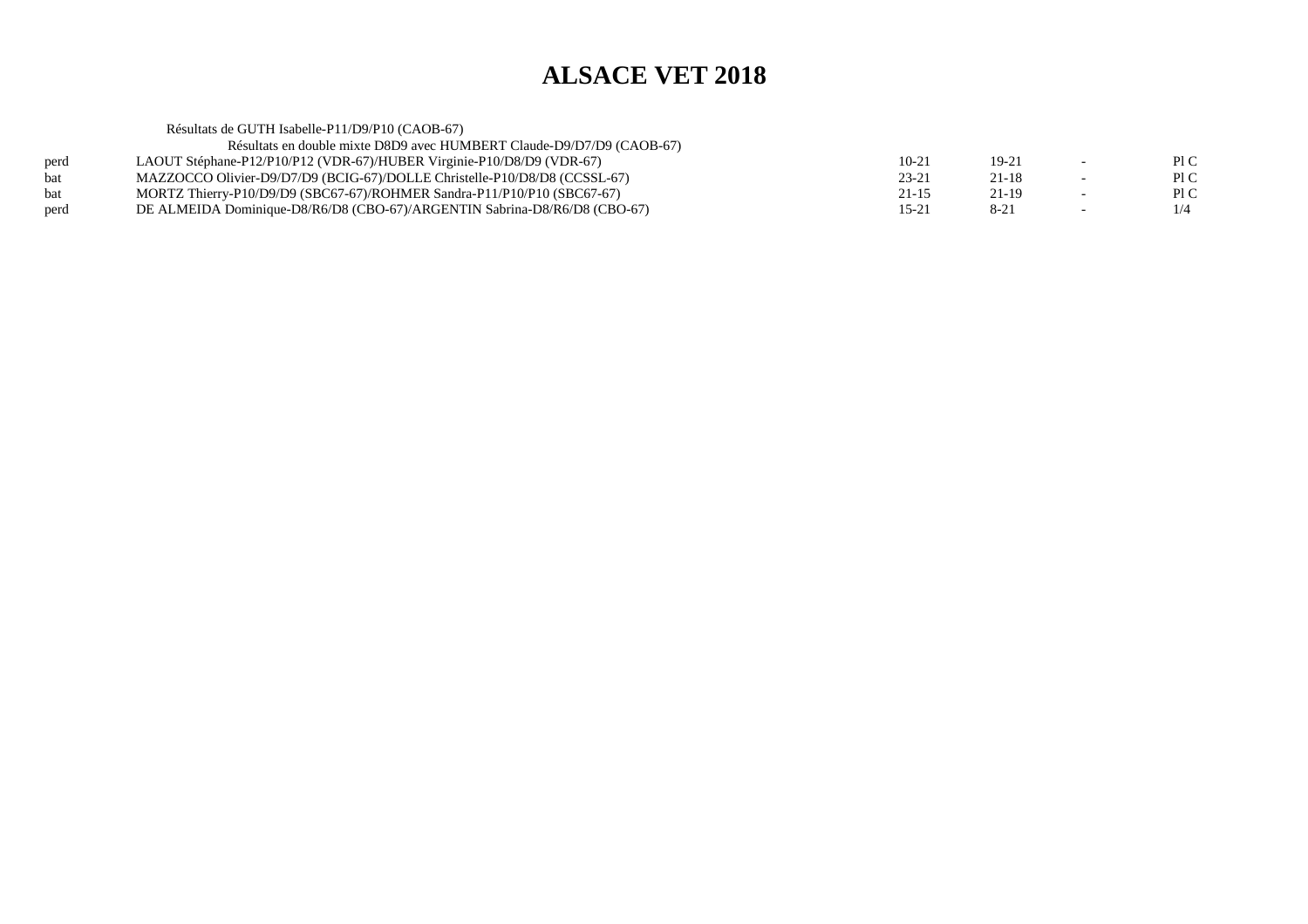Résultats de HASSANI Hamed-NC (HBC-67) Résultats en double hommes D8D9 avec ALEXANDRE Avenel-D8/D8/P10 (HBC-67)bat FOLTZ Arnaud-P10/P11/P12 (FBD-67)/ANTONI Laurent-P11/D9/P10 (FBD-67)<br>mARCANTONI Matthieu-D9/D9/P11 (ASLR-67)/ANDRISSEN Patrick-P10/D8/F  $21-9$  17-21 21-9 PIB  $\mathop{\rm Pl}\nolimits\mathop{\rm B}\nolimits$ perd MARCANTONI Matthieu-D9/D9/P11 (ASLR-67)/ANDRISSEN Patrick-P10/D8/P10 (ASLR-67) 21-17 17-21 9-21<br>
perd MULLER Guy-P11/D9/P10 (CBO-67)/STEYER Alain-P11/D9/P11 (CBO-67) 25-23 8-21 19-21  $1/4$ perd MULLER Guy-P11/D9/P10 (CBO-67)/STEYER Alain-P11/D9/P11 (CBO-67) $25-23$  8-21 19-21 1/4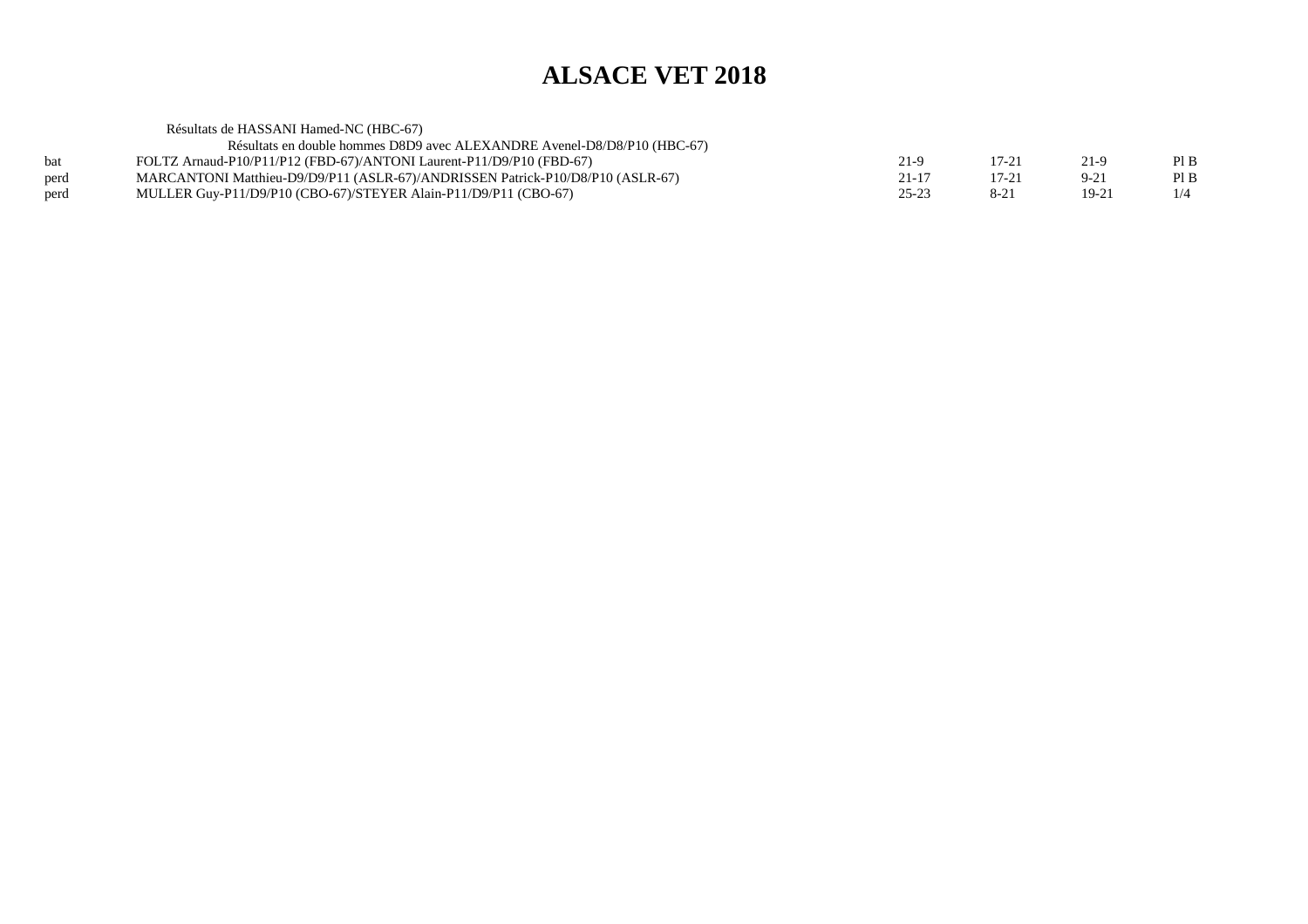|      | Résultats de HELFRICH Jean-yves-D8/R6/D7 (OFBC-67)                         |           |           |                          |     |
|------|----------------------------------------------------------------------------|-----------|-----------|--------------------------|-----|
|      | Résultats en double hommes R4R5 avec ROTH Thierry-R6/R4/R6 (OFBC-67)       |           |           |                          |     |
| bat  | HOLT Nicolas-R6/R4/R6 (BDR-67)/JENNY Frédéric-R6/R4/R6 (BCO-67)            | $15 - 21$ | 24-22     | $21 - 15$                | P1C |
| bat  | LAUQUE Pierre-D8/D7/D9 (ENABAD-67)/OUDOT Mickaël-D7/R5/D7 (ENABAD-67)      | $21-13$   | $21 - 17$ |                          | P1C |
| perd | NGO Van tuyen-D7/R5/D7 (ASPTT-67)/FABRICIUS Alexandre-R6/R4/R5 (ASPTT-67)  | $19-21$   | 19-21     | $\overline{\phantom{0}}$ | P1C |
| perd | BITZ Stephan-R4 (ASPTT-67)/BURESI Philippe-D8/R6/R6 (MBC-67)               | $8 - 21$  | 14-21     |                          | 1/4 |
|      | Résultats en double mixte R4R5 avec BATT Caroline-D7/R5/R5 (OFBC-67)       |           |           |                          |     |
| perd | TERMINAUX Philippe-D7/R6/R5 (SBC57-57)/WITZEL Nathalie-D7/R6/R5 (SBC57-57) | $19-21$   | $14 - 21$ |                          | PIB |
| perd | YAYI Jean-Luc-D8/R6/R6 (BCW84-68)/CRESSATTI Nadine-D7/D7/R5 (BCW84-68)     | $20 - 22$ | 19-21     |                          | PIB |
| perd | DAHLEN Daniel-R6/R4/R4 (ASPTT-67)/ARROUS Emmanuelle-R6/R4/R4 (CEBA-67)     | 19-21     | $15 - 21$ |                          | PIB |
|      |                                                                            |           |           |                          |     |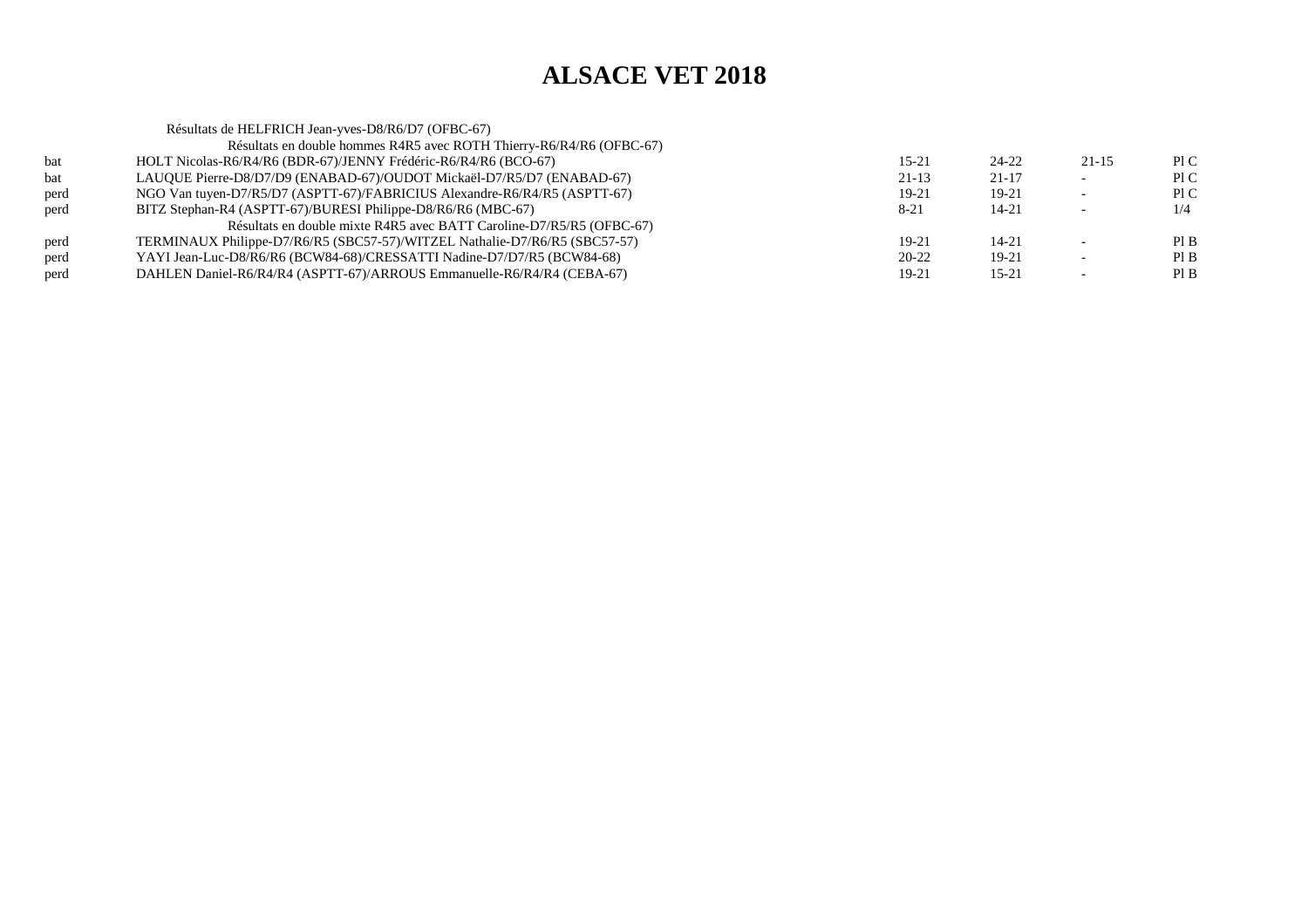Résultats de HEME Isabelle-D7/R5/D7 (BCN-67) Résultats en double mixte R6D7 avec BORY Vincent-D9/D8/D8 (BCN-67) bat FEHLMANN Christian-D8/R6/D7 (CCSSL-67)/WOLFF Marjorie-D8/R6/D7 (CCSSL-67) $21-14$   $22-20$  - PIC Pl C perd BURESI Laurent-R5/R4/R6 (BCMS-67)/ILTISS Catherine-D8/R6/D7 (BCMS-67) $22-24$  11-21 - PIC  $1/4$ bat KAETZEL Christian-D9/D7/D9 (BCT-67)/KAETZEL Aurélie-D9/D7/D7 (MBC-67) $21-8$  21-15 - 1/4  $1/2$ bat PAPON Vincent-D8/R6/D8 (BCIG-67)/CAMPEIS Marie-laure-D9/D8/D7 (BCIG-67) $21-14$   $21-16$   $-1/2$ Finale bat OUDOT Mickaël-D7/R5/D7 (ENABAD-67)/DE LOURTIOUX Clotilde-D8 (ENABAD-67) $21-14$   $21-15$   $-$  Finale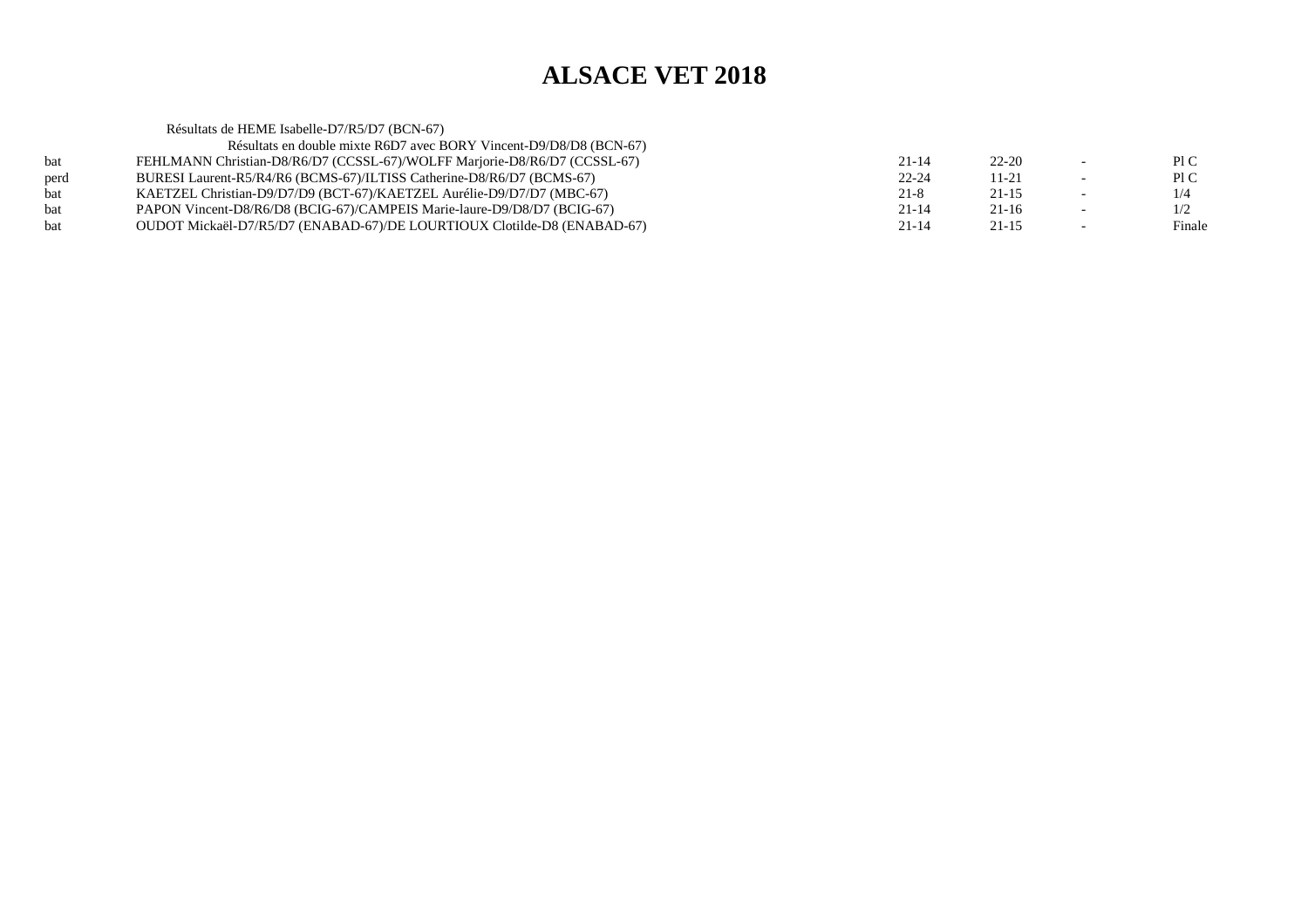Résultats de HERBIN Bruno-D9/D7/D9 (ENABAD-67) Résultats en double hommes R6D7 avec SCHMIDT Claude-D9/D7/D9 (ENABAD-67)perd SFRONTATO Nicolas-D8/D7/D9 (VDK-67)/KIEGER Ludovic-D8/D7/D9 (VDK-67)<br>perd LIGNEUL Stéphane-D9/D7/D8 (FBD-67)/PRACHAZAL Nicolas-D8/D7/D9 (FBD-67  $19-21$  12-21 - PIC  $\mathop{\rm Pl} C$ perd LIGNEUL Stéphane-D9/D7/D8 (FBD-67)/PRACHAZAL Nicolas-D8/D7/D9 (FBD-67)<br>perd HUMBERT Claude-D9/D7/D9 (CAOB-67)/LENTZ Cedric-D7/D7/D8 (CAOB-67)  $12-21$   $16-21$   $-$  PIC  $P1C$ perd HUMBERT Claude-D9/D7/D9 (CAOB-67)/LENTZ Cedric-D7/D7/D8 (CAOB-67) $19-21$  19-21 - PIC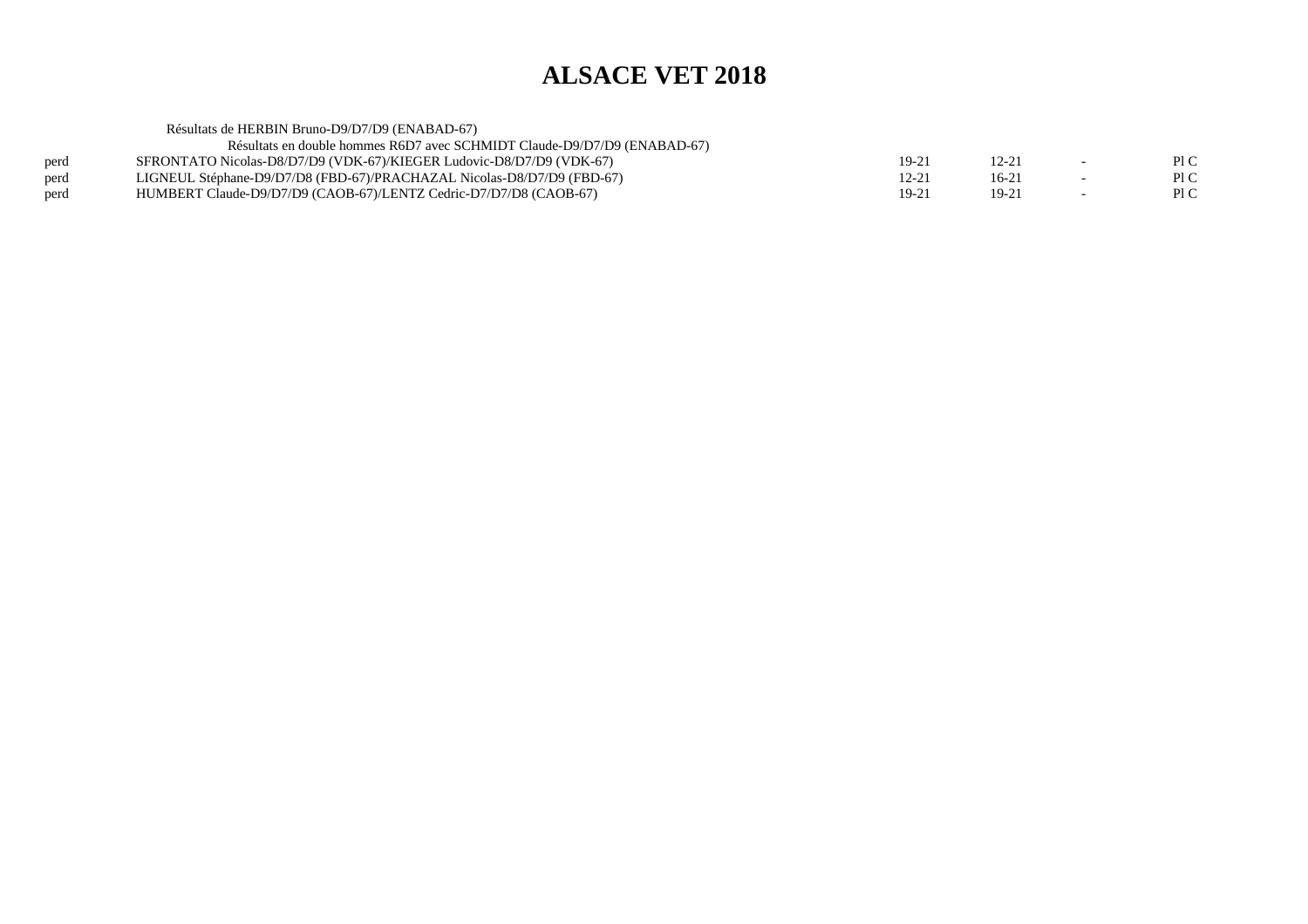|      | Résultats de HEUBERGER Elisabeth-R5/R4/N3 (BCO-67)                         |           |           |       |      |
|------|----------------------------------------------------------------------------|-----------|-----------|-------|------|
|      | Résultats en double dames R4R5 avec DELAGNEAU Sabine-R6/R5/R4 (BCO-67)     |           |           |       |      |
| bat  | WALTZ Christelle-D7/R5/D7 (SLDB-67)/MARTINEZ Florence-D7/R5/D7 (ENABAD-67) | 21-13     | 21-17     | $-$   | PI A |
| bat  | LUDWIG Candy-D7/R5/R6 (BCMS-67)/ILTISS Catherine-D8/R6/D7 (BCMS-67)        | 21-17     | $15 - 21$ | 21-15 | Pl A |
| perd | KAETZEL Aurélie-D9/D7/D7 (MBC-67)/KOEHLING Dominique-D7/R5/R5 (MBC-67)     | $15 - 21$ | $21-12$   | 19-21 | PI A |
| perd | BATOT Florence-R5/R4/R6 (BCF-67)/LENGENFELDER Cathie-R6/R4/R4 (BCS-67)     | $9 - 21$  | $13 - 21$ |       | Pl A |
|      |                                                                            |           |           |       |      |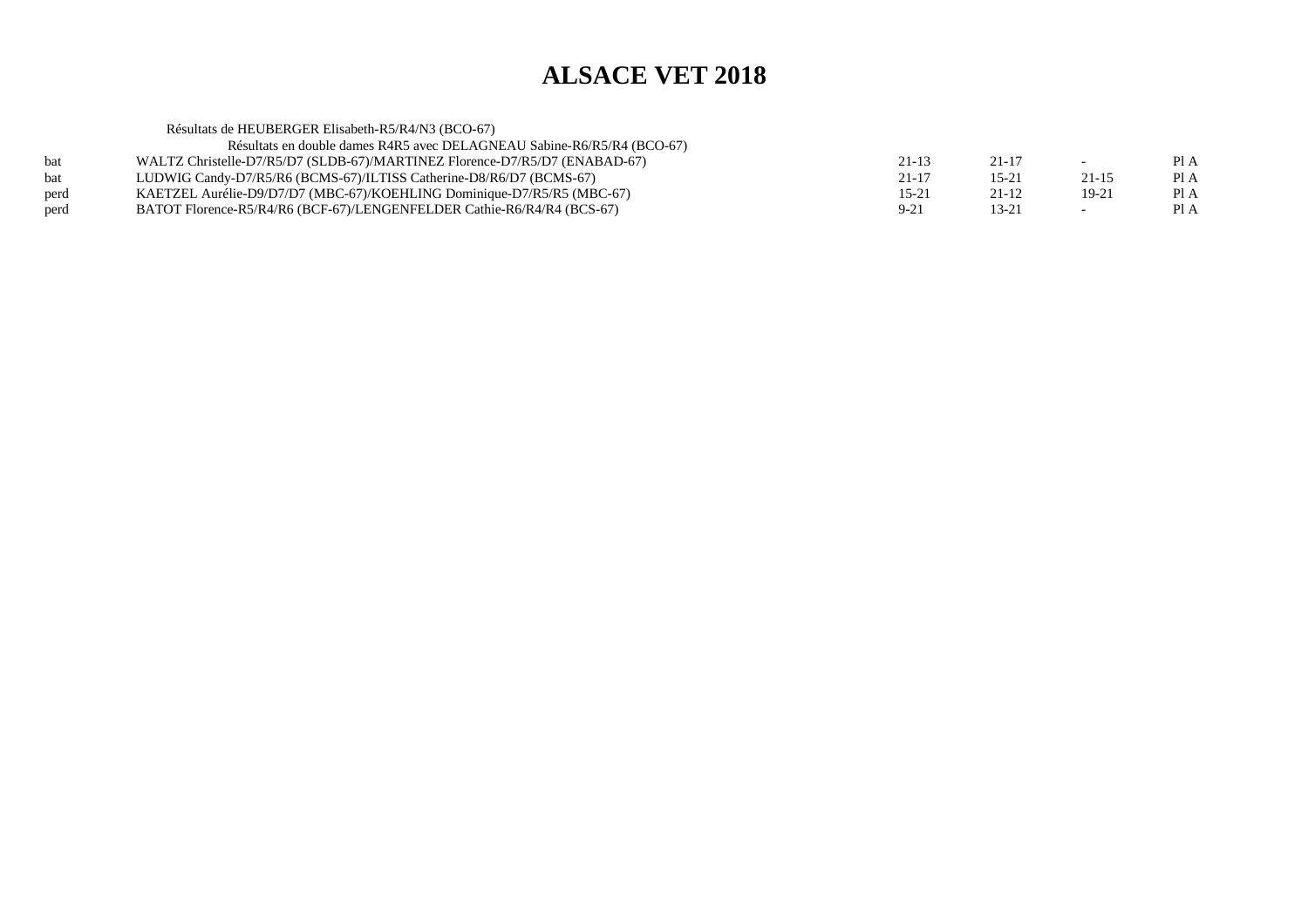## Résultats de HOERNEL Damien-P10/P10/P12 (ENABAD-67) Résultats en simple hommes P10P11P12

|      | Résultats en simple hommes PIOPIIPI2  |                  |                |                          |      |
|------|---------------------------------------|------------------|----------------|--------------------------|------|
| bat  | LAMBOLEY Emmanuel-P11/D9/P10 (EVE-67) | 21-23            | 21-13          | $21-13$                  | PIE  |
| bat  | NENDZA Philippe-P12 (ABCM-67)         | $-WO$            |                | $\overline{\phantom{0}}$ | PI E |
| perd | KRIER Joël-P10/D8/D8 (BCMS-67)        | $15 - 2^{\circ}$ | 15-2           | $\overline{\phantom{0}}$ | PIE  |
| perd | FOLTZ Arnaud-P $10/P11/P12$ (FBD-67)  | 21-19            | $15-2^{\circ}$ | $17 - 21$                | 1/8  |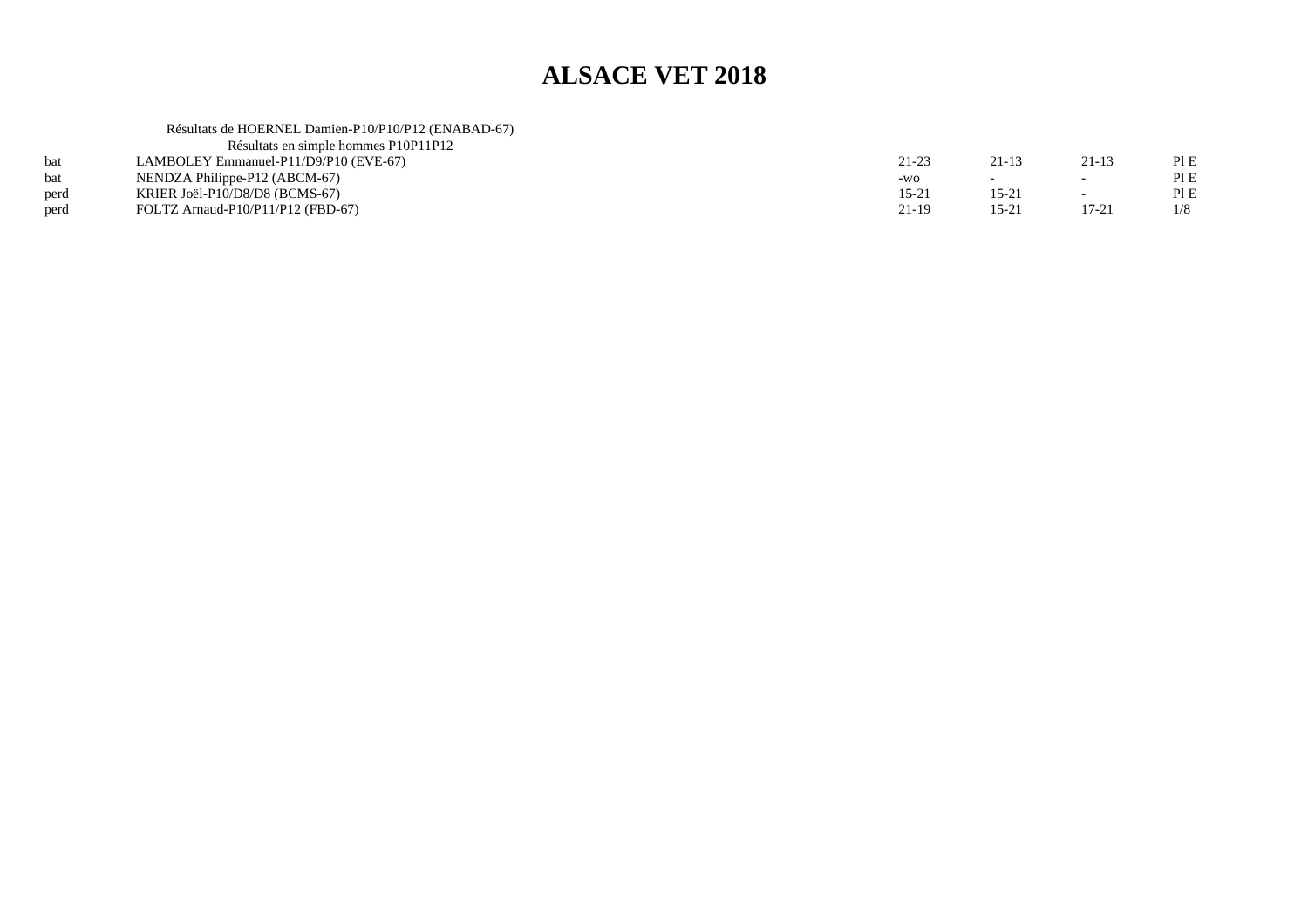|      | Résultats de HOLT Nicolas-R6/R4/R6 (BDR-67)                               |           |           |           |        |
|------|---------------------------------------------------------------------------|-----------|-----------|-----------|--------|
|      | Résultats en simple hommes R6D7                                           |           |           |           |        |
| perd | BISCEGLIA Nicolas-D7/R6/D8 (BCMS-67)                                      | 16-21     | 19-21     |           | PI B   |
| perd | CHAILLET Franck-R6/R4/R6 (RSM-68)                                         | 17-21     | $15 - 21$ |           | PI B   |
| bat  | LIHRMANN Etienne-D7/R5/D7 (BCO-67)                                        | $26 - 24$ | $21-19$   |           | PI B   |
| bat  | SOULIVONG Daravong-R6/R5/D7 (BCO-67)                                      | $21-10$   | $21 - 17$ |           | 1/4    |
| bat  | NGUYEN Khanh-R6/R4/R6 (BCFG-68)                                           | $21 - 17$ | $21 - 14$ |           | 1/2    |
| perd | CHAILLET Franck-R6/R4/R6 (RSM-68)                                         | 7-21      | $13 - 21$ |           | Finale |
|      | Résultats en double hommes R4R5 avec JENNY Frédéric-R6/R4/R6 (BCO-67)     |           |           |           |        |
| perd | ROTH Thierry-R6/R4/R6 (OFBC-67)/HELFRICH Jean-yves-D8/R6/D7 (OFBC-67)     | $21-15$   | $22 - 24$ | $15 - 21$ | PLC    |
| perd | NGO Van tuyen-D7/R5/D7 (ASPTT-67)/FABRICIUS Alexandre-R6/R4/R5 (ASPTT-67) | $17 - 21$ | $21 - 11$ | 19-21     | PLC    |
| bat  | LAUQUE Pierre-D8/D7/D9 (ENABAD-67)/OUDOT Mickaël-D7/R5/D7 (ENABAD-67)     | $21-13$   | $21 - 18$ |           | PI C   |
| perd | DAHLEN Daniel-R6/R4/R4 (ASPTT-67)/BURESI Laurent-R5/R4/R6 (BCMS-67)       | 16-21     | 16-21     |           | 1/4    |
|      |                                                                           |           |           |           |        |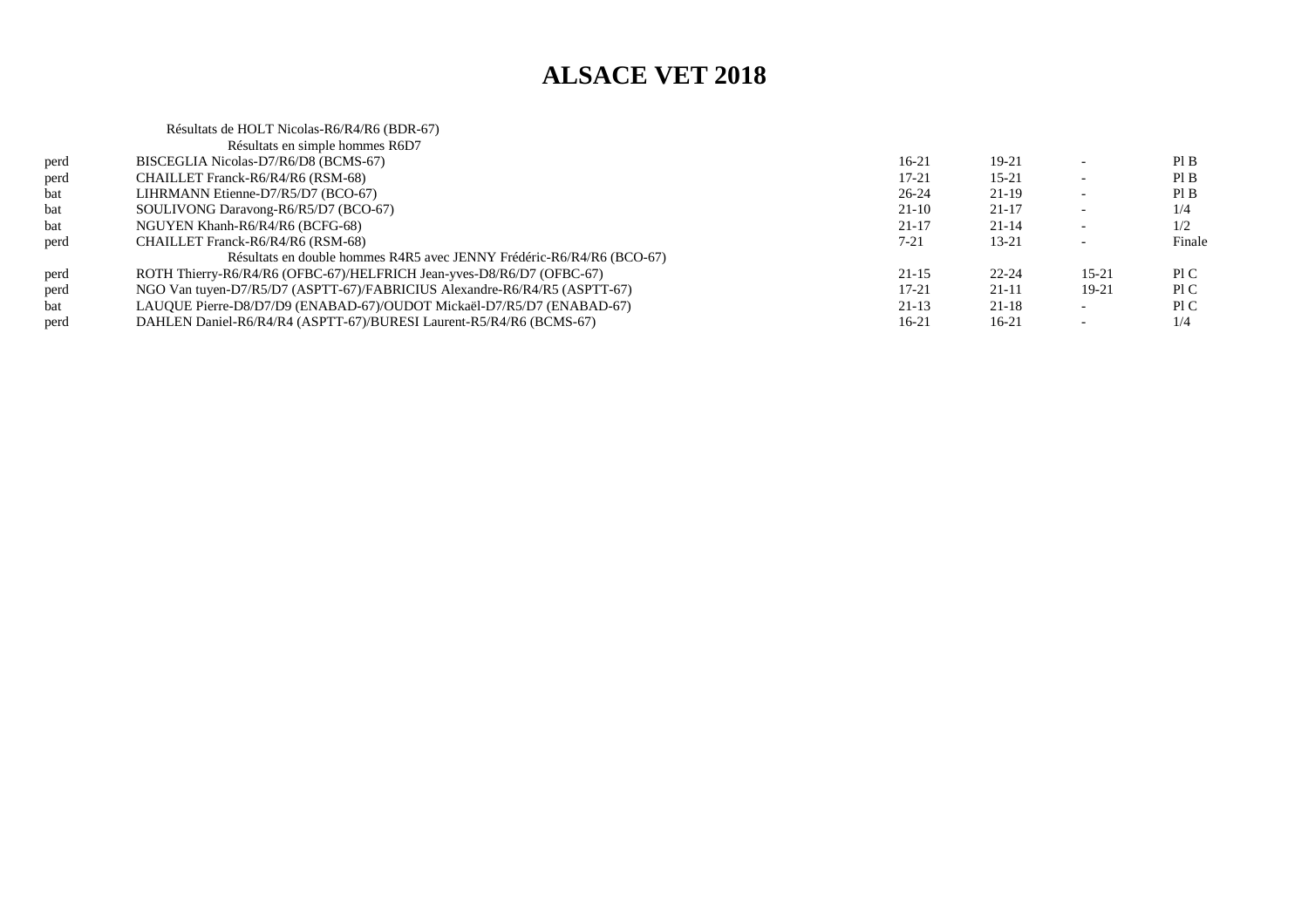|      | Résultats de HUBER Virginie-P10/D8/D9 (VDR-67)                               |           |           |           |      |
|------|------------------------------------------------------------------------------|-----------|-----------|-----------|------|
|      | Résultats en double dames D8D9 avec OBERLE Marie-pierre-P10/D8/D8 (BCT-67)   |           |           |           |      |
| bat  | MARTIN Christel-P10/D8/D8 (BS-67)/GAUDRY Nelly-P10/D9/P10 (CBO-67)           | 21-19     | 21-16     |           | Pl A |
| bat  | BOOS Sandra-P12/P10/P10 (ABCM-67)/SINSOU Clara-D9/D9/D7 (OFBC-67)            | $21 - 8$  | $21 - 12$ |           | Pl A |
| bat  | DOLLE Christelle-P10/D8/D8 (CCSSL-67)/CAMPEIS Marie-laure-D9/D8/D7 (BCIG-67) | $21-16$   | $21-16$   |           | Pl A |
|      | Résultats en double mixte D8D9 avec LAOUT Stéphane-P12/P10/P12 (VDR-67)      |           |           |           |      |
| bat  | HUMBERT Claude-D9/D7/D9 (CAOB-67)/GUTH Isabelle-P11/D9/P10 (CAOB-67)         | $21-10$   | 21-19     |           | PIC  |
| bat  | MORTZ Thierry-P10/D9/D9 (SBC67-67)/ROHMER Sandra-P11/P10/P10 (SBC67-67)      | $21 - 8$  | $21 - 12$ |           | P1C  |
| bat  | MAZZOCCO Olivier-D9/D7/D9 (BCIG-67)/DOLLE Christelle-P10/D8/D8 (CCSSL-67)    | 18-21     | $21 - 15$ | $21-19$   | P1C  |
| bat  | BRONNERT Nicolas-D9/D7/D8 (BCS-67)/FERROUDJ Muriel-D9/D7/D9 (BCS-67)         | $21 - 15$ | $21 - 16$ |           | 1/4  |
| perd | DE ALMEIDA Dominique-D8/R6/D8 (CBO-67)/ARGENTIN Sabrina-D8/R6/D8 (CBO-67)    | $15 - 21$ | $21-19$   | $15 - 21$ | 1/2  |
| perd | LENTZ Cedric-D7/D7/D8 (CAOB-67)/MARTIN Christel-P10/D8/D8 (BS-67)            | 17-21     | $13 - 21$ |           | 1/2  |
|      |                                                                              |           |           |           |      |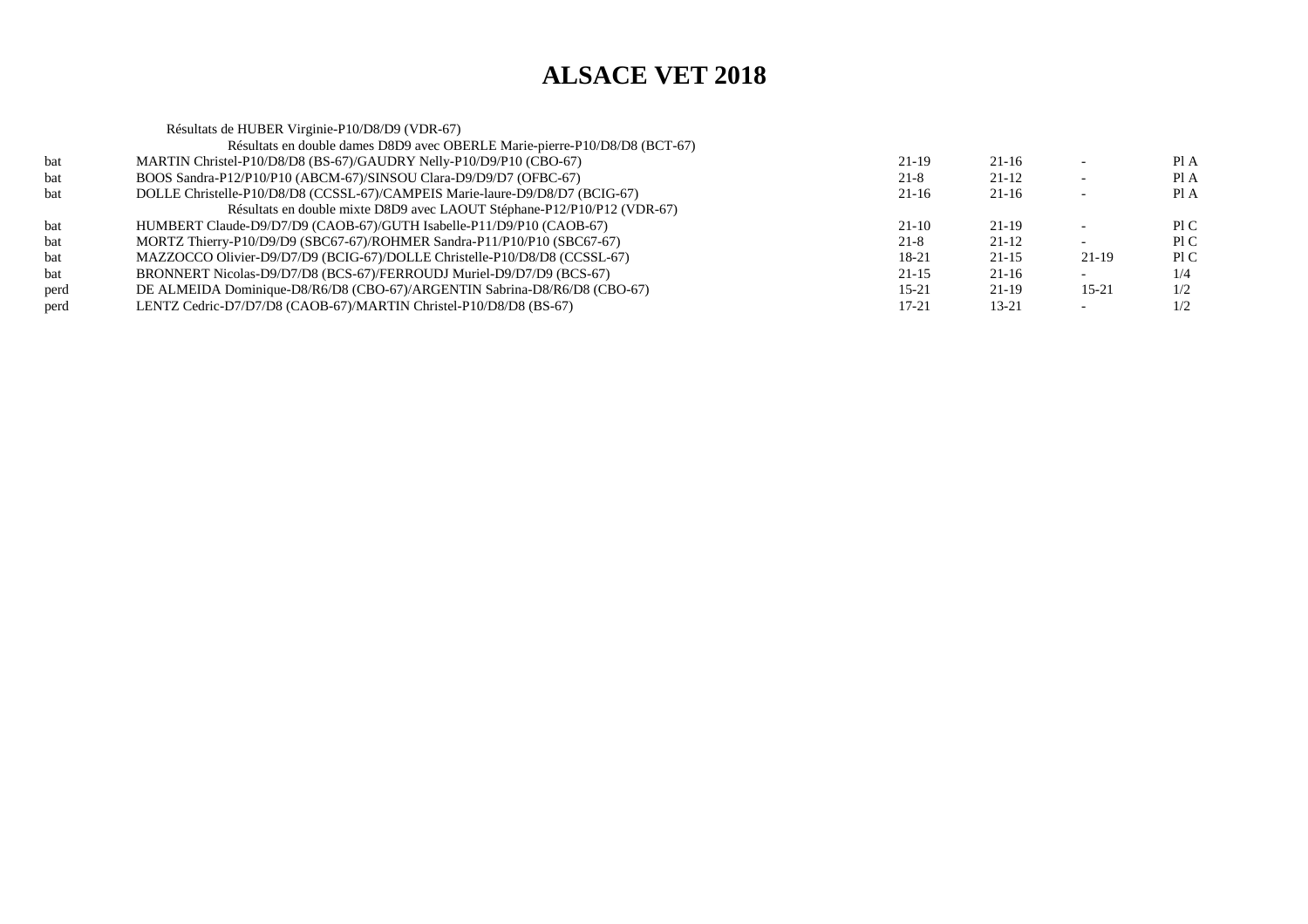|      | Résultats de HUMBEL Christophe-D7/R5/D7 (ENABAD-67)                     |           |       |           |      |
|------|-------------------------------------------------------------------------|-----------|-------|-----------|------|
|      | Résultats en double hommes R4R5 avec SAAL Eric-D7/R5/D7 (ENABAD-67)     |           |       |           |      |
| perd | DAHLEN Daniel-R6/R4/R4 (ASPTT-67)/BURESI Laurent-R5/R4/R6 (BCMS-67)     | 11-21     | 15-21 |           | PI B |
| perd | SOULIVONG Daravong-R6/R5/D7 (BCO-67)/LIHRMANN Etienne-D7/R5/D7 (BCO-67) | $21 - 18$ | 18-21 | $15 - 21$ | PI B |
| perd | WILLEM Franck-D7/R6/D8 (CBO-67)/DE ALMEIDA Dominique-D8/R6/D8 (CBO-67)  | $17 - 21$ | 13-21 |           | PI B |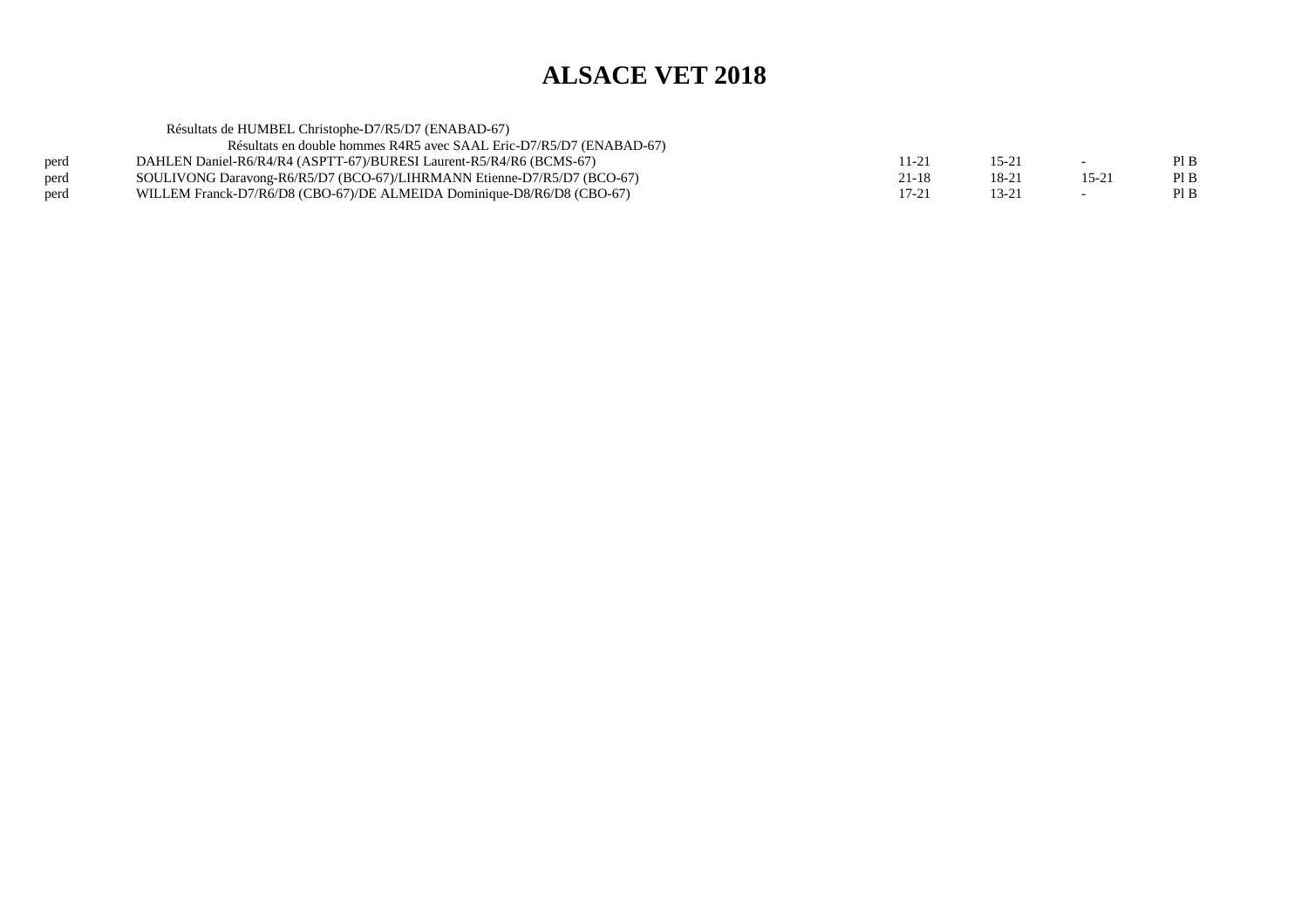|      | Résultats de HUMBERT Claude-D9/D7/D9 (CAOB-67)                            |           |           |           |     |
|------|---------------------------------------------------------------------------|-----------|-----------|-----------|-----|
|      | Résultats en double hommes R6D7 avec LENTZ Cedric-D7/D7/D8 (CAOB-67)      |           |           |           |     |
| perd | LIGNEUL Stéphane-D9/D7/D8 (FBD-67)/PRACHAZAL Nicolas-D8/D7/D9 (FBD-67)    | $15 - 21$ | $13 - 21$ |           | P1C |
| perd | SFRONTATO Nicolas-D8/D7/D9 (VDK-67)/KIEGER Ludovic-D8/D7/D9 (VDK-67)      | $12 - 21$ | 21-23     |           | P1C |
| bat  | SCHMIDT Claude-D9/D7/D9 (ENABAD-67)/HERBIN Bruno-D9/D7/D9 (ENABAD-67)     | 21-19     | $21-19$   |           | P1C |
| bat  | GIRAULT François-P10/D8/D8 (HBC-67)/FRISON Christophe-D9/D7/D9 (SLDB-67)  | 14-21     | 21-18     | $0-0$ /ab | 1/8 |
| perd | RIEGEL Philippe-D8/D7/D9 (BCF-67)/SCHLEISS Frédéric-D9/D7/D7 (BCF-67)     | $13 - 21$ | 21-18     | 13-21     | 1/4 |
|      | Résultats en double mixte D8D9 avec GUTH Isabelle-P11/D9/P10 (CAOB-67)    |           |           |           |     |
| perd | LAOUT Stéphane-P12/P10/P12 (VDR-67)/HUBER Virginie-P10/D8/D9 (VDR-67)     | $10-21$   | $19-21$   |           | P1C |
| bat  | MAZZOCCO Olivier-D9/D7/D9 (BCIG-67)/DOLLE Christelle-P10/D8/D8 (CCSSL-67) | $23 - 21$ | $21 - 18$ |           | P1C |
| bat  | MORTZ Thierry-P10/D9/D9 (SBC67-67)/ROHMER Sandra-P11/P10/P10 (SBC67-67)   | $21 - 15$ | 21-19     |           | PIC |
| perd | DE ALMEIDA Dominique-D8/R6/D8 (CBO-67)/ARGENTIN Sabrina-D8/R6/D8 (CBO-67) | $15 - 21$ | $8 - 21$  |           | 1/4 |
|      |                                                                           |           |           |           |     |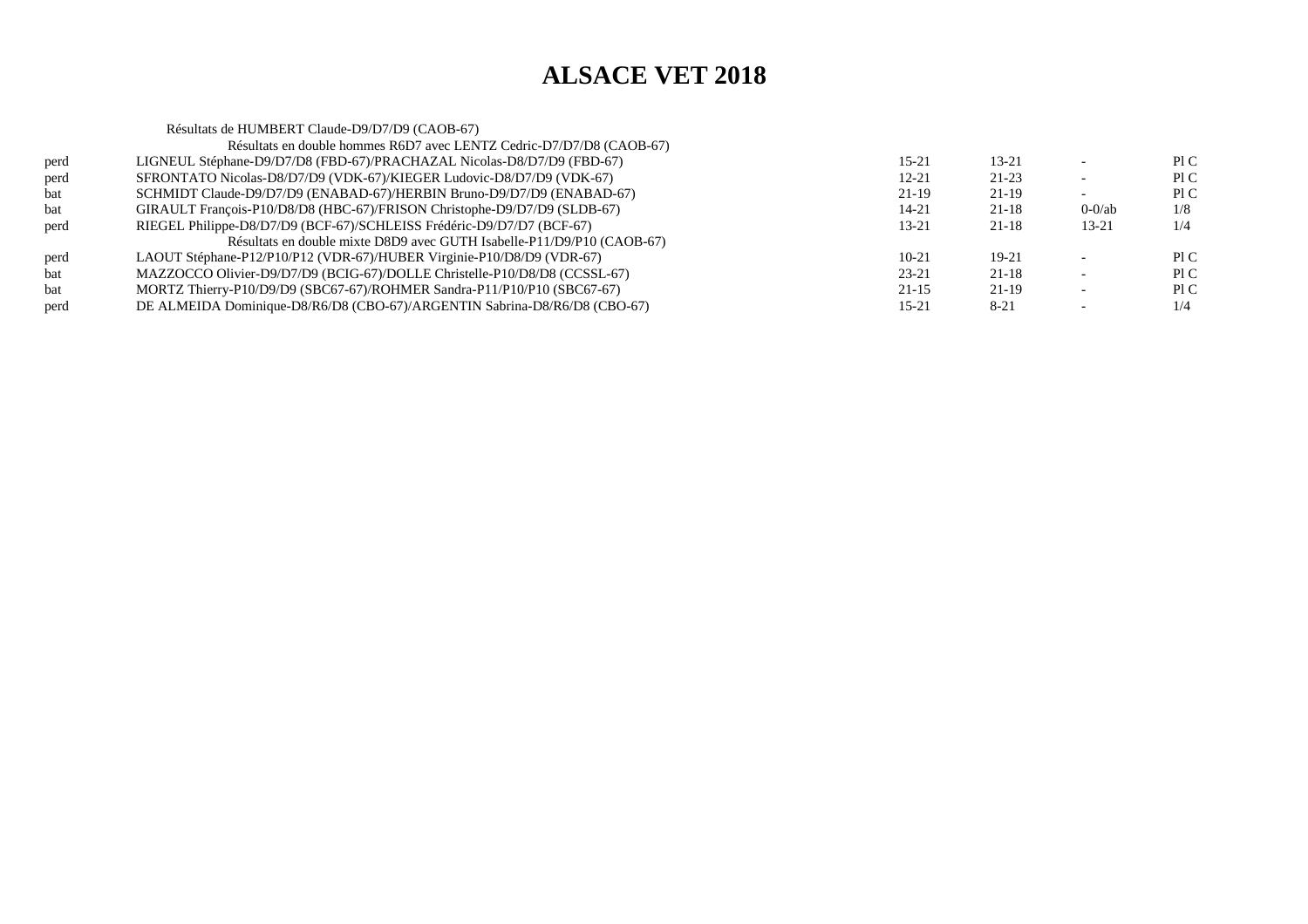Résultats de ILTISS Catherine-D8/R6/D7 (BCMS-67) Résultats en double dames R4R5 avec LUDWIG Candy-D7/R5/R6 (BCMS-67)bat KAETZEL Aurélie-D9/D7/D7 (MBC-67)/KOEHLING Dominique-D7/R5/R5 (MBC-67) $16-21$  21-11 21-15 PIA Pl A perd BATOT Florence-R5/R4/R6 (BCF-67)/LENGENFELDER Cathie-R6/R4/R4 (BCS-67) $5-21$  17-21 - PIA  $PIA$ perd DELAGNEAU Sabine-R6/R5/R4 (BCO-67)/HEUBERGER Elisabeth-R5/R4/N3 (BCO-67) $17-21$  21-15 15-21 PIA  $PIA$ bat WALTZ Christelle-D7/R5/D7 (SLDB-67)/MARTINEZ Florence-D7/R5/D7 (ENABAD-67) $21-15$  21-15 - PIA Résultats en double mixte R6D7 avec BURESI Laurent-R5/R4/R6 (BCMS-67)bat FEHLMANN Christian-D8/R6/D7 (CCSSL-67)/WOLFF Marjorie-D8/R6/D7 (CCSSL-67) $21-16$   $21-16$   $-$  PIC  $P<sub>l</sub> C$ bat BORY Vincent-D9/D8/D8 (BCN-67)/HEME Isabelle-D7/R5/D7 (BCN-67) $24-22$  21-11 - PIC  $1/4$ bat ROTH Thierry-R6/R4/R6 (OFBC-67)/SINSOU Clara-D9/D9/D7 (OFBC-67) $23-21$   $21-16$   $-1/4$  $1/2$ perd OUDOT Mickaël-D7/R5/D7 (ENABAD-67)/DE LOURTIOUX Clotilde-D8 (ENABAD-67) $21-14$  12-21 17-21 1/2  $1/2$ bat PAPON Vincent-D8/R6/D8 (BCIG-67)/CAMPEIS Marie-laure-D9/D8/D7 (BCIG-67) $21-6$  21-5 -  $1/2$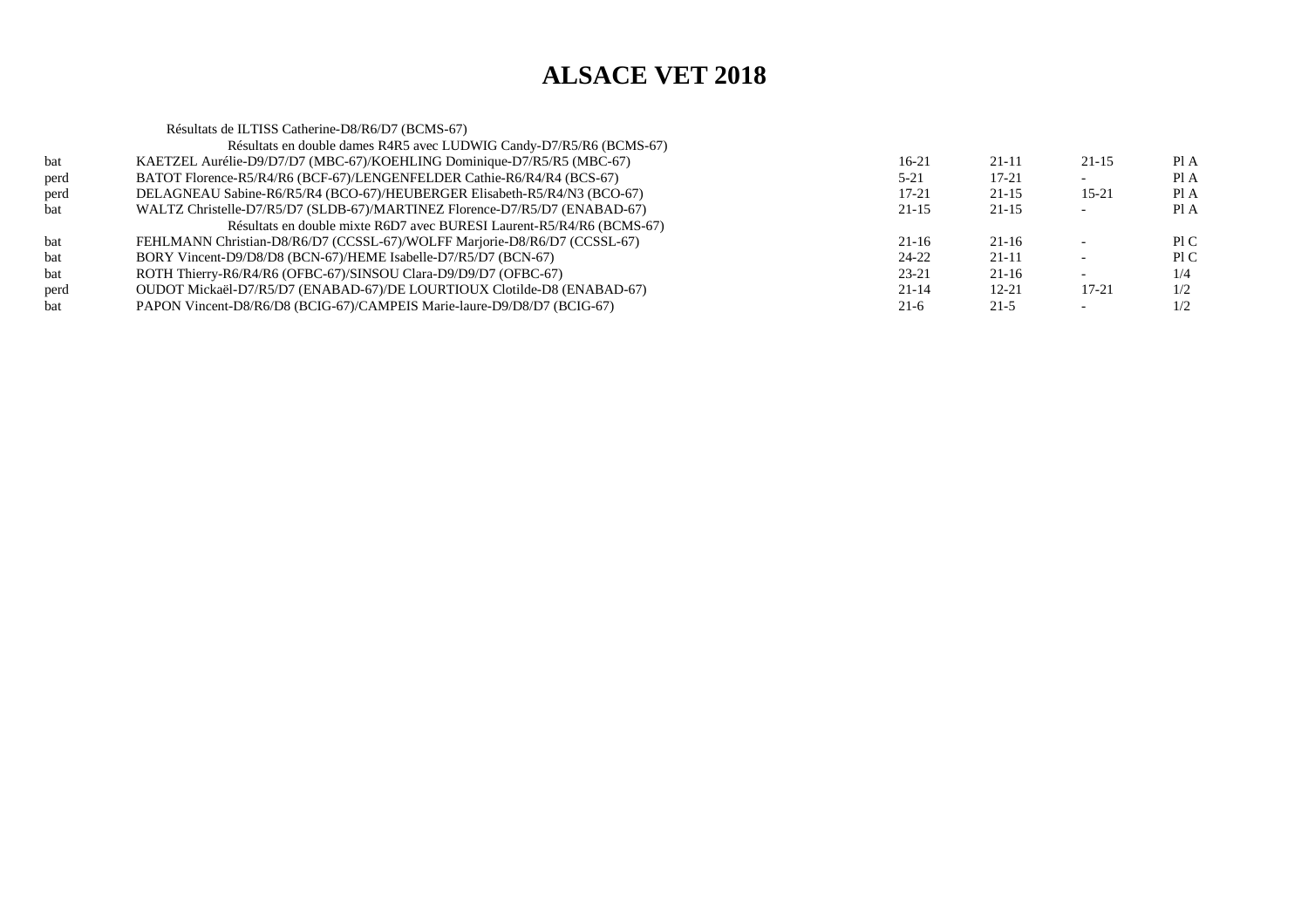|      | Résultats de JACQUIN François-P10/D9/P10 (EVE-67)                                   |           |           |        |      |
|------|-------------------------------------------------------------------------------------|-----------|-----------|--------|------|
|      | Résultats en simple hommes P10P11P12                                                |           |           |        |      |
| perd | MAILLARD David-P10/D8/D9 (CSBW-68)                                                  | $23 - 21$ | $17 - 21$ | $9-21$ | P1C  |
| perd | MADEC Morgan-P $10/P11/P12$ (BCIG-67)                                               | $20 - 22$ | $20 - 22$ |        | PIC  |
|      | Résultats en double mixte P10P11P12 avec GUILLEN Angela-P10 (CSCTS-67)              |           |           |        |      |
| bat  | SCHWEITZER Thierry-P12/P11/P11 (BCO-67)/SCHWEITZER Alena-P12/P10/P10 (BCO-67)       | $21 - 15$ | $21 - 7$  |        | PI A |
| perd | WAGNER Alexandre-P10/D9/P10 (BCV-67)/ANTONI Caroline-P10/P10/P11 (BCV-67)           | $19-21$   | 19-21     |        | PI A |
| perd | WENCKER Christophe-P12/P10/P10 (BADKOM-67)/SCHULER Sandrine-P12/P10/P10 (BADKOM-67) | 21-18     | $13 - 21$ | 17-21  | Pl A |
|      |                                                                                     |           |           |        |      |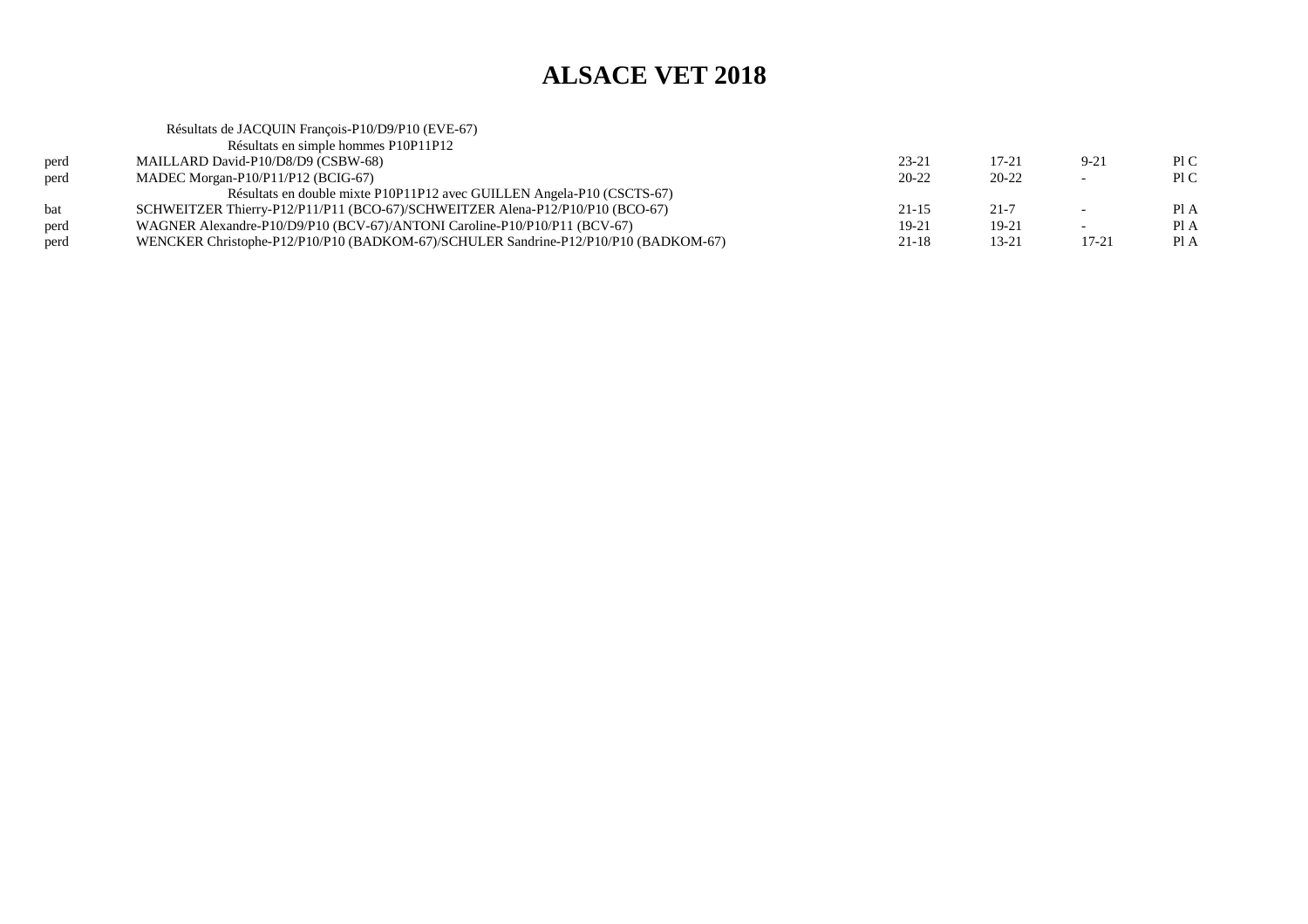| $\overline{\phantom{0}}$ | Pl A |
|--------------------------|------|
| $\overline{\phantom{0}}$ | Pl A |
| $\overline{\phantom{0}}$ | PI A |
|                          |      |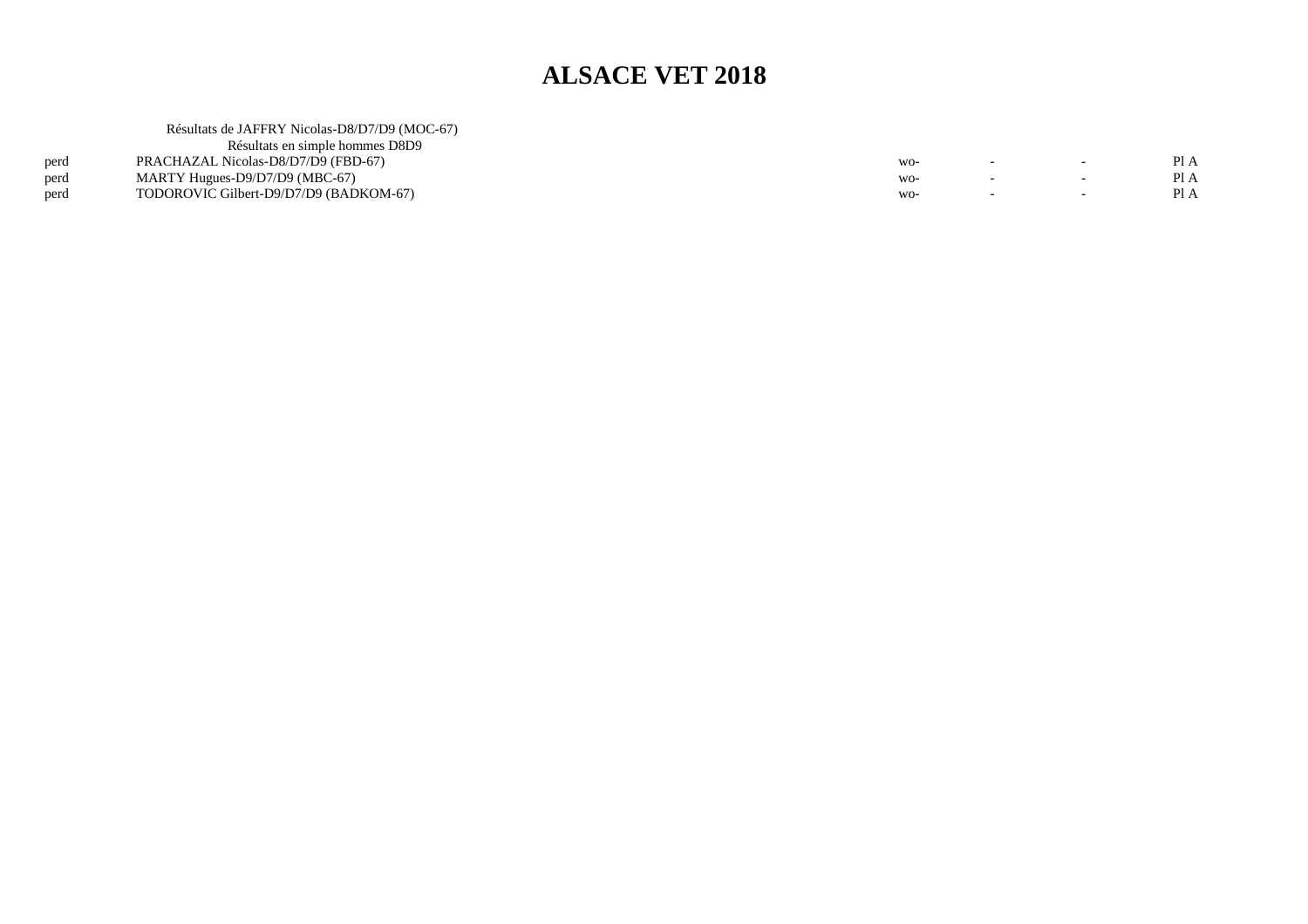Résultats de JENNY Frédéric-R6/R4/R6 (BCO-67) Résultats en double hommes R4R5 avec HOLT Nicolas-R6/R4/R6 (BDR-67)perd ROTH Thierry-R6/R4/R6 (OFBC-67)/HELFRICH Jean-yves-D8/R6/D7 (OFBC-67)<br>perd NGO Van tuyen-D7/R5/D7 (ASPTT-67)/FABRICIUS Alexandre-R6/R4/R5 (ASPTT  $21-15$  22-24 15-21 PIC Pl C perd NGO Van tuyen-D7/R5/D7 (ASPTT-67)/FABRICIUS Alexandre-R6/R4/R5 (ASPTT-67)<br>bat LAUQUE Pierre-D8/D7/D9 (ENABAD-67)/OUDOT Mickaël-D7/R5/D7 (ENABAD-67)  $17-21$  21-11 19-21 PIC  $P1C$ LAUQUE Pierre-D8/D7/D9 (ENABAD-67)/OUDOT Mickaël-D7/R5/D7 (ENABAD-67)  $21-13$   $21-18$   $-$  PIC  $1/4$ perd DAHLEN Daniel-R6/R4/R4 (ASPTT-67)/BURESI Laurent-R5/R4/R6 (BCMS-67) $16-21$  16-21 -  $1/4$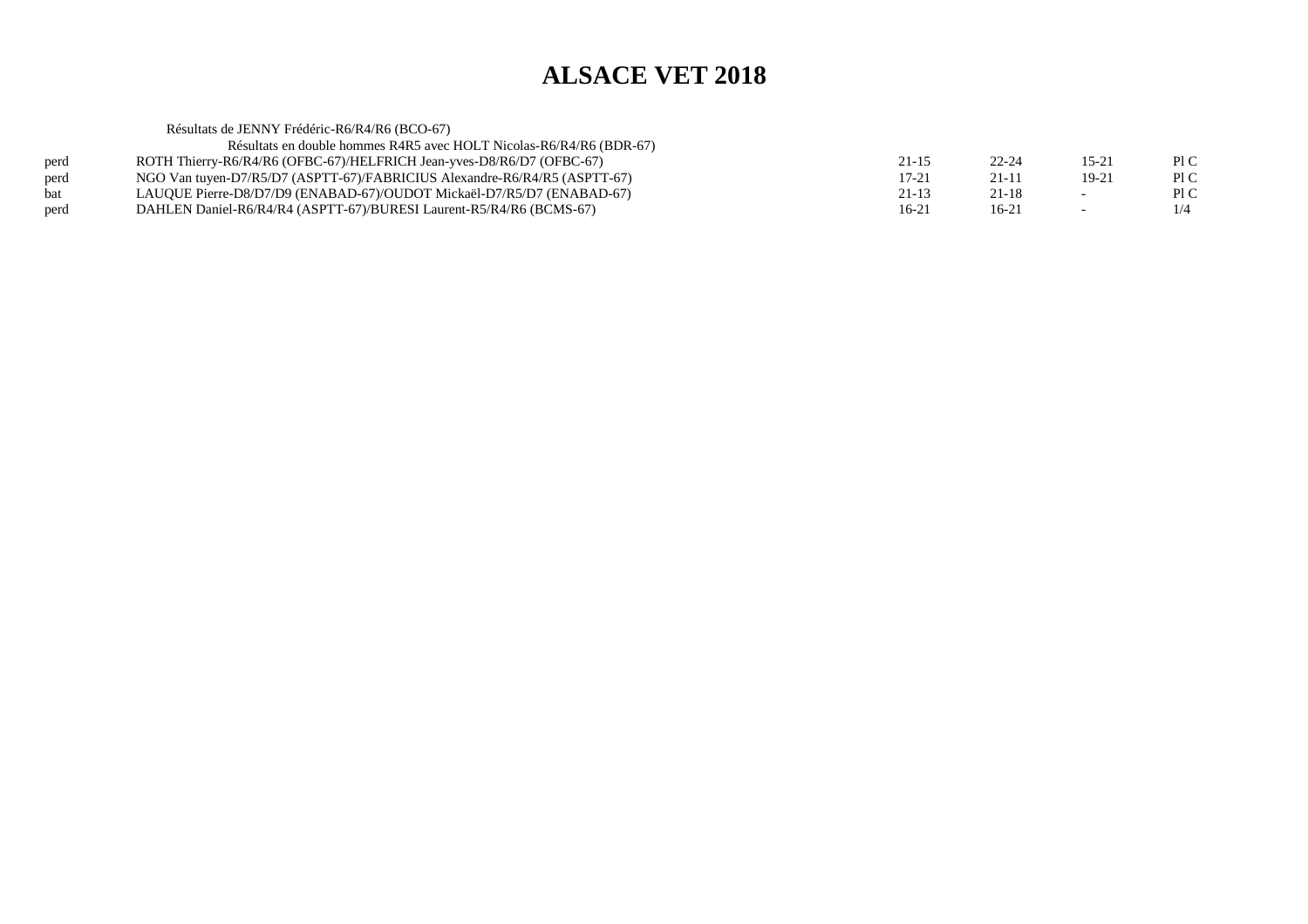Résultats de JOCHUM Thierry-P10/D8/P10 (FBD-67) Résultats en double hommes R6D7 avec MAS Pierre-yves-P10/D8/P10 (FBD-67)perd STREITH Hubert-D8/R6/D8 (BCBB-67)/SCHLAFFLANG Olivier-P11/D9/P11 (BCBB-67) $21-14$  10-21 19-21 PID  $P1D$ perd RIEGEL Philippe-D8/D7/D9 (BCF-67)/SCHLEISS Frédéric-D9/D7/D7 (BCF-67)<br>bat GUTH Damien-D9/D7/D8 (BCT-67)/SUSS Raphael-D9/D7/D9 (BCT-67)  $12-21$  13-21 - PID  $PID$ bat GUTH Damien-D9/D7/D8 (BCT-67)/SUSS Raphael-D9/D7/D9 (BCT-67) $21-15$  21-16 - PID  $1/4$ bat KEIFFER Thierry-D9/D7/D9 (ENABAD-67)/MISCHEL Alexandre-D8/R6/D8 (ENABAD-67) $21-19$  21-16 - 1/4  $1/2$ perd RIEGEL Philippe-D8/D7/D9 (BCF-67)/SCHLEISS Frédéric-D9/D7/D7 (BCF-67) $10-21$   $21-17$   $12-21$   $1/2$  $1/2$ perd SFRONTATO Nicolas-D8/D7/D9 (VDK-67)/KIEGER Ludovic-D8/D7/D9 (VDK-67) $20-22$  21-19 12-21 1/2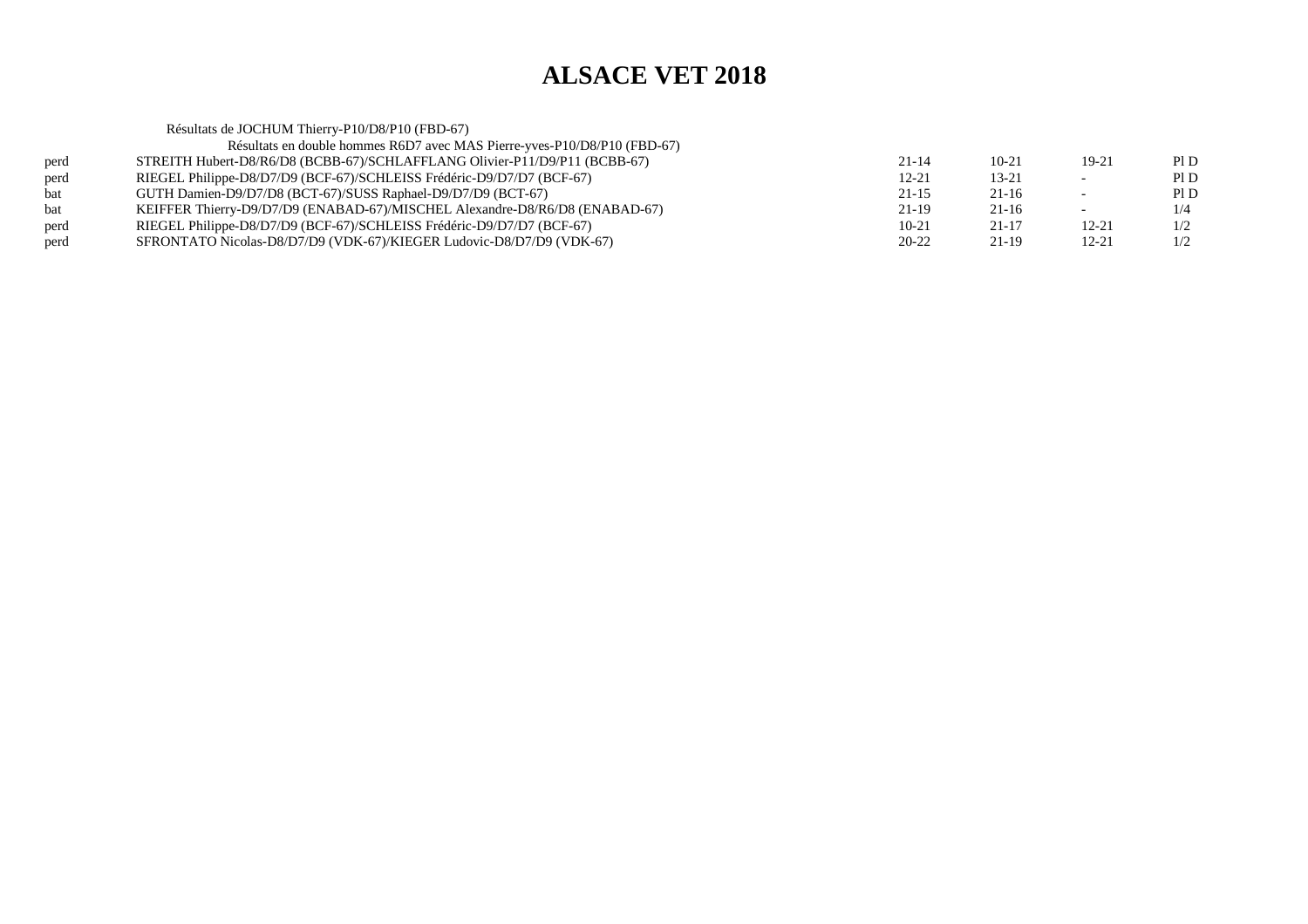Résultats de KAETZEL Aurélie-D9/D7/D7 (MBC-67) Résultats en double dames R4R5 avec KOEHLING Dominique-D7/R5/R5 (MBC-67)perd LUDWIG Candy-D7/R5/R6 (BCMS-67)/ILTISS Catherine-D8/R6/D7 (BCMS-67) $21-16$  11-21 15-21 PIA Pl A bat WALTZ Christelle-D7/R5/D7 (SLDB-67)/MARTINEZ Florence-D7/R5/D7 (ENABAD-67) $21-9$  21-15 - PIA  $PIA$ perd BATOT Florence-R5/R4/R6 (BCF-67)/LENGENFELDER Cathie-R6/R4/R4 (BCS-67) $12-21$   $17-21$   $-$  PIA  $PIA$ bat DELAGNEAU Sabine-R6/R5/R4 (BCO-67)/HEUBERGER Elisabeth-R5/R4/N3 (BCO-67) $21-15$  12-21 21-19 PIA Résultats en double mixte R6D7 avec KAETZEL Christian-D9/D7/D9 (BCT-67)perd OUDOT Mickaël-D7/R5/D7 (ENABAD-67)/DE LOURTIOUX Clotilde-D8 (ENABAD-67)<br>
VANDAELE Vincent-P11/D9/P11 (BCIG-67)/CLEMENT Caroline-D8/R6/R6 (BCIG-67)  $21-18$  20-22 17-21 PIA  $PIA$ VANDAELE Vincent-P11/D9/P11 (BCIG-67)/CLEMENT Caroline-D8/R6/R6 (BCIG-67)  $21-14$   $21-13$   $-$  PIA  $1/4$ perd BORY Vincent-D9/D8/D8 (BCN-67)/HEME Isabelle-D7/R5/D7 (BCN-67) $8-21$  15-21 -  $1/4$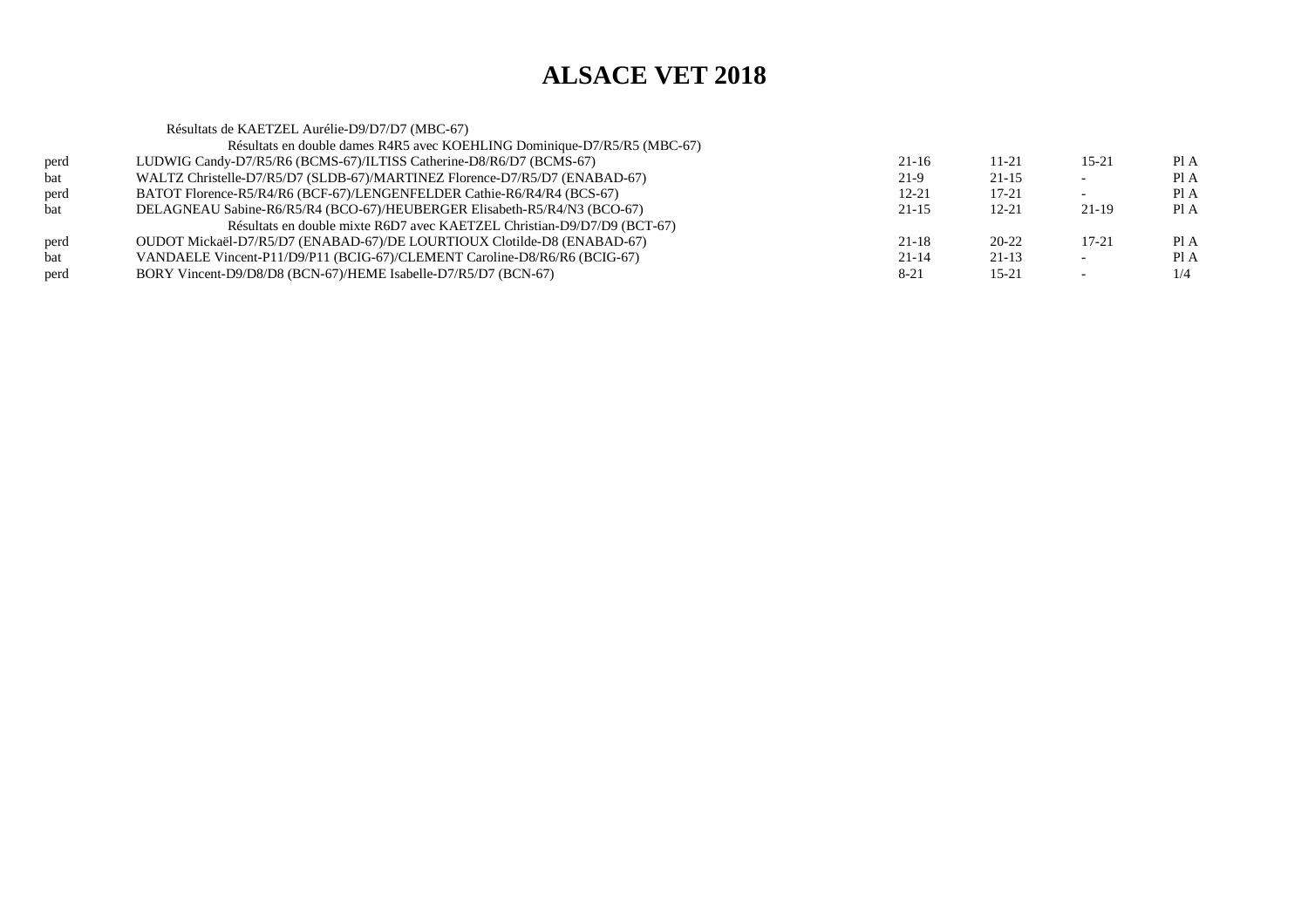|      | Résultats de KAETZEL Christian-D9/D7/D9 (BCT-67)                          |           |           |                          |      |
|------|---------------------------------------------------------------------------|-----------|-----------|--------------------------|------|
|      | Résultats en double mixte R6D7 avec KAETZEL Aurélie-D9/D7/D7 (MBC-67)     |           |           |                          |      |
| perd | OUDOT Mickaël-D7/R5/D7 (ENABAD-67)/DE LOURTIOUX Clotilde-D8 (ENABAD-67)   | $21 - 18$ | 20-22     | 17-21                    | Pl A |
| bat  | VANDAELE Vincent-P11/D9/P11 (BCIG-67)/CLEMENT Caroline-D8/R6/R6 (BCIG-67) | $21 - 14$ | $21 - 13$ | $\overline{\phantom{0}}$ | Pl A |
| perd | BORY Vincent-D9/D8/D8 (BCN-67)/HEME Isabelle-D7/R5/D7 (BCN-67)            | $8 - 21$  | 15-2      | $\overline{\phantom{0}}$ | 1/4  |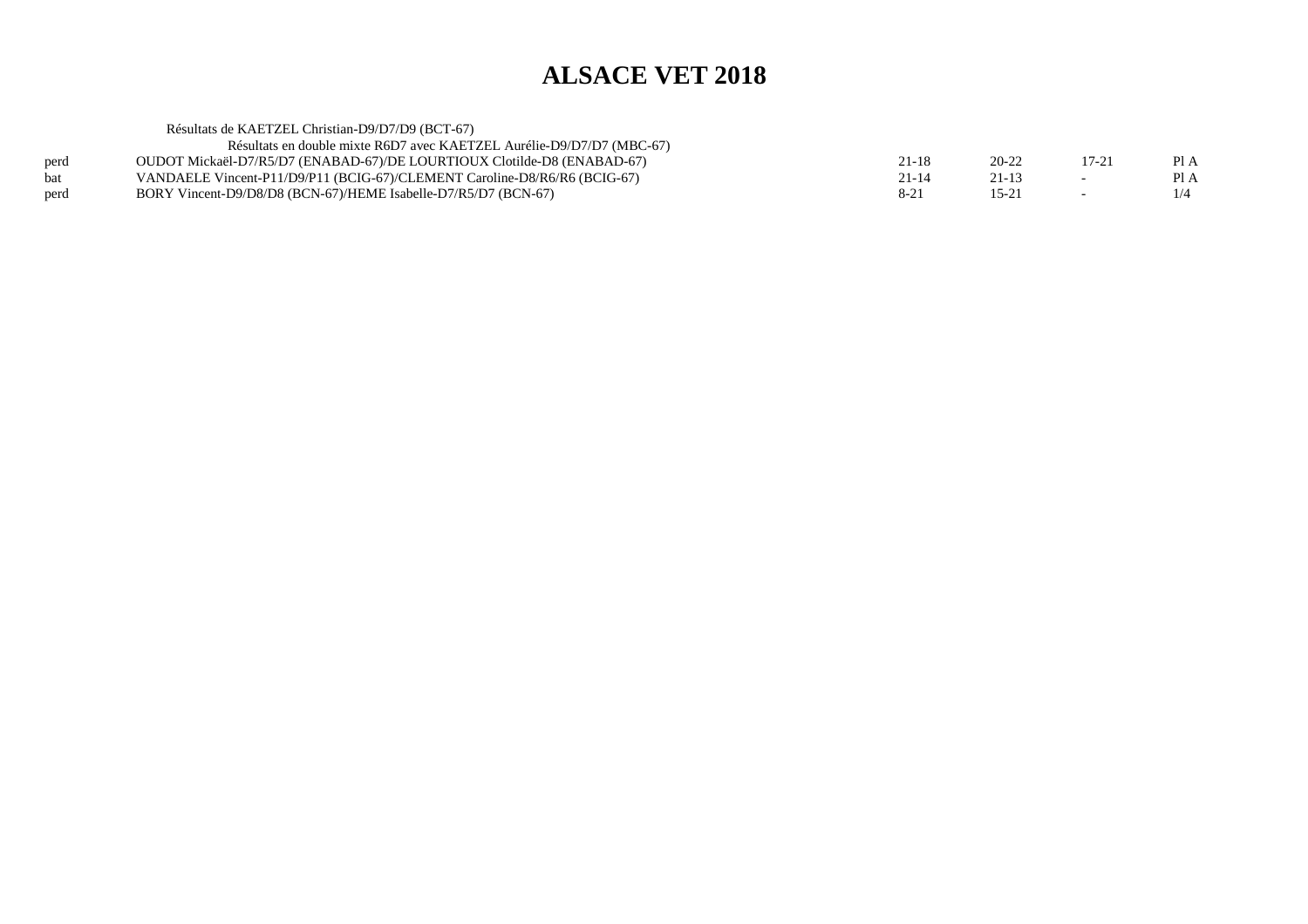|            | Résultats de KEIFFER Nelly-D9/D7/D7 (ENABAD-67)                             |                |           |           |      |
|------------|-----------------------------------------------------------------------------|----------------|-----------|-----------|------|
|            | Résultats en double dames R6D7 avec MEHN Caroline-D8/D8/P10 (ENABAD-67)     |                |           |           |      |
| perd       | MISCHLER Annick-D9/D7/D9 (CEBA-67)/PLESSY Valentine-D9/D7/D7 (CEBA-67)      | $19-2^{\circ}$ | $14 - 21$ |           | Pl A |
| bat        | DE LOURTIOUX Clotilde-D8 (ENABAD-67)/BIEGEL Frédérique-D8/D7/D9 (ENABAD-67) | $21 - 11$      | $21 - 17$ |           | PI A |
| <b>bat</b> | BECKER Claudia-D9/D7/D8 (OFBC-67)/CLEMENT Caroline-D8/R6/R6 (BCIG-67)       | 21-16          | $17 - 21$ | $21 - 16$ | Pl A |
|            |                                                                             |                |           |           |      |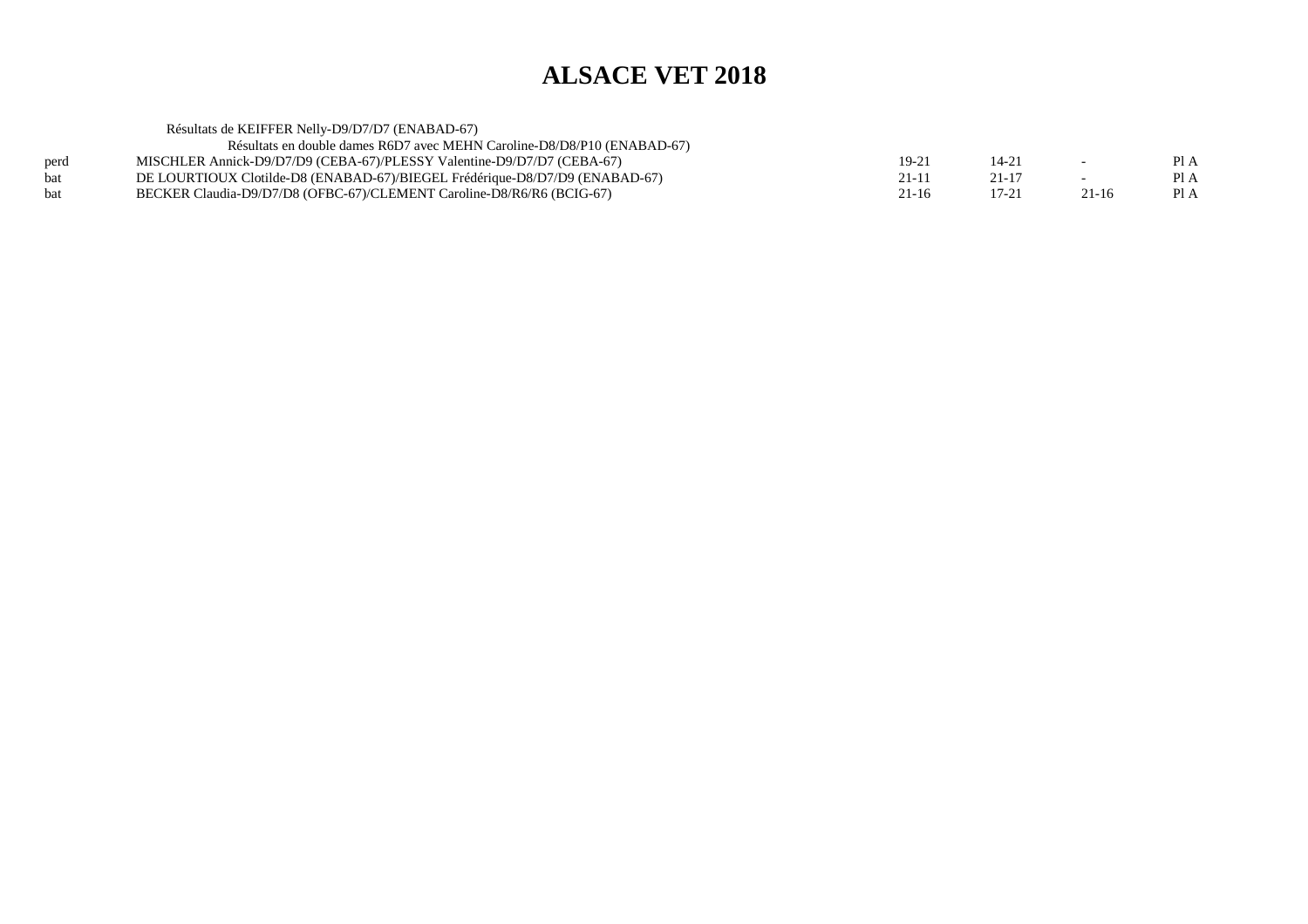|      | Résultats de KEIFFER Thierry-D9/D7/D9 (ENABAD-67)                             |           |           |                          |      |
|------|-------------------------------------------------------------------------------|-----------|-----------|--------------------------|------|
|      | Résultats en double hommes R6D7 avec MISCHEL Alexandre-D8/R6/D8 (ENABAD-67)   |           |           |                          |      |
| bat  | SALIN Daniel-D9/D7/D9 (ASLR-67)/RAKOTOMALALA Johan-lucas-P10/D9/P11 (ASLR-67) | 21-9      | 21-19     | $\overline{\phantom{0}}$ | PIA  |
| bat  | GARDIES Laurent-D8/R6/D8 (BCMS-67)/NICABOU Steve-D8/D9/P10 (BCMS-67)          | $21 - 16$ | $21 - 14$ | $\sim$                   | PI A |
| perd | MAS Pierre-yves-P10/D8/P10 (FBD-67)/JOCHUM Thierry-P10/D8/P10 (FBD-67)        | $19 - 21$ | $16-21$   | $\overline{\phantom{0}}$ | 1/4  |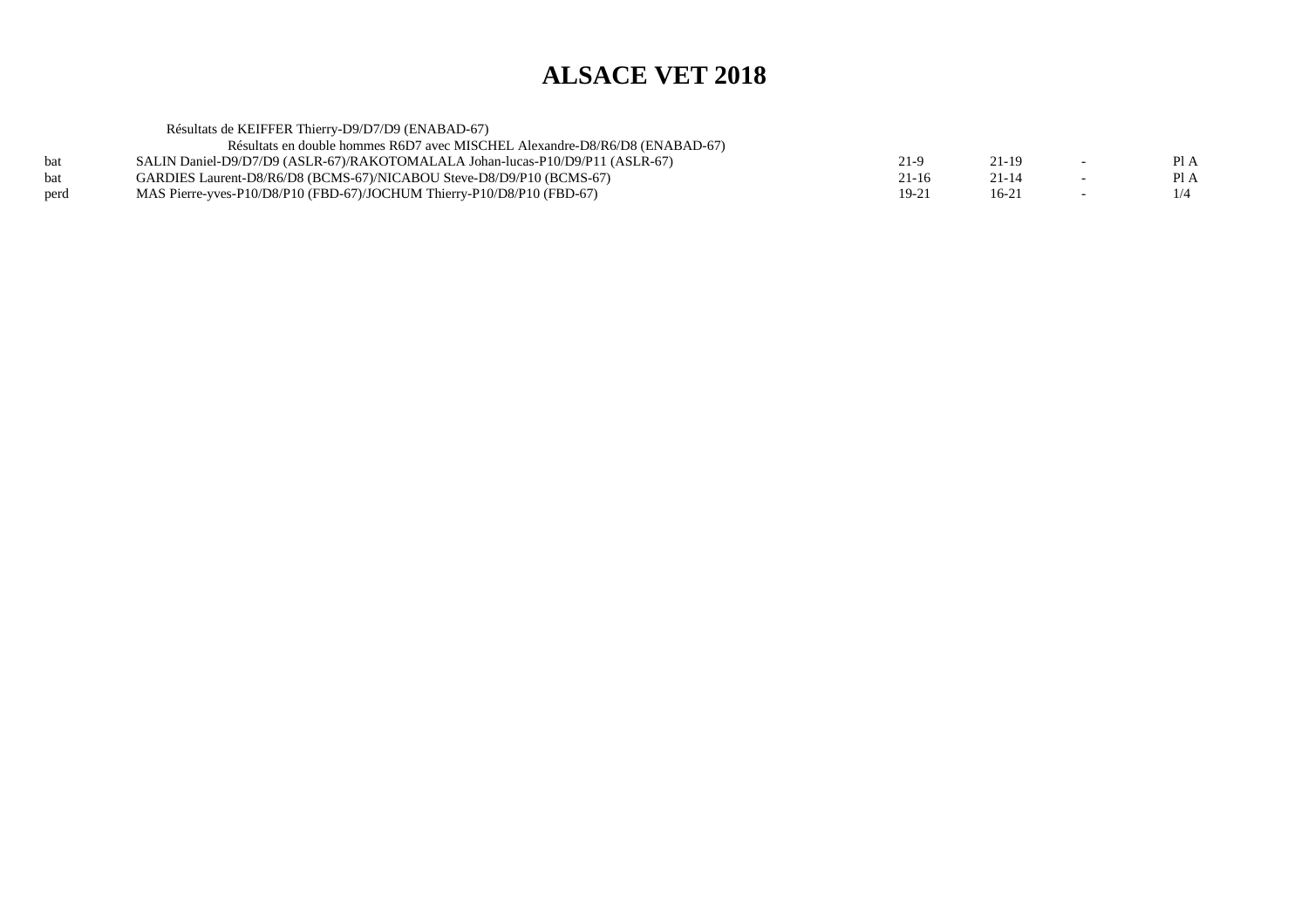|      | Résultats de KIEGER Ludovic-D8/D7/D9 (VDK-67)                            |           |         |                          |      |
|------|--------------------------------------------------------------------------|-----------|---------|--------------------------|------|
|      | Résultats en double hommes R6D7 avec SFRONTATO Nicolas-D8/D7/D9 (VDK-67) |           |         |                          |      |
| bat  | SCHMIDT Claude-D9/D7/D9 (ENABAD-67)/HERBIN Bruno-D9/D7/D9 (ENABAD-67)    | 21-19     | 21-12   |                          | P1C  |
| bat  | HUMBERT Claude-D9/D7/D9 (CAOB-67)/LENTZ Cedric-D7/D7/D8 (CAOB-67)        | $21-12$   | 23-21   | $\overline{\phantom{0}}$ | P1C  |
| bat  | LIGNEUL Stéphane-D9/D7/D8 (FBD-67)/PRACHAZAL Nicolas-D8/D7/D9 (FBD-67)   | $17 - 21$ | 21-19   | $21 - 14$                | Pl C |
| bat  | GUTH Damien-D9/D7/D8 (BCT-67)/SUSS Raphael-D9/D7/D9 (BCT-67)             | $21 - 12$ | $21-10$ | $\sim$                   | 1/4  |
| perd | LIGNEUL Stéphane-D9/D7/D8 (FBD-67)/PRACHAZAL Nicolas-D8/D7/D9 (FBD-67)   | $21 - 14$ | 18-21   | 18-21                    | 1/2  |
| bat  | MAS Pierre-yves-P10/D8/P10 (FBD-67)/JOCHUM Thierry-P10/D8/P10 (FBD-67)   | $22 - 20$ | 19-21   | 21-12                    | 1/2  |
|      |                                                                          |           |         |                          |      |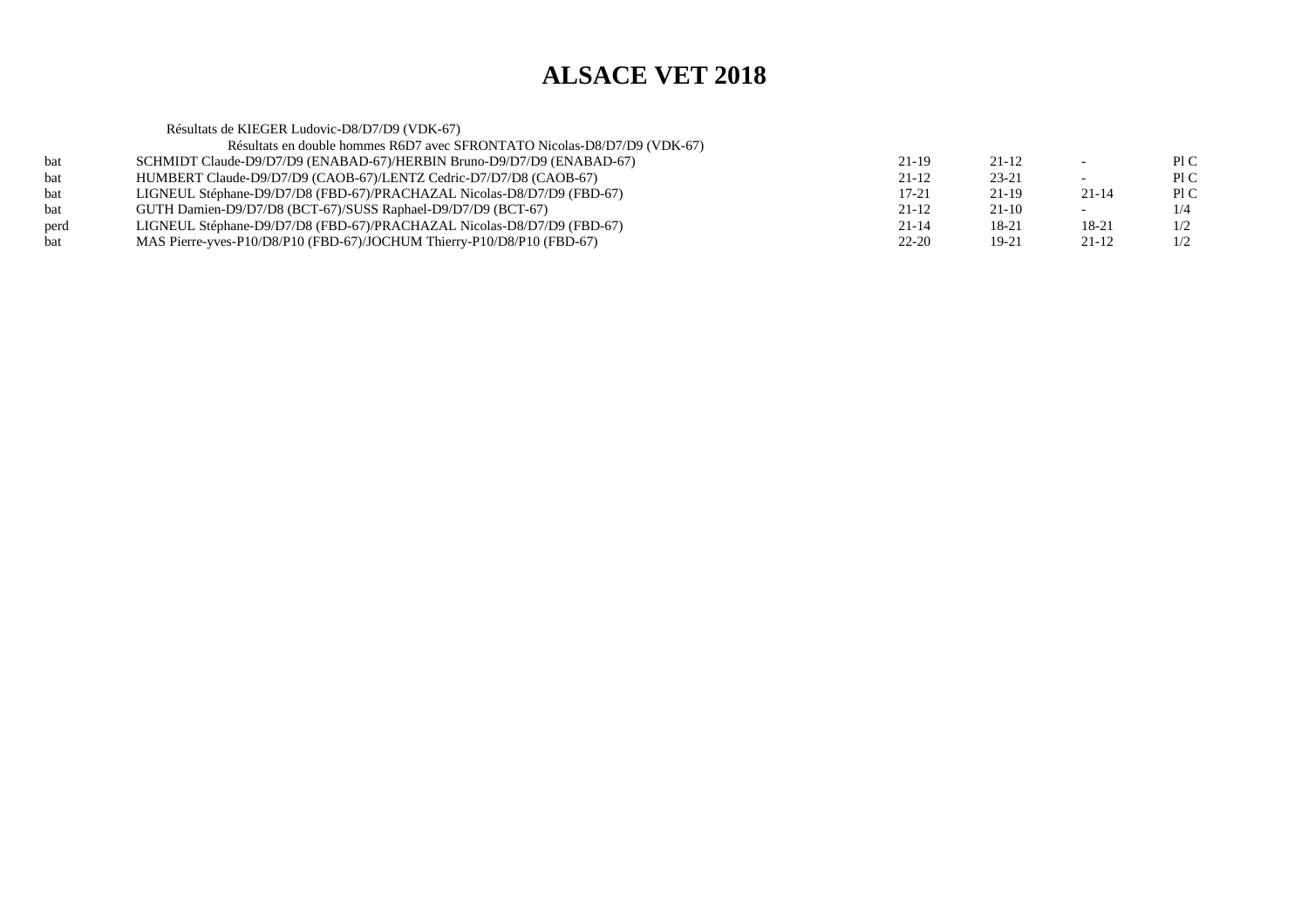|      | Résultats de KILIAN Raphael-P12/P11/P11 (ABCM-67)                                |           |         |           |      |
|------|----------------------------------------------------------------------------------|-----------|---------|-----------|------|
|      | Résultats en double hommes P10P11P12 avec MISCHLER Mickael-P11/P10/P10 (ABCM-67) |           |         |           |      |
| perd | SCHWEITZER Thierry-P12/P11/P11 (BCO-67)/GRELLIER Benoit-P12/P11/P12 (BCO-67)     | $17 - 21$ | 21-18   | $19 - 21$ | PI A |
| perd | GRIMONT Christophe-P12/P10/P10 (ENABAD-67)/ABERT Vincent-NC (ENABAD-67)          | $21 - 14$ | $19-21$ | $19 - 21$ | Pl A |
| bat  | EHRMANN Stève-P10/P10/P11 (HBC-67)/BOUGARDIER Bertrand-P11/P12/P12 (ABCM-67)     | $-WO$     |         |           | PI A |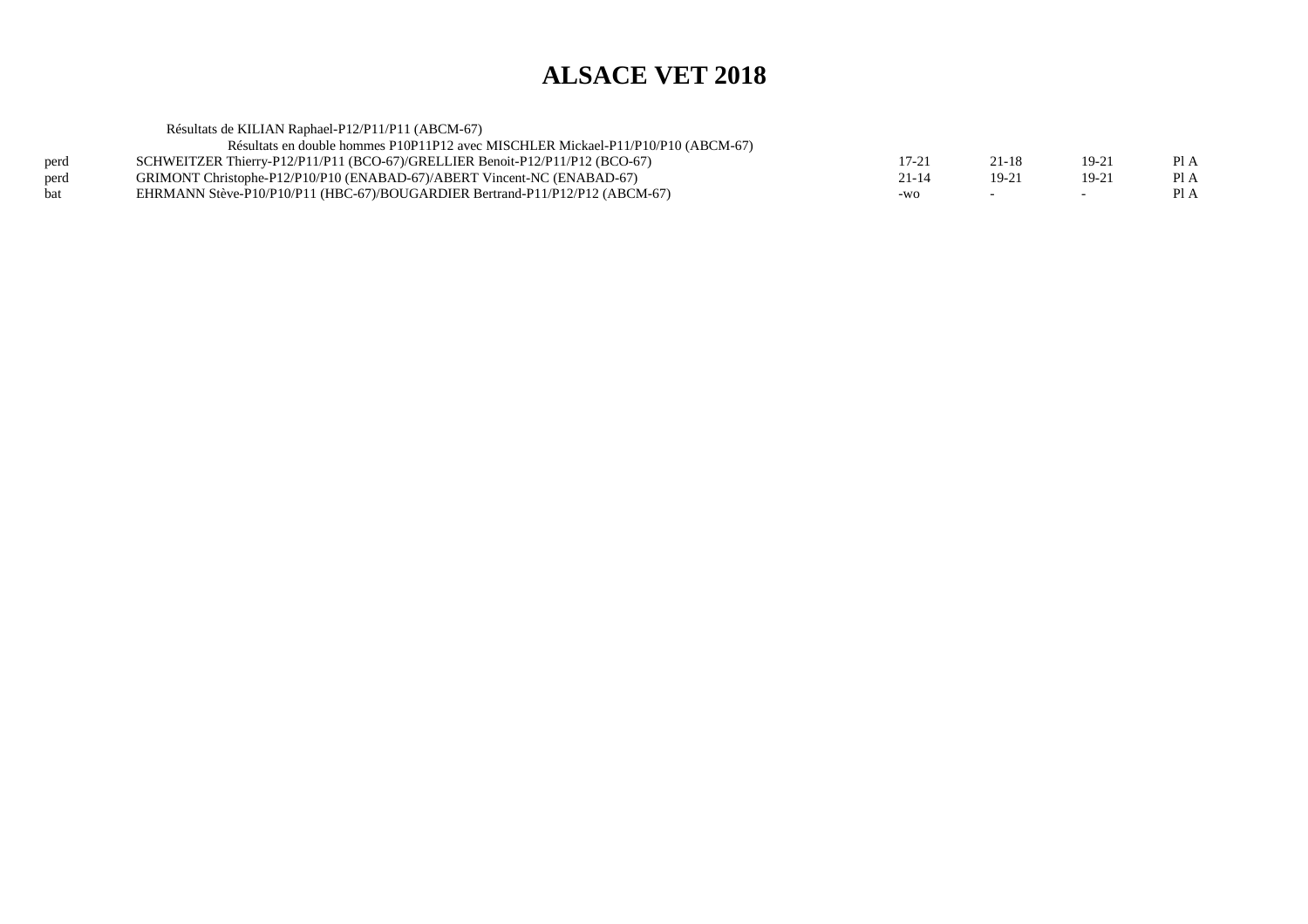|      | Résultats de KNOCHEL Audrey-P11/P10/D9 (RBC-67)                         |           |                |      |
|------|-------------------------------------------------------------------------|-----------|----------------|------|
|      | Résultats en double mixte D8D9 avec ZIEHMANN Richard-P11/D9/D9 (RBC-67) |           |                |      |
| perd | BRONNERT Nicolas-D9/D7/D8 (BCS-67)/FERROUDJ Muriel-D9/D7/D9 (BCS-67)    | $20 - 22$ | $14-2^{\circ}$ | Pl A |
| perd | LENTZ Cedric-D7/D7/D8 (CAOB-67)/MARTIN Christel-P10/D8/D8 (BS-67)       | 17-21     |                |      |
|      |                                                                         |           |                |      |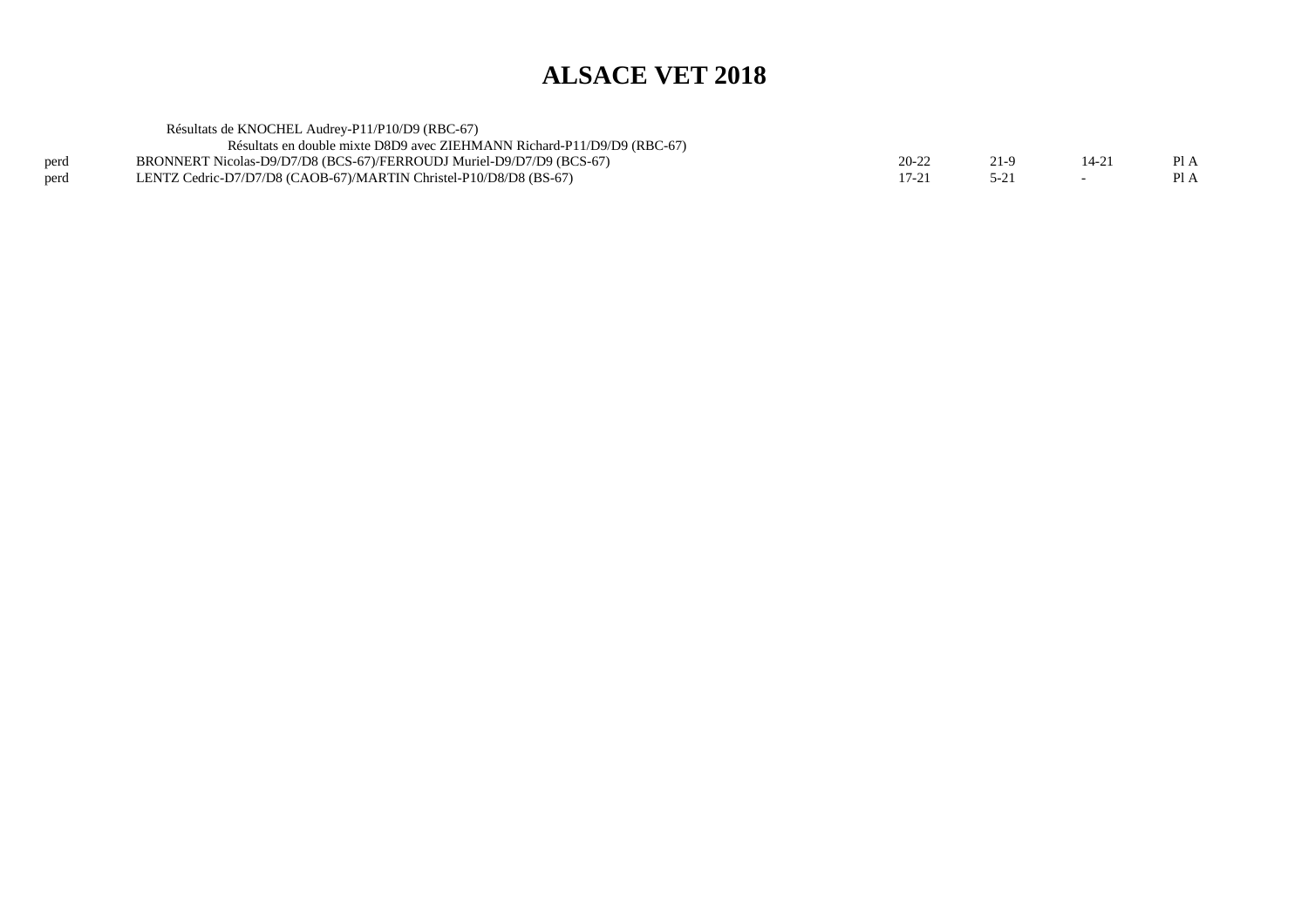|      | Résultats de KOEHLING Dominique-D7/R5/R5 (MBC-67)                          |           |           |                          |      |
|------|----------------------------------------------------------------------------|-----------|-----------|--------------------------|------|
|      | Résultats en double dames R4R5 avec KAETZEL Aurélie-D9/D7/D7 (MBC-67)      |           |           |                          |      |
| perd | LUDWIG Candy-D7/R5/R6 (BCMS-67)/ILTISS Catherine-D8/R6/D7 (BCMS-67)        | $21-16$   | 11-21     | $15-21$                  | Pl A |
| bat  | WALTZ Christelle-D7/R5/D7 (SLDB-67)/MARTINEZ Florence-D7/R5/D7 (ENABAD-67) | $21-9$    | $21 - 15$ | $\overline{\phantom{a}}$ | Pl A |
| perd | BATOT Florence-R5/R4/R6 (BCF-67)/LENGENFELDER Cathie-R6/R4/R4 (BCS-67)     | 12-21     | $17 - 21$ |                          | Pl A |
| bat  | DELAGNEAU Sabine-R6/R5/R4 (BCO-67)/HEUBERGER Elisabeth-R5/R4/N3 (BCO-67)   | $21 - 15$ | $12 - 21$ | 21-19                    | Pl A |
|      |                                                                            |           |           |                          |      |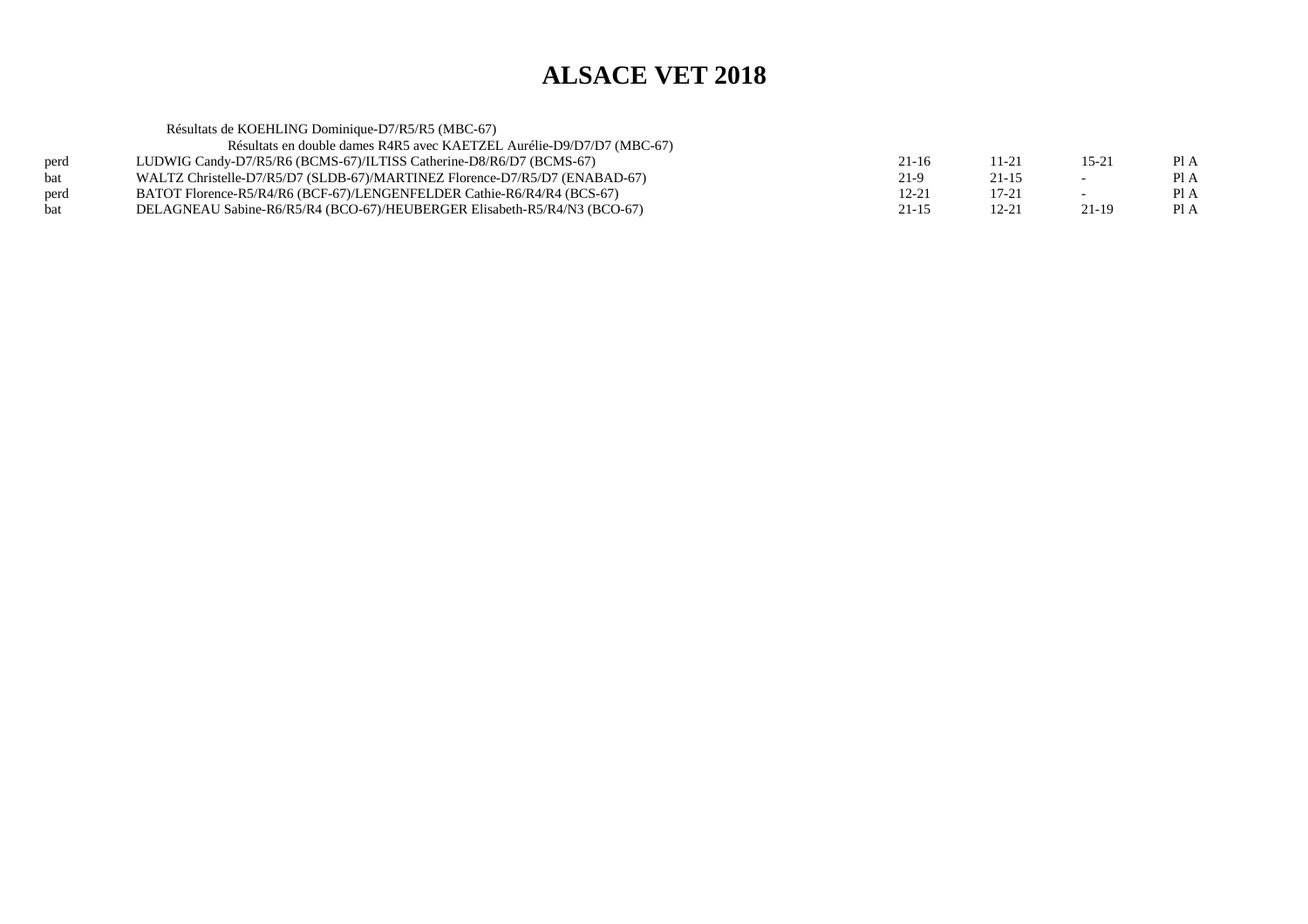Résultats de KRIER Joël-P10/D8/D8 (BCMS-67) Résultats en simple hommes P10P11P12

|      | Résultats en simple hommes PIOPIIPI2                                           |           |           |        |
|------|--------------------------------------------------------------------------------|-----------|-----------|--------|
| bat  | NENDZA Philippe-P12 (ABCM-67)                                                  | $-WO$     |           | PI E   |
| bat  | LAMBOLEY Emmanuel-P11/D9/P10 (EVE-67)                                          | $21-13$   | $21 - 11$ | PIE    |
| bat  | HOERNEL Damien-P10/P10/P12 (ENABAD-67)                                         | $21 - 15$ | $21 - 15$ | PIE    |
| bat  | MADEC Morgan-P $10/P11/P12$ (BCIG-67)                                          | 21-11     | $21-13$   | 1/8    |
| perd | DORNIER Vincent-P10/P11/P12 (BCMS-67)                                          | $13 - 21$ | $23 - 25$ | 1/4    |
|      | Résultats en double hommes D8D9 avec DORNIER Vincent-P10/P11/P12 (BCMS-67)     |           |           |        |
| bat  | LAMBOLEY Emmanuel-P11/D9/P10 (EVE-67)/CERVERA Sébastien-P10/D9/P11 (EVE-67)    | $21 - 18$ | $22 - 20$ | P1C    |
| bat  | MULLER Guy-P11/D9/P10 (CBO-67)/STEYER Alain-P11/D9/P11 (CBO-67)                | $21-19$   | 21-9      | PIC    |
| bat  | POL Chanthirith-P10/D8/P10 (ENABAD-67)/LANDES Steffen-P12 (ENABAD-67)          | $21 - 15$ | $21 - 17$ | 1/4    |
| bat  | MARCANTONI Matthieu-D9/D9/P11 (ASLR-67)/ANDRISSEN Patrick-P10/D8/P10 (ASLR-67) | $21-13$   | $21 - 15$ | 1/2    |
| bat  | OBERLE Nicolas-P10/D8/P10 (CBO-67)/VOILOUIN Philippe-P10/D9/D9 (CBO-67)        | $21 - 15$ | $21 - 15$ | Finale |
|      |                                                                                |           |           |        |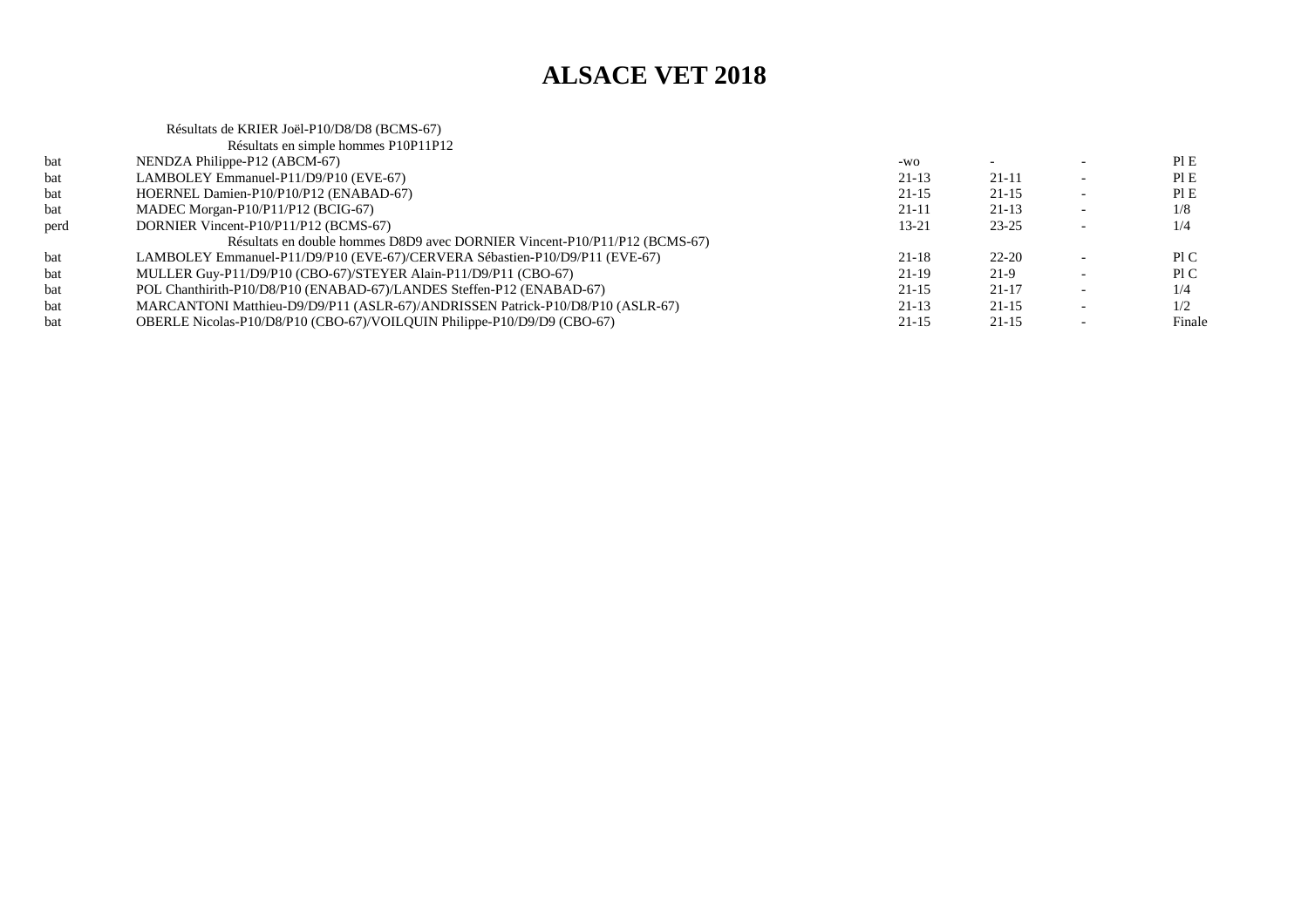#### Résultats de LAMBOLEY Emmanuel-P11/D9/P10 (EVE-67)Résultats en simple hommes P10P11P12perd HOERNEL Damien-P10/P10/P12 (ENABAD-67)<br>
RRIER Joël-P10/D8/D8 (BCMS-67)  $23-21$  13-21 13-21 PIE  $PIE$ perd KRIER Joël-P10/D8/D8 (BCMS-67)<br>bat NENDZA Philippe-P12 (ABCM-67)  $13-21$  11-21 - PIE  $PIE$ NENDZA Philippe-P12 (ABCM-67)  $-w_0$  - - Pl E  $1/8$ perd WAGNER Alexandre-P10/D9/P10 (BCV-67) $16-21$   $20-22$   $-1/8$ Résultats en double hommes D8D9 avec CERVERA Sébastien-P10/D9/P11 (EVE-67)perd MULLER Guy-P11/D9/P10 (CBO-67)/STEYER Alain-P11/D9/P11 (CBO-67)<br>KRIER Joël-P10/D8/D8 (BCMS-67)/DORNIER Vincent-P10/P11/P12 (BCMS 15-21 21-19 10-21 PIC  $P<sub>1</sub>C$ perd KRIER Joël-P10/D8/D8 (BCMS-67)/DORNIER Vincent-P10/P11/P12 (BCMS-67) $18-21$  20-22 - PIC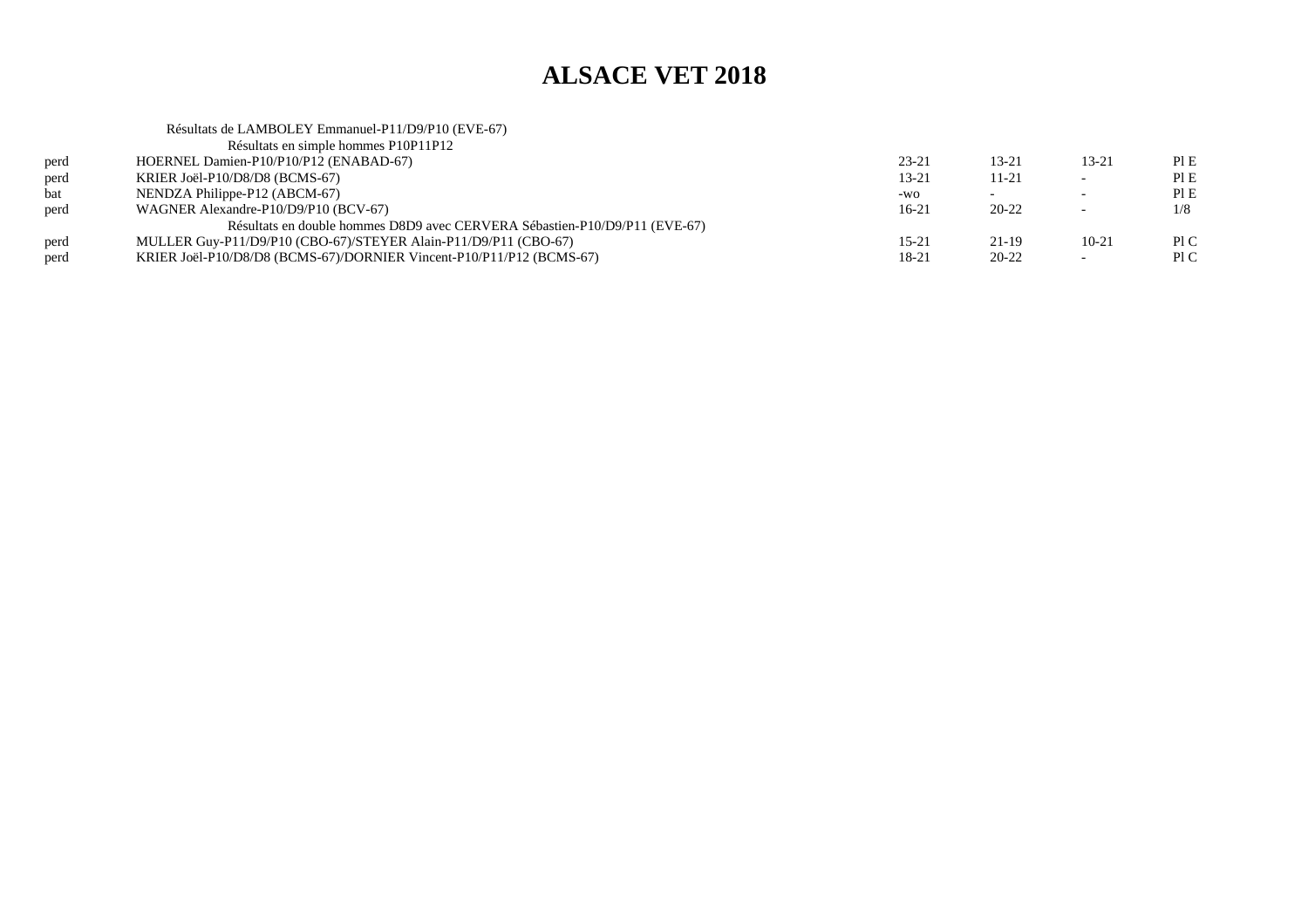Résultats de LANDES Steffen-P12 (ENABAD-67) Résultats en double hommes D8D9 avec POL Chanthirith-P10/D8/P10 (ENABAD-67)bat VANDAELE Vincent-P11/D9/P11 (BCIG-67)/MADEC Morgan-P10/P11/P12 (BCIG-67)<br>OBERLE Nicolas-P10/D8/P10 (CBO-67)/VOILQUIN Philippe-P10/D9/D9 (CBO-67)  $21-12$   $21-16$   $-$  PIA  $PIA$ perd OBERLE Nicolas-P10/D8/P10 (CBO-67)/VOILQUIN Philippe-P10/D9/D9 (CBO-67) $15-21$  17-21 - PIA  $1/4$ perd KRIER Joël-P10/D8/D8 (BCMS-67)/DORNIER Vincent-P10/P11/P12 (BCMS-67) $15-21$  17-21 -  $1/4$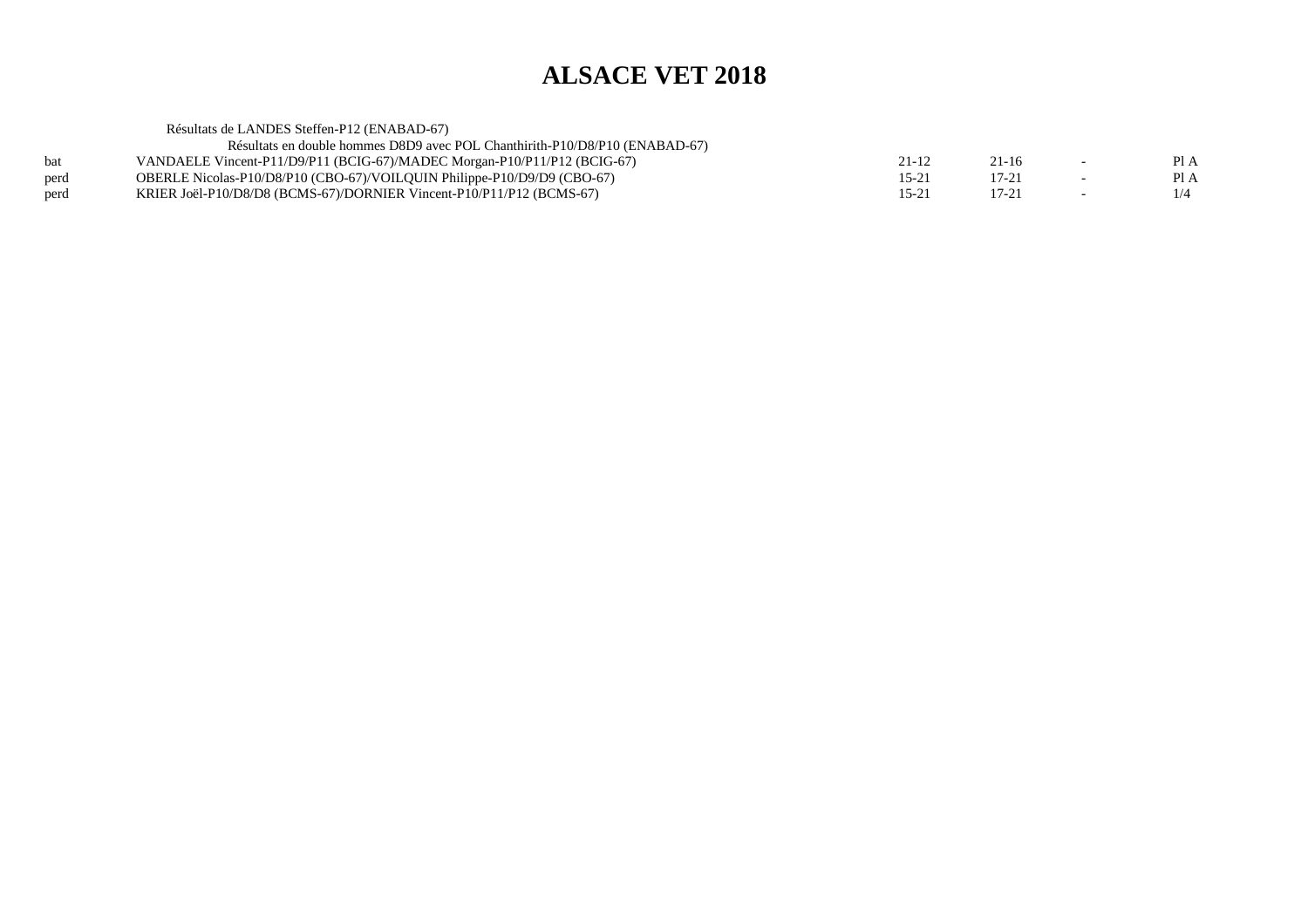|      | Résultats de LAOUT Stéphane-P12/P10/P12 (VDR-67)                          |           |           |                          |     |
|------|---------------------------------------------------------------------------|-----------|-----------|--------------------------|-----|
|      | Résultats en double mixte D8D9 avec HUBER Virginie-P10/D8/D9 (VDR-67)     |           |           |                          |     |
| bat  | HUMBERT Claude-D9/D7/D9 (CAOB-67)/GUTH Isabelle-P11/D9/P10 (CAOB-67)      | $21-10$   | 21-19     |                          | P1C |
| bat  | MORTZ Thierry-P10/D9/D9 (SBC67-67)/ROHMER Sandra-P11/P10/P10 (SBC67-67)   | $21 - 8$  | 21-12     |                          | P1C |
| bat  | MAZZOCCO Olivier-D9/D7/D9 (BCIG-67)/DOLLE Christelle-P10/D8/D8 (CCSSL-67) | 18-21     | $21 - 15$ | 21-19                    | P1C |
| bat  | BRONNERT Nicolas-D9/D7/D8 (BCS-67)/FERROUDJ Muriel-D9/D7/D9 (BCS-67)      | $21 - 15$ | 21-16     | $\overline{\phantom{0}}$ | 1/4 |
| perd | DE ALMEIDA Dominique-D8/R6/D8 (CBO-67)/ARGENTIN Sabrina-D8/R6/D8 (CBO-67) | $15 - 21$ | 21-19     | 15-21                    | 1/2 |
| perd | LENTZ Cedric-D7/D7/D8 (CAOB-67)/MARTIN Christel-P10/D8/D8 (BS-67)         | $17 - 21$ | $13 - 21$ |                          | 1/2 |
|      |                                                                           |           |           |                          |     |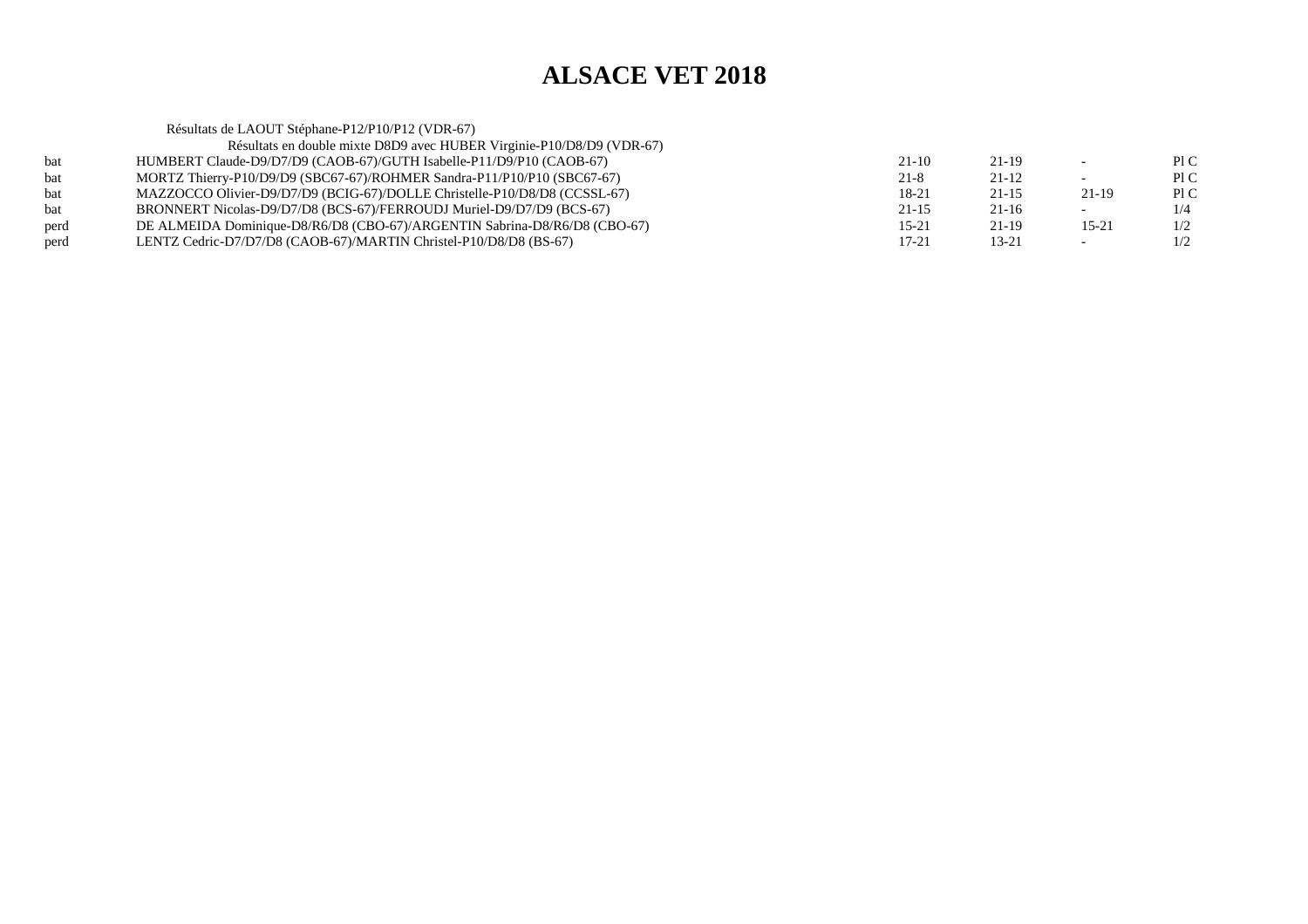| Résultats de LAUQUE Pierre-D8/D7/D9 (ENABAD-67)                            |           |           |        |
|----------------------------------------------------------------------------|-----------|-----------|--------|
| Résultats en double hommes R4R5 avec OUDOT Mickaël-D7/R5/D7 (ENABAD-67)    |           |           |        |
| NGO Van tuyen-D7/R5/D7 (ASPTT-67)/FABRICIUS Alexandre-R6/R4/R5 (ASPTT-67)  | 17-21     | $11 - 21$ | P1C    |
| ROTH Thierry-R6/R4/R6 (OFBC-67)/HELFRICH Jean-yves-D8/R6/D7 (OFBC-67)      | 13-21     | 17-21     | P1C    |
| HOLT Nicolas-R6/R4/R6 (BDR-67)/JENNY Frédéric-R6/R4/R6 (BCO-67)            | 13-21     | 18-21     | P1C    |
| Résultats en double mixte D8D9 avec BIEGEL Frédérique-D8/D7/D9 (ENABAD-67) |           |           |        |
| DE ALMEIDA Dominique-D8/R6/D8 (CBO-67)/ARGENTIN Sabrina-D8/R6/D8 (CBO-67)  | $13 - 21$ | $19-21$   | PI B   |
| GARDIES Laurent-D8/R6/D8 (BCMS-67)/TRIMBOUR Catherine-D9/D7/D8 (SBC67-67)  | $21 - 14$ | $21 - 14$ | PI B   |
| MAZZOCCO Olivier-D9/D7/D9 (BCIG-67)/DOLLE Christelle-P10/D8/D8 (CCSSL-67)  | $21 - 18$ | $21-10$   | 1/4    |
| LENTZ Cedric-D7/D7/D8 (CAOB-67)/MARTIN Christel-P10/D8/D8 (BS-67)          | $21 - 18$ | $22 - 20$ | 1/2    |
| DE ALMEIDA Dominique-D8/R6/D8 (CBO-67)/ARGENTIN Sabrina-D8/R6/D8 (CBO-67)  | $21 - 17$ | $21 - 14$ | Finale |
|                                                                            |           |           |        |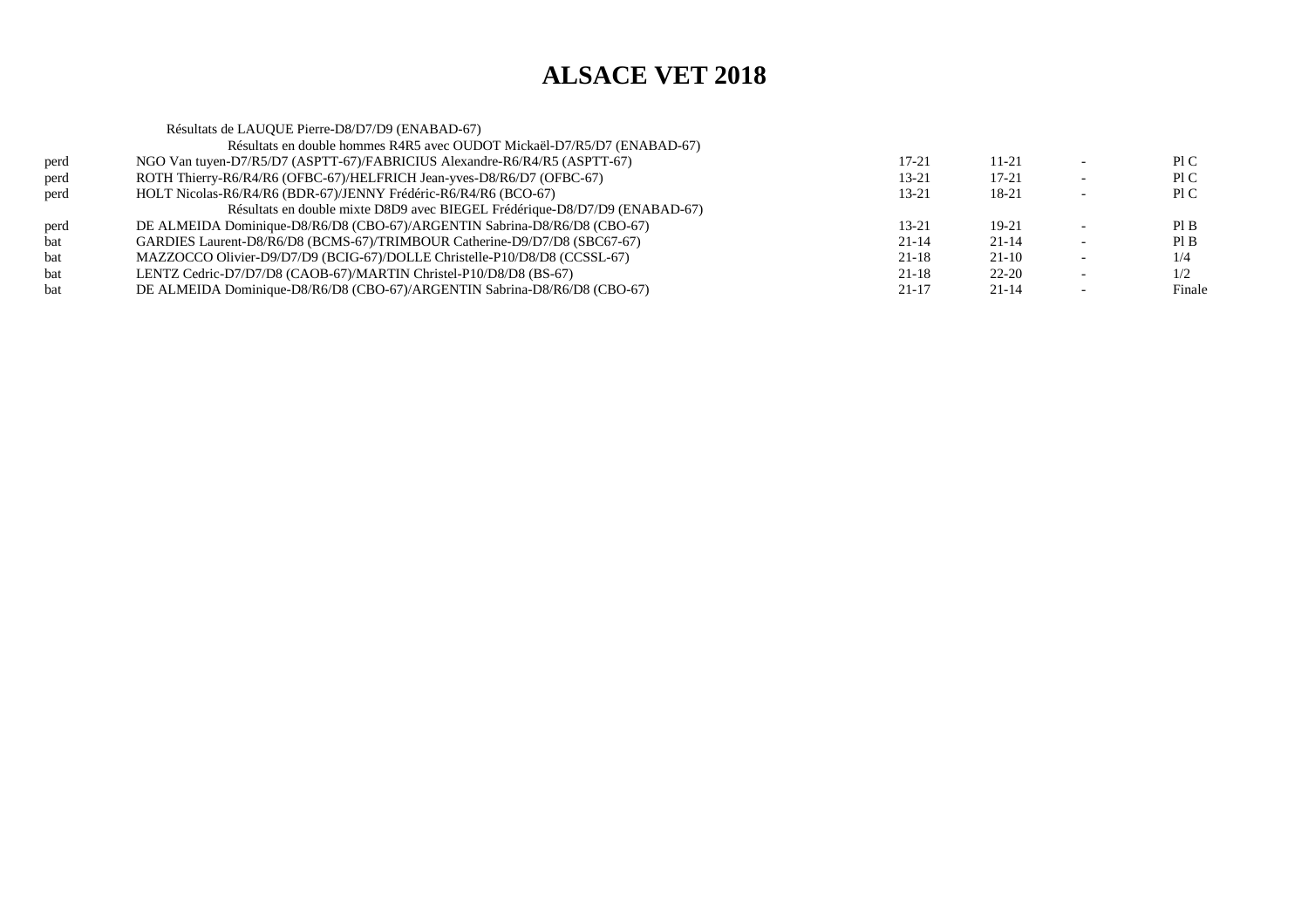|      | Résultats de LENGENFELDER Cathie-R6/R4/R4 (BCS-67)                          |           |           |           |        |
|------|-----------------------------------------------------------------------------|-----------|-----------|-----------|--------|
|      | Résultats en double dames R4R5 avec BATOT Florence-R5/R4/R6 (BCF-67)        |           |           |           |        |
| bat  | LUDWIG Candy-D7/R5/R6 (BCMS-67)/ILTISS Catherine-D8/R6/D7 (BCMS-67)         | $21-5$    | $21 - 17$ |           | PI A   |
| bat  | KAETZEL Aurélie-D9/D7/D7 (MBC-67)/KOEHLING Dominique-D7/R5/R5 (MBC-67)      | 21-12     | $21 - 17$ |           | Pl A   |
| bat  | WALTZ Christelle-D7/R5/D7 (SLDB-67)/MARTINEZ Florence-D7/R5/D7 (ENABAD-67)  | $21 - 11$ | $21 - 12$ |           | Pl A   |
| bat  | DELAGNEAU Sabine-R6/R5/R4 (BCO-67)/HEUBERGER Elisabeth-R5/R4/N3 (BCO-67)    | $21-9$    | $21 - 13$ |           | Pl A   |
|      | Résultats en double mixte R4R5 avec FABRICIUS Alexandre-R6/R4/R5 (ASPTT-67) |           |           |           |        |
| bat  | EMOND Emmanuel-R5/N3/R5 (BS-67)/DEMANET Vanessa-D7/R6/R5 (BS-67)            | $21 - 15$ | $22 - 20$ |           | PI A   |
| perd | VALENTIN Stéphane-R5/N3/R4 (BCO-67)/DELAGNEAU Sabine-R6/R5/R4 (BCO-67)      | $18-21$   | $15 - 21$ |           | Pl A   |
| bat  | YAYI Jean-Luc-D8/R6/R6 (BCW84-68)/CRESSATTI Nadine-D7/D7/R5 (BCW84-68)      | $22 - 20$ | 18-21     | $21 - 14$ | 1/4    |
| bat  | TERMINAUX Philippe-D7/R6/R5 (SBC57-57)/WITZEL Nathalie-D7/R6/R5 (SBC57-57)  | $21 - 11$ | $21 - 19$ |           | 1/2    |
| perd | VALENTIN Stéphane-R5/N3/R4 (BCO-67)/DELAGNEAU Sabine-R6/R5/R4 (BCO-67)      | $19-21$   | $17 - 21$ |           | Finale |
|      |                                                                             |           |           |           |        |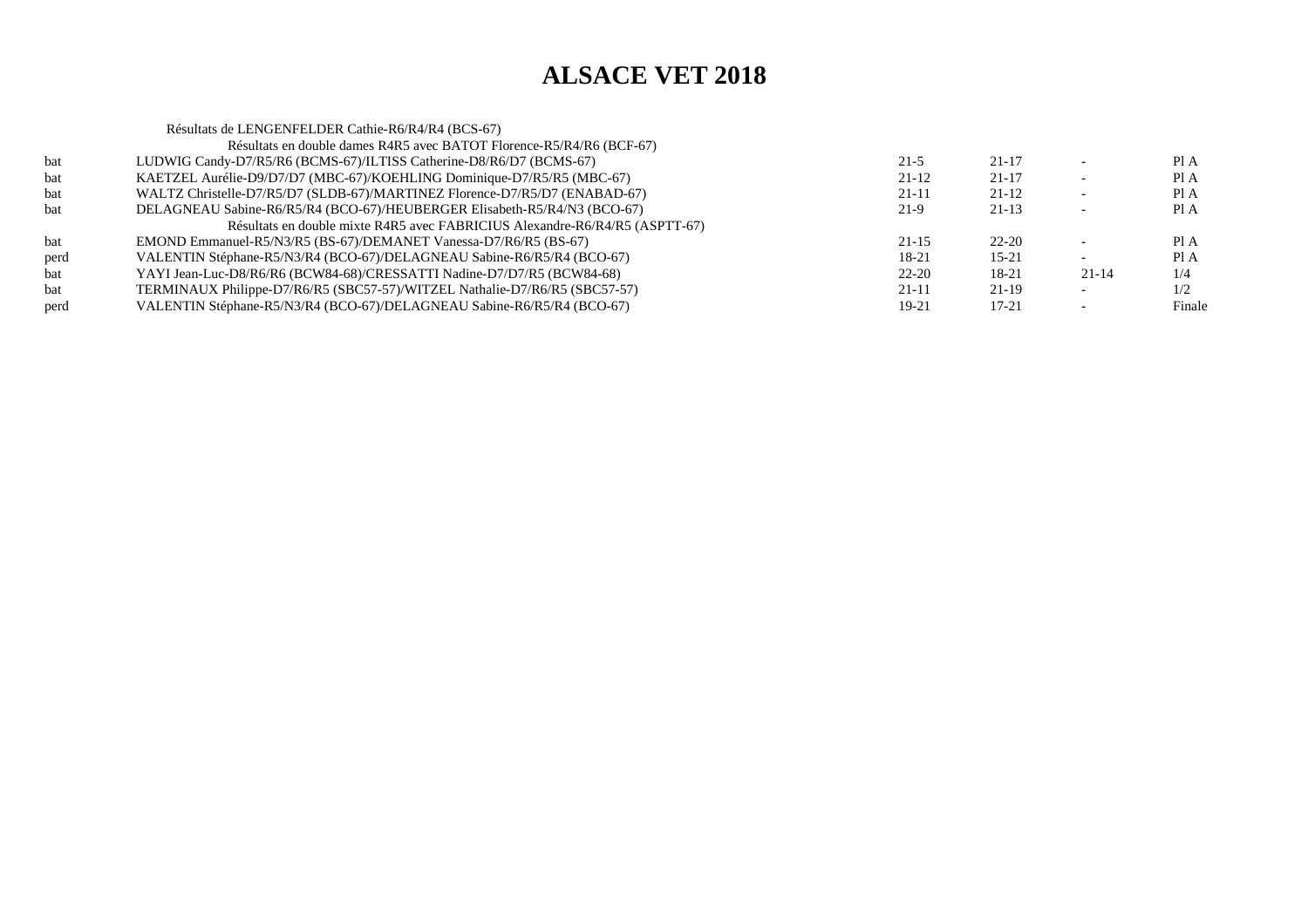|      | Résultats de LENTZ Cedric-D7/D7/D8 (CAOB-67)                              |           |           |           |      |
|------|---------------------------------------------------------------------------|-----------|-----------|-----------|------|
|      | Résultats en double hommes R6D7 avec HUMBERT Claude-D9/D7/D9 (CAOB-67)    |           |           |           |      |
| perd | LIGNEUL Stéphane-D9/D7/D8 (FBD-67)/PRACHAZAL Nicolas-D8/D7/D9 (FBD-67)    | $15 - 21$ | $13 - 21$ |           | PIC  |
| perd | SFRONTATO Nicolas-D8/D7/D9 (VDK-67)/KIEGER Ludovic-D8/D7/D9 (VDK-67)      | $12 - 21$ | $21 - 23$ |           | PIC  |
| bat  | SCHMIDT Claude-D9/D7/D9 (ENABAD-67)/HERBIN Bruno-D9/D7/D9 (ENABAD-67)     | 21-19     | $21-19$   |           | P1C  |
| bat  | GIRAULT François-P10/D8/D8 (HBC-67)/FRISON Christophe-D9/D7/D9 (SLDB-67)  | 14-21     | $21 - 18$ | $0-0$ /ab | 1/8  |
| perd | RIEGEL Philippe-D8/D7/D9 (BCF-67)/SCHLEISS Frédéric-D9/D7/D7 (BCF-67)     | $13 - 21$ | $21 - 18$ | $13 - 21$ | 1/4  |
|      | Résultats en double mixte D8D9 avec MARTIN Christel-P10/D8/D8 (BS-67)     |           |           |           |      |
| bat  | ZIEHMANN Richard-P11/D9/D9 (RBC-67)/KNOCHEL Audrey-P11/P10/D9 (RBC-67)    | $21 - 17$ | $21 - 5$  |           | PI A |
| bat  | BRONNERT Nicolas-D9/D7/D8 (BCS-67)/FERROUDJ Muriel-D9/D7/D9 (BCS-67)      | $21 - 15$ | $21 - 15$ |           | Pl A |
| perd | LAUQUE Pierre-D8/D7/D9 (ENABAD-67)/BIEGEL Frédérique-D8/D7/D9 (ENABAD-67) | 18-21     | $20 - 22$ |           | 1/2  |
| bat  | LAOUT Stéphane-P12/P10/P12 (VDR-67)/HUBER Virginie-P10/D8/D9 (VDR-67)     | $21 - 17$ | $21-13$   |           | 1/2  |
|      |                                                                           |           |           |           |      |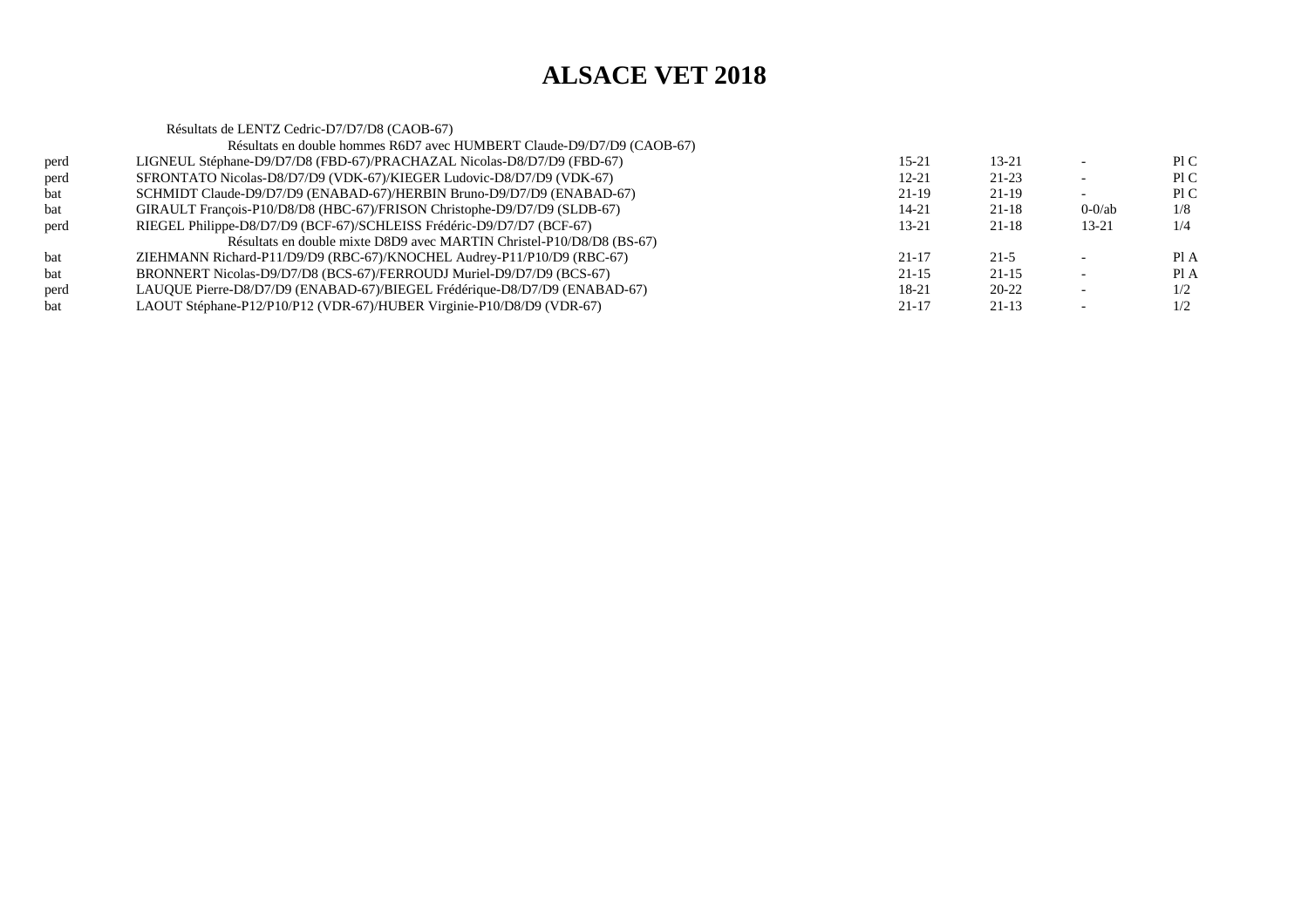Résultats de LIGNEUL Stéphane-D9/D7/D8 (FBD-67) Résultats en double hommes R6D7 avec PRACHAZAL Nicolas-D8/D7/D9 (FBD-67)bat HUMBERT Claude-D9/D7/D9 (CAOB-67)/LENTZ Cedric-D7/D7/D8 (CAOB-67) $21-15$   $21-13$   $-$  PIC Pl C bat SCHMIDT Claude-D9/D7/D9 (ENABAD-67)/HERBIN Bruno-D9/D7/D9 (ENABAD-67) $21-12$   $21-16$   $-$  PIC  $P1C$ perd SFRONTATO Nicolas-D8/D7/D9 (VDK-67)/KIEGER Ludovic-D8/D7/D9 (VDK-67) $21-17$  19-21 14-21 PIC  $1/4$ bat PAPON Vincent-D8/R6/D8 (BCIG-67)/MAZZOCCO Olivier-D9/D7/D9 (BCIG-67) $21-15$   $21-3$   $-1/4$  $1/2$ bat SFRONTATO Nicolas-D8/D7/D9 (VDK-67)/KIEGER Ludovic-D8/D7/D9 (VDK-67) $14-21$  21-18  $21-18$  1/2 Finale perd RIEGEL Philippe-D8/D7/D9 (BCF-67)/SCHLEISS Frédéric-D9/D7/D7 (BCF-67)(a)  $14-21$  21-10 14-21 Finale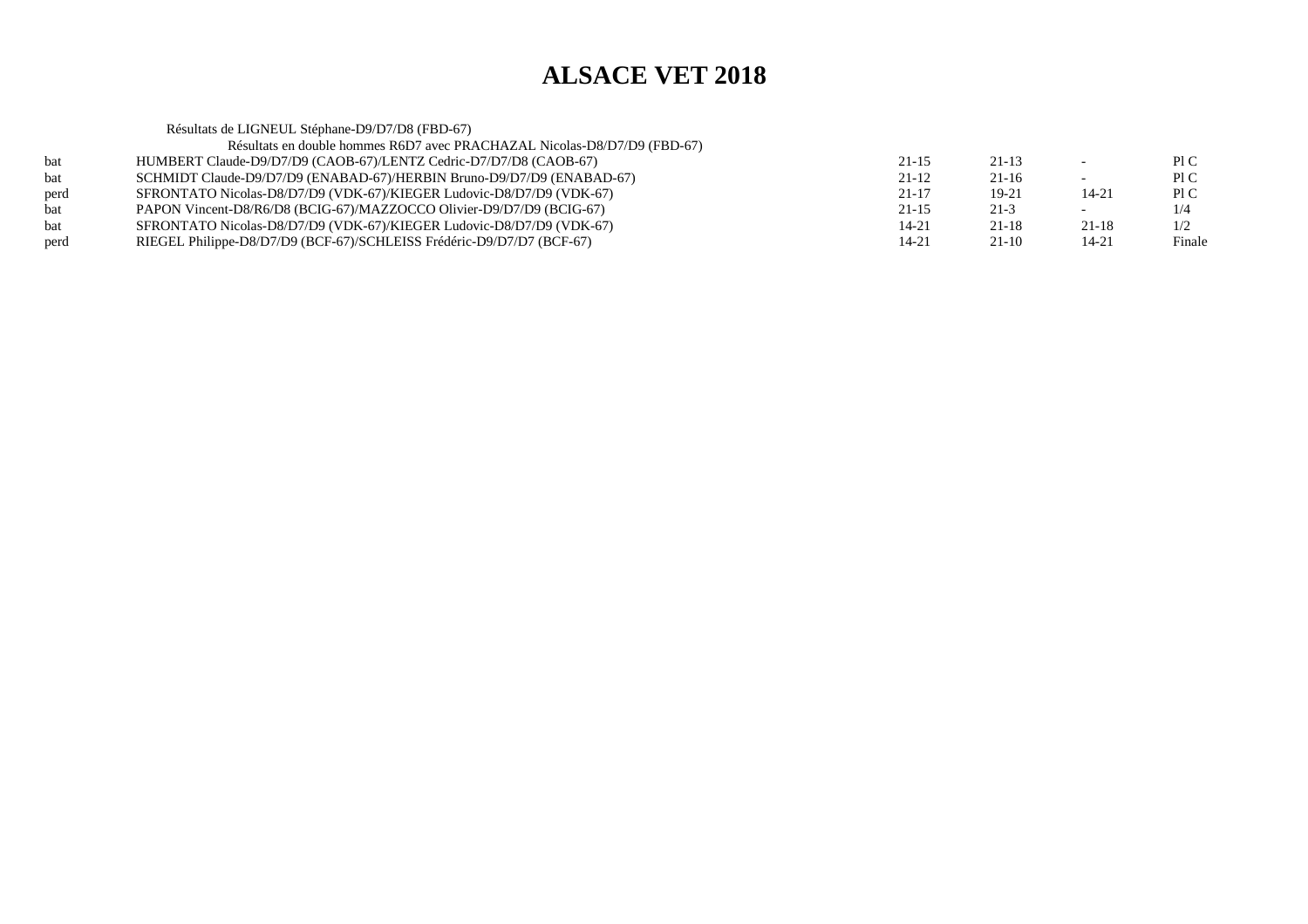$PIB$ 

 $PIB$ 

 $PIB$ 

 $PIB$ 

 $1/4$ 

### Résultats de LIHRMANN Etienne-D7/R5/D7 (BCO-67)Résultats en simple hommes R6D7perd CHAILLET Franck-R6/R4/R6 (RSM-68) $13-21$  15-21 - PIB perd BISCEGLIA Nicolas-D7/R6/D8 (BCMS-67) $22-20$  14-21 18-21 PIB perd HOLT Nicolas-R6/R4/R6 (BDR-67)  $24-26$  19-21 - PIB Résultats en double hommes R4R5 avec SOULIVONG Daravong-R6/R5/D7 (BCO-67)bat WILLEM Franck-D7/R6/D8 (CBO-67)/DE ALMEIDA Dominique-D8/R6/D8 (CBO-67) $21-11$   $12-21$   $21-18$  PIB bat HUMBEL Christophe-D7/R5/D7 (ENABAD-67)/SAAL Eric-D7/R5/D7 (ENABAD-67)(a)  $18-21$  21-18 21-15 PIB perd DAHLEN Daniel-R6/R4/R4 (ASPTT-67)/BURESI Laurent-R5/R4/R6 (BCMS-67) $18-21$  13-21 - PIB perd GRUNFELDER Christophe-R6/R4/R6 (RSM-68)/CHAILLET Franck-R6/R4/R6 (RSM-68) $17-21$   $14-21$   $-1/4$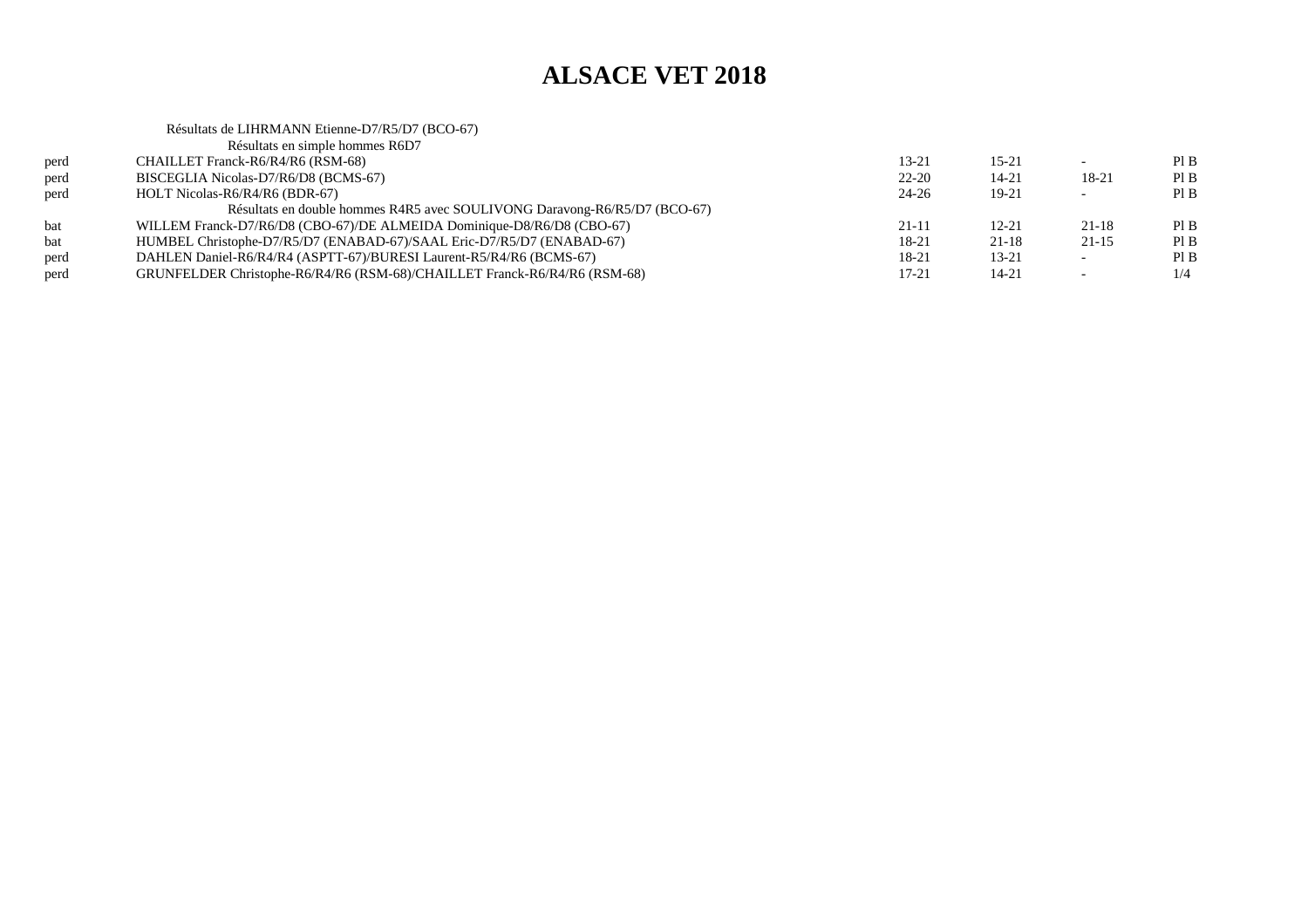|            | Résultats de LUDWIG Candy-D7/R5/R6 (BCMS-67)                               |           |           |           |      |
|------------|----------------------------------------------------------------------------|-----------|-----------|-----------|------|
|            | Résultats en double dames R4R5 avec ILTISS Catherine-D8/R6/D7 (BCMS-67)    |           |           |           |      |
| <b>bat</b> | KAETZEL Aurélie-D9/D7/D7 (MBC-67)/KOEHLING Dominique-D7/R5/R5 (MBC-67)     | $16-21$   | $21 - 11$ | $21 - 15$ | PIA  |
| perd       | BATOT Florence-R5/R4/R6 (BCF-67)/LENGENFELDER Cathie-R6/R4/R4 (BCS-67)     | $5 - 21$  | $17 - 21$ | $\sim$    | PI A |
| perd       | DELAGNEAU Sabine-R6/R5/R4 (BCO-67)/HEUBERGER Elisabeth-R5/R4/N3 (BCO-67)   | $17 - 21$ | $21 - 15$ | 15-21     | PI A |
| <b>bat</b> | WALTZ Christelle-D7/R5/D7 (SLDB-67)/MARTINEZ Florence-D7/R5/D7 (ENABAD-67) | $21 - 15$ | $21 - 15$ | $\sim$    | PI A |
|            |                                                                            |           |           |           |      |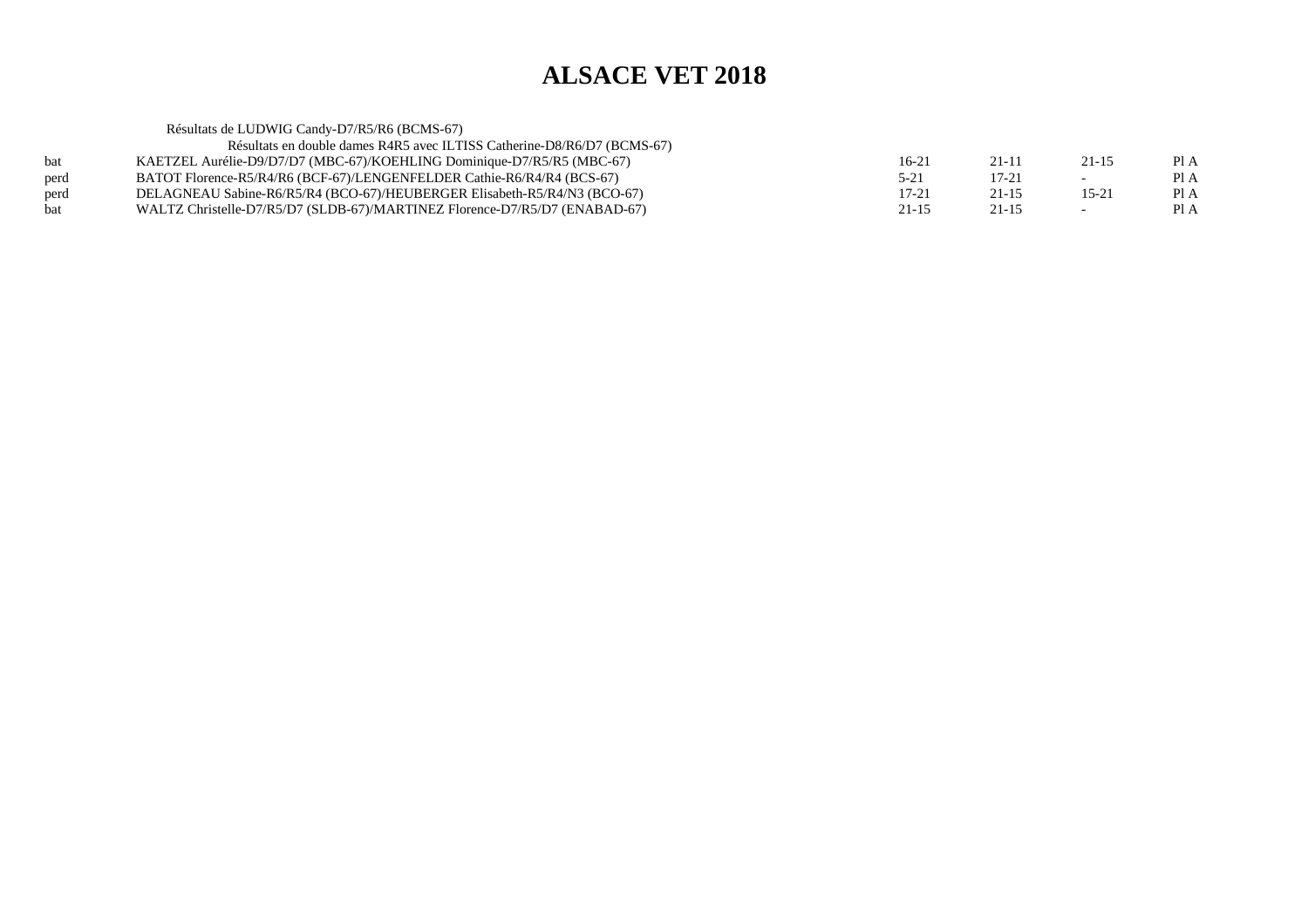|      | Résultats de MADEC Morgan-P10/P11/P12 (BCIG-67)                            |           |           |                          |      |
|------|----------------------------------------------------------------------------|-----------|-----------|--------------------------|------|
|      | Résultats en simple hommes P10P11P12                                       |           |           |                          |      |
| bat  | JACQUIN François-P10/D9/P10 (EVE-67)                                       | $22 - 20$ | $22 - 20$ | $\overline{\phantom{0}}$ | P1C  |
| perd | MAILLARD David-P10/D8/D9 (CSBW-68)                                         | $14 - 21$ | $13 - 21$ | $\overline{\phantom{0}}$ | P1C  |
| perd | KRIER Joël-P10/D8/D8 (BCMS-67)                                             | 11-21     | $13 - 21$ | $\overline{\phantom{0}}$ | 1/8  |
|      | Résultats en double hommes D8D9 avec VANDAELE Vincent-P11/D9/P11 (BCIG-67) |           |           |                          |      |
| perd | POL Chanthirith-P10/D8/P10 (ENABAD-67)/LANDES Steffen-P12 (ENABAD-67)      | 12-21     | 16-21     | $\overline{\phantom{0}}$ | Pl A |
| perd | OBERLE Nicolas-P10/D8/P10 (CBO-67)/VOILQUIN Philippe-P10/D9/D9 (CBO-67)    | 12-21     | $15 - 21$ | $\overline{\phantom{0}}$ | Pl A |
|      |                                                                            |           |           |                          |      |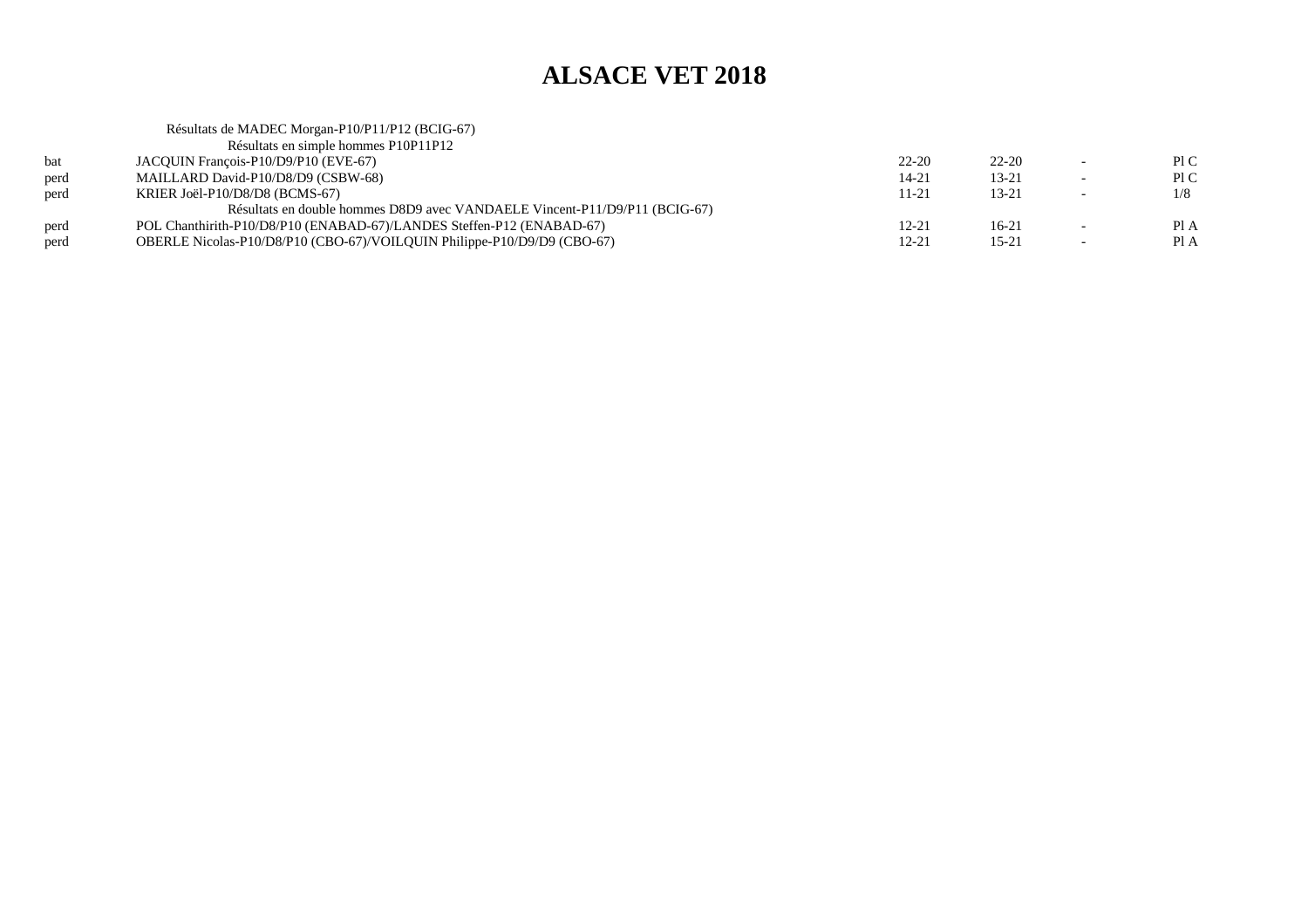#### Résultats de MAILLARD David-P10/D8/D9 (CSBW-68)Résultats en simple hommes P10P11P12bat JACQUIN François-P10/D9/P10 (EVE-67)  $21-23$  21-17 21-9 PIC Pl C bat MADEC Morgan-P10/P11/P12 (BCIG-67)  $21-14$   $21-13$   $-$  PIC  $1/4$ bat WAGNER Alexandre-P10/D9/P10 (BCV-67)  $21-19$   $21-18$   $-1/4$  $1/2$ perd BRUGNEAUX Guillaume-P10/D8/P10 (EVE-67) $11-21$   $20-22$   $-1/2$  $1/2$ bat BAR Fata-P10/P12/P12 (HBC-67)  $21-12$   $21-15$   $-1/2$ Résultats en double hommes R6D7 avec MARTY Hugues-D9/D7/D9 (MBC-67)perd GIRAULT François-P10/D8/D8 (HBC-67)/FRISON Christophe-D9/D7/D9 (SLDB-67) $21-18$   $20-22$   $19-21$  PIB  $PIB$ perd PAPON Vincent-D8/R6/D8 (BCIG-67)/MAZZOCCO Olivier-D9/D7/D9 (BCIG-67)  $15-21$   $16-21$   $-$  PIB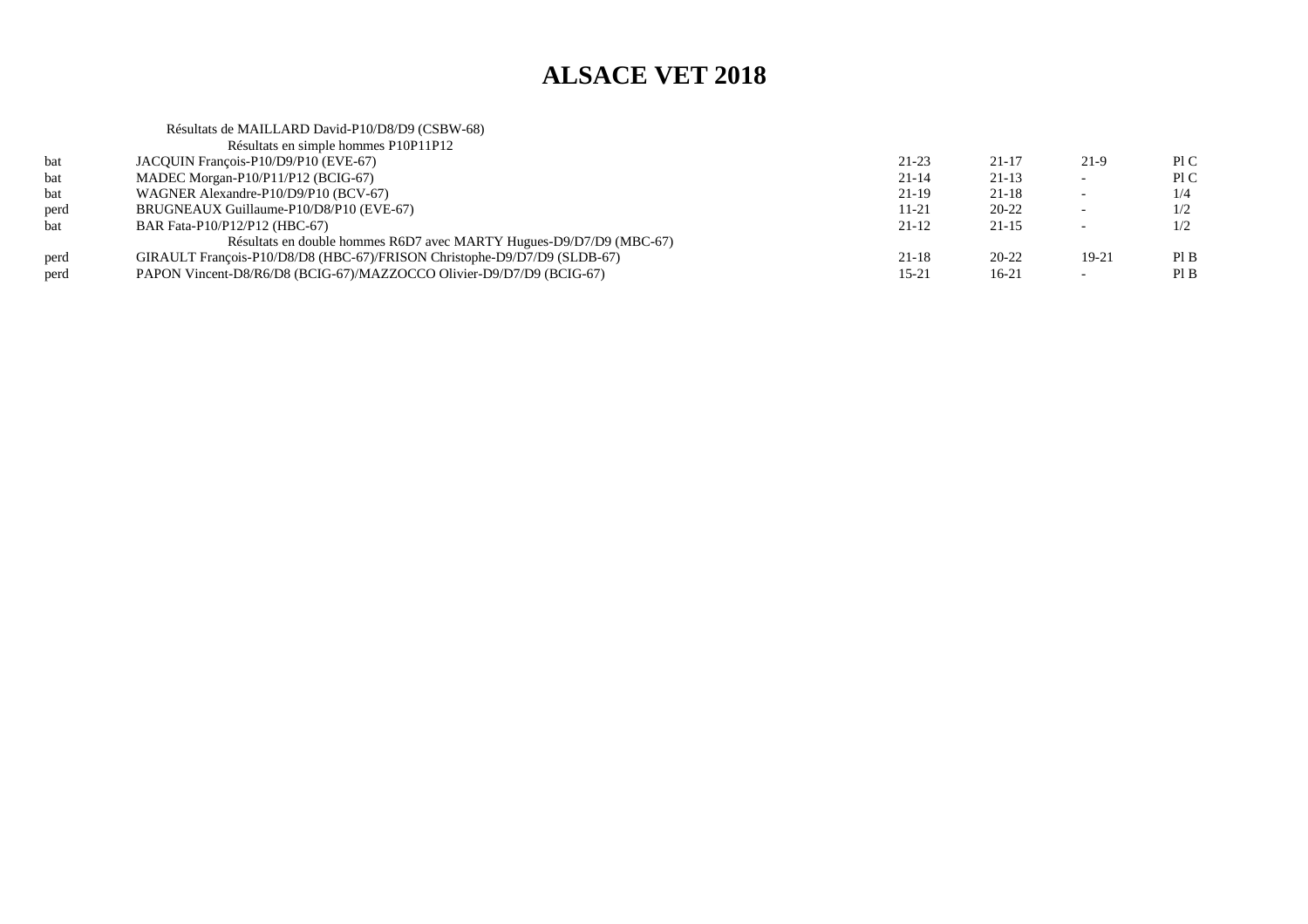| Résultats de MARCANTONI Matthieu-D9/D9/P11 (ASLR-67)                        |           |           |                |     |
|-----------------------------------------------------------------------------|-----------|-----------|----------------|-----|
| Résultats en double hommes D8D9 avec ANDRISSEN Patrick-P10/D8/P10 (ASLR-67) |           |           |                |     |
| FOLTZ Arnaud-P10/P11/P12 (FBD-67)/ANTONI Laurent-P11/D9/P10 (FBD-67)        | $21-10$   | $21 - 16$ | $\overline{a}$ | PIB |
| HASSANI Hamed-NC (HBC-67)/ALEXANDRE Avenel-D8/D8/P10 (HBC-67)               | $17 - 21$ | $21 - 17$ | 21-9           | PIB |
| KRIER Joël-P10/D8/D8 (BCMS-67)/DORNIER Vincent-P10/P11/P12 (BCMS-67)        | $13 - 21$ | $15 - 21$ |                | 1/2 |
| MULLER Guy-P11/D9/P10 (CBO-67)/STEYER Alain-P11/D9/P11 (CBO-67)             | $21 - 12$ | $21-10$   | $\sim$         | 1/2 |
|                                                                             |           |           |                |     |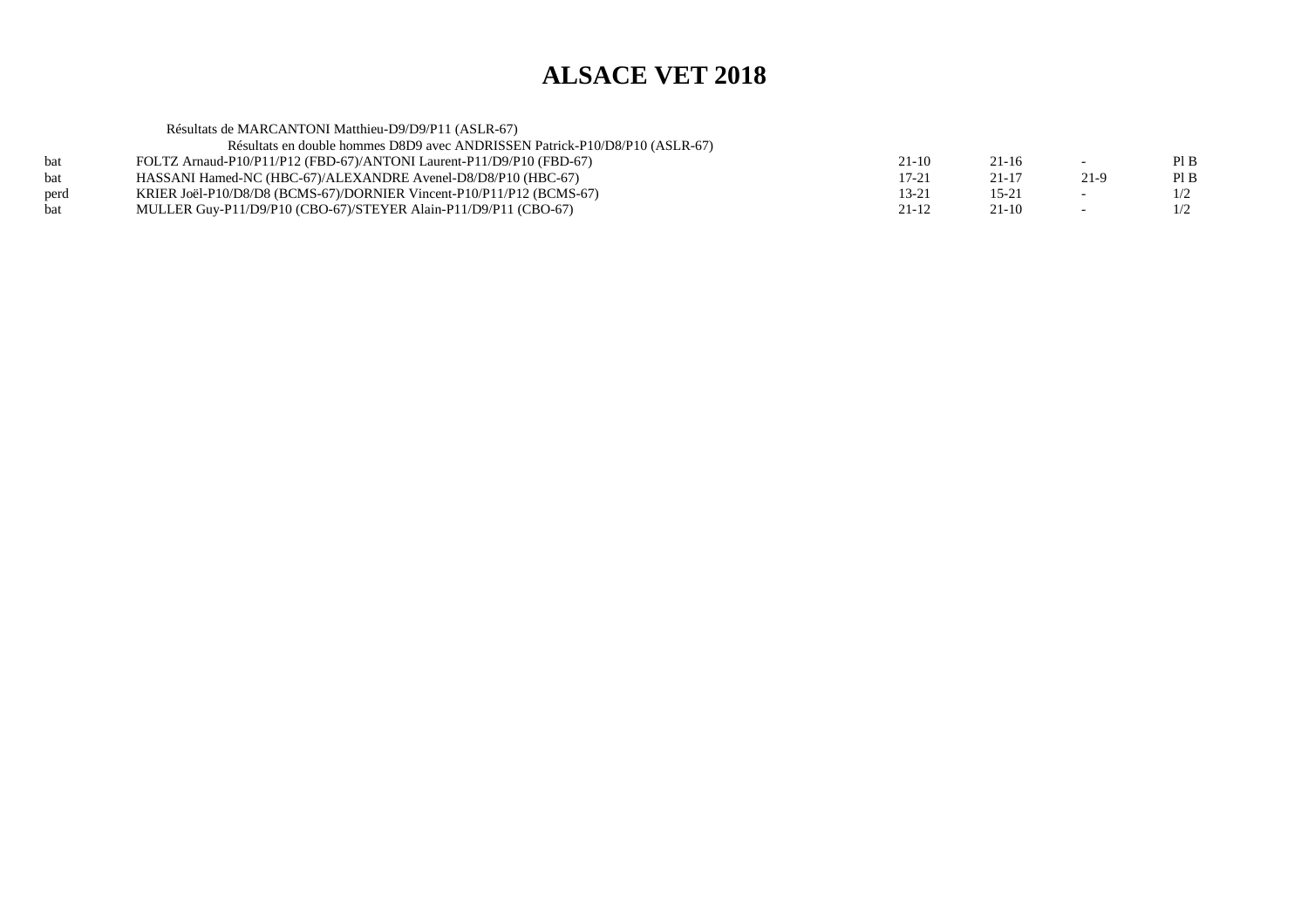Résultats de MARTIN Christel-P10/D8/D8 (BS-67) Résultats en double dames D8D9 avec GAUDRY Nelly-P10/D9/P10 (CBO-67)perd OBERLE Marie-pierre-P10/D8/D8 (BCT-67)/HUBER Virginie-P10/D8/D9 (VDR-67) $19-21$  16-21 - PIA Pl A bat DOLLE Christelle-P10/D8/D8 (CCSSL-67)/CAMPEIS Marie-laure-D9/D8/D7 (BCIG-67) $21-17$   $21-14$  - PIA  $PIA$ bat BOOS Sandra-P12/P10/P10 (ABCM-67)/SINSOU Clara-D9/D9/D7 (OFBC-67) $21-6$   $21-12$  - PIA Résultats en double mixte D8D9 avec LENTZ Cedric-D7/D7/D8 (CAOB-67)bat ZIEHMANN Richard-P11/D9/D9 (RBC-67)/KNOCHEL Audrey-P11/P10/D9 (RBC-67) $21-17$   $21-5$  - PIA Pl A bat BRONNERT Nicolas-D9/D7/D8 (BCS-67)/FERROUDJ Muriel-D9/D7/D9 (BCS-67) $21-15$   $21-15$   $-$  PIA  $1/2$ perd LAUQUE Pierre-D8/D7/D9 (ENABAD-67)/BIEGEL Frédérique-D8/D7/D9 (ENABAD-67) $18-21$  20-22 -  $1/2$  $1/2$ bat LAOUT Stéphane-P12/P10/P12 (VDR-67)/HUBER Virginie-P10/D8/D9 (VDR-67) $21-17$   $21-13$   $-1/2$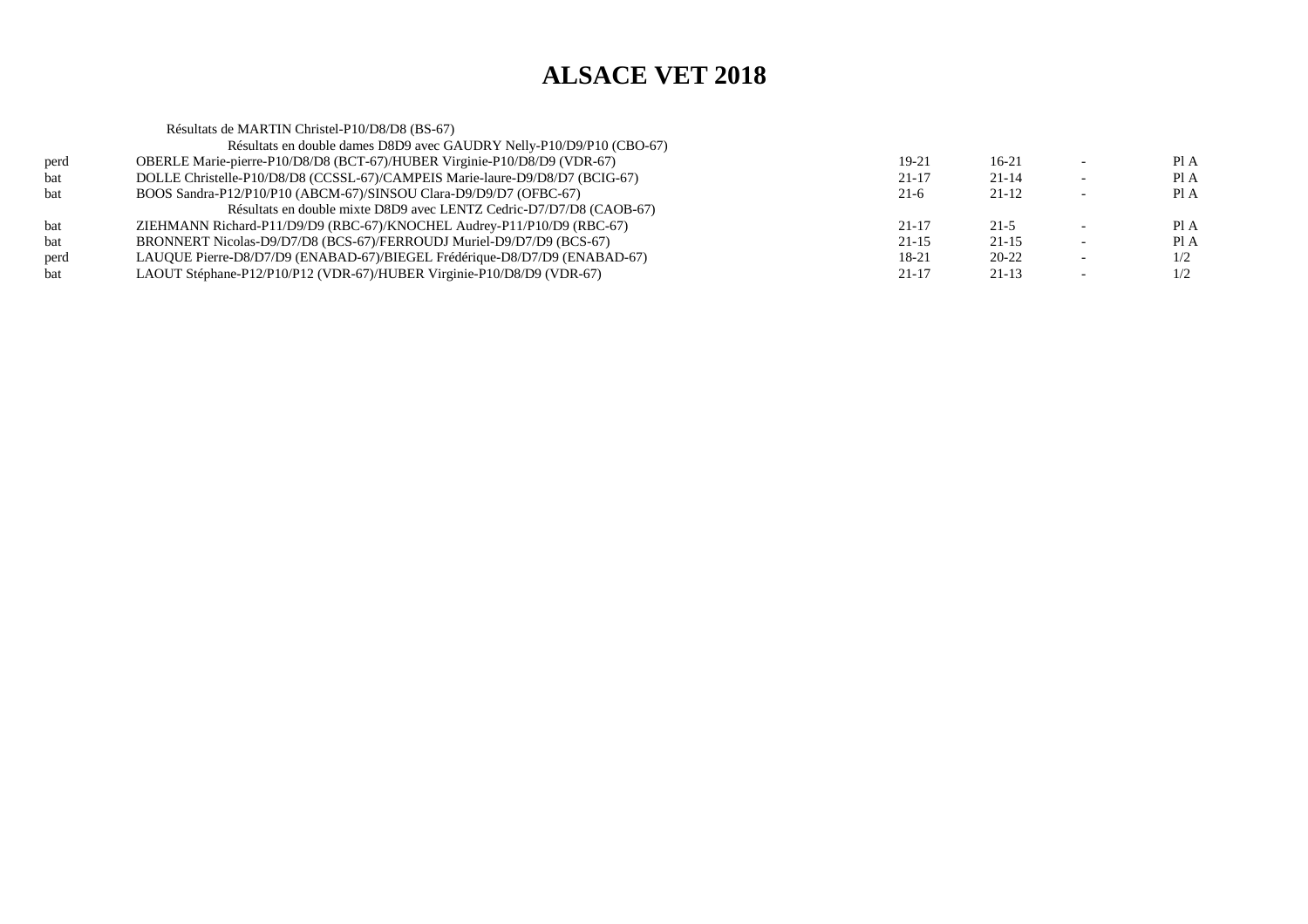| Résultats de MARTINEZ Florence-D7/R5/D7 (ENABAD-67)                      |          |           |                          |      |
|--------------------------------------------------------------------------|----------|-----------|--------------------------|------|
| Résultats en double dames R4R5 avec WALTZ Christelle-D7/R5/D7 (SLDB-67)  |          |           |                          |      |
| DELAGNEAU Sabine-R6/R5/R4 (BCO-67)/HEUBERGER Elisabeth-R5/R4/N3 (BCO-67) | 13-21    | $17 - 21$ | $\overline{\phantom{a}}$ | Pl A |
| KAETZEL Aurélie-D9/D7/D7 (MBC-67)/KOEHLING Dominique-D7/R5/R5 (MBC-67)   | $9 - 21$ | $15 - 21$ |                          | Pl A |
| BATOT Florence-R5/R4/R6 (BCF-67)/LENGENFELDER Cathie-R6/R4/R4 (BCS-67)   | 11-21    | $12 - 21$ | $\sim$                   | PI A |
| LUDWIG Candy-D7/R5/R6 (BCMS-67)/ILTISS Catherine-D8/R6/D7 (BCMS-67)      | 15-21    | 15-21     |                          | Pl A |
|                                                                          |          |           |                          |      |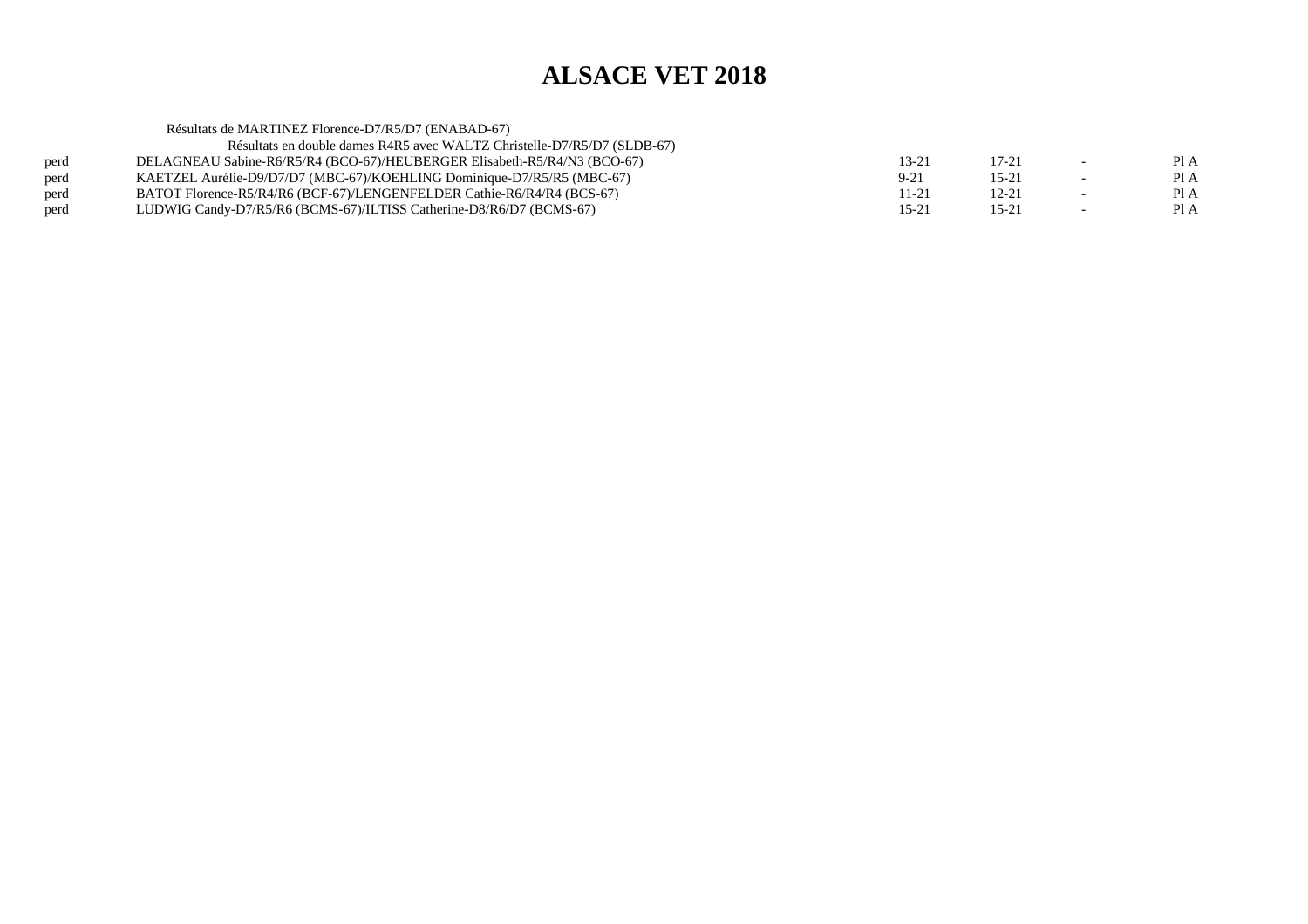#### Résultats de MARTY Hugues-D9/D7/D9 (MBC-67)Résultats en simple hommes D8D9 bat TODOROVIC Gilbert-D9/D7/D9 (BADKOM-67) $21-12$   $21-16$   $-$  PIA Pl A bat JAFFRY Nicolas-D8/D7/D9 (MOC-67)  $-$ wo - - Pl A  $PIA$ perd PRACHAZAL Nicolas-D8/D7/D9 (FBD-67) $12-21$  12-21 - PIA  $1/4$ perd DROUANT Eric-D9/D9/P11 (HBC-67)  $21-14$  17-21 14-21 1/4 Résultats en double hommes R6D7 avec MAILLARD David-P10/D8/D9 (CSBW-68)perd GIRAULT François-P10/D8/D8 (HBC-67)/FRISON Christophe-D9/D7/D9 (SLDB-67)<br>PAPON Vincent-D8/R6/D8 (BCIG-67)/MAZZOCCO Olivier-D9/D7/D9 (BCIG-67)  $21-18$  20-22 19-21 PIB  $PIB$ perd PAPON Vincent-D8/R6/D8 (BCIG-67)/MAZZOCCO Olivier-D9/D7/D9 (BCIG-67) $15-21$   $16-21$   $-$  PIB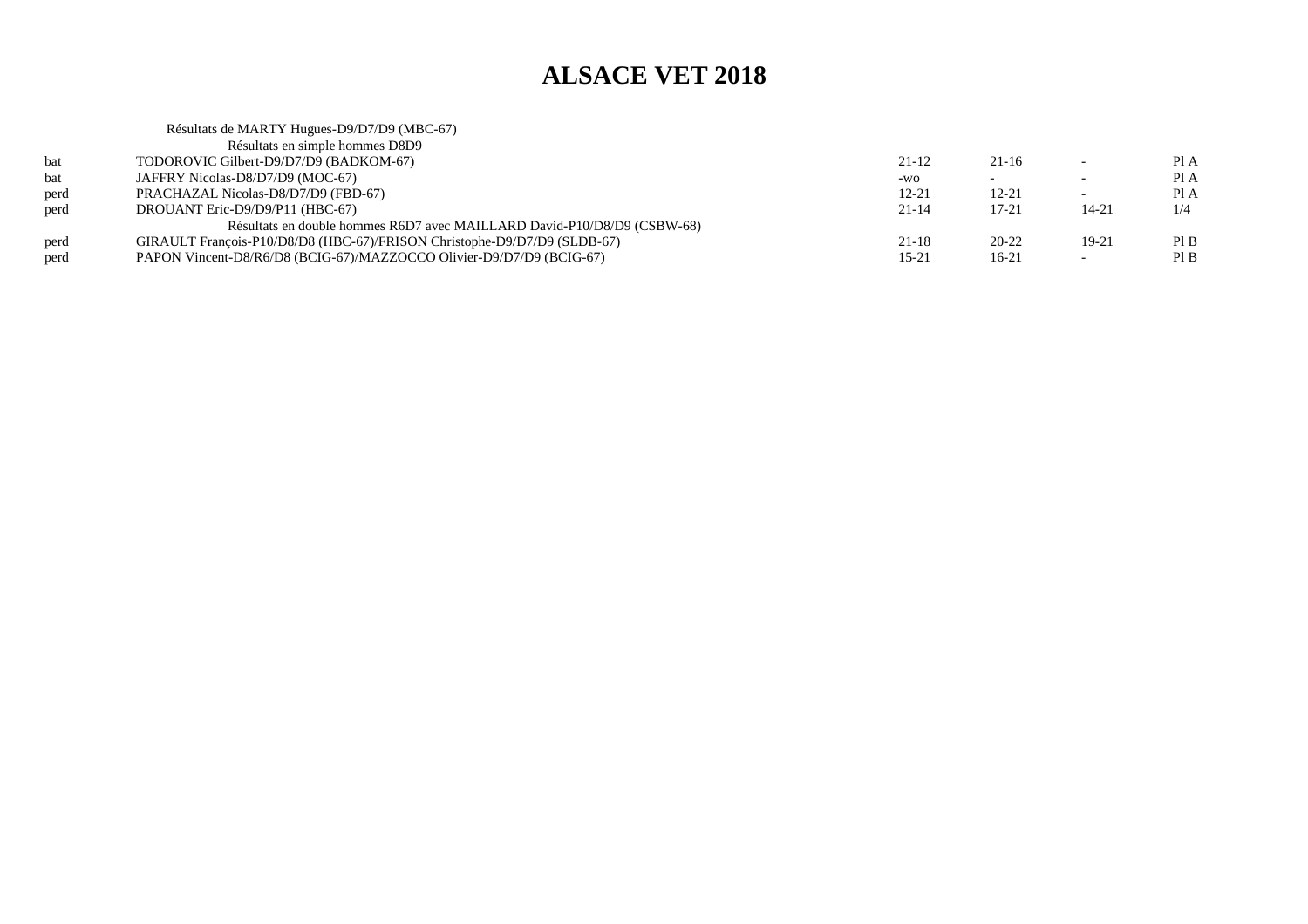Résultats de MAS Pierre-yves-P10/D8/P10 (FBD-67) Résultats en double hommes R6D7 avec JOCHUM Thierry-P10/D8/P10 (FBD-67)perd STREITH Hubert-D8/R6/D8 (BCBB-67)/SCHLAFFLANG Olivier-P11/D9/P11 (BCBB-67) $21-14$  10-21 19-21 PID  $P1D$ perd RIEGEL Philippe-D8/D7/D9 (BCF-67)/SCHLEISS Frédéric-D9/D7/D7 (BCF-67)<br>bat GUTH Damien-D9/D7/D8 (BCT-67)/SUSS Raphael-D9/D7/D9 (BCT-67)  $12-21$  13-21 - PID  $PID$ bat GUTH Damien-D9/D7/D8 (BCT-67)/SUSS Raphael-D9/D7/D9 (BCT-67) $21-15$  21-16 - PID  $1/4$ bat KEIFFER Thierry-D9/D7/D9 (ENABAD-67)/MISCHEL Alexandre-D8/R6/D8 (ENABAD-67) $21-19$  21-16 - 1/4  $1/2$ perd RIEGEL Philippe-D8/D7/D9 (BCF-67)/SCHLEISS Frédéric-D9/D7/D7 (BCF-67) $10-21$   $21-17$   $12-21$   $1/2$  $1/2$ perd SFRONTATO Nicolas-D8/D7/D9 (VDK-67)/KIEGER Ludovic-D8/D7/D9 (VDK-67) $20-22$  21-19 12-21 1/2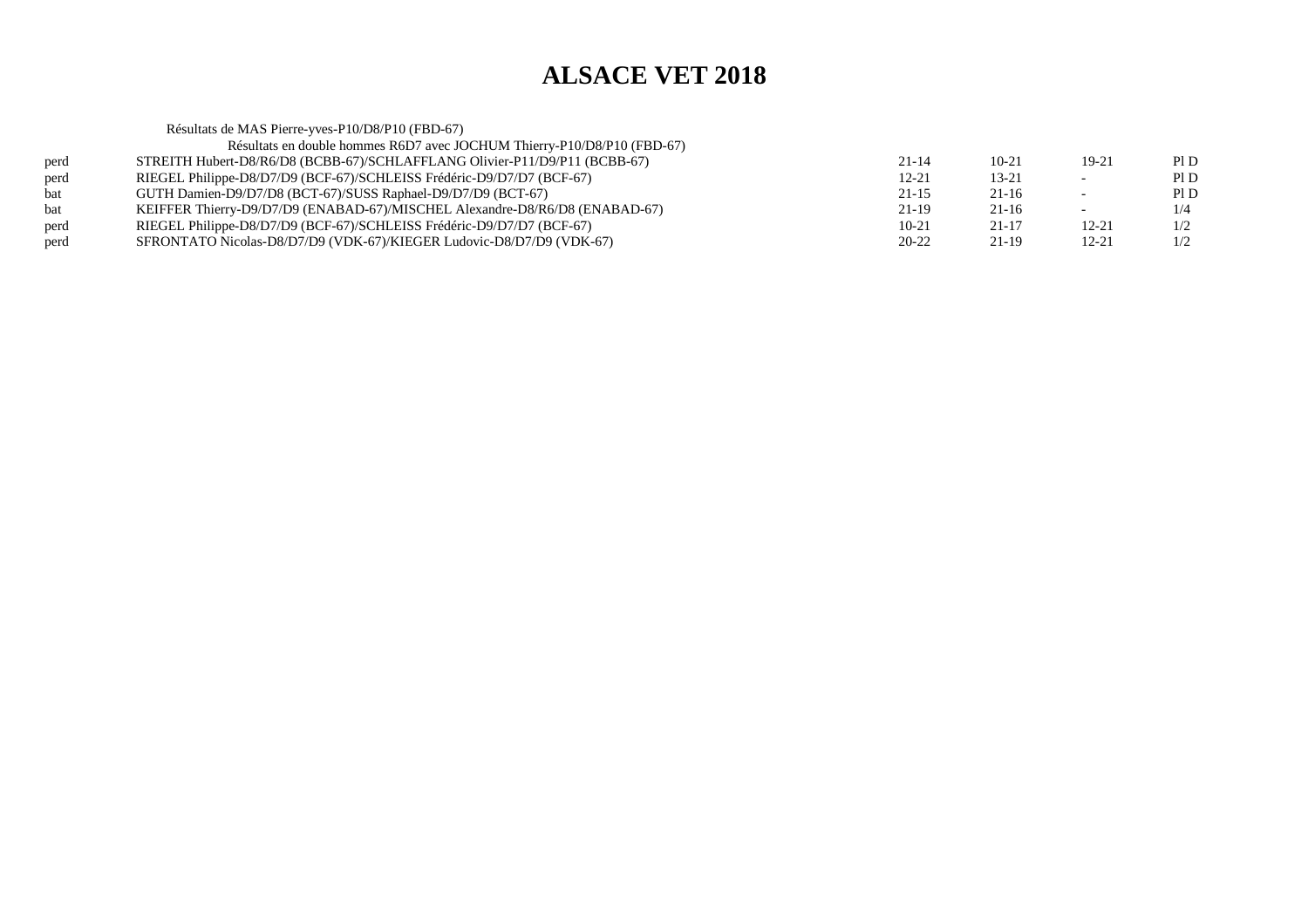|      | Résultats de MAZZOCCO Olivier-D9/D7/D9 (BCIG-67)                          |           |           |       |     |
|------|---------------------------------------------------------------------------|-----------|-----------|-------|-----|
|      | Résultats en double hommes R6D7 avec PAPON Vincent-D8/R6/D8 (BCIG-67)     |           |           |       |     |
| bat  | MAILLARD David-P10/D8/D9 (CSBW-68)/MARTY Hugues-D9/D7/D9 (MBC-67)         | $21 - 15$ | 21-16     |       | PIB |
| bat  | GIRAULT François-P10/D8/D8 (HBC-67)/FRISON Christophe-D9/D7/D9 (SLDB-67)  | $21-10$   | $21 - 14$ |       | PIB |
| perd | LIGNEUL Stéphane-D9/D7/D8 (FBD-67)/PRACHAZAL Nicolas-D8/D7/D9 (FBD-67)    | $15 - 21$ | $3 - 21$  |       | 1/4 |
|      | Résultats en double mixte D8D9 avec DOLLE Christelle-P10/D8/D8 (CCSSL-67) |           |           |       |     |
| bat  | MORTZ Thierry-P10/D9/D9 (SBC67-67)/ROHMER Sandra-P11/P10/P10 (SBC67-67)   | $21-3$    | $22 - 20$ |       | PIC |
| perd | HUMBERT Claude-D9/D7/D9 (CAOB-67)/GUTH Isabelle-P11/D9/P10 (CAOB-67)      | $21 - 23$ | 18-21     |       | P1C |
| perd | LAOUT Stéphane-P12/P10/P12 (VDR-67)/HUBER Virginie-P10/D8/D9 (VDR-67)     | $21-18$   | $15 - 21$ | 19-21 | P1C |
| perd | LAUQUE Pierre-D8/D7/D9 (ENABAD-67)/BIEGEL Frédérique-D8/D7/D9 (ENABAD-67) | 18-21     | $10 - 21$ |       | 1/4 |
|      |                                                                           |           |           |       |     |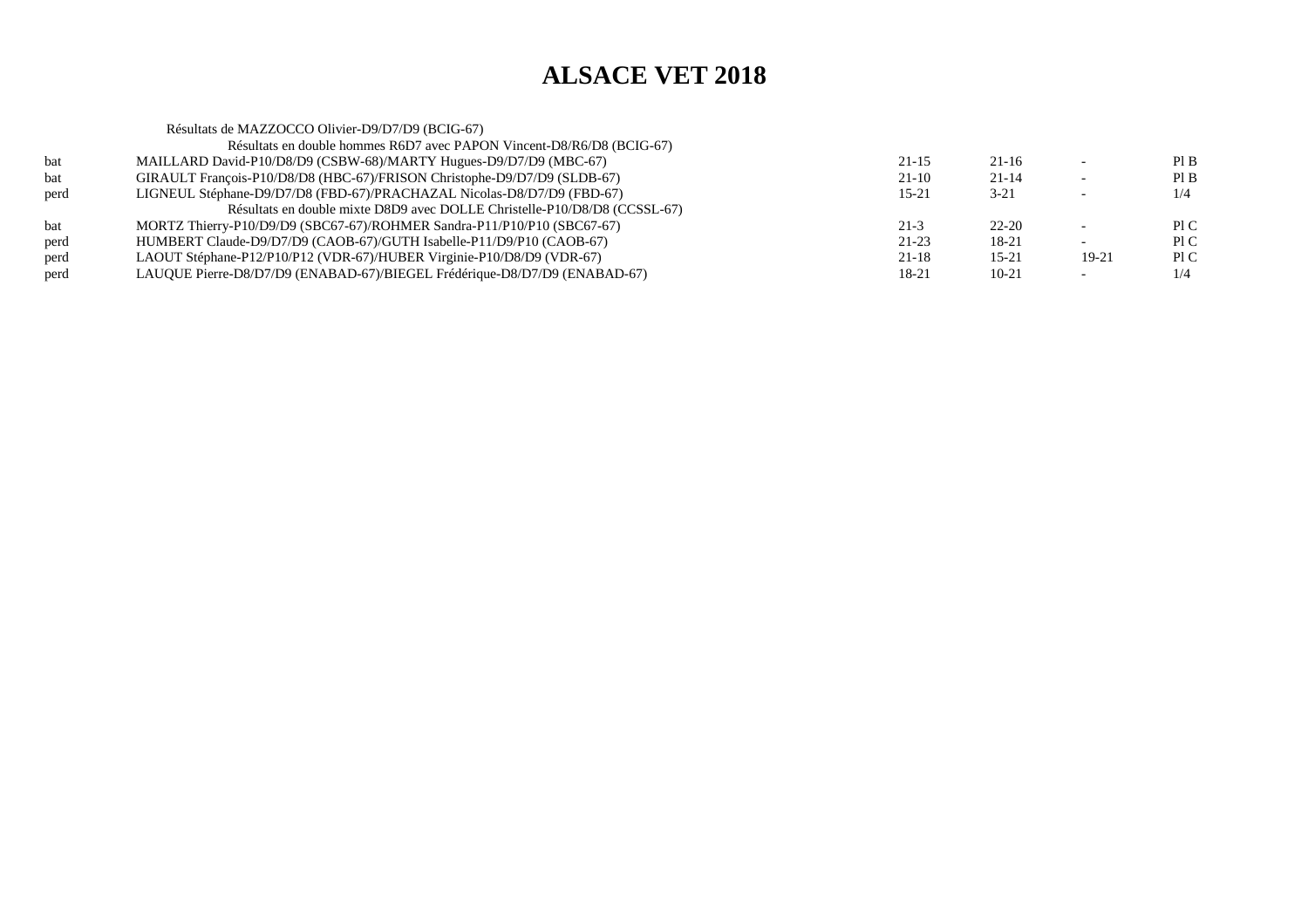|      | Résultats de MEHN Caroline-D8/D8/P10 (ENABAD-67)                            |           |           |                          |      |
|------|-----------------------------------------------------------------------------|-----------|-----------|--------------------------|------|
|      | Résultats en double dames R6D7 avec KEIFFER Nelly-D9/D7/D7 (ENABAD-67)      |           |           |                          |      |
| perd | MISCHLER Annick-D9/D7/D9 (CEBA-67)/PLESSY Valentine-D9/D7/D7 (CEBA-67)      | $19 - 21$ | 14-21     | $\sim$                   | Pl A |
| bat  | DE LOURTIOUX Clotilde-D8 (ENABAD-67)/BIEGEL Frédérique-D8/D7/D9 (ENABAD-67) | 21-11     | 21-17     | $\overline{\phantom{0}}$ | PI A |
| bat  | BECKER Claudia-D9/D7/D8 (OFBC-67)/CLEMENT Caroline-D8/R6/R6 (BCIG-67)       | 21-16     | $17 - 21$ | $21 - 16$                | Pl A |
|      |                                                                             |           |           |                          |      |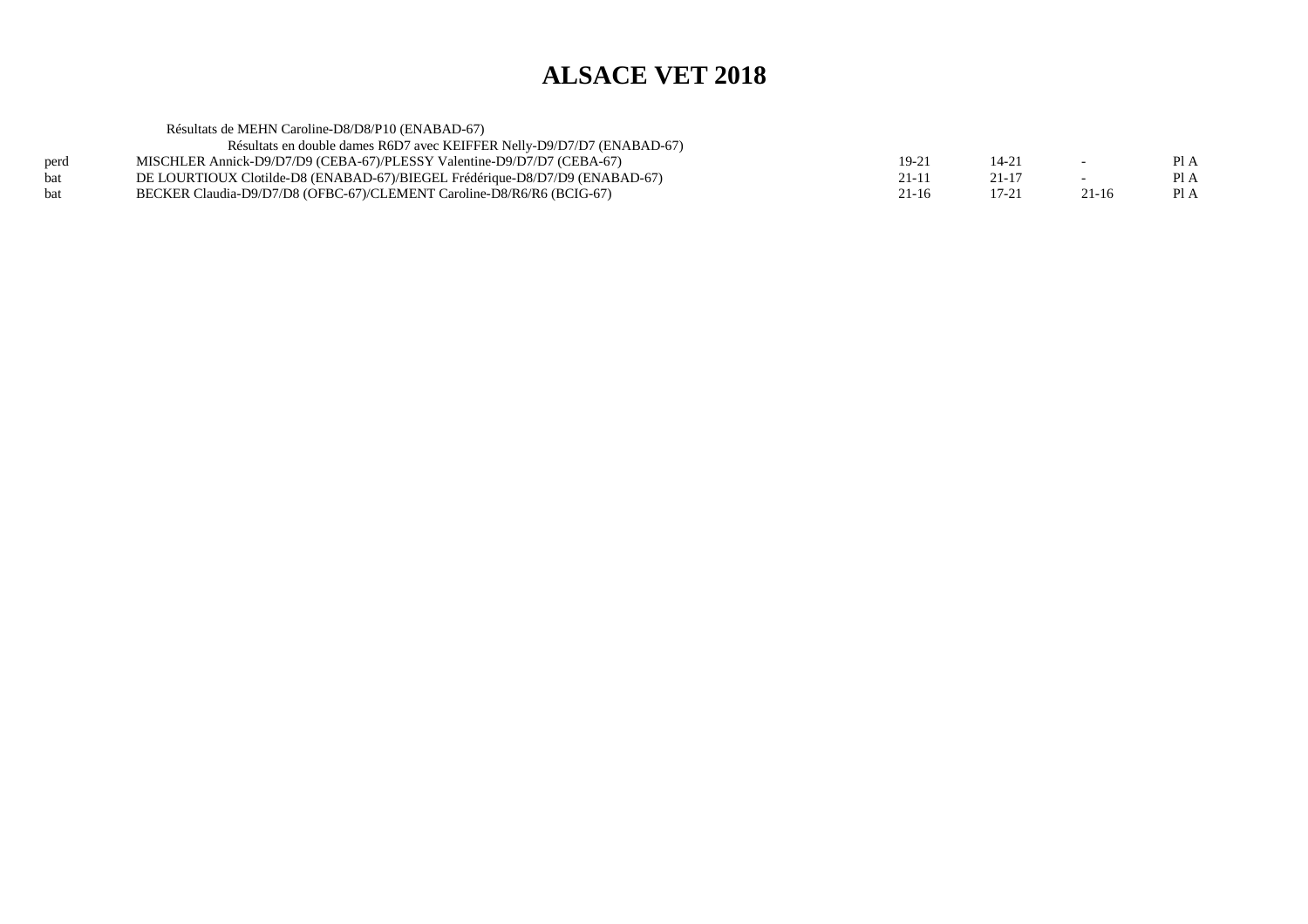|            | Résultats de MISCHEL Alexandre-D8/R6/D8 (ENABAD-67)                           |           |         |                          |      |
|------------|-------------------------------------------------------------------------------|-----------|---------|--------------------------|------|
|            | Résultats en double hommes R6D7 avec KEIFFER Thierry-D9/D7/D9 (ENABAD-67)     |           |         |                          |      |
| <b>bat</b> | SALIN Daniel-D9/D7/D9 (ASLR-67)/RAKOTOMALALA Johan-lucas-P10/D9/P11 (ASLR-67) | 21-9      | 21-19   | $\overline{\phantom{0}}$ | PI A |
| <b>bat</b> | GARDIES Laurent-D8/R6/D8 (BCMS-67)/NICABOU Steve-D8/D9/P10 (BCMS-67)          | $21 - 16$ | 21-14   | $\overline{\phantom{0}}$ | PI A |
| perd       | MAS Pierre-yves-P10/D8/P10 (FBD-67)/JOCHUM Thierry-P10/D8/P10 (FBD-67)        | $19 - 21$ | $16-21$ |                          | 1/4  |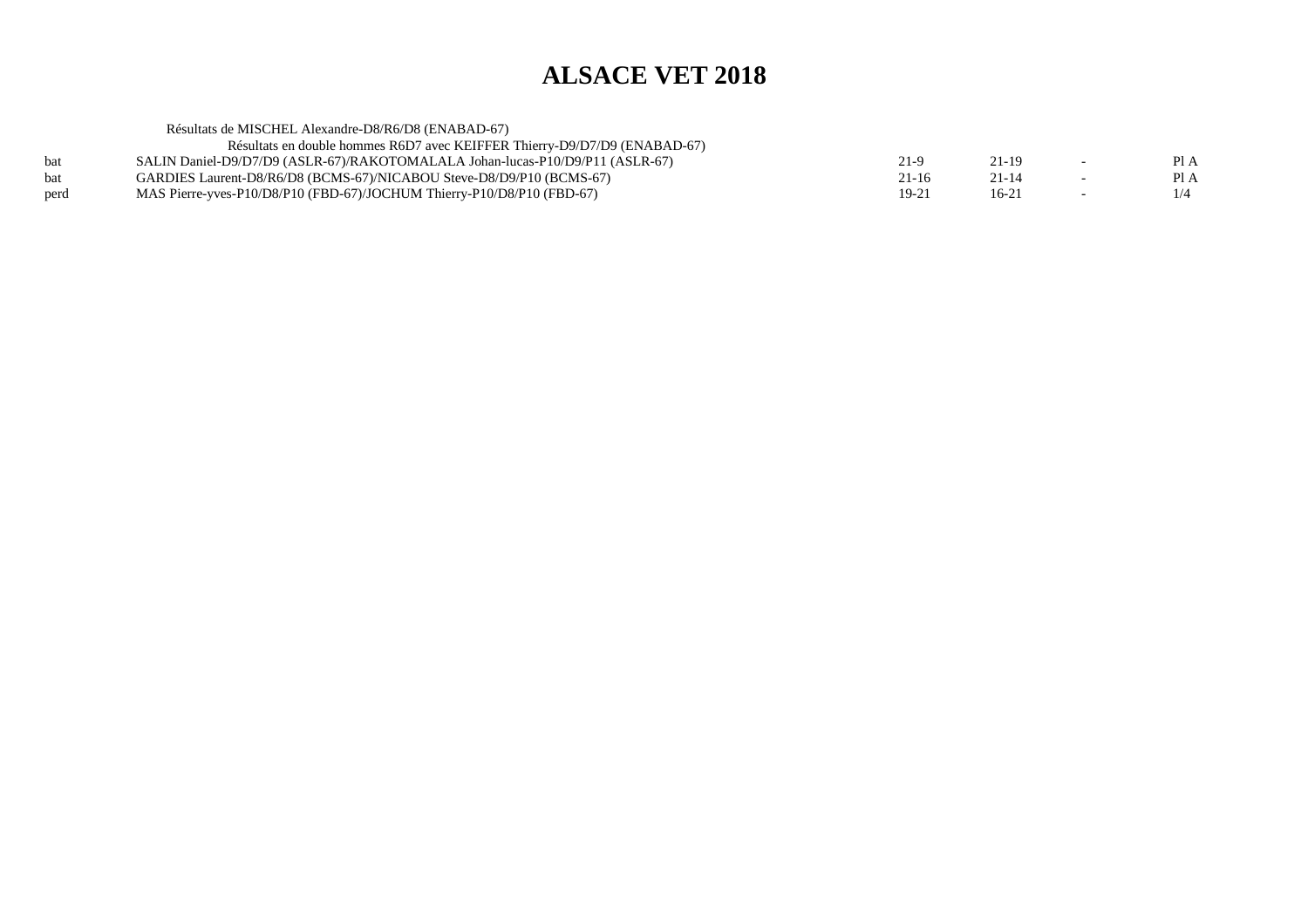| Résultats de MISCHLER Annick-D9/D7/D9 (CEBA-67)                             |       |           |           |      |
|-----------------------------------------------------------------------------|-------|-----------|-----------|------|
| Résultats en double dames R6D7 avec PLESSY Valentine-D9/D7/D7 (CEBA-67)     |       |           |           |      |
| KEIFFER Nelly-D9/D7/D7 (ENABAD-67)/MEHN Caroline-D8/D8/P10 (ENABAD-67)      | 21-19 | 21-14     | $-$       | Pl A |
| BECKER Claudia-D9/D7/D8 (OFBC-67)/CLEMENT Caroline-D8/R6/R6 (BCIG-67)       | 21-14 | 17-21     | $21 - 13$ | Pl A |
| DE LOURTIOUX Clotilde-D8 (ENABAD-67)/BIEGEL Frédérique-D8/D7/D9 (ENABAD-67) | 19-21 | $23 - 21$ | $22 - 20$ | Pl A |
|                                                                             |       |           |           |      |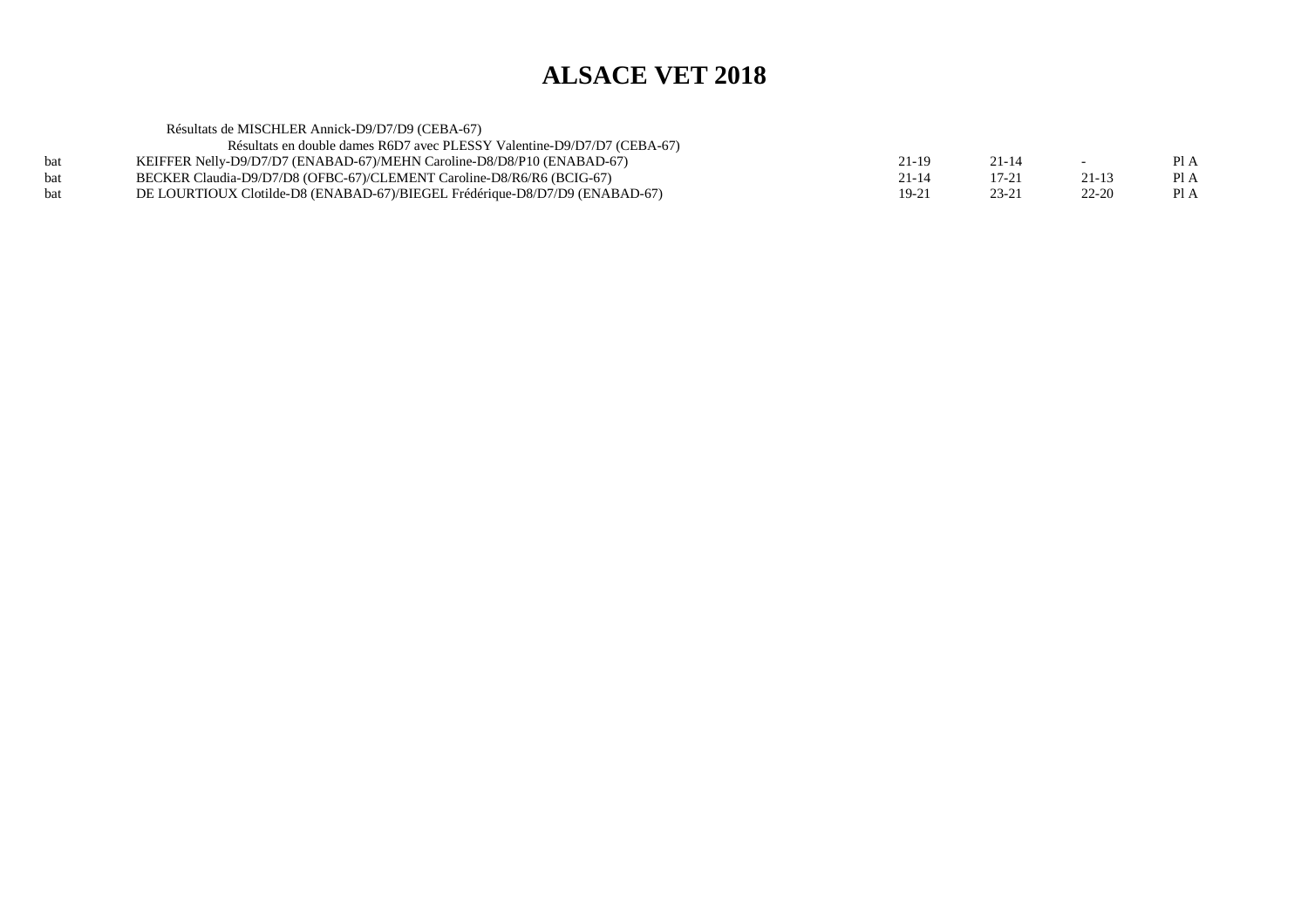| $17 - 21$                                                                                                                                                                                                                                                                                                                 | 21-18                                               | $19 - 21$ | PI A |
|---------------------------------------------------------------------------------------------------------------------------------------------------------------------------------------------------------------------------------------------------------------------------------------------------------------------------|-----------------------------------------------------|-----------|------|
| $21 - 14$                                                                                                                                                                                                                                                                                                                 | 19-21                                               | $19 - 21$ | Pl A |
| $-WO$                                                                                                                                                                                                                                                                                                                     |                                                     |           | PI A |
| Résultats en double hommes P10P11P12 avec KILIAN Raphael-P12/P11/P11 (ABCM-67)<br>SCHWEITZER Thierry-P12/P11/P11 (BCO-67)/GRELLIER Benoit-P12/P11/P12 (BCO-67)<br>GRIMONT Christophe-P12/P10/P10 (ENABAD-67)/ABERT Vincent-NC (ENABAD-67)<br>EHRMANN Stève-P10/P10/P11 (HBC-67)/BOUGARDIER Bertrand-P11/P12/P12 (ABCM-67) | Résultats de MISCHLER Mickael-P11/P10/P10 (ABCM-67) |           |      |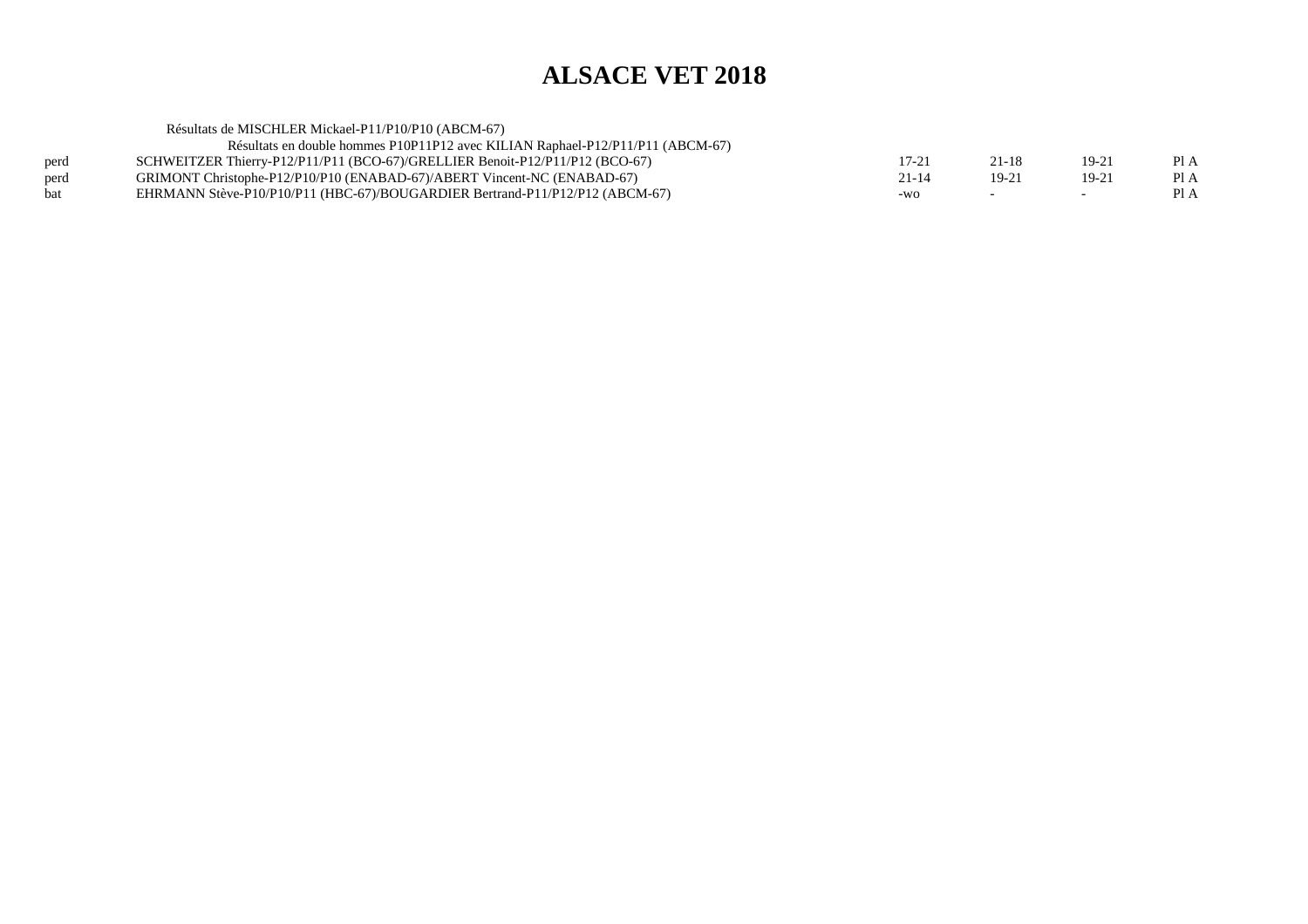Résultats de MORTZ Thierry-P10/D9/D9 (SBC67-67) Résultats en double mixte D8D9 avec ROHMER Sandra-P11/P10/P10 (SBC67-67)perd MAZZOCCO Olivier-D9/D7/D9 (BCIG-67)/DOLLE Christelle-P10/D8/D8 (CCSSL-67)<br>perd LAOUT Stéphane-P12/P10/P12 (VDR-67)/HUBER Virginie-P10/D8/D9 (VDR-67)  $3-21$  20-22 - PIC  $\mathop{\rm Pl} C$ perd LAOUT Stéphane-P12/P10/P12 (VDR-67)/HUBER Virginie-P10/D8/D9 (VDR-67)<br>perd HUMBERT Claude-D9/D7/D9 (CAOB-67)/GUTH Isabelle-P11/D9/P10 (CAOB-67)  $8-21$   $12-21$   $-$  PIC  $P1C$ perd HUMBERT Claude-D9/D7/D9 (CAOB-67)/GUTH Isabelle-P11/D9/P10 (CAOB-67) $15-21$  19-21 - PIC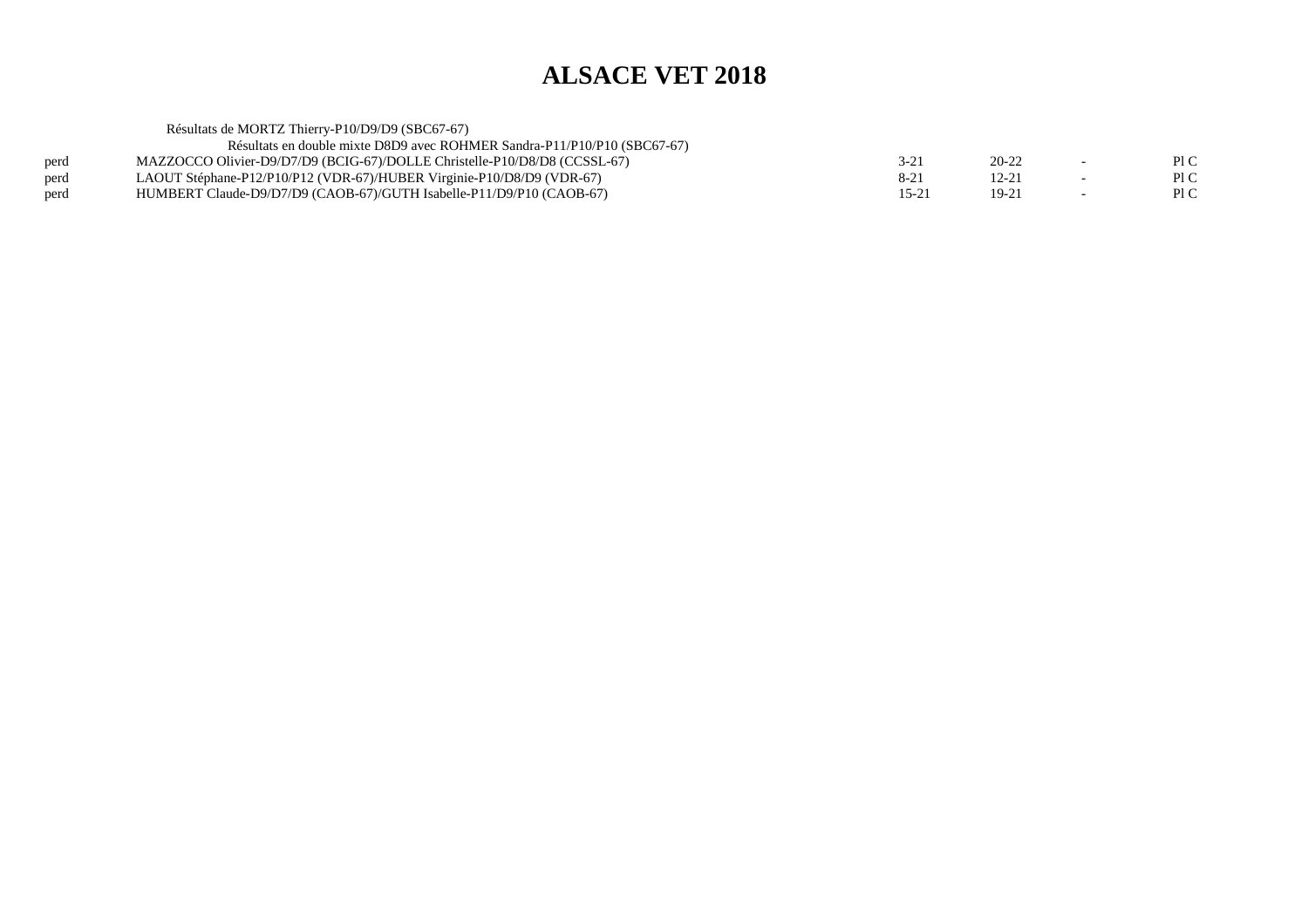|      | Résultats de MULLER Guy-P11/D9/P10 (CBO-67)                                    |           |           |                          |     |
|------|--------------------------------------------------------------------------------|-----------|-----------|--------------------------|-----|
|      | Résultats en double hommes D8D9 avec STEYER Alain-P11/D9/P11 (CBO-67)          |           |           |                          |     |
| bat  | LAMBOLEY Emmanuel-P11/D9/P10 (EVE-67)/CERVERA Sébastien-P10/D9/P11 (EVE-67)    | $21 - 15$ | $19-21$   | $21-10$                  | P1C |
| perd | KRIER Joël-P10/D8/D8 (BCMS-67)/DORNIER Vincent-P10/P11/P12 (BCMS-67)           | $19-21$   | $9 - 21$  |                          | P1C |
| bat  | HASSANI Hamed-NC (HBC-67)/ALEXANDRE Avenel-D8/D8/P10 (HBC-67)                  | $23 - 25$ | $21 - 8$  | 21-19                    | 1/4 |
| perd | OBERLE Nicolas-P10/D8/P10 (CBO-67)/VOILOUIN Philippe-P10/D9/D9 (CBO-67)        | $14 - 21$ | $12 - 21$ | $\overline{\phantom{0}}$ | 1/2 |
| perd | MARCANTONI Matthieu-D9/D9/P11 (ASLR-67)/ANDRISSEN Patrick-P10/D8/P10 (ASLR-67) | 12-21     | $10-21$   | $\overline{\phantom{0}}$ | 1/2 |
|      |                                                                                |           |           |                          |     |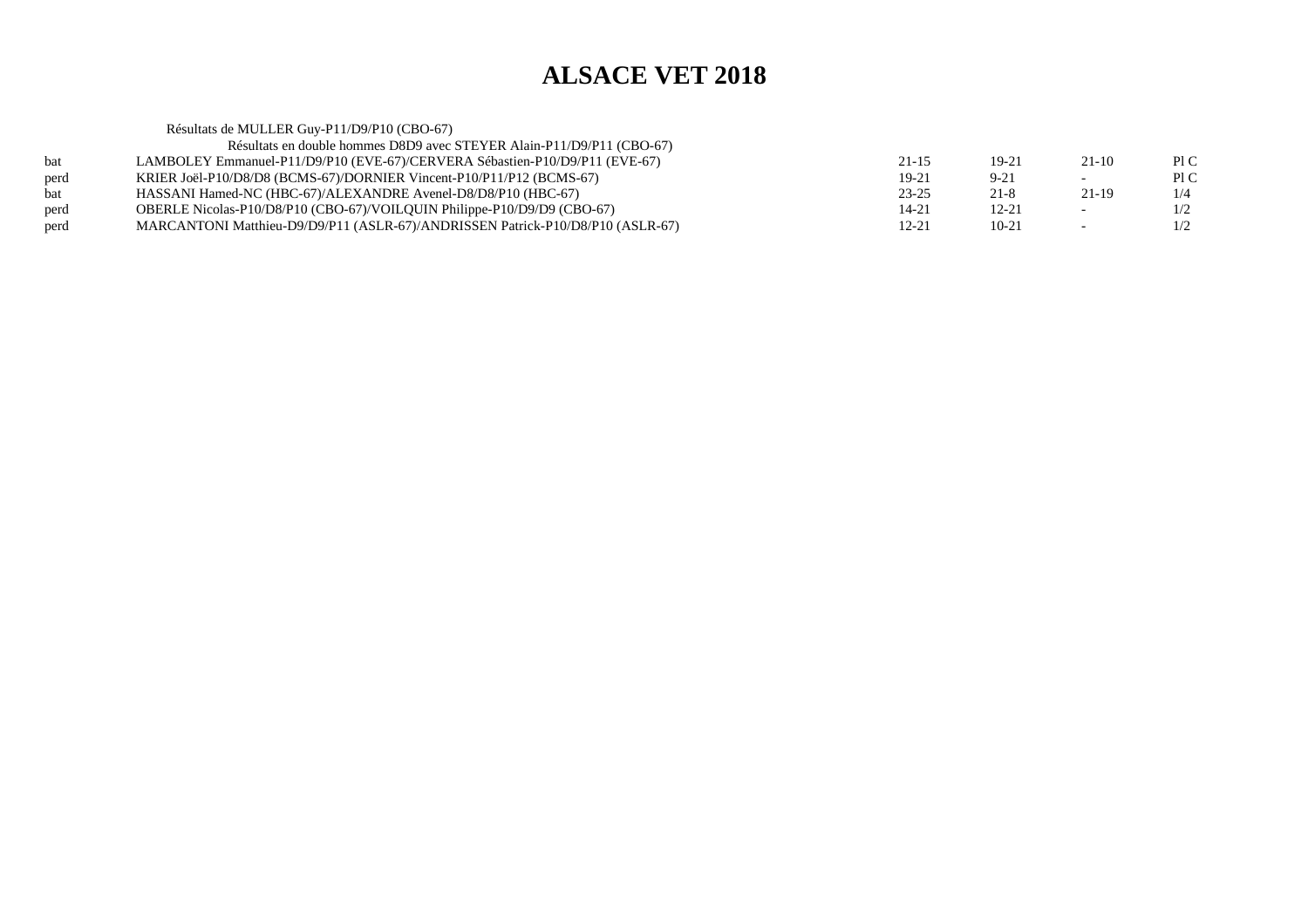|      | Résultats de NENDZA Philippe-P12 (ABCM-67) |       |                          |      |
|------|--------------------------------------------|-------|--------------------------|------|
|      | Résultats en simple hommes P10P11P12       |       |                          |      |
| perd | KRIER Joël-P10/D8/D8 (BCMS-67)             | WO-   | $\overline{\phantom{0}}$ | Pl E |
| perd | HOERNEL Damien-P10/P10/P12 (ENABAD-67)     | $WO-$ | $\sim$                   | Pl E |
| perd | LAMBOLEY Emmanuel-P11/D9/P10 (EVE-67)      | WO-   |                          |      |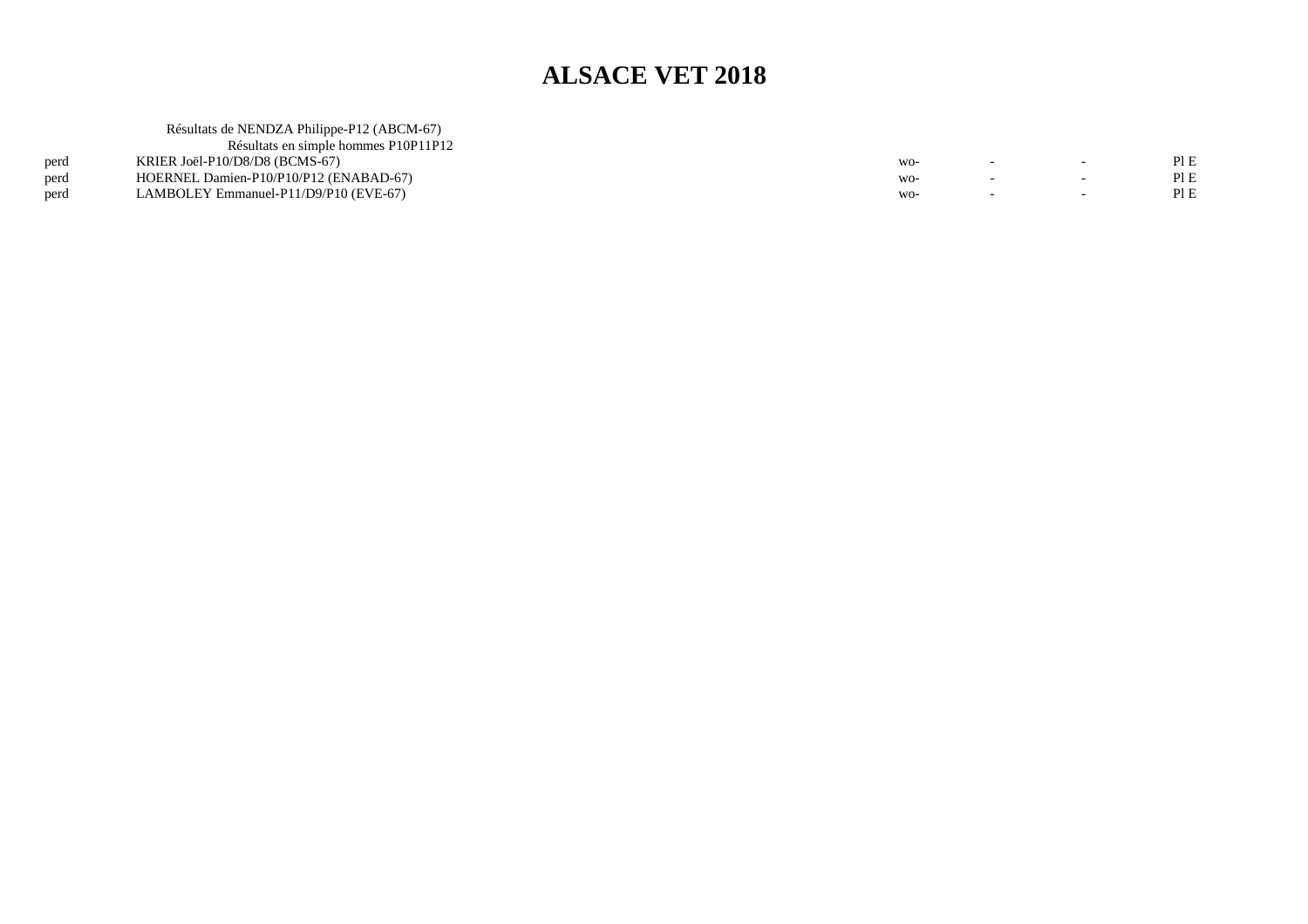Résultats de NGO Van tuyen-D7/R5/D7 (ASPTT-67) Résultats en double hommes R4R5 avec FABRICIUS Alexandre-R6/R4/R5 (ASPTT-67)bat LAUQUE Pierre-D8/D7/D9 (ENABAD-67)/OUDOT Mickaël-D7/R5/D7 (ENABAD-67) $21-17$   $21-11$  - PIC Pl C bat HOLT Nicolas-R6/R4/R6 (BDR-67)/JENNY Frédéric-R6/R4/R6 (BCO-67) $21-17$  11-21 21-19 PIC  $P1C$ bat ROTH Thierry-R6/R4/R6 (OFBC-67)/HELFRICH Jean-yves-D8/R6/D7 (OFBC-67) $21-19$  21-19 - PIC  $1/4$ bat WILLEM Franck-D7/R6/D8 (CBO-67)/DE ALMEIDA Dominique-D8/R6/D8 (CBO-67) $21-8$  16-21 21-18 1/4  $1/2$ perd BITZ Stephan-R4 (ASPTT-67)/BURESI Philippe-D8/R6/R6 (MBC-67) $21-19$  15-21 10-21 1/2  $1/2$ bat GRUNFELDER Christophe-R6/R4/R6 (RSM-68)/CHAILLET Franck-R6/R4/R6 (RSM-68) $-wo$  -  $-1/2$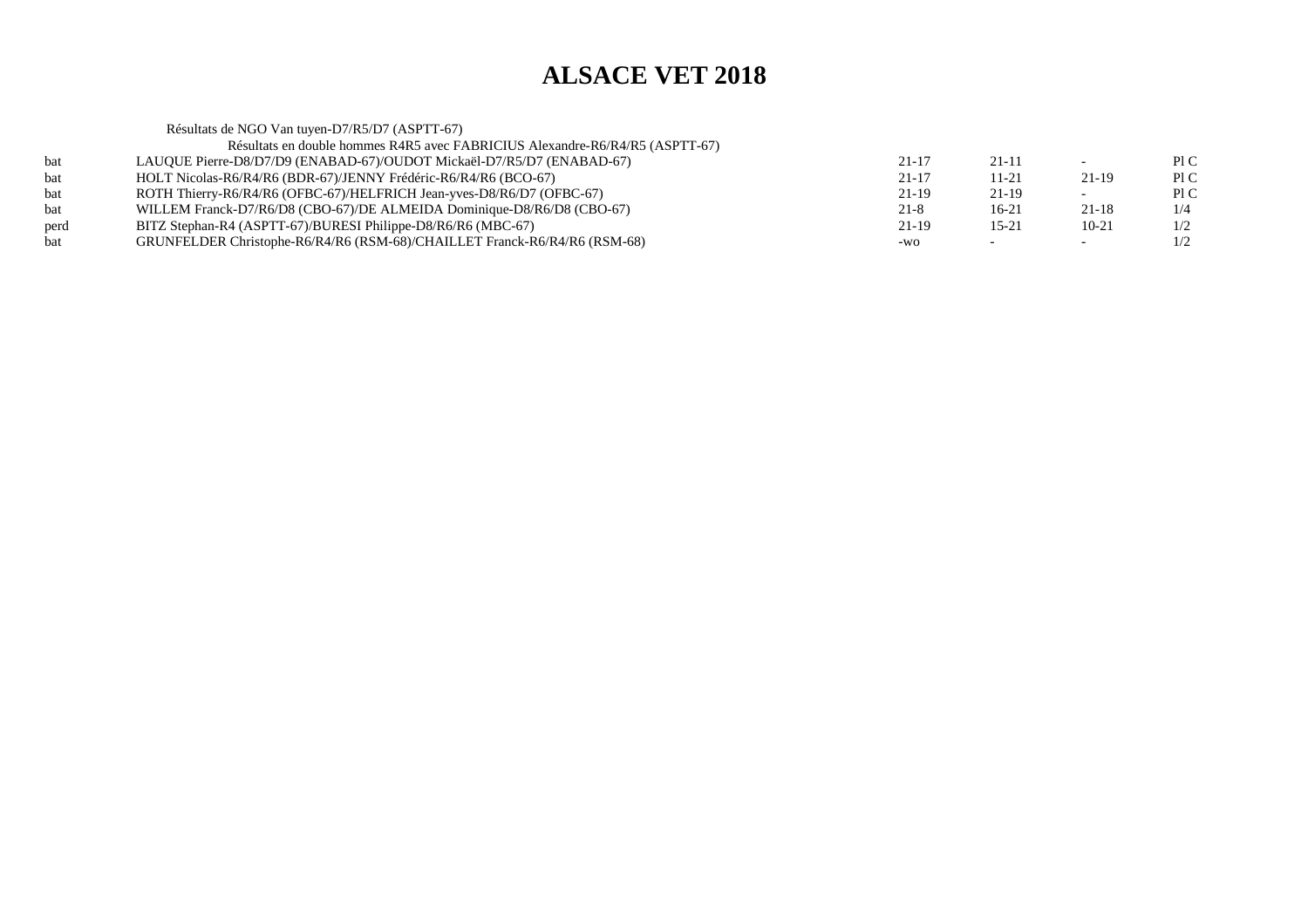|      | Résultats de NGUYEN Khanh-R6/R4/R6 (BCFG-68) |           |           |                          |      |
|------|----------------------------------------------|-----------|-----------|--------------------------|------|
|      | Résultats en simple hommes R6D7              |           |           |                          |      |
| bat  | SETHURAMAN Kaneson-D7/D7/D9 (CSBW-68)        | $21-13$   | $21-10$   |                          | Pl A |
| bat  | NICABOU Steve-D8/D9/P10 (BCMS-67)            | $21 - 12$ | $21-12$   |                          | Pl A |
| bat  | SOULIVONG Daravong-R6/R5/D7 (BCO-67)         | $21 - 17$ | $21 - 18$ | $\overline{\phantom{0}}$ | Pl A |
| perd | HOLT Nicolas-R6/R4/R6 (BDR-67)               | $17 - 21$ | 14-21     |                          | 1/2  |
| perd | BISCEGLIA Nicolas-D7/R6/D8 (BCMS-67)         | 20-22     | 19-21     | $\overline{\phantom{a}}$ | 1/2  |
|      |                                              |           |           |                          |      |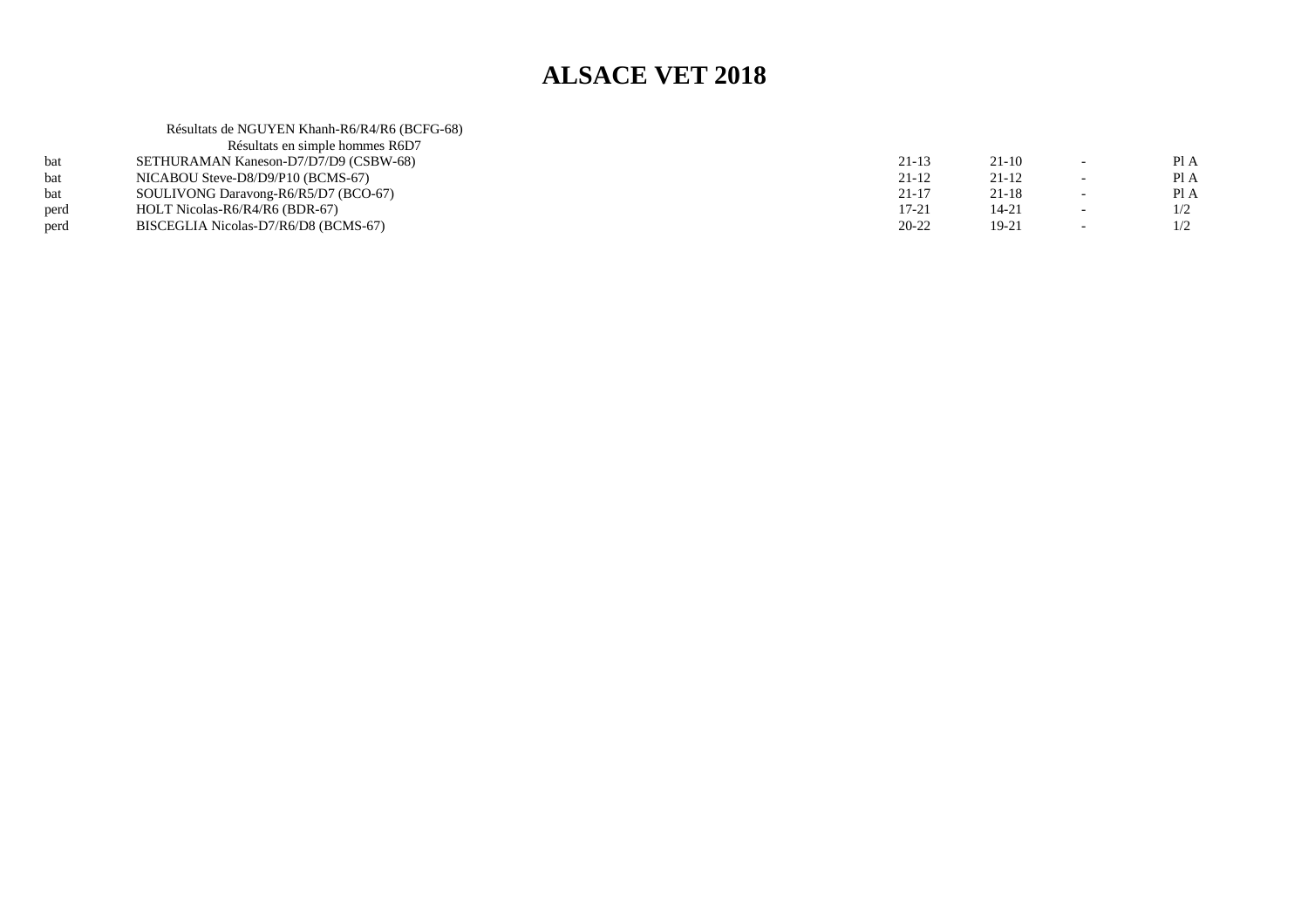|      | Résultats de NICABOU Steve-D8/D9/P10 (BCMS-67)                                |           |           |                          |      |
|------|-------------------------------------------------------------------------------|-----------|-----------|--------------------------|------|
|      | Résultats en simple hommes R6D7                                               |           |           |                          |      |
| perd | SOULIVONG Daravong-R6/R5/D7 (BCO-67)                                          | $20 - 22$ | $12 - 21$ | $\overline{\phantom{0}}$ | PIA  |
| perd | NGUYEN Khanh-R6/R4/R6 (BCFG-68)                                               | $12 - 21$ | $12 - 21$ | $\overline{\phantom{0}}$ | PIA  |
| bat  | SETHURAMAN Kaneson-D7/D7/D9 (CSBW-68)                                         | $14 - 21$ | $21-6$    | $21-16$                  | Pl A |
| perd | BISCEGLIA Nicolas-D7/R6/D8 (BCMS-67)                                          | $9 - 21$  | $19-21$   | $\sim$                   | 1/4  |
|      | Résultats en double hommes R6D7 avec GARDIES Laurent-D8/R6/D8 (BCMS-67)       |           |           |                          |      |
| bat  | SALIN Daniel-D9/D7/D9 (ASLR-67)/RAKOTOMALALA Johan-lucas-P10/D9/P11 (ASLR-67) | $21 - 17$ | $19-21$   | $21-19$                  | Pl A |
| perd | KEIFFER Thierry-D9/D7/D9 (ENABAD-67)/MISCHEL Alexandre-D8/R6/D8 (ENABAD-67)   | $16-21$   | $14 - 21$ | $\overline{\phantom{a}}$ | PI A |
| perd | GUTH Damien-D9/D7/D8 (BCT-67)/SUSS Raphael-D9/D7/D9 (BCT-67)                  | $21 - 17$ | $14 - 21$ | 13-21                    | 1/8  |
|      |                                                                               |           |           |                          |      |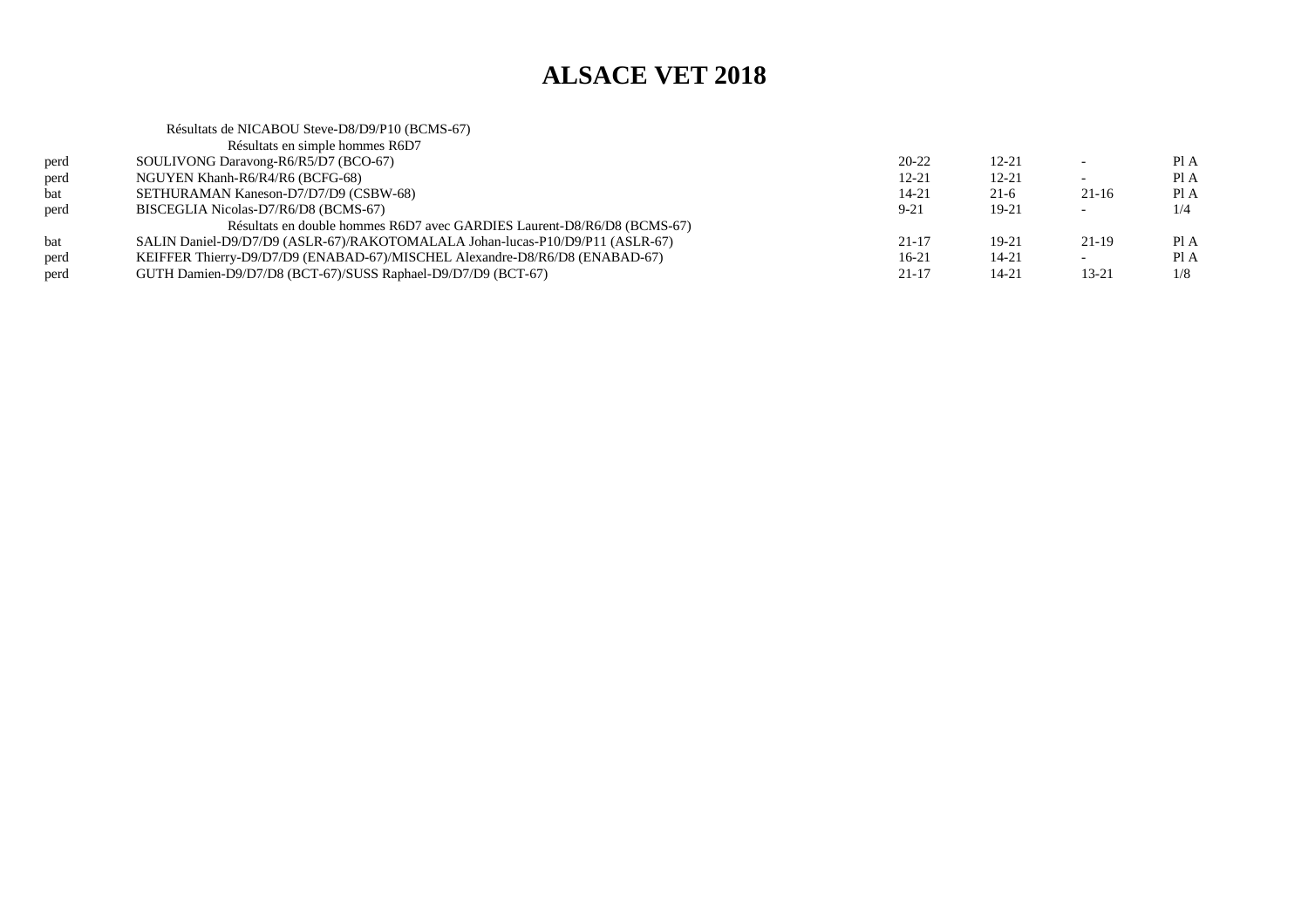| Résultats de OBERLE Marie-pierre-P10/D8/D8 (BCT-67)                          |           |           |        |      |
|------------------------------------------------------------------------------|-----------|-----------|--------|------|
| Résultats en double dames D8D9 avec HUBER Virginie-P10/D8/D9 (VDR-67)        |           |           |        |      |
| MARTIN Christel-P10/D8/D8 (BS-67)/GAUDRY Nelly-P10/D9/P10 (CBO-67)           | 21-19     | $21 - 16$ | $\sim$ | Pl A |
| BOOS Sandra-P12/P10/P10 (ABCM-67)/SINSOU Clara-D9/D9/D7 (OFBC-67)            | $21 - 8$  | $21 - 12$ |        | Pl A |
| DOLLE Christelle-P10/D8/D8 (CCSSL-67)/CAMPEIS Marie-laure-D9/D8/D7 (BCIG-67) | $21 - 16$ | 21-16     |        | Pl A |
|                                                                              |           |           |        |      |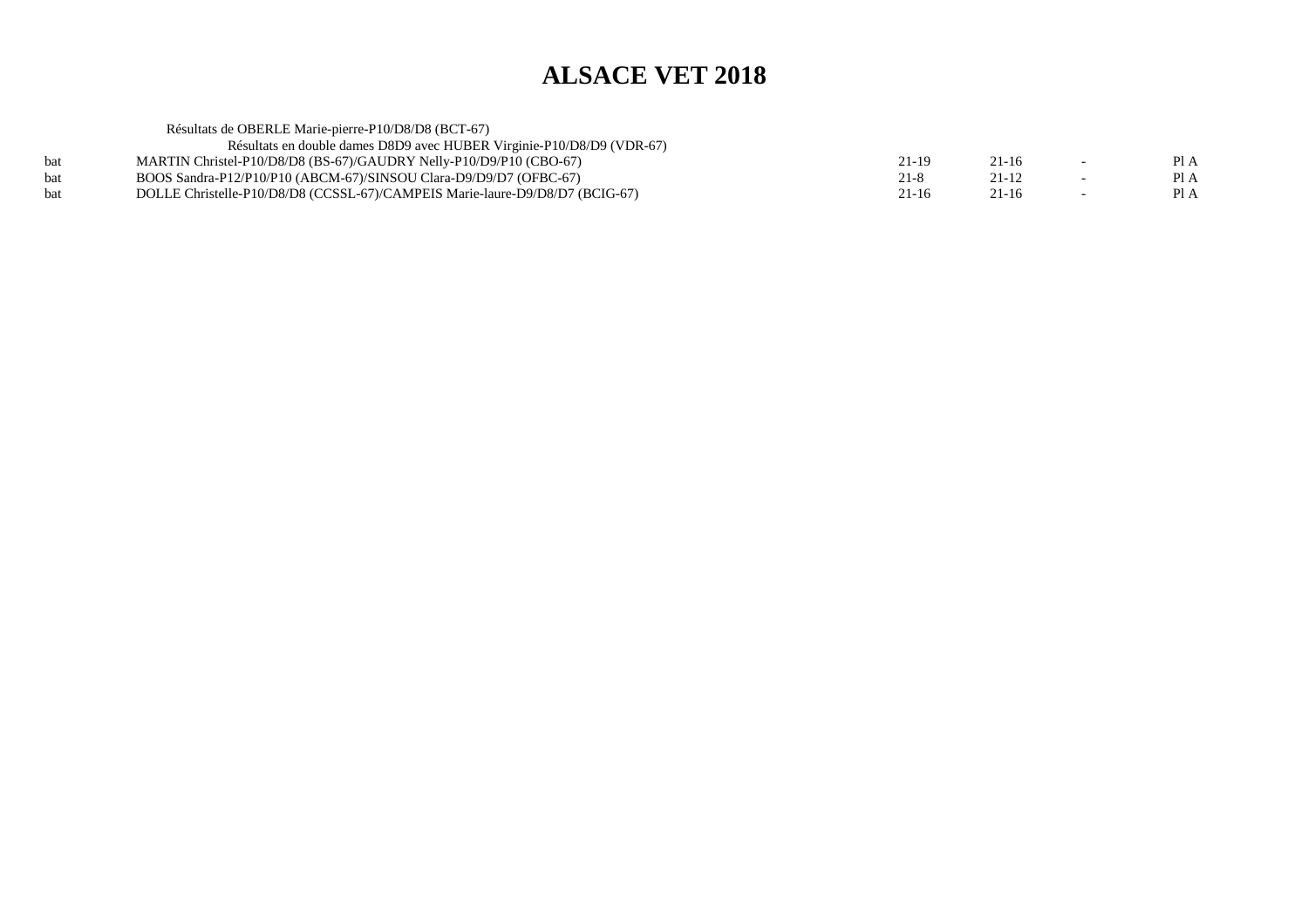Résultats de OBERLE Nicolas-P10/D8/P10 (CBO-67) Résultats en double hommes D8D9 avec VOILQUIN Philippe-P10/D9/D9 (CBO-67)bat VANDAELE Vincent-P11/D9/P11 (BCIG-67)/MADEC Morgan-P10/P11/P12 (BCIG-67) $21-12$   $21-15$   $-$  PIA  $PIA$ bat POL Chanthirith-P10/D8/P10 (ENABAD-67)/LANDES Steffen-P12 (ENABAD-67)<br>MULLER Guy-P11/D9/P10 (CBO-67)/STEYER Alain-P11/D9/P11 (CBO-67)  $21-15$   $21-17$  - PIA  $1/2$ bat MULLER Guy-P11/D9/P10 (CBO-67)/STEYER Alain-P11/D9/P11 (CBO-67) $21-14$   $21-12$   $-1/2$ Finale perd KRIER Joël-P10/D8/D8 (BCMS-67)/DORNIER Vincent-P10/P11/P12 (BCMS-67)(a) 15-21 15-21 - Finale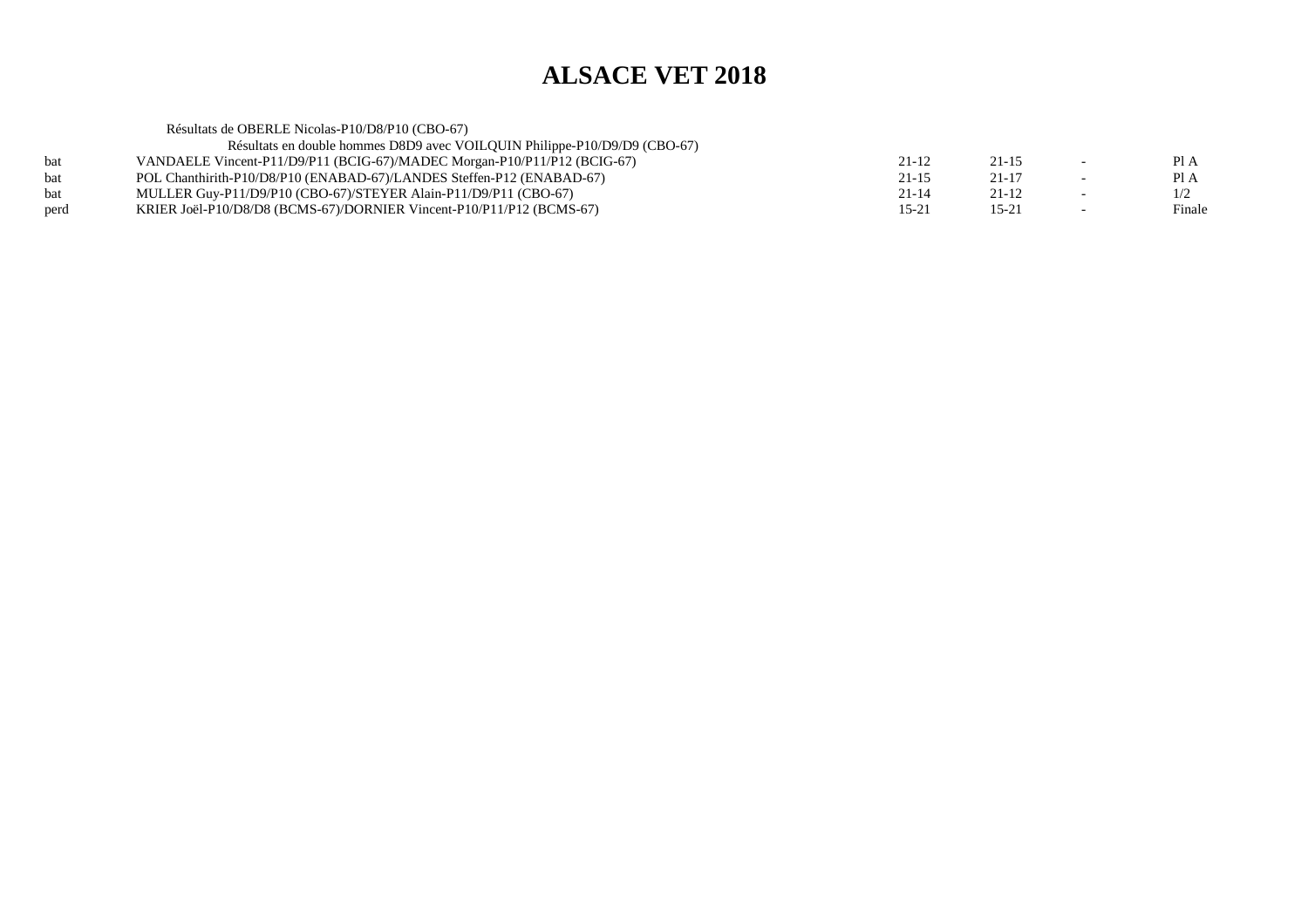|      | Résultats de OUDOT Mickaël-D7/R5/D7 (ENABAD-67)                           |           |           |           |        |
|------|---------------------------------------------------------------------------|-----------|-----------|-----------|--------|
|      | Résultats en double hommes R4R5 avec LAUQUE Pierre-D8/D7/D9 (ENABAD-67)   |           |           |           |        |
| perd | NGO Van tuyen-D7/R5/D7 (ASPTT-67)/FABRICIUS Alexandre-R6/R4/R5 (ASPTT-67) | 17-21     | 11-21     |           | PI C   |
| perd | ROTH Thierry-R6/R4/R6 (OFBC-67)/HELFRICH Jean-yves-D8/R6/D7 (OFBC-67)     | 13-21     | 17-21     |           | P1C    |
| perd | HOLT Nicolas-R6/R4/R6 (BDR-67)/JENNY Frédéric-R6/R4/R6 (BCO-67)           | $13 - 21$ | 18-21     |           | P1C    |
|      | Résultats en double mixte R6D7 avec DE LOURTIOUX Clotilde-D8 (ENABAD-67)  |           |           |           |        |
| bat  | KAETZEL Christian-D9/D7/D9 (BCT-67)/KAETZEL Aurélie-D9/D7/D7 (MBC-67)     | $18-21$   | $22 - 20$ | 21-17     | PI A   |
| bat  | VANDAELE Vincent-P11/D9/P11 (BCIG-67)/CLEMENT Caroline-D8/R6/R6 (BCIG-67) | $21 - 15$ | $21 - 18$ |           | Pl A   |
| bat  | BURESI Laurent-R5/R4/R6 (BCMS-67)/ILTISS Catherine-D8/R6/D7 (BCMS-67)     | $14 - 21$ | $21 - 12$ | $21 - 17$ | 1/2    |
| perd | BORY Vincent-D9/D8/D8 (BCN-67)/HEME Isabelle-D7/R5/D7 (BCN-67)            | 14-21     | $15 - 21$ |           | Finale |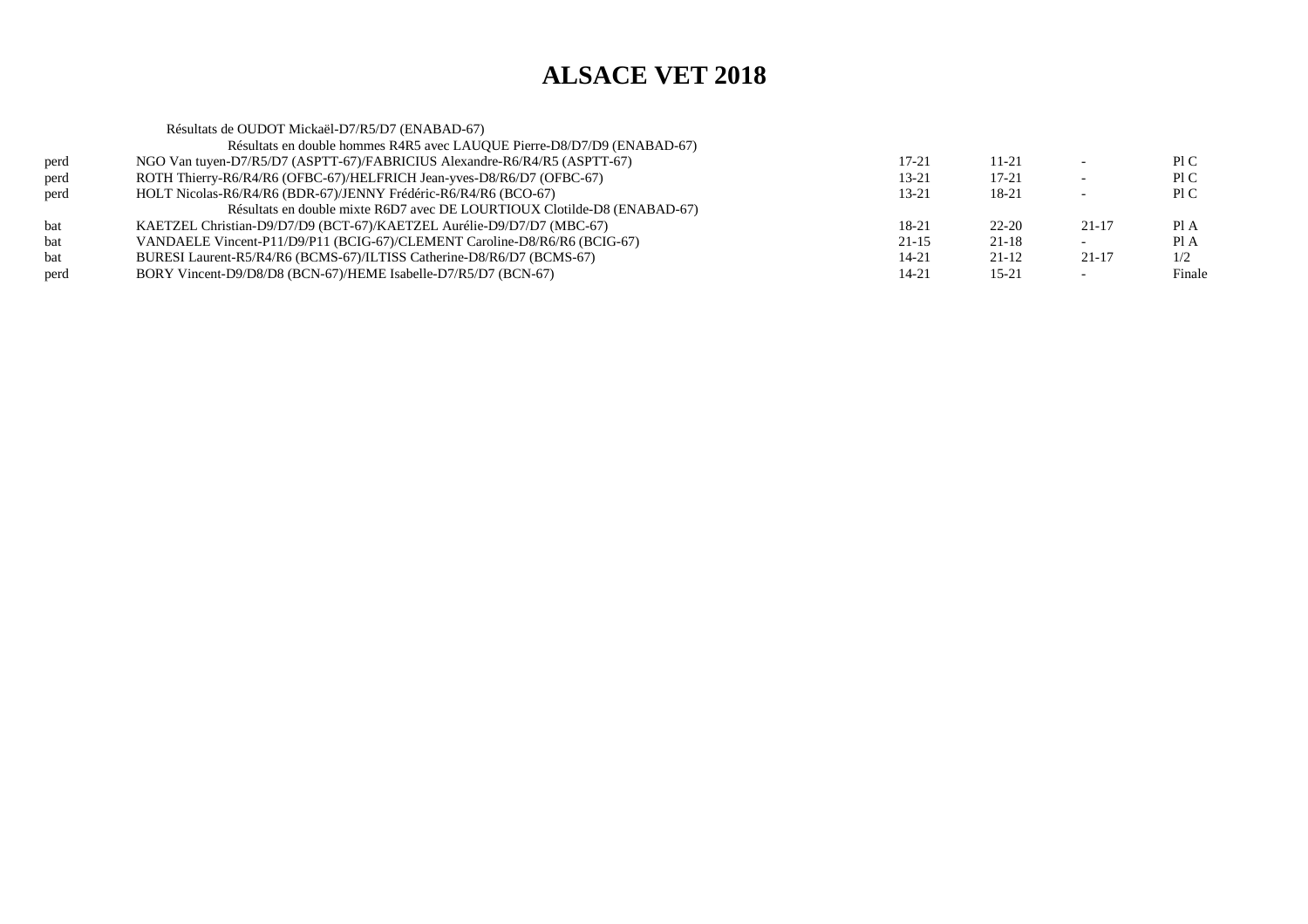|      | Résultats de PAPON Vincent-D8/R6/D8 (BCIG-67)                              |           |           |                          |     |
|------|----------------------------------------------------------------------------|-----------|-----------|--------------------------|-----|
|      | Résultats en double hommes R6D7 avec MAZZOCCO Olivier-D9/D7/D9 (BCIG-67)   |           |           |                          |     |
| bat  | MAILLARD David-P10/D8/D9 (CSBW-68)/MARTY Hugues-D9/D7/D9 (MBC-67)          | $21 - 15$ | 21-16     |                          | PIB |
| bat  | GIRAULT François-P10/D8/D8 (HBC-67)/FRISON Christophe-D9/D7/D9 (SLDB-67)   | $21-10$   | $21 - 14$ | $\overline{\phantom{0}}$ | PIB |
| perd | LIGNEUL Stéphane-D9/D7/D8 (FBD-67)/PRACHAZAL Nicolas-D8/D7/D9 (FBD-67)     | $15 - 21$ | $3 - 21$  |                          | 1/4 |
|      | Résultats en double mixte R6D7 avec CAMPEIS Marie-laure-D9/D8/D7 (BCIG-67) |           |           |                          |     |
| bat  | GIRAULT François-P10/D8/D8 (HBC-67)/WALTZ Christelle-D7/R5/D7 (SLDB-67)    | -WO       |           |                          | PIB |
| bat  | ROTH Thierry-R6/R4/R6 (OFBC-67)/SINSOU Clara-D9/D9/D7 (OFBC-67)            | $21-13$   | $21 - 15$ | $\overline{\phantom{0}}$ | PIB |
| perd | BORY Vincent-D9/D8/D8 (BCN-67)/HEME Isabelle-D7/R5/D7 (BCN-67)             | 14-21     | $16-21$   | $\overline{\phantom{0}}$ | 1/2 |
| perd | BURESI Laurent-R5/R4/R6 (BCMS-67)/ILTISS Catherine-D8/R6/D7 (BCMS-67)      | $6 - 21$  | $5 - 21$  |                          | 1/2 |
|      |                                                                            |           |           |                          |     |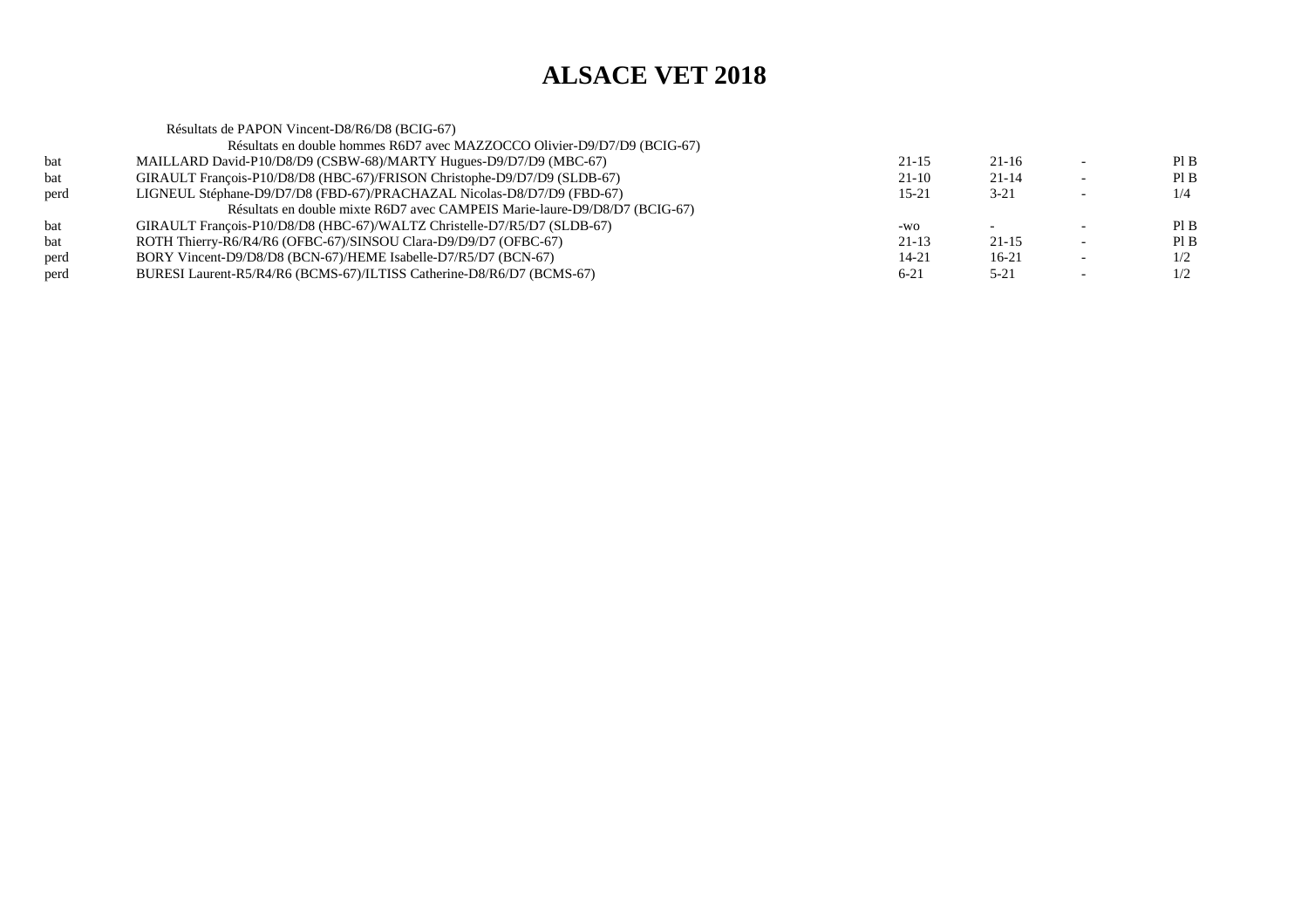Résultats de PASTEWSKI Olivier-R5/R5/D7 (CEBA-67)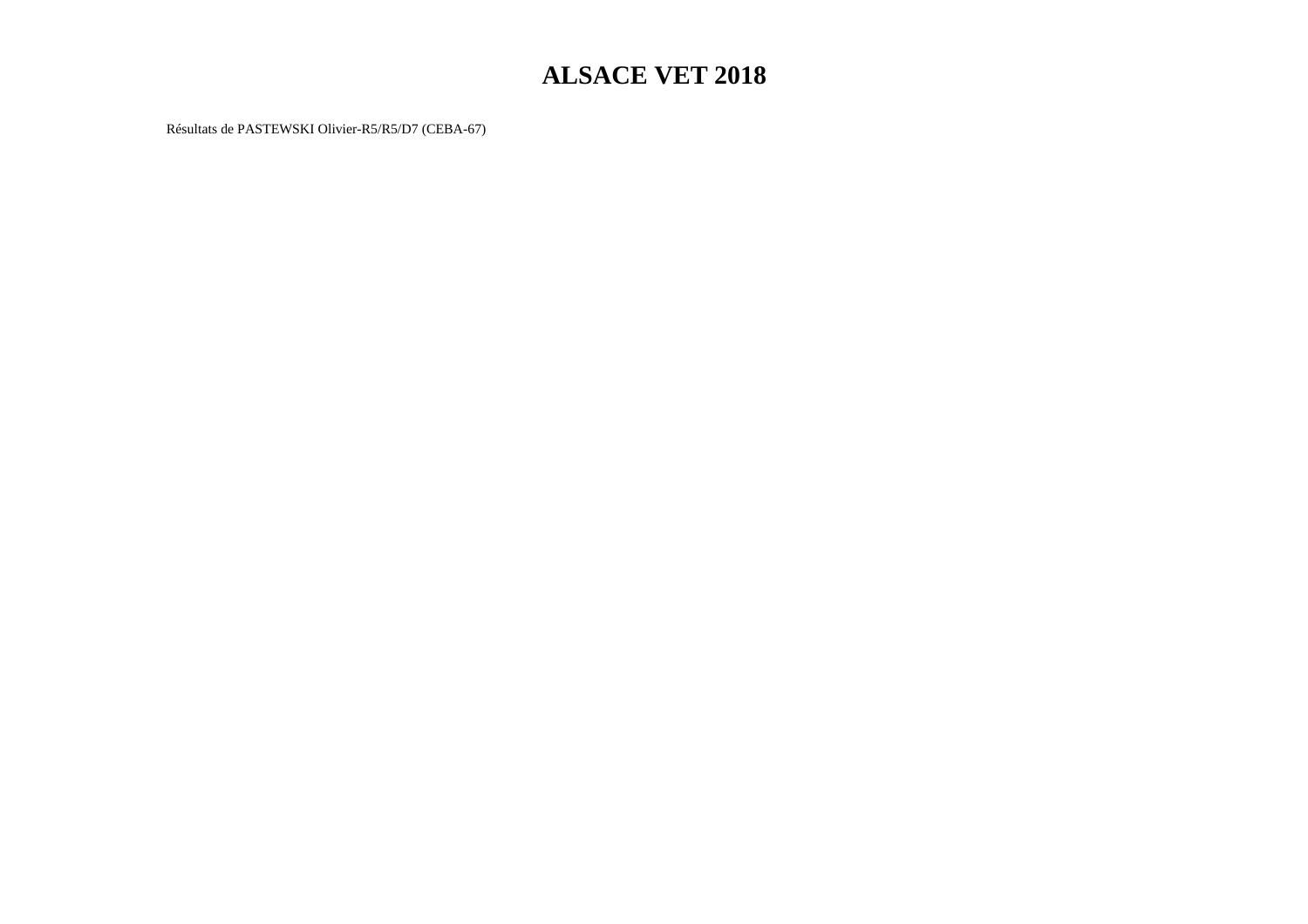| Résultats de PLESSY Valentine-D9/D7/D7 (CEBA-67)                            |           |           |           |      |
|-----------------------------------------------------------------------------|-----------|-----------|-----------|------|
| Résultats en double dames R6D7 avec MISCHLER Annick-D9/D7/D9 (CEBA-67)      |           |           |           |      |
| KEIFFER Nelly-D9/D7/D7 (ENABAD-67)/MEHN Caroline-D8/D8/P10 (ENABAD-67)      | 21-19     | $21 - 14$ | $\sim$    | Pl A |
| BECKER Claudia-D9/D7/D8 (OFBC-67)/CLEMENT Caroline-D8/R6/R6 (BCIG-67)       | $21 - 14$ | $17 - 21$ | $21 - 13$ | Pl A |
| DE LOURTIOUX Clotilde-D8 (ENABAD-67)/BIEGEL Frédérique-D8/D7/D9 (ENABAD-67) | $19 - 21$ | $23 - 21$ | $22 - 20$ | Pl A |
|                                                                             |           |           |           |      |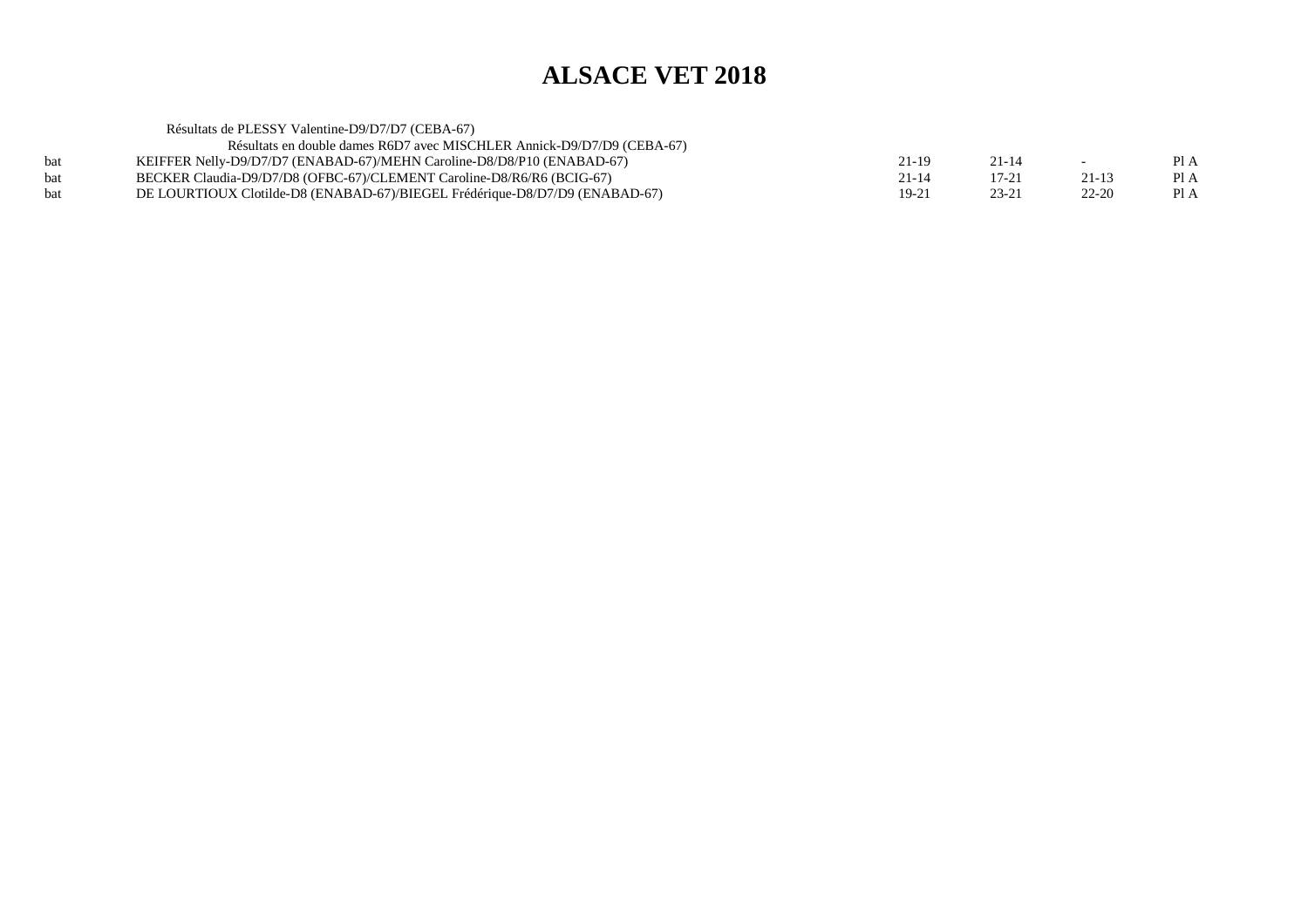|      | Résultats de POL Chanthirith-P10/D8/P10 (ENABAD-67)                      |           |           |        |      |
|------|--------------------------------------------------------------------------|-----------|-----------|--------|------|
|      | Résultats en double hommes D8D9 avec LANDES Steffen-P12 (ENABAD-67)      |           |           |        |      |
| bat  | VANDAELE Vincent-P11/D9/P11 (BCIG-67)/MADEC Morgan-P10/P11/P12 (BCIG-67) | 21-12     | $21 - 16$ | $\sim$ | PI A |
| perd | OBERLE Nicolas-P10/D8/P10 (CBO-67)/VOILQUIN Philippe-P10/D9/D9 (CBO-67)  | $15 - 21$ | $17 - 21$ |        | PI A |
| perd | KRIER Joël-P10/D8/D8 (BCMS-67)/DORNIER Vincent-P10/P11/P12 (BCMS-67)     | $15 - 21$ | 17-21     |        | 1/4  |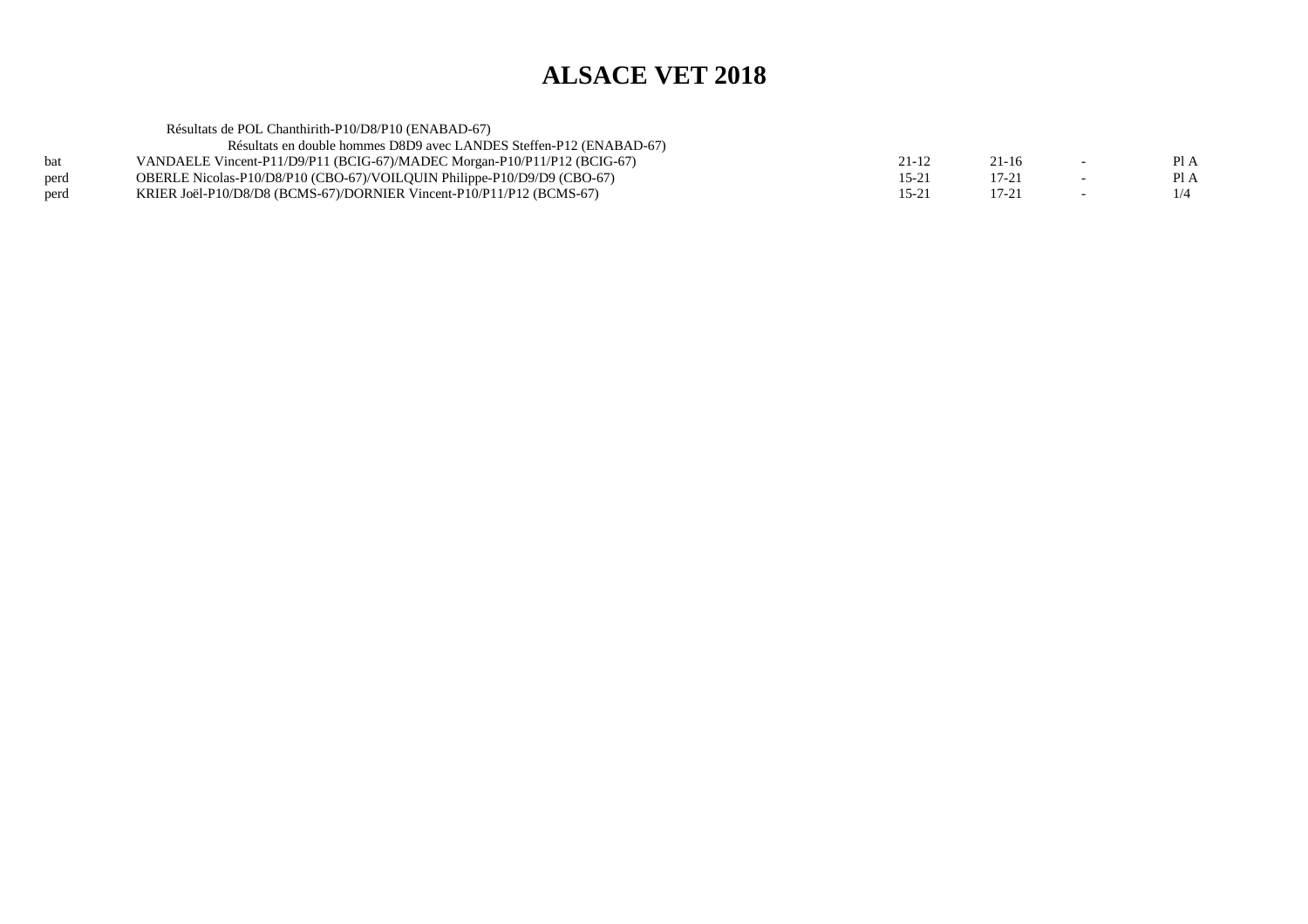Résultats de PRACHAZAL Nicolas-D8/D7/D9 (FBD-67)

|      | Résultats en simple hommes D8D9                                         |           |           |           |        |
|------|-------------------------------------------------------------------------|-----------|-----------|-----------|--------|
| bat  | JAFFRY Nicolas-D8/D7/D9 (MOC-67)                                        | $-WO$     |           |           | PI A   |
| bat  | TODOROVIC Gilbert-D9/D7/D9 (BADKOM-67)                                  | $21 - 17$ | $21 - 14$ |           | Pl A   |
| bat  | MARTY Hugues-D9/D7/D9 (MBC-67)                                          | $21 - 12$ | $21-12$   |           | Pl A   |
| bat  | DROUANT Eric-D9/D9/P11 (HBC-67)                                         | $21-19$   | $21-12$   |           | 1/2    |
| perd | BEKTAS Eddy-D8/R6/D8 (CCSSL-67)                                         | $10 - 21$ | $17 - 21$ |           | Finale |
|      | Résultats en double hommes R6D7 avec LIGNEUL Stéphane-D9/D7/D8 (FBD-67) |           |           |           |        |
| bat  | HUMBERT Claude-D9/D7/D9 (CAOB-67)/LENTZ Cedric-D7/D7/D8 (CAOB-67)       | $21 - 15$ | $21 - 13$ |           | PLC.   |
| bat  | SCHMIDT Claude-D9/D7/D9 (ENABAD-67)/HERBIN Bruno-D9/D7/D9 (ENABAD-67)   | $21 - 12$ | 21-16     |           | PI C   |
| perd | SFRONTATO Nicolas-D8/D7/D9 (VDK-67)/KIEGER Ludovic-D8/D7/D9 (VDK-67)    | $21 - 17$ | 19-21     | 14-21     | P1C    |
| bat  | PAPON Vincent-D8/R6/D8 (BCIG-67)/MAZZOCCO Olivier-D9/D7/D9 (BCIG-67)    | $21-15$   | $21-3$    |           | 1/4    |
| bat  | SFRONTATO Nicolas-D8/D7/D9 (VDK-67)/KIEGER Ludovic-D8/D7/D9 (VDK-67)    | 14-21     | $21 - 18$ | $21 - 18$ | 1/2    |
| perd | RIEGEL Philippe-D8/D7/D9 (BCF-67)/SCHLEISS Frédéric-D9/D7/D7 (BCF-67)   | 14-21     | $21-10$   | 14-21     | Finale |
|      |                                                                         |           |           |           |        |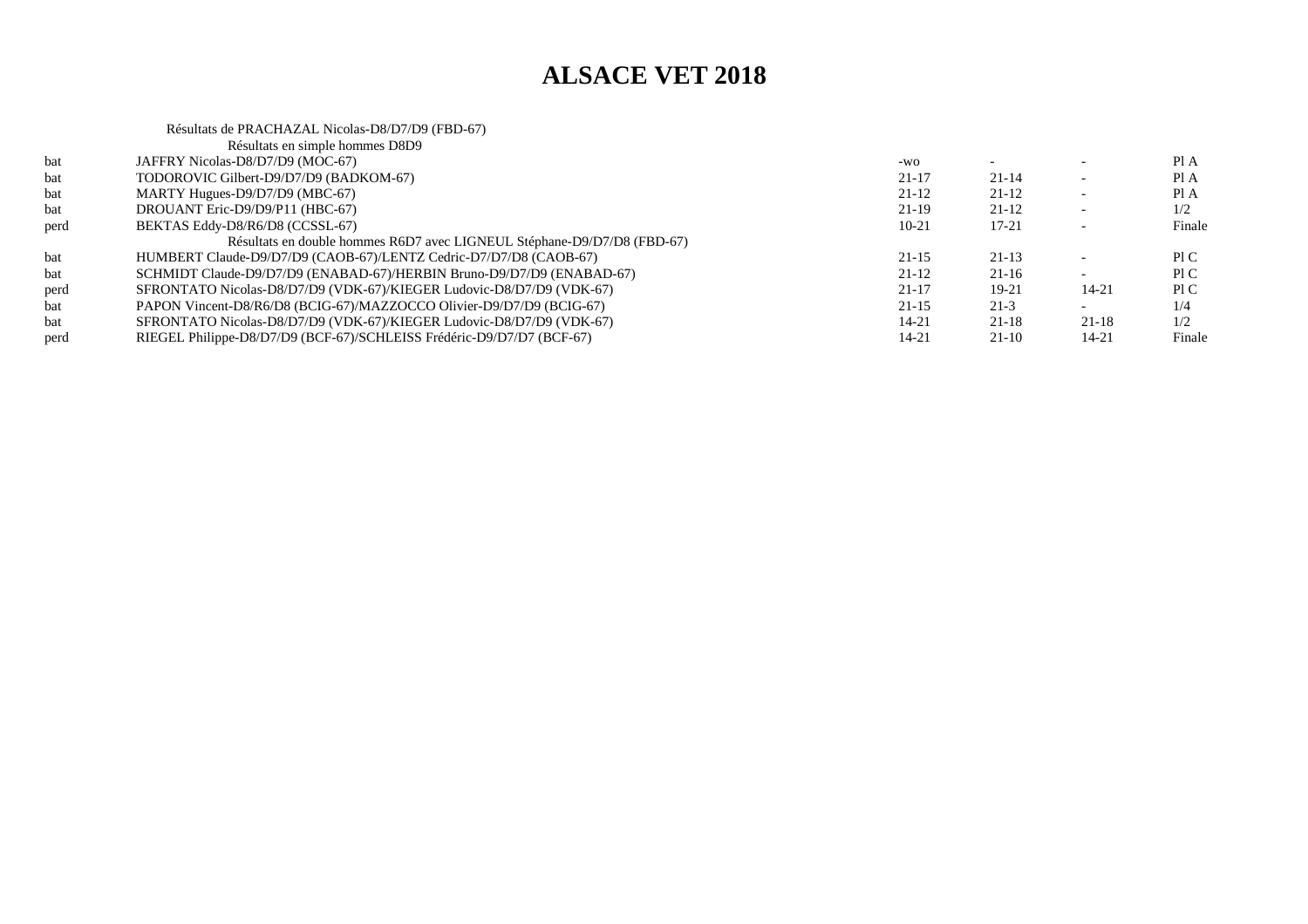|      | Résultats de RAKOTOMALALA Johan-lucas-P10/D9/P11 (ASLR-67)                  |         |       |         |      |
|------|-----------------------------------------------------------------------------|---------|-------|---------|------|
|      | Résultats en double hommes R6D7 avec SALIN Daniel-D9/D7/D9 (ASLR-67)        |         |       |         |      |
| perd | GARDIES Laurent-D8/R6/D8 (BCMS-67)/NICABOU Steve-D8/D9/P10 (BCMS-67)        | $17-21$ | 21-19 | $19-2i$ |      |
| perd | KEIFFER Thierry-D9/D7/D9 (ENABAD-67)/MISCHEL Alexandre-D8/R6/D8 (ENABAD-67) |         | 19-21 |         | Pl A |
|      |                                                                             |         |       |         |      |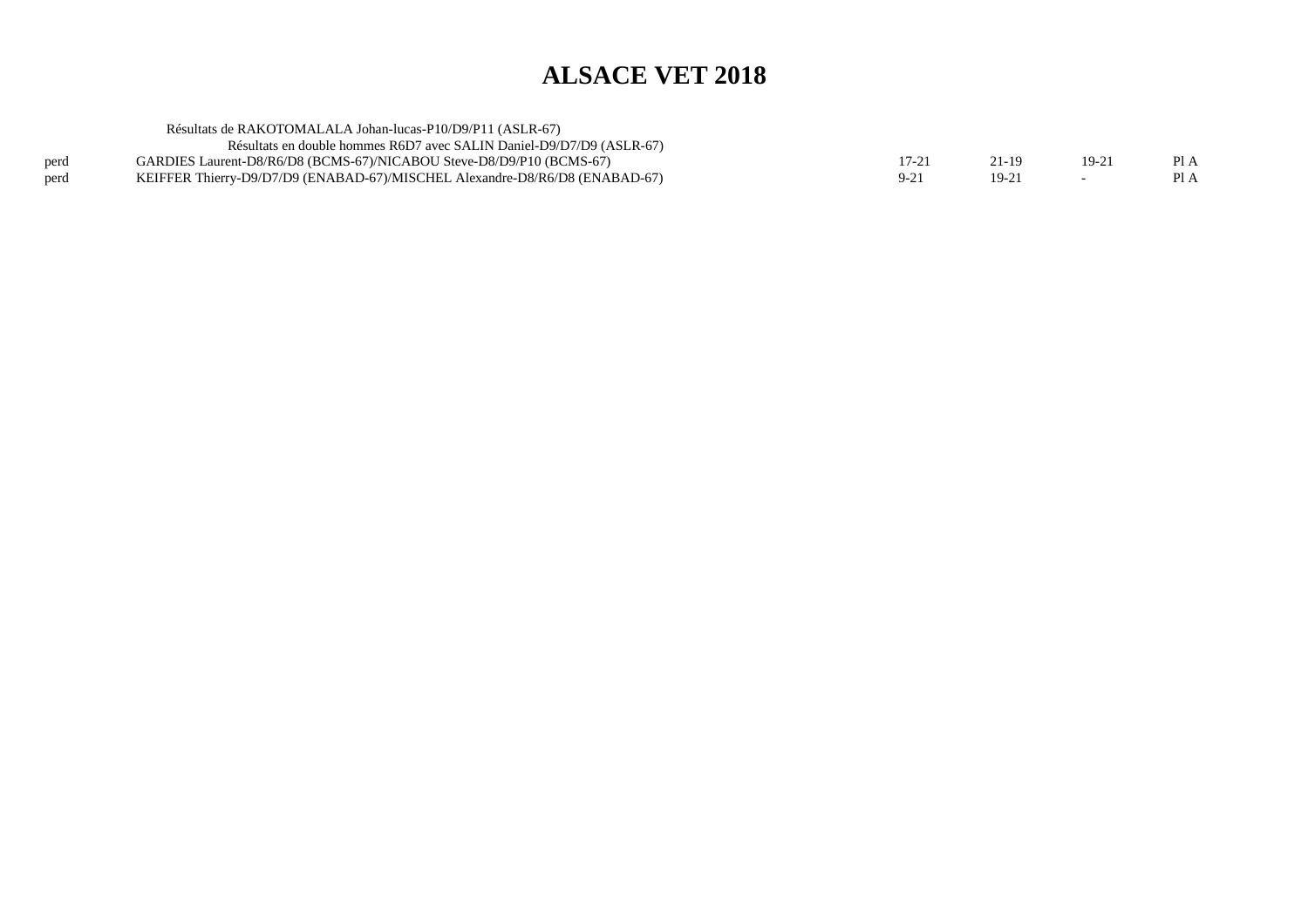|     | Résultats de RIEGEL Philippe-D8/D7/D9 (BCF-67)                             |           |           |           |        |
|-----|----------------------------------------------------------------------------|-----------|-----------|-----------|--------|
|     | Résultats en double hommes R6D7 avec SCHLEISS Frédéric-D9/D7/D7 (BCF-67)   |           |           |           |        |
| bat | GUTH Damien-D9/D7/D8 (BCT-67)/SUSS Raphael-D9/D7/D9 (BCT-67)               | $21 - 14$ | $22 - 20$ |           | PI D   |
| bat | MAS Pierre-yves-P10/D8/P10 (FBD-67)/JOCHUM Thierry-P10/D8/P10 (FBD-67)     | $21 - 12$ | $21 - 13$ |           | PI D   |
| bat | STREITH Hubert-D8/R6/D8 (BCBB-67)/SCHLAFFLANG Olivier-P11/D9/P11 (BCBB-67) | $21 - 12$ | $22 - 20$ |           | PI D   |
| bat | HUMBERT Claude-D9/D7/D9 (CAOB-67)/LENTZ Cedric-D7/D7/D8 (CAOB-67)          | $21-13$   | 18-21     | $21-13$   | 1/4    |
| bat | MAS Pierre-yves-P10/D8/P10 (FBD-67)/JOCHUM Thierry-P10/D8/P10 (FBD-67)     | $21-10$   | $17 - 21$ | $21-12$   | 1/2    |
| bat | LIGNEUL Stéphane-D9/D7/D8 (FBD-67)/PRACHAZAL Nicolas-D8/D7/D9 (FBD-67)     | $21 - 14$ | $10-21$   | $21 - 14$ | Finale |
|     |                                                                            |           |           |           |        |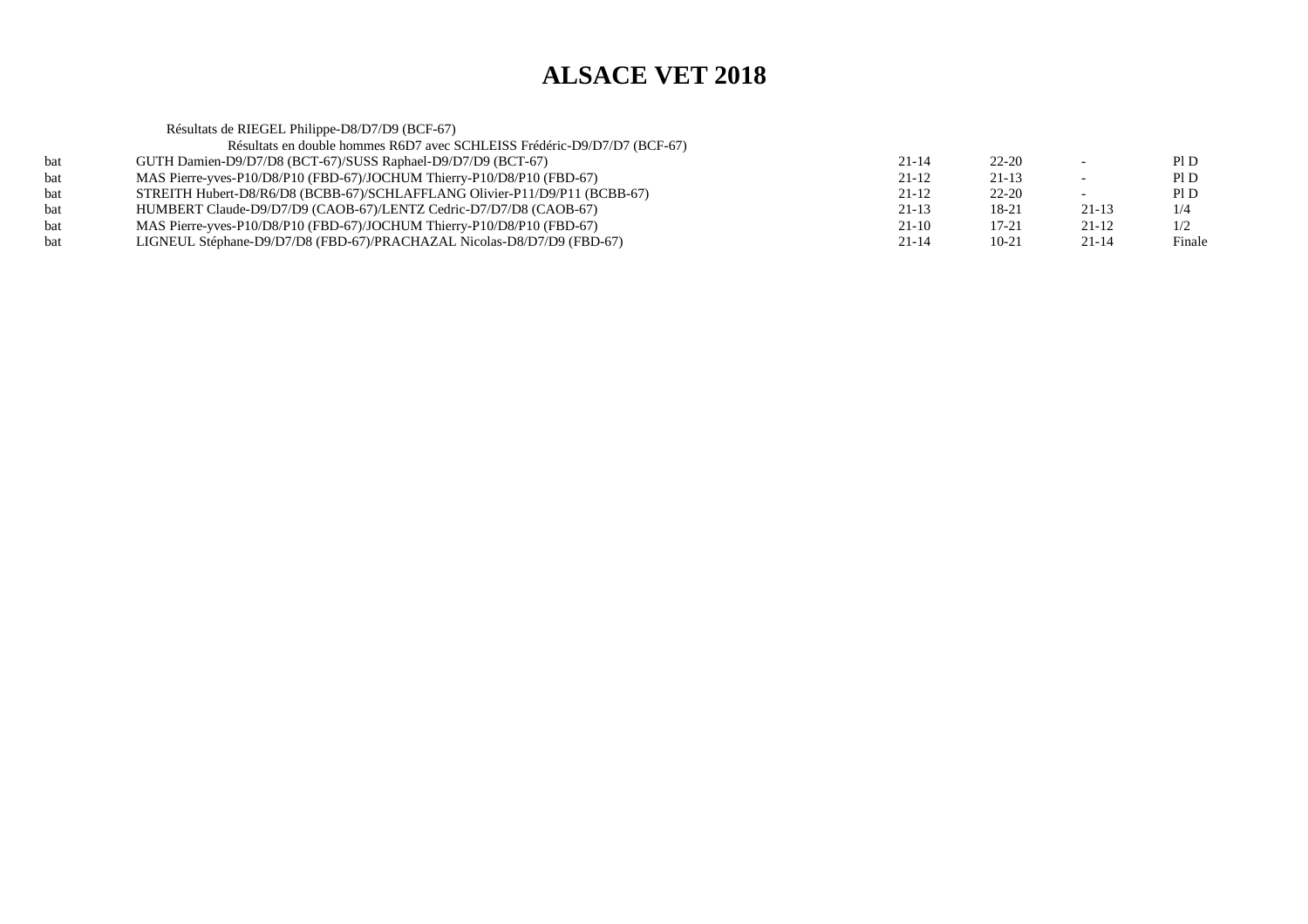|      | Résultats de ROHMER Sandra-P11/P10/P10 (SBC67-67)                         |                |           |      |
|------|---------------------------------------------------------------------------|----------------|-----------|------|
|      | Résultats en double mixte D8D9 avec MORTZ Thierry-P10/D9/D9 (SBC67-67)    |                |           |      |
| perd | MAZZOCCO Olivier-D9/D7/D9 (BCIG-67)/DOLLE Christelle-P10/D8/D8 (CCSSL-67) | 3-21           | $20 - 22$ | Pl C |
| perd | LAOUT Stéphane-P12/P10/P12 (VDR-67)/HUBER Virginie-P10/D8/D9 (VDR-67)     | $8-21$         | 12-21     | P1C  |
| perd | HUMBERT Claude-D9/D7/D9 (CAOB-67)/GUTH Isabelle-P11/D9/P10 (CAOB-67)      | $15-2^{\circ}$ | $19-21$   | PI C |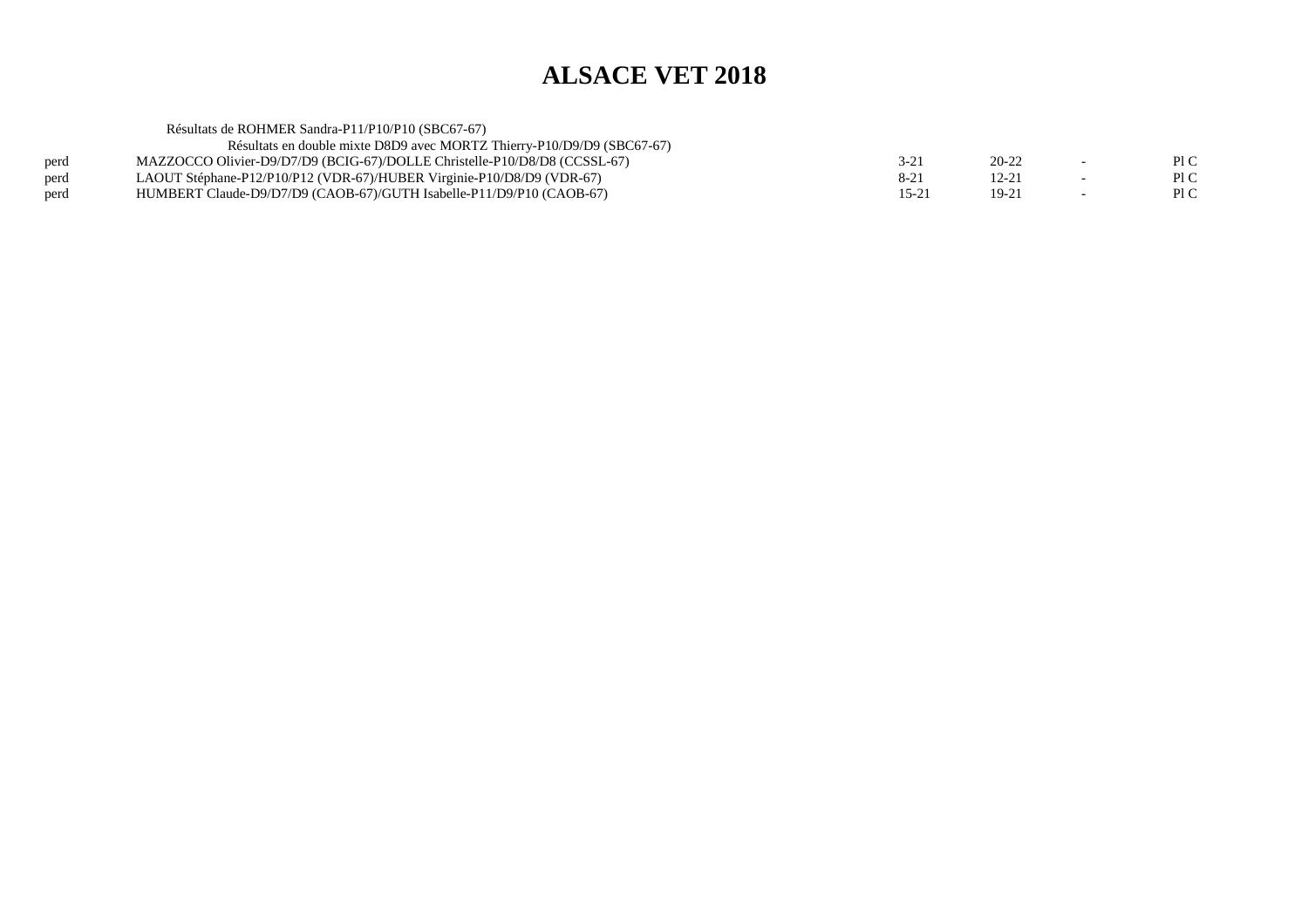|      | Résultats de ROSE Pascal-P12 (BIG-67)   |     |                          |     |
|------|-----------------------------------------|-----|--------------------------|-----|
|      | Résultats en simple hommes P10P11P12    |     |                          |     |
| perd | FOLTZ Arnaud-P10/P11/P12 (FBD-67)       |     |                          | PIA |
| perd | BRUGNEAUX Guillaume-P10/D8/P10 (EVE-67) | $-$ | $\overline{\phantom{0}}$ | PIA |
|      |                                         |     |                          |     |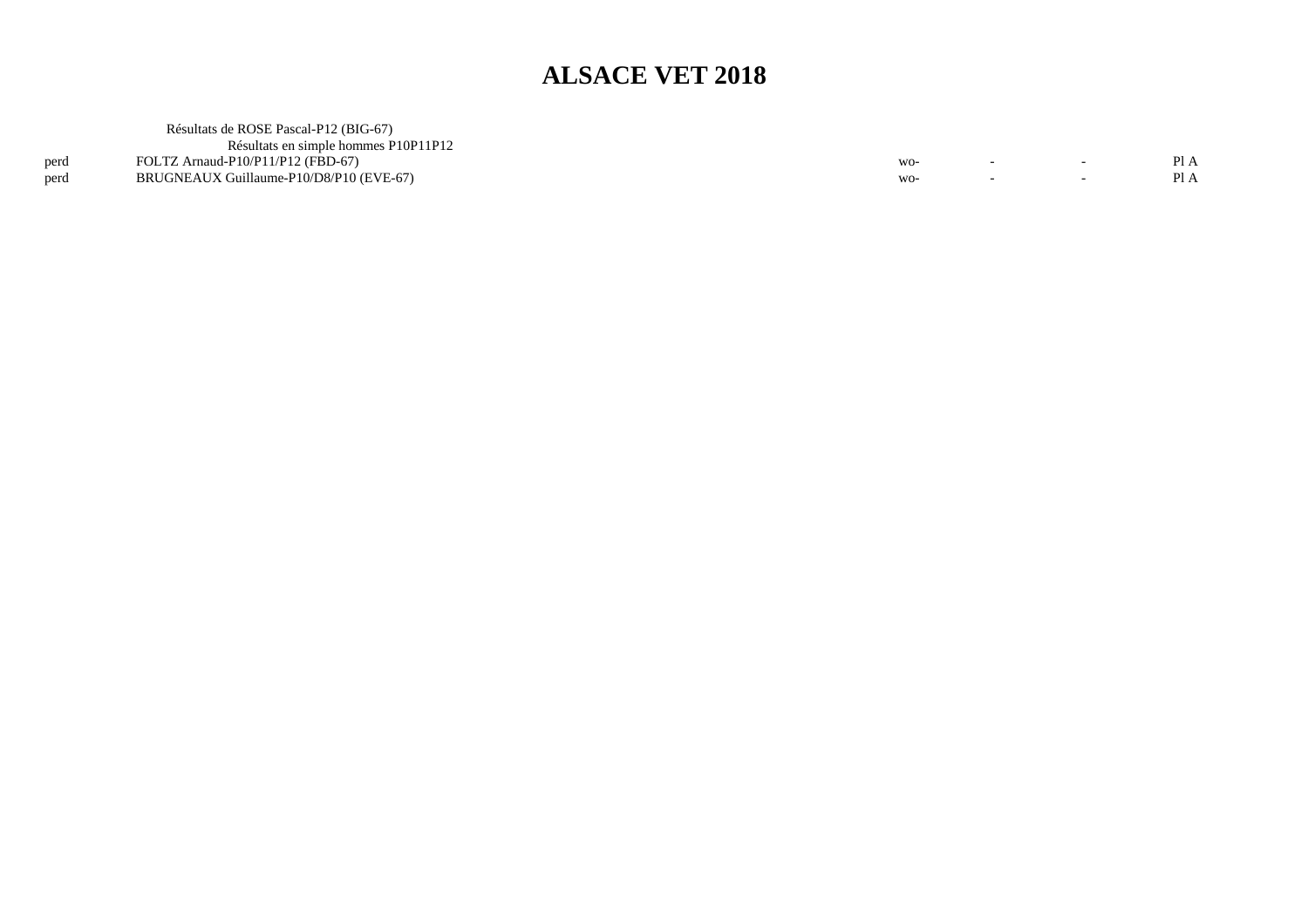Résultats de ROTH Thierry-R6/R4/R6 (OFBC-67) Résultats en double hommes R4R5 avec HELFRICH Jean-yves-D8/R6/D7 (OFBC-67)bat HOLT Nicolas-R6/R4/R6 (BDR-67)/JENNY Frédéric-R6/R4/R6 (BCO-67) $15-21$   $24-22$   $21-15$  PIC Pl C bat LAUQUE Pierre-D8/D7/D9 (ENABAD-67)/OUDOT Mickaël-D7/R5/D7 (ENABAD-67) $21-13$   $21-17$  - PIC  $P1C$ perd NGO Van tuyen-D7/R5/D7 (ASPTT-67)/FABRICIUS Alexandre-R6/R4/R5 (ASPTT-67) $19-21$  19-21 - PIC  $1/4$ perd BITZ Stephan-R4 (ASPTT-67)/BURESI Philippe-D8/R6/R6 (MBC-67) $8-21$  14-21 - 1/4 Résultats en double mixte R6D7 avec SINSOU Clara-D9/D9/D7 (OFBC-67)bat GIRAULT François-P10/D8/D8 (HBC-67)/WALTZ Christelle-D7/R5/D7 (SLDB-67) $-wo$  -  $-$  Pl B  $PIB$ perd PAPON Vincent-D8/R6/D8 (BCIG-67)/CAMPEIS Marie-laure-D9/D8/D7 (BCIG-67) $13-21$  15-21 - PIB  $1/4$ perd BURESI Laurent-R5/R4/R6 (BCMS-67)/ILTISS Catherine-D8/R6/D7 (BCMS-67) $21-23$  16-21 - 1/4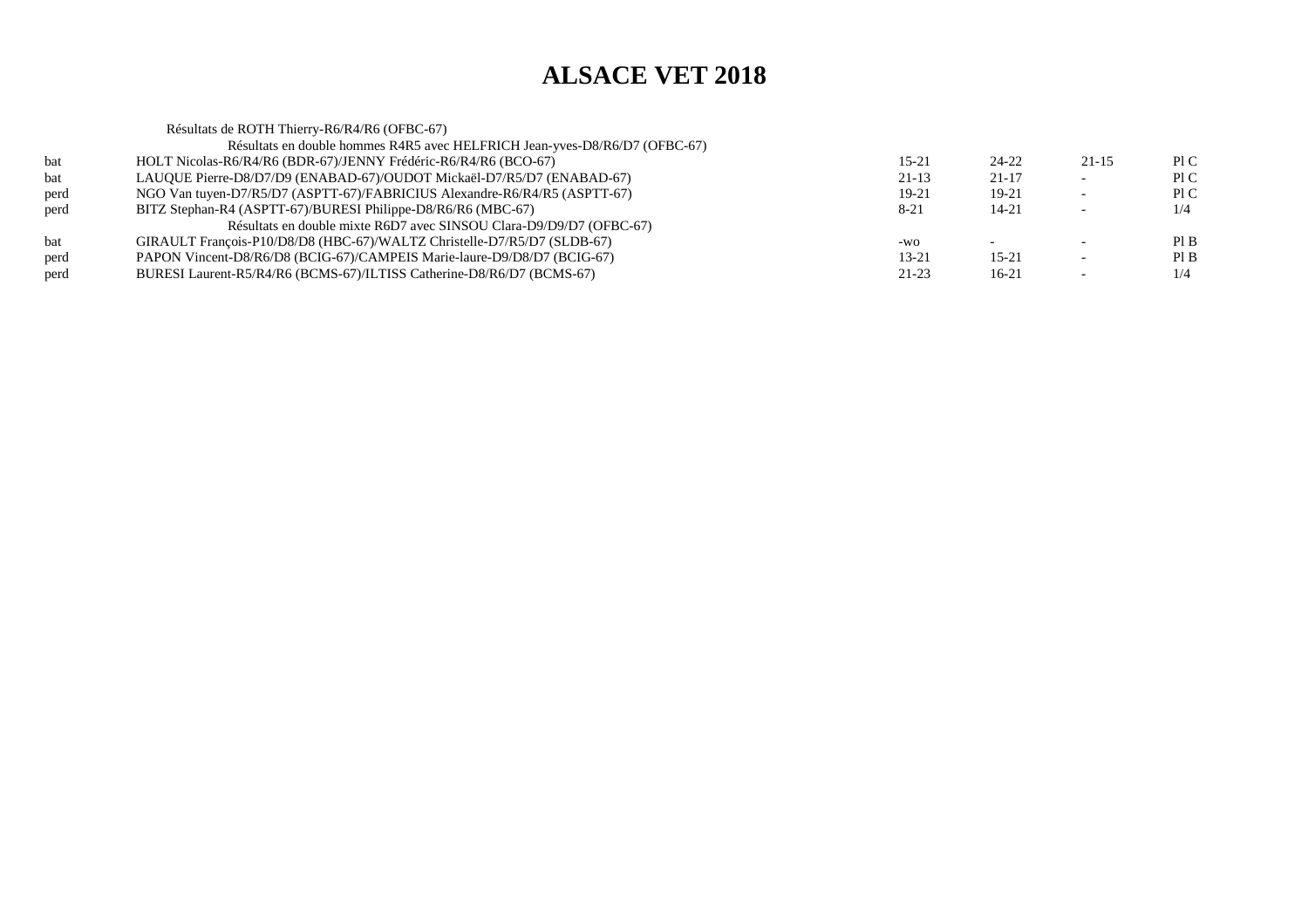Résultats de SAAL Eric-D7/R5/D7 (ENABAD-67)

Résultats en double hommes R4R5 avec HUMBEL Christophe-D7/R5/D7 (ENABAD-67)

| perd | DAHLEN Daniel-R6/R4/R4 (ASPTT-67)/BURESI Laurent-R5/R4/R6 (BCMS-67)     |  |  |
|------|-------------------------------------------------------------------------|--|--|
| perd | SOULIVONG Daravong-R6/R5/D7 (BCO-67)/LIHRMANN Etienne-D7/R5/D7 (BCO-67) |  |  |
| perd | WILLEM Franck-D7/R6/D8 (CBO-67)/DE ALMEIDA Dominique-D8/R6/D8 (CBO-67)  |  |  |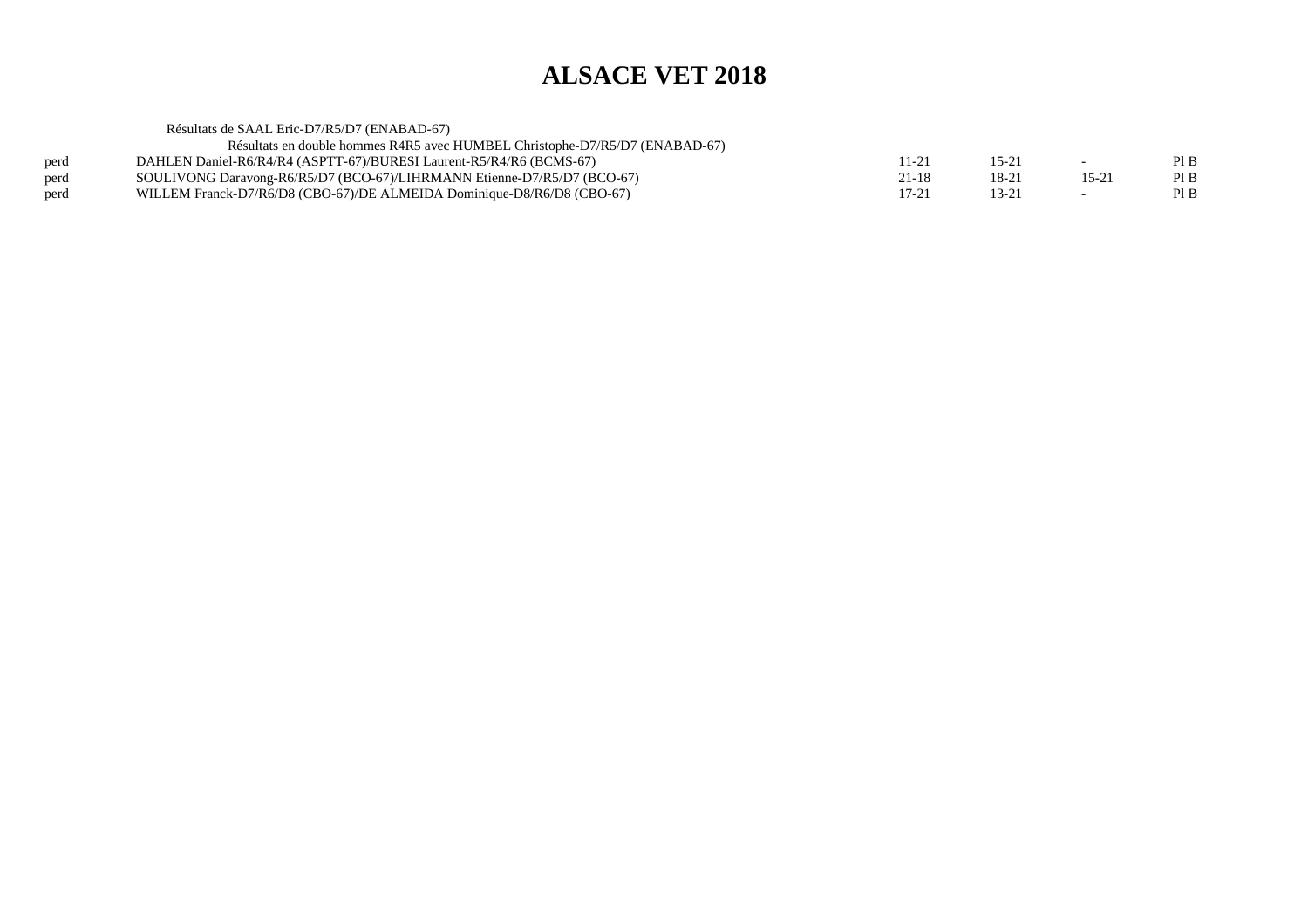Résultats de SADON Isabelle-P12/P11/P11 (EVE-67)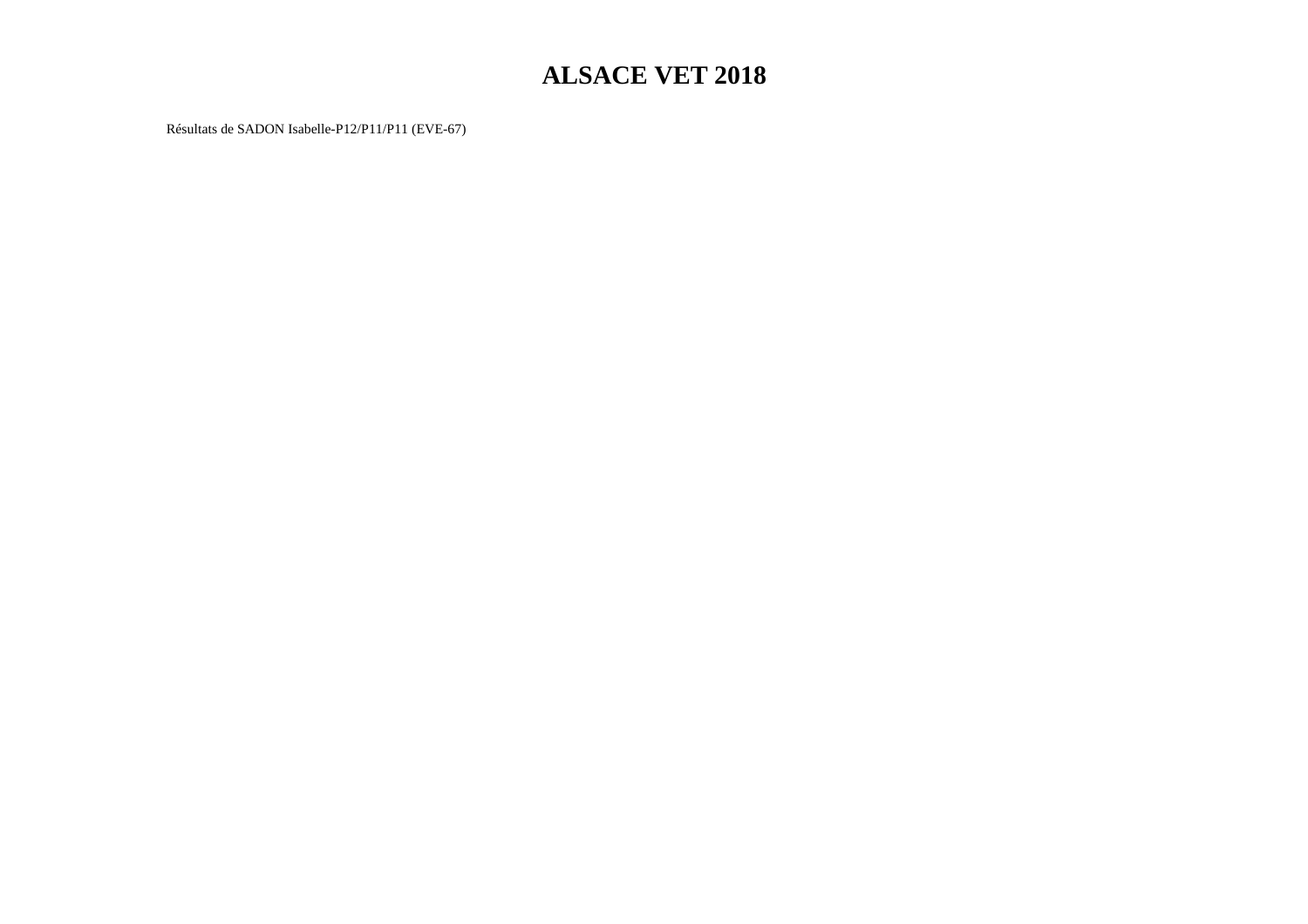|      | Résultats de SALIN Daniel-D9/D7/D9 (ASLR-67)                                       |       |        |      |
|------|------------------------------------------------------------------------------------|-------|--------|------|
|      | Résultats en double hommes R6D7 avec RAKOTOMALALA Johan-lucas-P10/D9/P11 (ASLR-67) |       |        |      |
| perd | GARDIES Laurent-D8/R6/D8 (BCMS-67)/NICABOU Steve-D8/D9/P10 (BCMS-67)               | 21-19 | $19-2$ | Pl A |
| perd | KEIFFER Thierry-D9/D7/D9 (ENABAD-67)/MISCHEL Alexandre-D8/R6/D8 (ENABAD-67)        | 19-21 |        | Pl A |
|      |                                                                                    |       |        |      |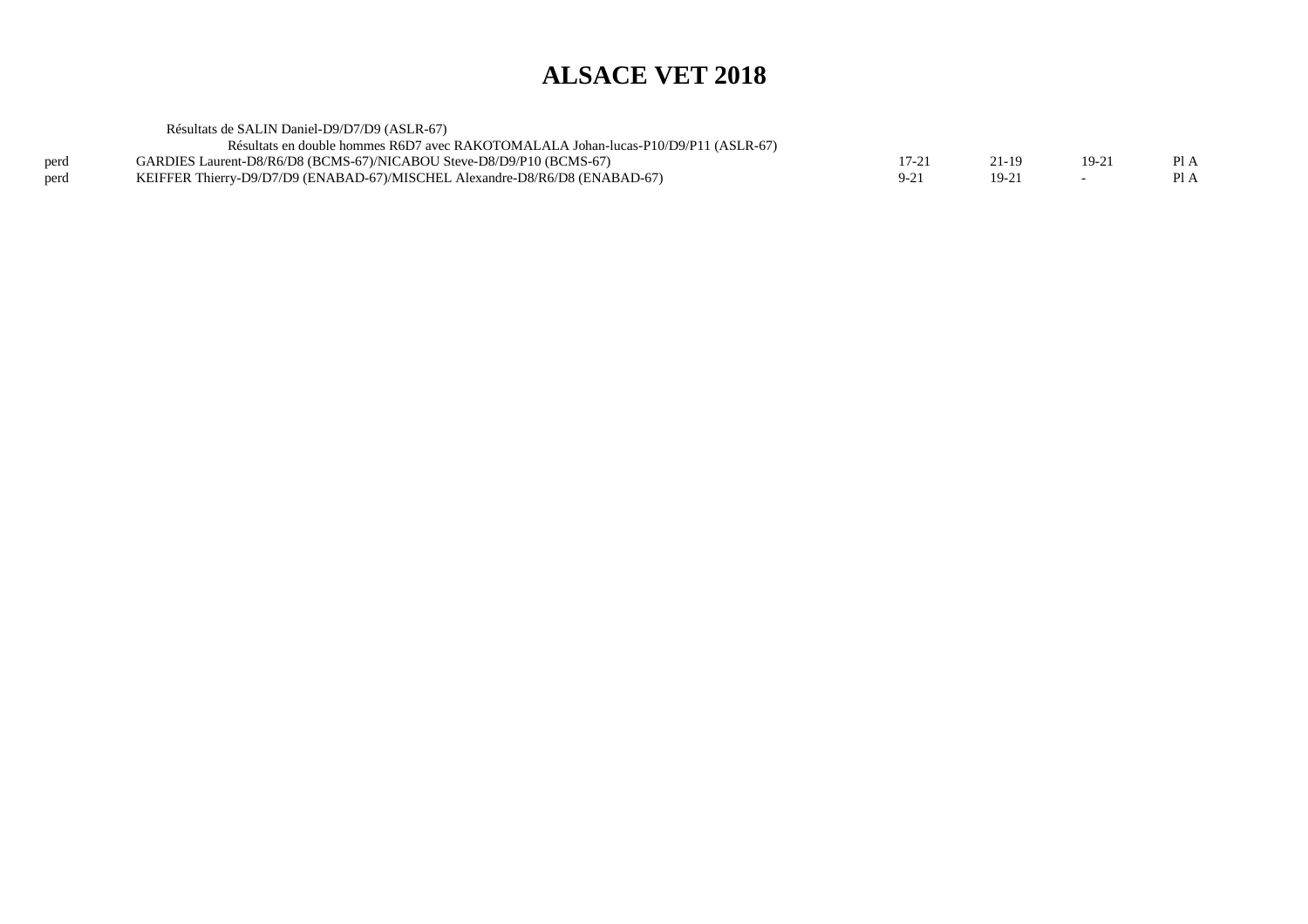#### Résultats de SCHLAFFLANG Olivier-P11/D9/P11 (BCBB-67) Résultats en double hommes R6D7 avec STREITH Hubert-D8/R6/D8 (BCBB-67)bat MAS Pierre-yves-P10/D8/P10 (FBD-67)/JOCHUM Thierry-P10/D8/P10 (FBD-67)<br>perd GUTH Damien-D9/D7/D8 (BCT-67)/SUSS Raphael-D9/D7/D9 (BCT-67) ) 14-21 21-10 21-19 PID  $PID$ perd GUTH Damien-D9/D7/D8 (BCT-67)/SUSS Raphael-D9/D7/D9 (BCT-67)<br>perd RIEGEL Philippe-D8/D7/D9 (BCF-67)/SCHLEISS Frédéric-D9/D7/D7 (B  $15-21$  9-21 - PID  $PID$ perd RIEGEL Philippe-D8/D7/D9 (BCF-67)/SCHLEISS Frédéric-D9/D7/D7 (BCF-67) $12-21$   $20-22$  - PID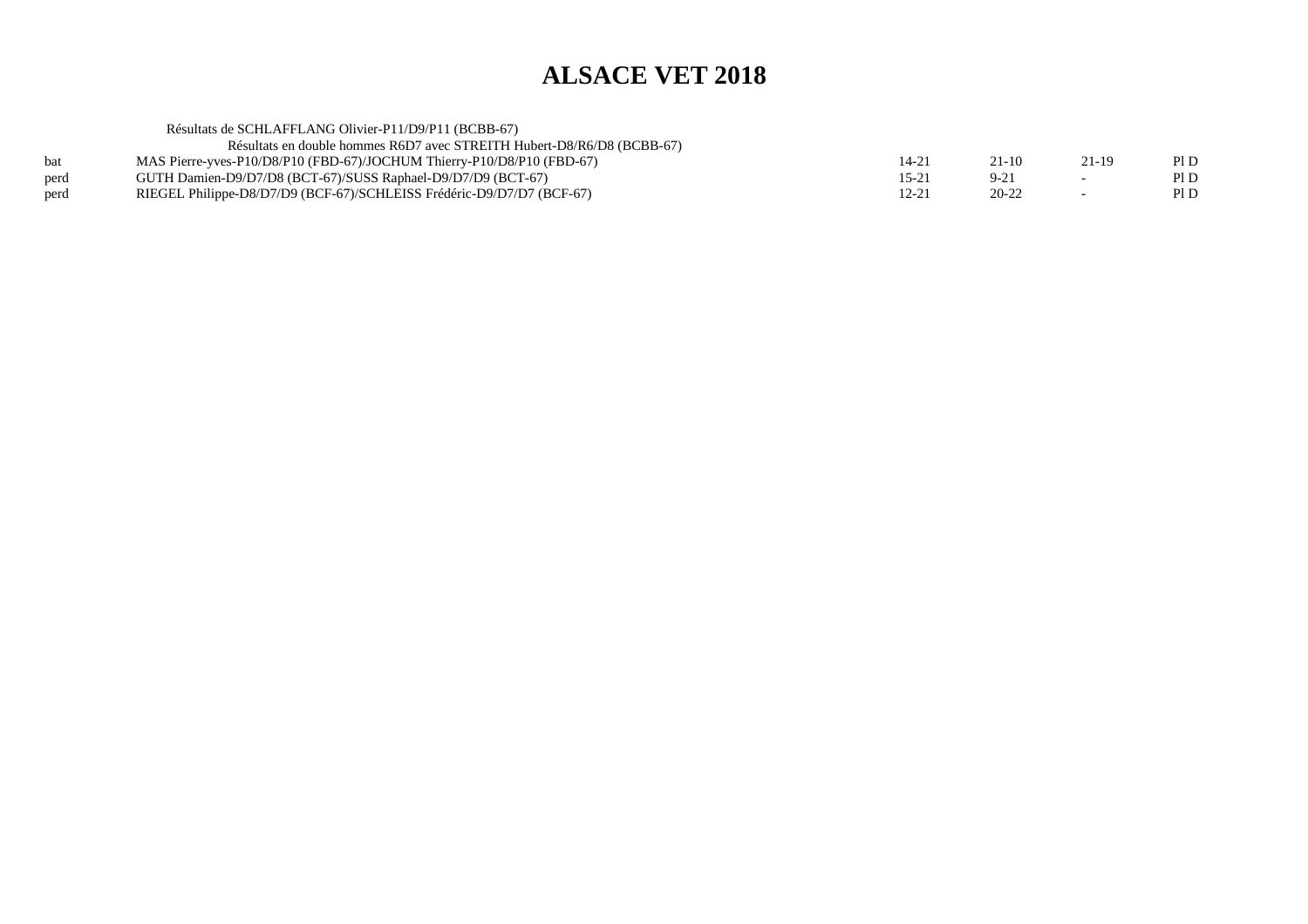|     | Résultats de SCHLEISS Frédéric-D9/D7/D7 (BCF-67)                           |           |           |           |        |
|-----|----------------------------------------------------------------------------|-----------|-----------|-----------|--------|
|     | Résultats en double hommes R6D7 avec RIEGEL Philippe-D8/D7/D9 (BCF-67)     |           |           |           |        |
| bat | GUTH Damien-D9/D7/D8 (BCT-67)/SUSS Raphael-D9/D7/D9 (BCT-67)               | $21 - 14$ | $22 - 20$ |           | PID    |
| bat | MAS Pierre-yves-P10/D8/P10 (FBD-67)/JOCHUM Thierry-P10/D8/P10 (FBD-67)     | $21 - 12$ | $21 - 13$ |           | PID    |
| bat | STREITH Hubert-D8/R6/D8 (BCBB-67)/SCHLAFFLANG Olivier-P11/D9/P11 (BCBB-67) | $21 - 12$ | $22 - 20$ |           | PI D   |
| bat | HUMBERT Claude-D9/D7/D9 (CAOB-67)/LENTZ Cedric-D7/D7/D8 (CAOB-67)          | $21 - 13$ | 18-21     | $21 - 13$ | 1/4    |
| bat | MAS Pierre-yves-P10/D8/P10 (FBD-67)/JOCHUM Thierry-P10/D8/P10 (FBD-67)     | $21-10$   | $17 - 21$ | $21 - 12$ | 1/2    |
| bat | LIGNEUL Stéphane-D9/D7/D8 (FBD-67)/PRACHAZAL Nicolas-D8/D7/D9 (FBD-67)     | $21 - 14$ | $10 - 21$ | $21 - 14$ | Finale |
|     |                                                                            |           |           |           |        |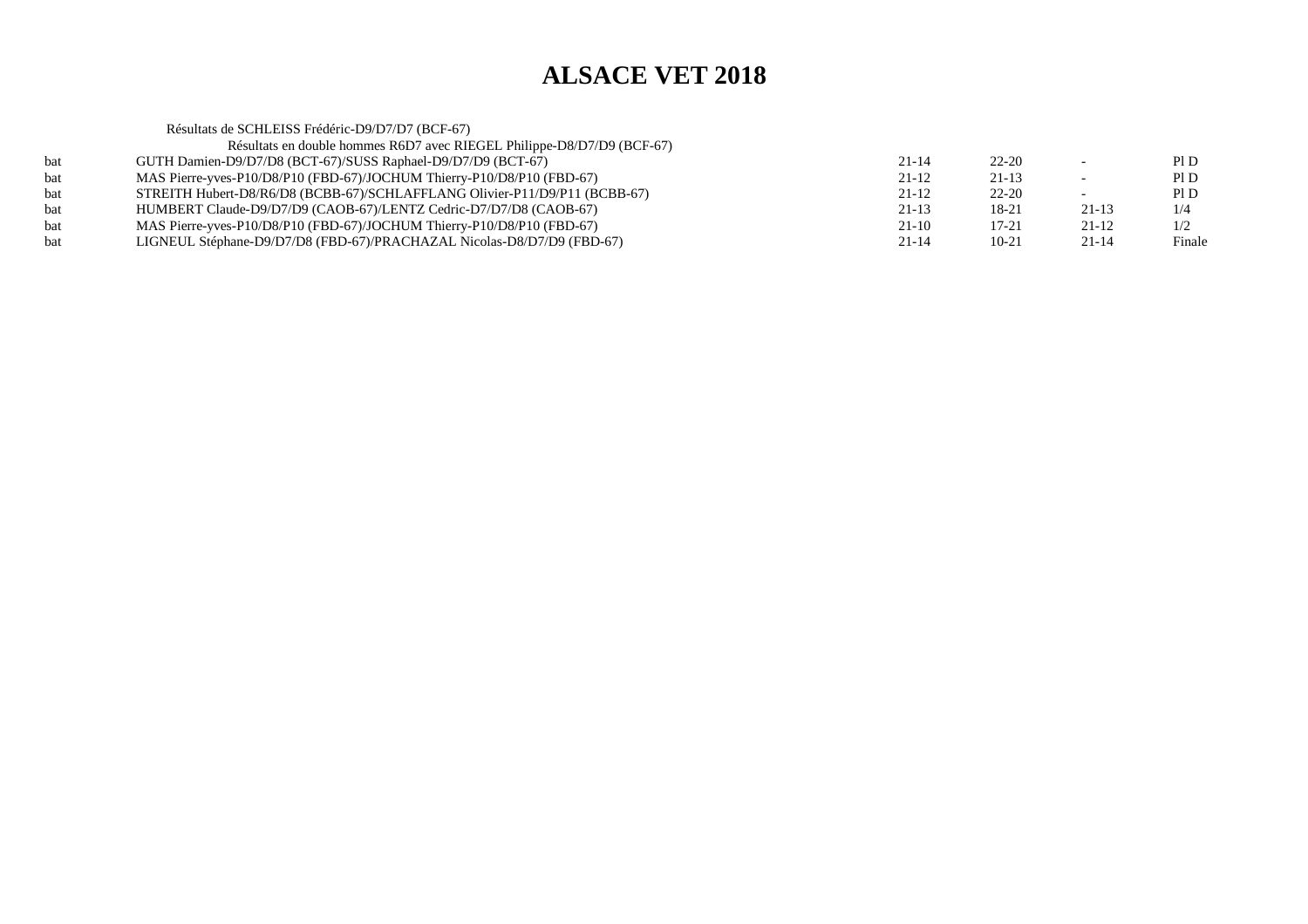|      | Résultats de SCHMIDT Claude-D9/D7/D9 (ENABAD-67)                       |           |         |                          |      |
|------|------------------------------------------------------------------------|-----------|---------|--------------------------|------|
|      | Résultats en double hommes R6D7 avec HERBIN Bruno-D9/D7/D9 (ENABAD-67) |           |         |                          |      |
| perd | SFRONTATO Nicolas-D8/D7/D9 (VDK-67)/KIEGER Ludovic-D8/D7/D9 (VDK-67)   | 19-21     | 12-21   | $\sim$                   | P1C  |
| perd | LIGNEUL Stéphane-D9/D7/D8 (FBD-67)/PRACHAZAL Nicolas-D8/D7/D9 (FBD-67) | 12-21     | $16-21$ | $\overline{\phantom{0}}$ | Pl C |
| perd | HUMBERT Claude-D9/D7/D9 (CAOB-67)/LENTZ Cedric-D7/D7/D8 (CAOB-67)      | $19 - 21$ | 19-21   | $\overline{\phantom{0}}$ | Pl C |
|      |                                                                        |           |         |                          |      |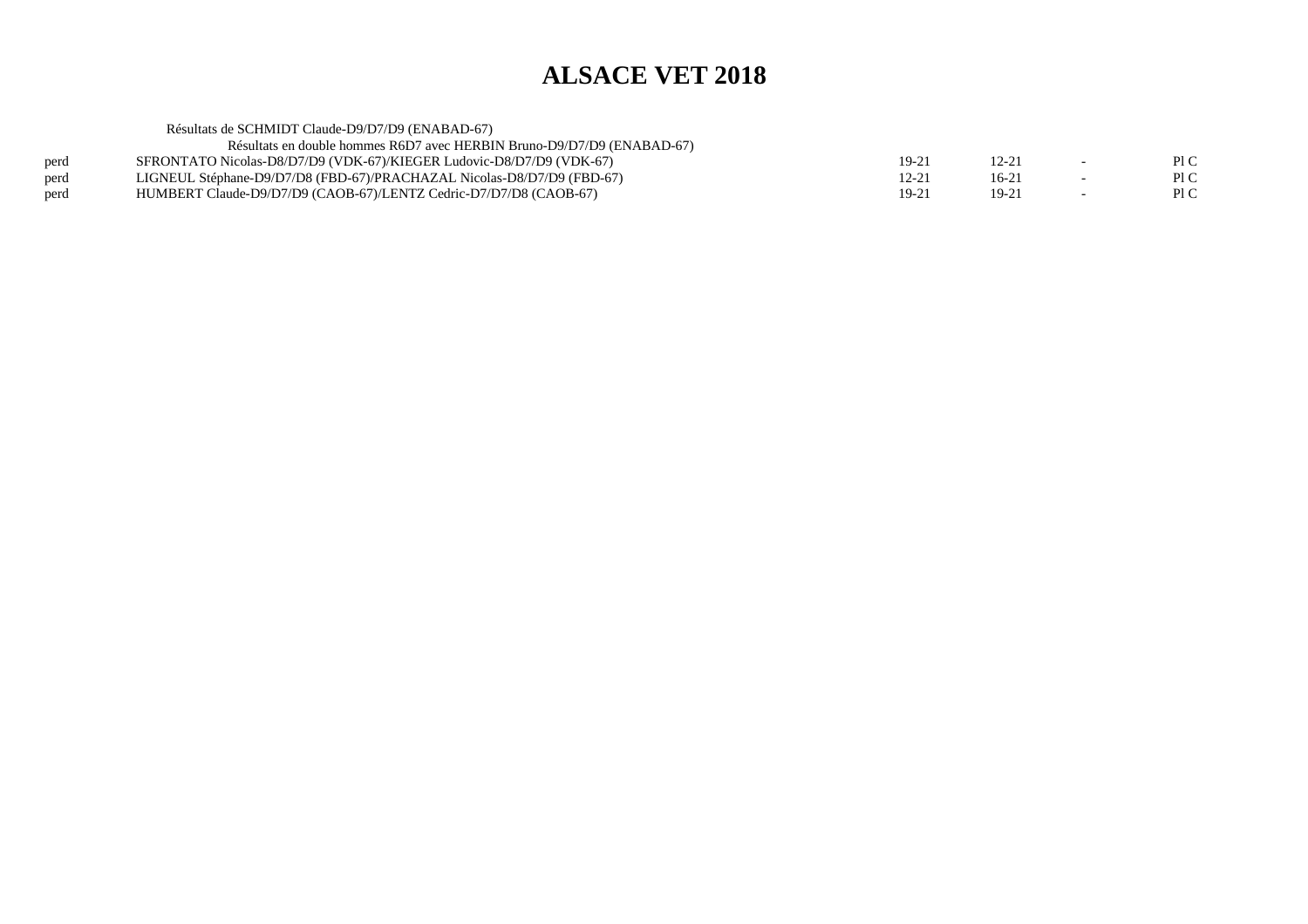| Résultats de SCHULER Sandrine-P12/P10/P10 (BADKOM-67)                               |           |           |                          |      |
|-------------------------------------------------------------------------------------|-----------|-----------|--------------------------|------|
| Résultats en double mixte P10P11P12 avec WENCKER Christophe-P12/P10/P10 (BADKOM-67) |           |           |                          |      |
| WAGNER Alexandre-P10/D9/P10 (BCV-67)/ANTONI Caroline-P10/P10/P11 (BCV-67)           | 21-19     | $21 - 13$ | $\overline{\phantom{0}}$ | Pl A |
| SCHWEITZER Thierry-P12/P11/P11 (BCO-67)/SCHWEITZER Alena-P12/P10/P10 (BCO-67)       | $21 - 14$ | $21 - 14$ | $\overline{\phantom{0}}$ | Pl A |
| JACQUIN François-P10/D9/P10 (EVE-67)/GUILLEN Angela-P10 (CSCTS-67)                  | 18-21     | 21-13     | $21 - 17$                | Pl A |
|                                                                                     |           |           |                          |      |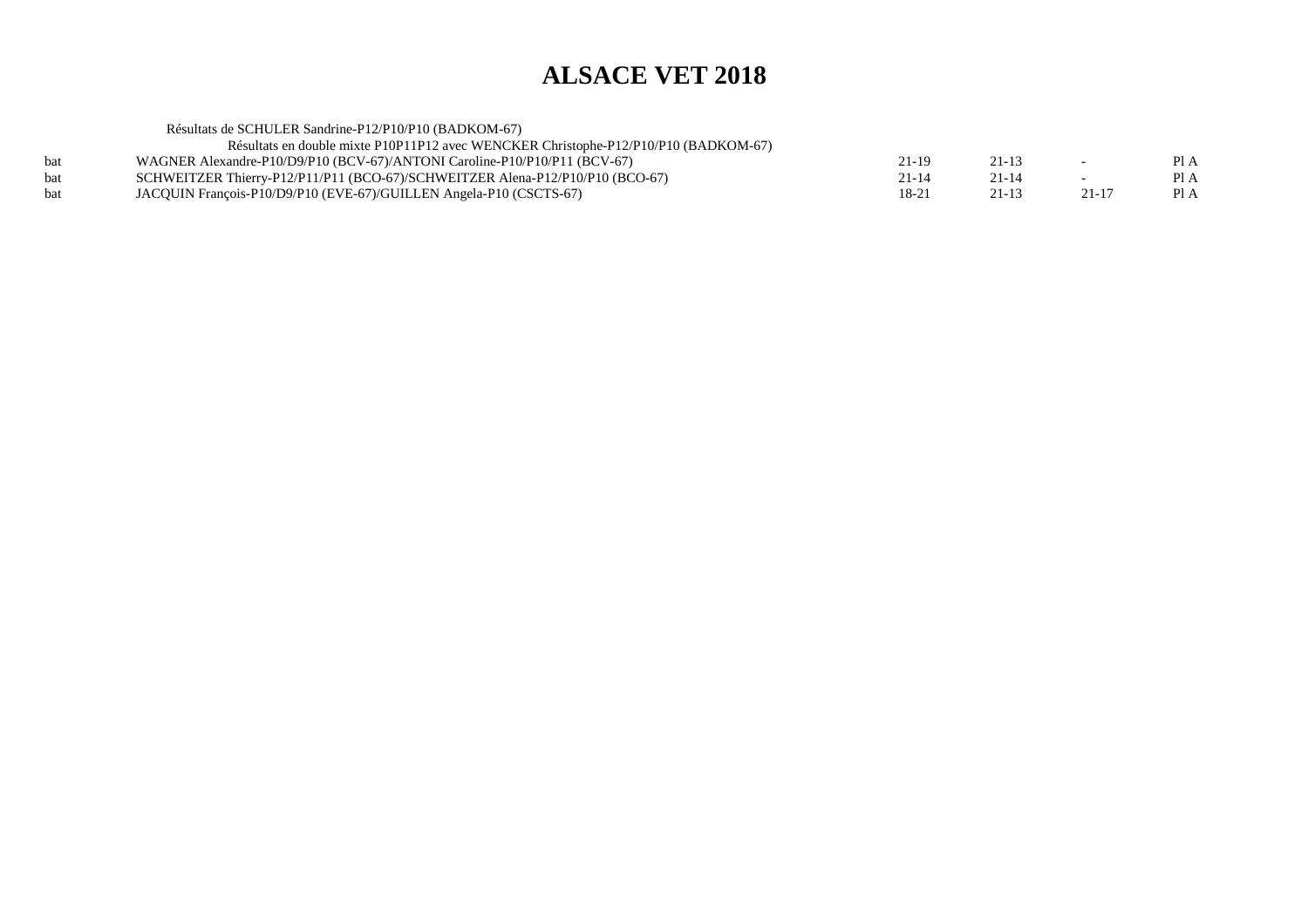Résultats de SCHWEITZER Alena-P12/P10/P10 (BCO-67) Résultats en double mixte P10P11P12 avec SCHWEITZER Thierry-P12/P11/P11 (BCO-67)perd JACQUIN François-P10/D9/P10 (EVE-67)/GUILLEN Angela-P10 (CSCTS-67)<br>perd WENCKER Christophe-P12/P10/P10 (BADKOM-67)/SCHULER Sandrine-P12/  $15-21$   $7-21$   $-$  PIA  $PIA$ perd WENCKER Christophe-P12/P10/P10 (BADKOM-67)/SCHULER Sandrine-P12/P10/P10 (BADKOM-67) 14-21 14-21 14-21 14-21<br>Perd WAGNER Alexandre-P10/D9/P10 (BCV-67)/ANTONI Caroline-P10/P10/P11 (BCV-67) 16-21 18-21 18-21 18-21  $PIA$ WAGNER Alexandre-P10/D9/P10 (BCV-67)/ANTONI Caroline-P10/P10/P11 (BCV-67)  $18-21$  18-21 - PIA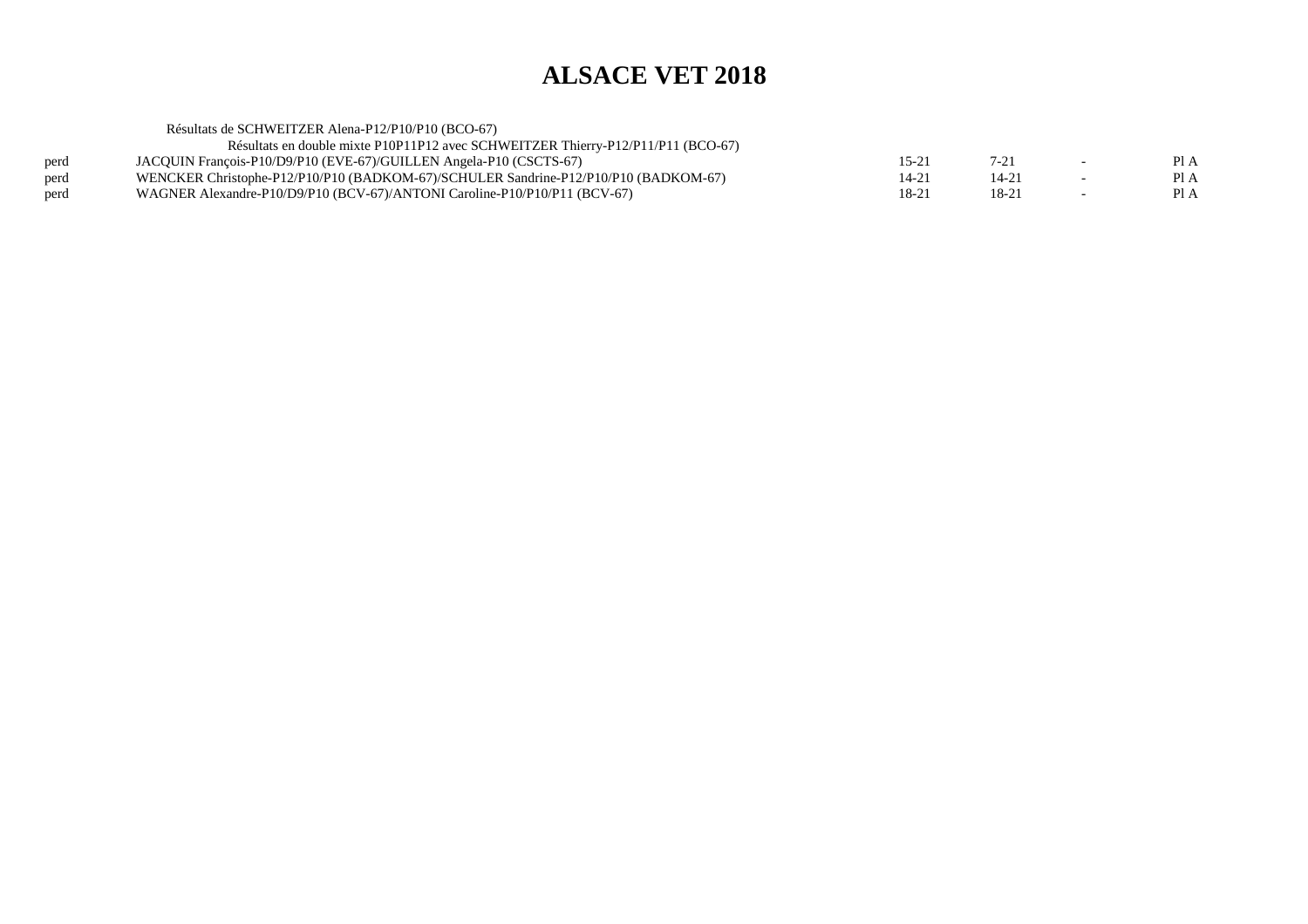|      | Résultats de SCHWEITZER Thierry-P12/P11/P11 (BCO-67)                                |           |           |         |      |
|------|-------------------------------------------------------------------------------------|-----------|-----------|---------|------|
|      | Résultats en double hommes P10P11P12 avec GRELLIER Benoit-P12/P11/P12 (BCO-67)      |           |           |         |      |
| bat  | KILIAN Raphael-P12/P11/P11 (ABCM-67)/MISCHLER Mickael-P11/P10/P10 (ABCM-67)         | $21 - 17$ | 18-21     | $21-19$ | Pl A |
| bat  | EHRMANN Stève-P10/P10/P11 (HBC-67)/BOUGARDIER Bertrand-P11/P12/P12 (ABCM-67)        | -WO       |           |         | Pl A |
| bat  | GRIMONT Christophe-P12/P10/P10 (ENABAD-67)/ABERT Vincent-NC (ENABAD-67)             | $21 - 15$ | $21 - 14$ |         | PI A |
|      | Résultats en double mixte P10P11P12 avec SCHWEITZER Alena-P12/P10/P10 (BCO-67)      |           |           |         |      |
| perd | JACQUIN François-P10/D9/P10 (EVE-67)/GUILLEN Angela-P10 (CSCTS-67)                  | $15 - 21$ | $7 - 21$  |         | PI A |
| perd | WENCKER Christophe-P12/P10/P10 (BADKOM-67)/SCHULER Sandrine-P12/P10/P10 (BADKOM-67) | 14-21     | 14-21     |         | PI A |
| perd | WAGNER Alexandre-P10/D9/P10 (BCV-67)/ANTONI Caroline-P10/P10/P11 (BCV-67)           | 18-21     | 18-21     |         | Pl A |
|      |                                                                                     |           |           |         |      |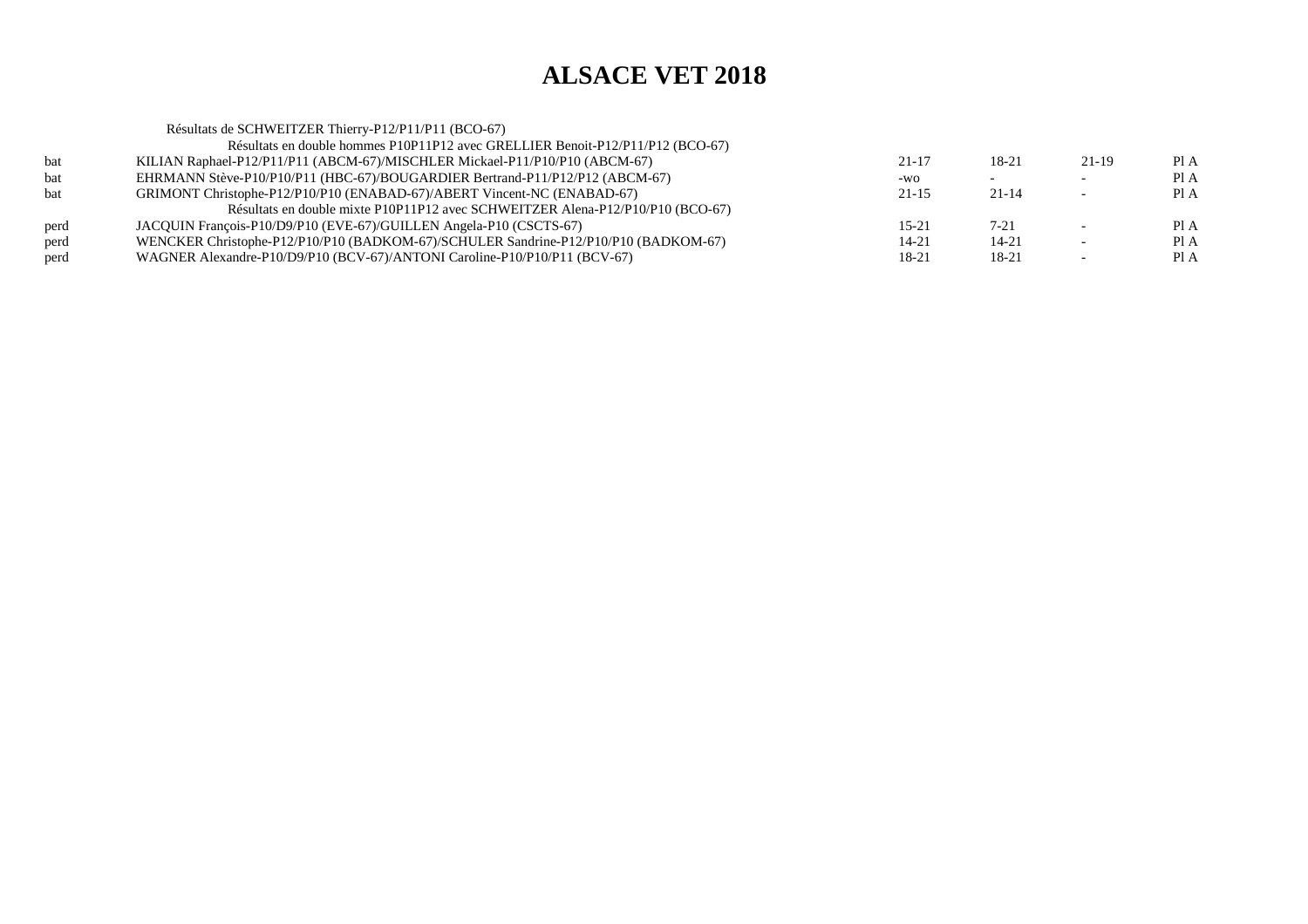#### Résultats de SETHURAMAN Kaneson-D7/D7/D9 (CSBW-68)

| Résultats en simple hommes R6D7      |           |         |        |      |
|--------------------------------------|-----------|---------|--------|------|
| NGUYEN Khanh-R6/R4/R6 (BCFG-68)      | 13-21     | $10-21$ |        | Pl A |
| SOULIVONG Daravong-R6/R5/D7 (BCO-67) | 13-21     | 21-19   |        | Pl A |
| NICABOU Steve-D8/D9/P10 (BCMS-67)    | $21 - 14$ | $6-2i$  | $16-2$ | Pl A |
|                                      |           |         |        |      |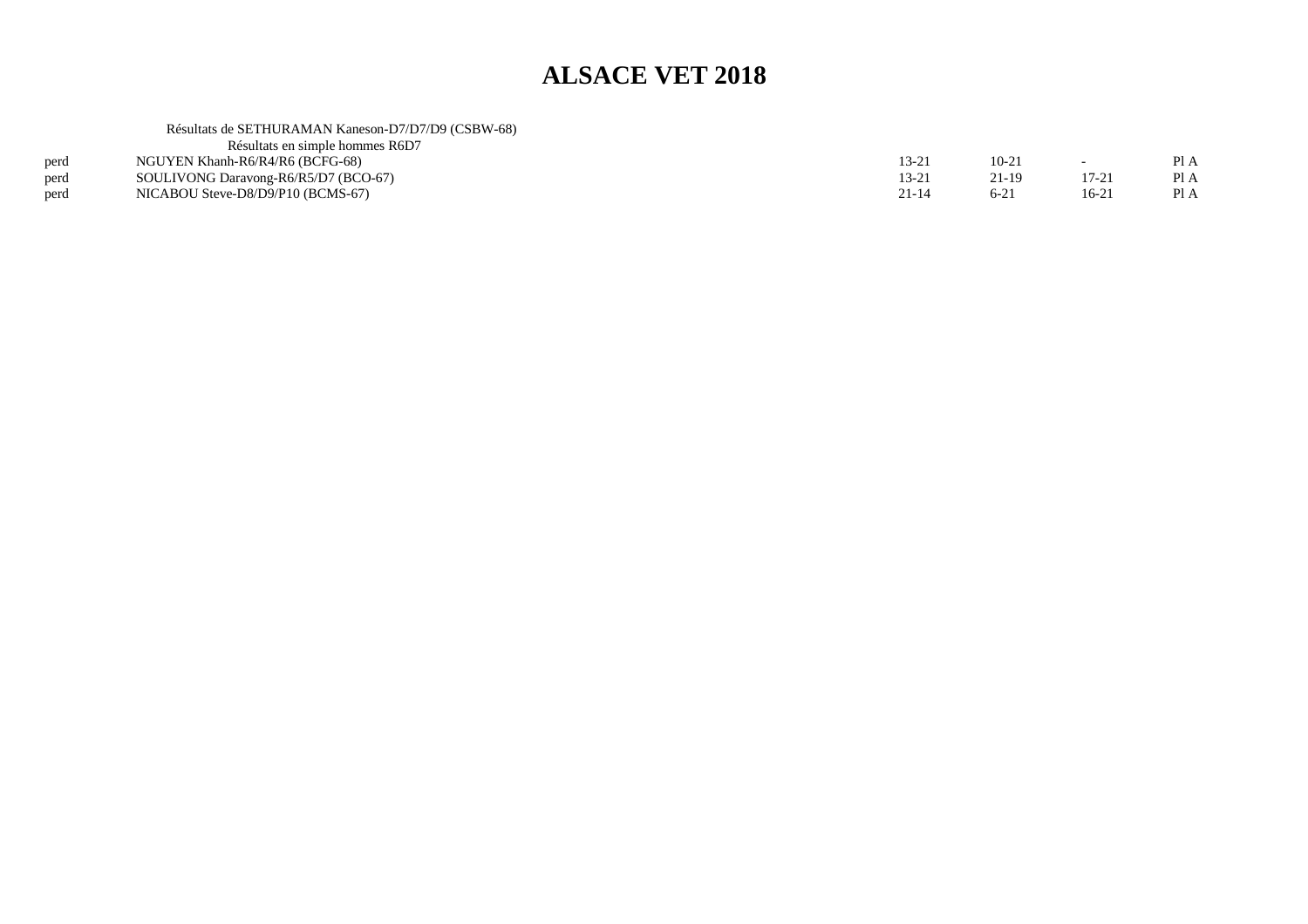|      | Résultats de SFRONTATO Nicolas-D8/D7/D9 (VDK-67)                       |           |           |           |     |
|------|------------------------------------------------------------------------|-----------|-----------|-----------|-----|
|      | Résultats en simple hommes D8D9                                        |           |           |           |     |
| bat  | DROUANT Eric-D9/D9/P11 (HBC-67)                                        | $21-10$   | $21 - 15$ |           | PIB |
| bat  | BRONNERT Nicolas-D9/D7/D8 (BCS-67)                                     | $21 - 17$ | $21 - 15$ |           | PIB |
| perd | BEKTAS Eddy-D8/R6/D8 (CCSSL-67)                                        | $16 - 21$ | $17 - 21$ |           | PIB |
| bat  | TODOROVIC Gilbert-D9/D7/D9 (BADKOM-67)                                 | 18-21     | $21-19$   | $23 - 21$ | 1/4 |
| perd | BEKTAS Eddy-D8/R6/D8 (CCSSL-67)                                        | $12 - 21$ | $21 - 17$ | $13 - 21$ | 1/2 |
| bat  | DROUANT Eric-D9/D9/P11 (HBC-67)                                        | 17-21     | $21 - 15$ | $21 - 14$ | 1/2 |
|      | Résultats en double hommes R6D7 avec KIEGER Ludovic-D8/D7/D9 (VDK-67)  |           |           |           |     |
| bat  | SCHMIDT Claude-D9/D7/D9 (ENABAD-67)/HERBIN Bruno-D9/D7/D9 (ENABAD-67)  | $21-19$   | $21 - 12$ |           | P1C |
| bat  | HUMBERT Claude-D9/D7/D9 (CAOB-67)/LENTZ Cedric-D7/D7/D8 (CAOB-67)      | $21 - 12$ | $23 - 21$ |           | P1C |
| bat  | LIGNEUL Stéphane-D9/D7/D8 (FBD-67)/PRACHAZAL Nicolas-D8/D7/D9 (FBD-67) | $17 - 21$ | $21-19$   | $21 - 14$ | PIC |
| bat  | GUTH Damien-D9/D7/D8 (BCT-67)/SUSS Raphael-D9/D7/D9 (BCT-67)           | $21-12$   | $21-10$   |           | 1/4 |
| perd | LIGNEUL Stéphane-D9/D7/D8 (FBD-67)/PRACHAZAL Nicolas-D8/D7/D9 (FBD-67) | $21 - 14$ | 18-21     | 18-21     | 1/2 |
| bat  | MAS Pierre-yves-P10/D8/P10 (FBD-67)/JOCHUM Thierry-P10/D8/P10 (FBD-67) | $22 - 20$ | 19-21     | 21-12     | 1/2 |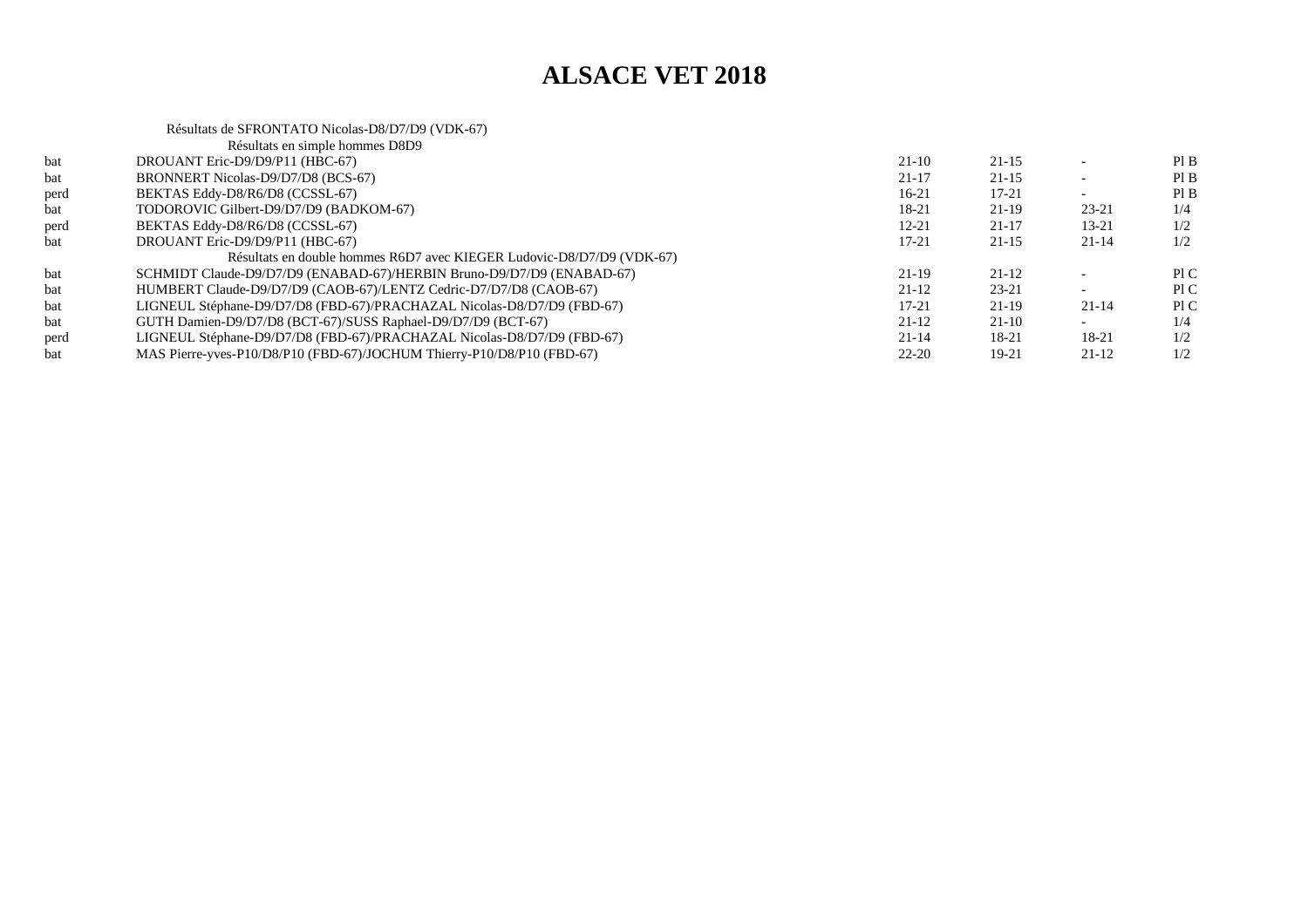Résultats de SINSOU Clara-D9/D9/D7 (OFBC-67) Résultats en double dames D8D9 avec BOOS Sandra-P12/P10/P10 (ABCM-67)perd DOLLE Christelle-P10/D8/D8 (CCSSL-67)/CAMPEIS Marie-laure-D9/D8/D7 (BCIG-67) $15-21$   $10-21$   $-$  PIA Pl A perd OBERLE Marie-pierre-P10/D8/D8 (BCT-67)/HUBER Virginie-P10/D8/D9 (VDR-67) $8-21$  12-21 - PIA  $PIA$ perd MARTIN Christel-P10/D8/D8 (BS-67)/GAUDRY Nelly-P10/D9/P10 (CBO-67)  $6-21$  12-21 - PIA Résultats en double mixte R6D7 avec ROTH Thierry-R6/R4/R6 (OFBC-67)bat GIRAULT François-P10/D8/D8 (HBC-67)/WALTZ Christelle-D7/R5/D7 (SLDB-67) $-$ wo - - Pl B  $PIB$ perd PAPON Vincent-D8/R6/D8 (BCIG-67)/CAMPEIS Marie-laure-D9/D8/D7 (BCIG-67) $13-21$  15-21 - PIB  $1/4$ perd BURESI Laurent-R5/R4/R6 (BCMS-67)/ILTISS Catherine-D8/R6/D7 (BCMS-67) $21-23$  16-21 - 1/4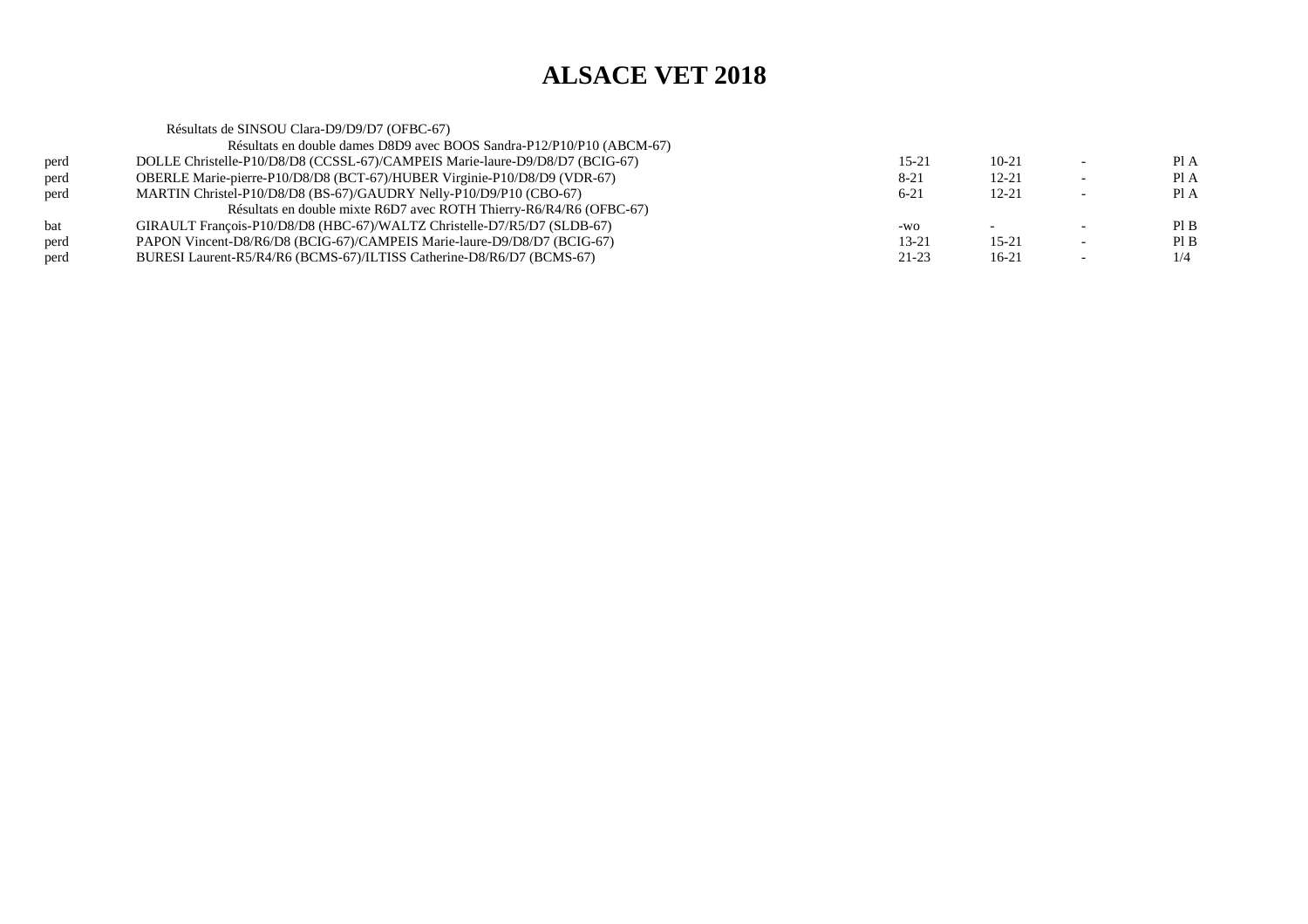|      | Résultats de SOULIVONG Daravong-R6/R5/D7 (BCO-67)                         |           |           |                          |      |
|------|---------------------------------------------------------------------------|-----------|-----------|--------------------------|------|
|      | Résultats en simple hommes R6D7                                           |           |           |                          |      |
| bat  | NICABOU Steve-D8/D9/P10 (BCMS-67)                                         | $22 - 20$ | $21 - 12$ |                          | PI A |
| bat  | SETHURAMAN Kaneson-D7/D7/D9 (CSBW-68)                                     | $21-13$   | $19-21$   | $21 - 17$                | Pl A |
| perd | NGUYEN Khanh-R6/R4/R6 (BCFG-68)                                           | $17 - 21$ | 18-21     | $\overline{\phantom{0}}$ | Pl A |
| perd | HOLT Nicolas-R6/R4/R6 (BDR-67)                                            | $10-21$   | $17 - 21$ | $\overline{\phantom{0}}$ | 1/4  |
|      | Résultats en double hommes R4R5 avec LIHRMANN Etienne-D7/R5/D7 (BCO-67)   |           |           |                          |      |
| bat  | WILLEM Franck-D7/R6/D8 (CBO-67)/DE ALMEIDA Dominique-D8/R6/D8 (CBO-67)    | $21 - 11$ | $12 - 21$ | $21 - 18$                | PIB  |
| bat  | HUMBEL Christophe-D7/R5/D7 (ENABAD-67)/SAAL Eric-D7/R5/D7 (ENABAD-67)     | $18-21$   | $21 - 18$ | $21-15$                  | PIB  |
| perd | DAHLEN Daniel-R6/R4/R4 (ASPTT-67)/BURESI Laurent-R5/R4/R6 (BCMS-67)       | 18-21     | $13 - 21$ |                          | PIB  |
| perd | GRUNFELDER Christophe-R6/R4/R6 (RSM-68)/CHAILLET Franck-R6/R4/R6 (RSM-68) | 17-21     | $14 - 21$ | $\overline{\phantom{0}}$ | 1/4  |
|      |                                                                           |           |           |                          |      |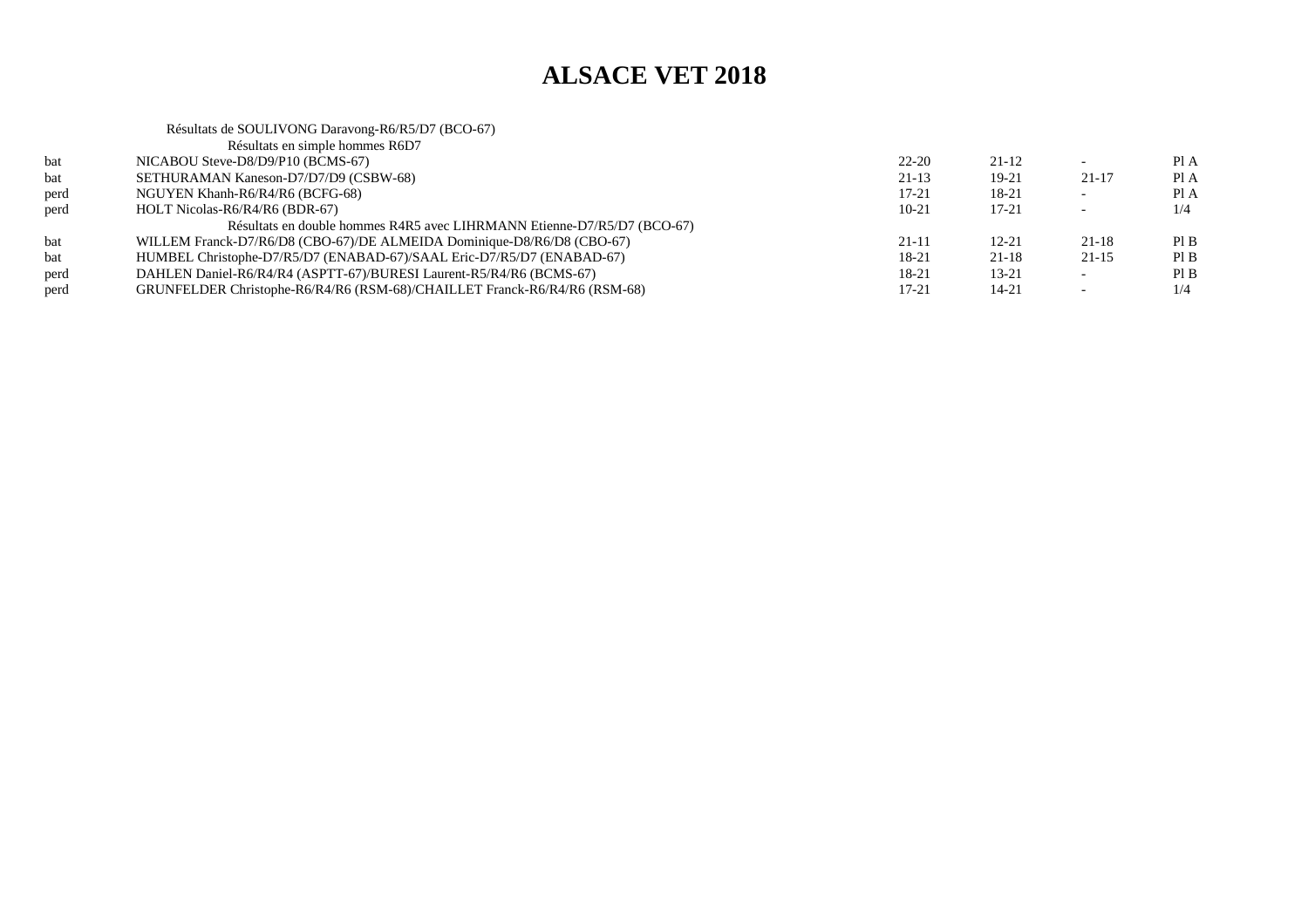Résultats de STEYER Alain-P11/D9/P11 (CBO-67) Résultats en double hommes D8D9 avec MULLER Guy-P11/D9/P10 (CBO-67) bat LAMBOLEY Emmanuel-P11/D9/P10 (EVE-67)/CERVERA Sébastien-P10/D9/P11 (EVE-67) $21-15$  19-21 21-10 PIC Pl C perd KRIER Joël-P10/D8/D8 (BCMS-67)/DORNIER Vincent-P10/P11/P12 (BCMS-67)<br>bat HASSANI Hamed-NC (HBC-67)/ALEXANDRE Avenel-D8/D8/P10 (HBC-67)  $19-21$  9-21 - PIC  $1/4$ bat HASSANI Hamed-NC (HBC-67)/ALEXANDRE Avenel-D8/D8/P10 (HBC-67) $23-25$  21-8 21-19 1/4  $1/2$ perd OBERLE Nicolas-P10/D8/P10 (CBO-67)/VOILQUIN Philippe-P10/D9/D9 (CBO-67) $14-21$  12-21 -  $1/2$  $1/2$ perd MARCANTONI Matthieu-D9/D9/P11 (ASLR-67)/ANDRISSEN Patrick-P10/D8/P10 (ASLR-67) 12-21 10-21 10-21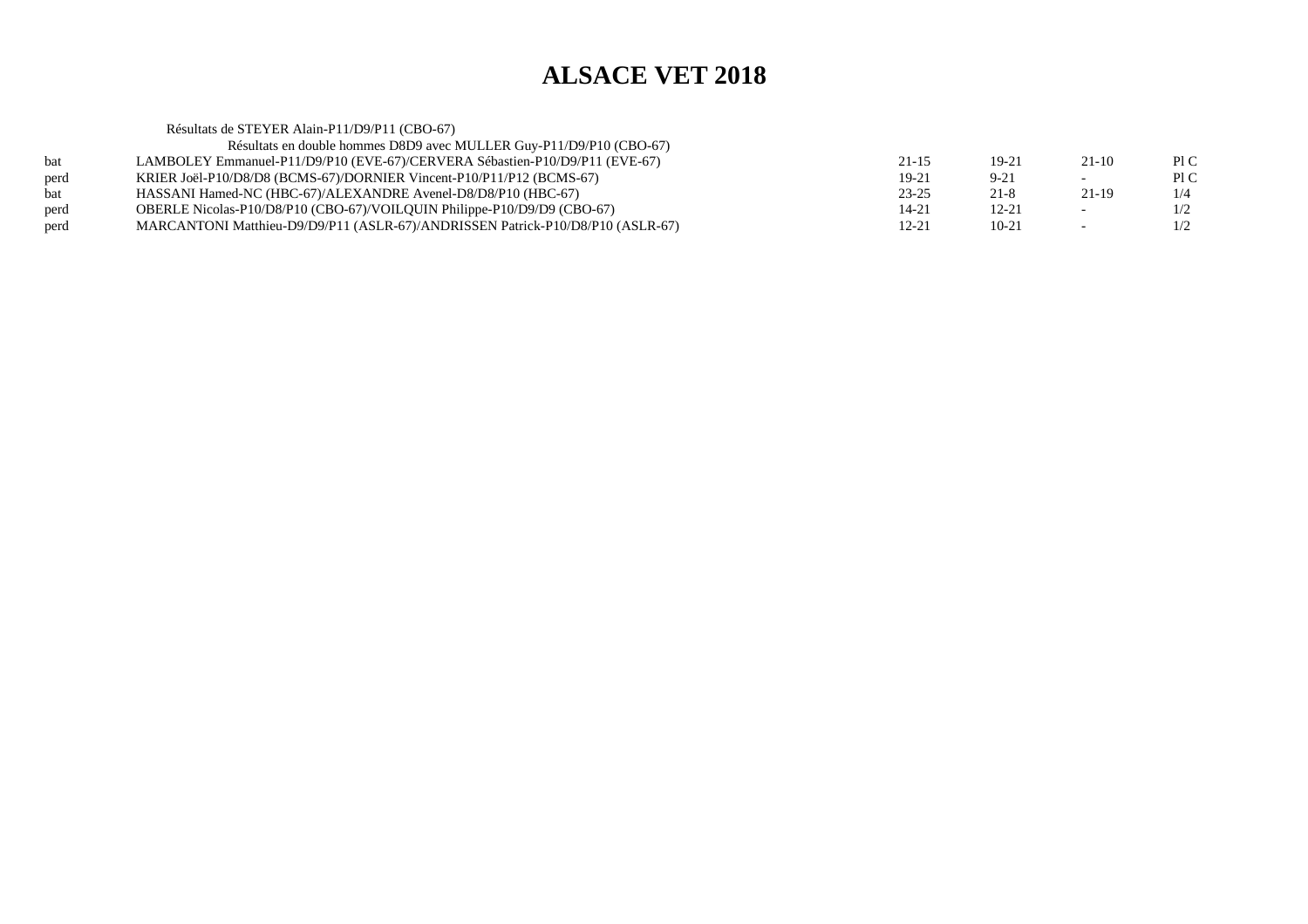Résultats de STREITH Hubert-D8/R6/D8 (BCBB-67)

Résultats en double hommes R6D7 avec SCHLAFFLANG Olivier-P11/D9/P11 (BCBB-67)

| bat  | MAS Pierre-yves-P10/D8/P10 (FBD-67)/JOCHUM Thierry-P10/D8/P10 (FBD-67) |       | Pl D |
|------|------------------------------------------------------------------------|-------|------|
| perd | GUTH Damien-D9/D7/D8 (BCT-67)/SUSS Raphael-D9/D7/D9 (BCT-67)           |       | Pl D |
| perd | RIEGEL Philippe-D8/D7/D9 (BCF-67)/SCHLEISS Frédéric-D9/D7/D7 (BCF-67)  | 20-22 | Pl D |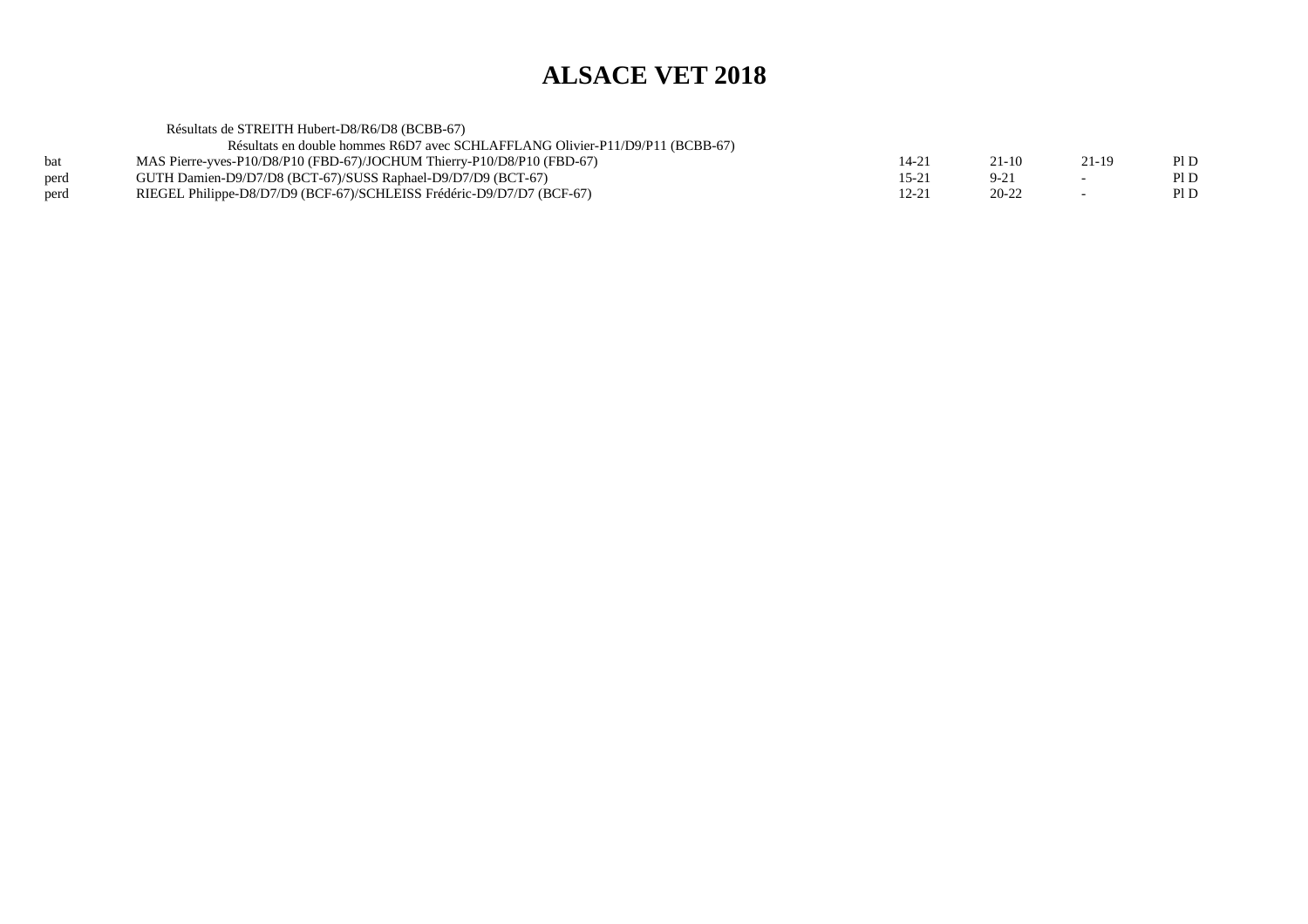|            | Résultats de SUSS Raphael-D9/D7/D9 (BCT-67)                                |           |           |                          |      |
|------------|----------------------------------------------------------------------------|-----------|-----------|--------------------------|------|
|            | Résultats en double hommes R6D7 avec GUTH Damien-D9/D7/D8 (BCT-67)         |           |           |                          |      |
| perd       | RIEGEL Philippe-D8/D7/D9 (BCF-67)/SCHLEISS Frédéric-D9/D7/D7 (BCF-67)      | 14-21     | 20-22     | $\overline{\phantom{0}}$ | PID  |
| <b>bat</b> | STREITH Hubert-D8/R6/D8 (BCBB-67)/SCHLAFFLANG Olivier-P11/D9/P11 (BCBB-67) | $21 - 15$ | 21-9      | $\overline{\phantom{0}}$ | PI D |
| perd       | MAS Pierre-yves-P10/D8/P10 (FBD-67)/JOCHUM Thierry-P10/D8/P10 (FBD-67)     | $15 - 21$ | $16-21$   | $\overline{\phantom{0}}$ | PI D |
| <b>bat</b> | GARDIES Laurent-D8/R6/D8 (BCMS-67)/NICABOU Steve-D8/D9/P10 (BCMS-67)       | $17 - 21$ | $21 - 14$ | $21 - 13$                | 1/8  |
| perd       | SFRONTATO Nicolas-D8/D7/D9 (VDK-67)/KIEGER Ludovic-D8/D7/D9 (VDK-67)       | 12-21     | $10 - 21$ | $\overline{\phantom{0}}$ | 1/4  |
|            |                                                                            |           |           |                          |      |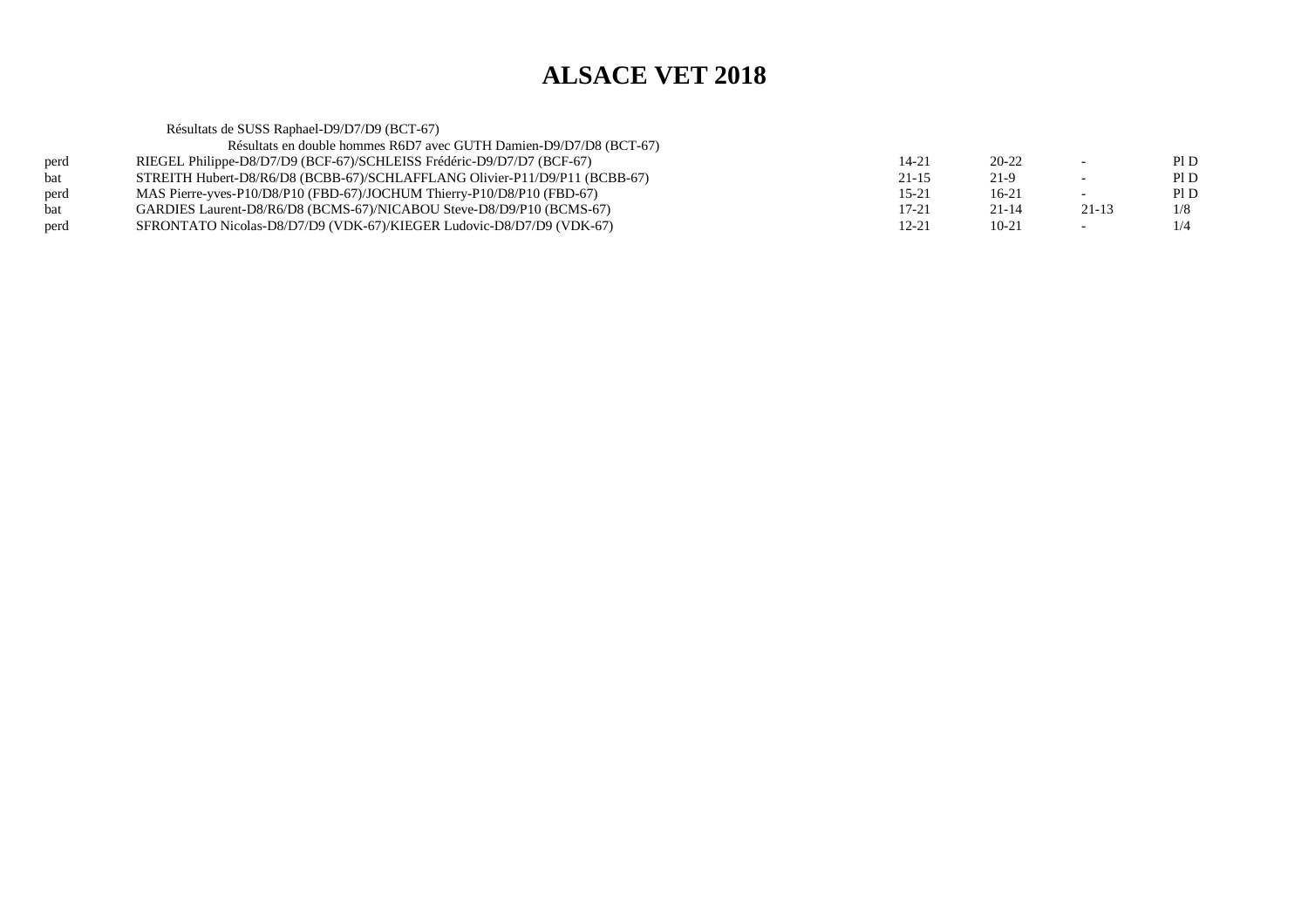|      | Résultats de TERMINAUX Philippe-D7/R6/R5 (SBC57-57)                           |           |           |                          |     |
|------|-------------------------------------------------------------------------------|-----------|-----------|--------------------------|-----|
|      | Résultats en double mixte R4R5 avec WITZEL Nathalie-D7/R6/R5 (SBC57-57)       |           |           |                          |     |
| bat  | HELFRICH Jean-yves-D8/R6/D7 (OFBC-67)/BATT Caroline-D7/R5/R5 (OFBC-67)        | $21-19$   | $21 - 14$ | $\sim$                   | PIB |
| bat  | DAHLEN Daniel-R6/R4/R4 (ASPTT-67)/ARROUS Emmanuelle-R6/R4/R4 (CEBA-67)        | 21-19     | 19-21     | $21-10$                  | PIB |
| bat  | YAYI Jean-Luc-D8/R6/R6 (BCW84-68)/CRESSATTI Nadine-D7/D7/R5 (BCW84-68)        | $21 - 15$ | $21 - 7$  | $\overline{\phantom{a}}$ | PIB |
| perd | FABRICIUS Alexandre-R6/R4/R5 (ASPTT-67)/LENGENFELDER Cathie-R6/R4/R4 (BCS-67) | $11 - 21$ | 19-21     | $\overline{\phantom{a}}$ | 1/2 |
| bat  | DAHLEN Daniel-R6/R4/R4 (ASPTT-67)/ARROUS Emmanuelle-R6/R4/R4 (CEBA-67)        | $11 - 21$ | $22 - 20$ | 21-13                    | 1/2 |
|      |                                                                               |           |           |                          |     |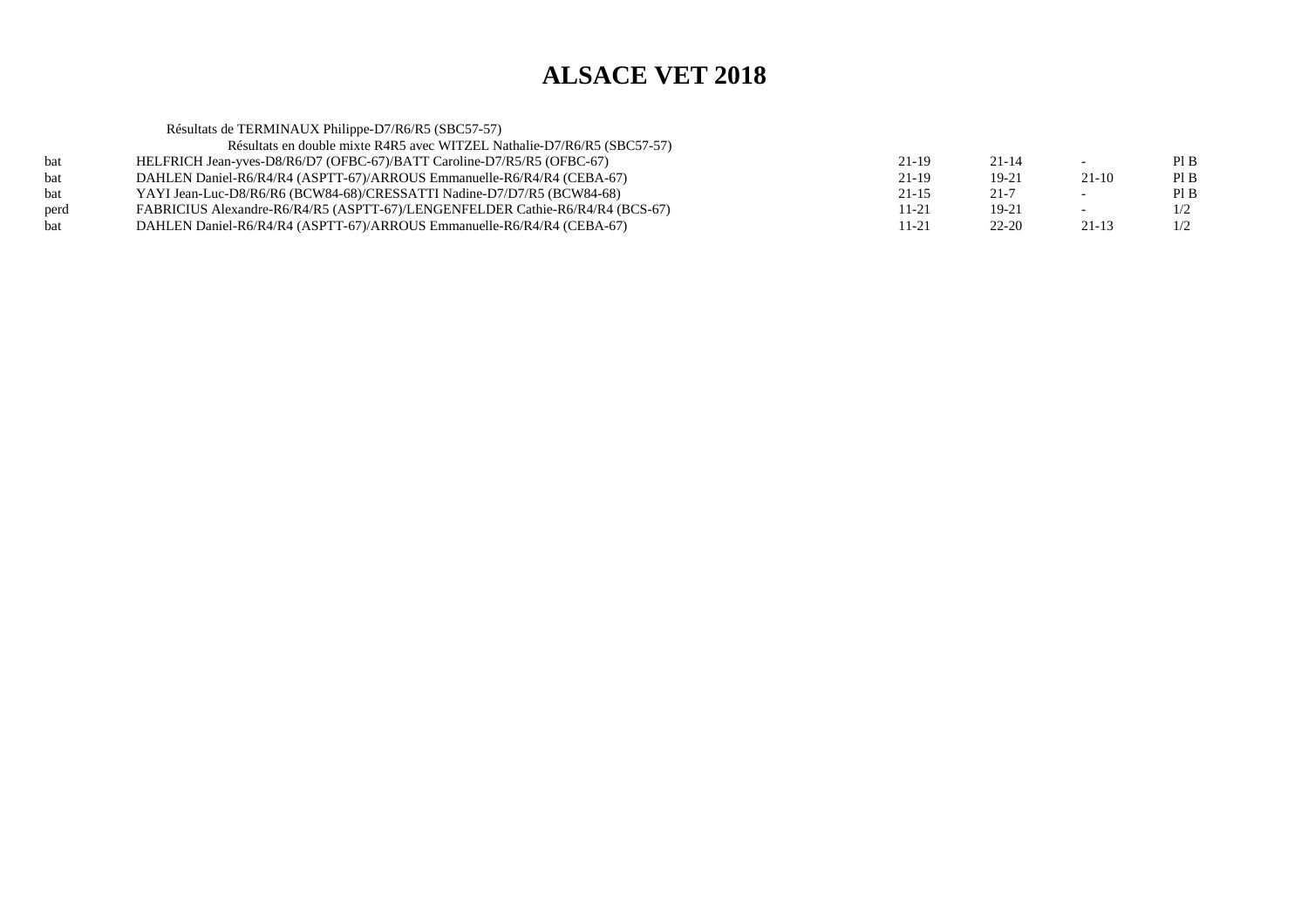#### Résultats de TODOROVIC Gilbert-D9/D7/D9 (BADKOM-67)

| Résultats en simple hommes D8D9     |           |           |                          |     |
|-------------------------------------|-----------|-----------|--------------------------|-----|
| MARTY Hugues-D9/D7/D9 (MBC-67)      | 12-21     | 16-21     | $\overline{\phantom{0}}$ | PIA |
| PRACHAZAL Nicolas-D8/D7/D9 (FBD-67) | $17 - 21$ | $14 - 21$ | $\overline{\phantom{0}}$ | PIA |
| JAFFRY Nicolas-D8/D7/D9 (MOC-67)    | -WO       |           | $\overline{\phantom{0}}$ | PIA |
| SFRONTATO Nicolas-D8/D7/D9 (VDK-67) | 21-18     | $19-21$   | 21-23                    | 1/4 |
|                                     |           |           |                          |     |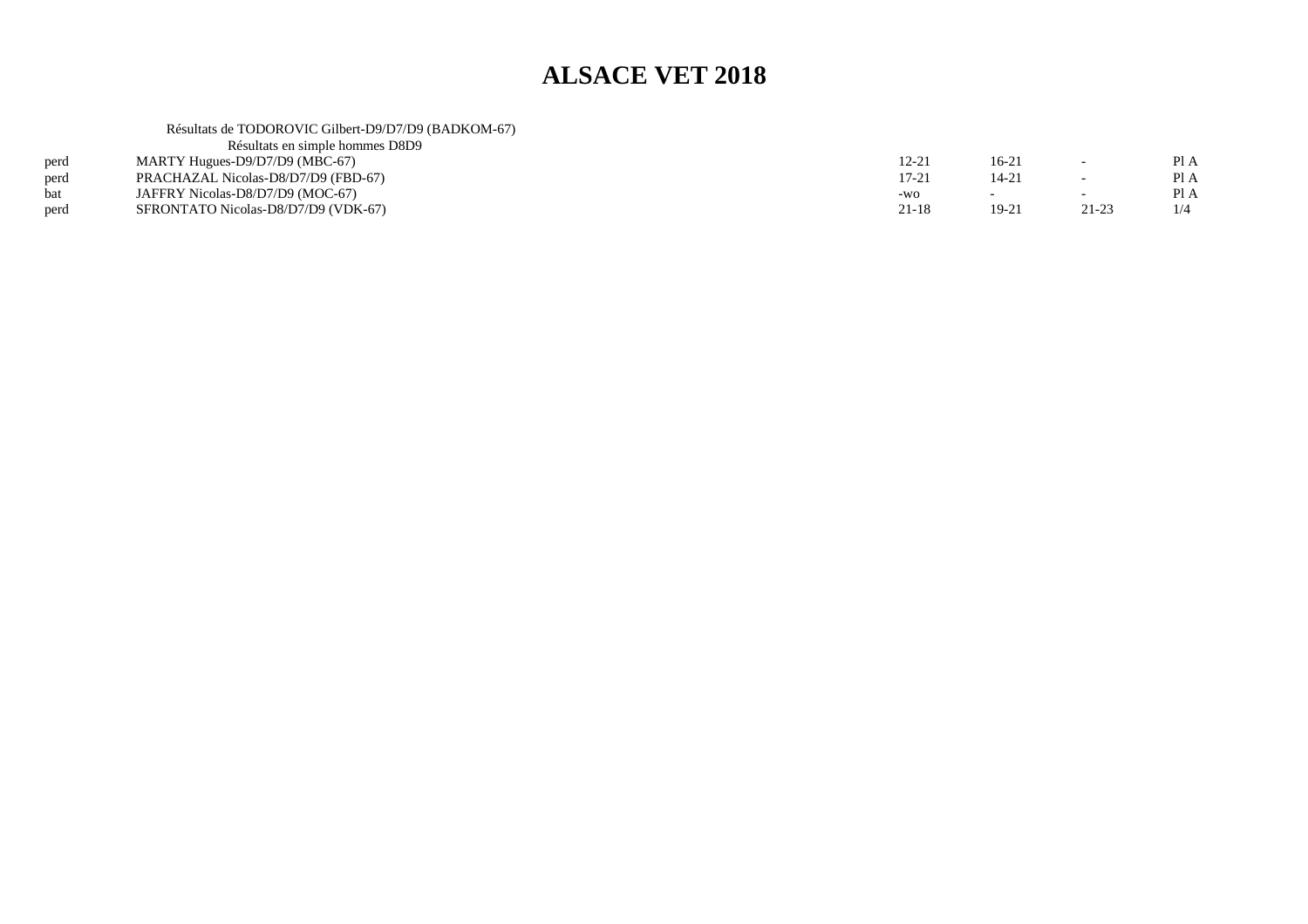|      | Résultats de TRIMBOUR Catherine-D9/D7/D8 (SBC67-67)                       |           |       |     |
|------|---------------------------------------------------------------------------|-----------|-------|-----|
|      | Résultats en double mixte D8D9 avec GARDIES Laurent-D8/R6/D8 (BCMS-67)    |           |       |     |
| perd | LAUQUE Pierre-D8/D7/D9 (ENABAD-67)/BIEGEL Frédérique-D8/D7/D9 (ENABAD-67) | $14 - 21$ |       | PIB |
| perd | DE ALMEIDA Dominique-D8/R6/D8 (CBO-67)/ARGENTIN Sabrina-D8/R6/D8 (CBO-67) | $16-21$   | 12-21 | PIB |
|      |                                                                           |           |       |     |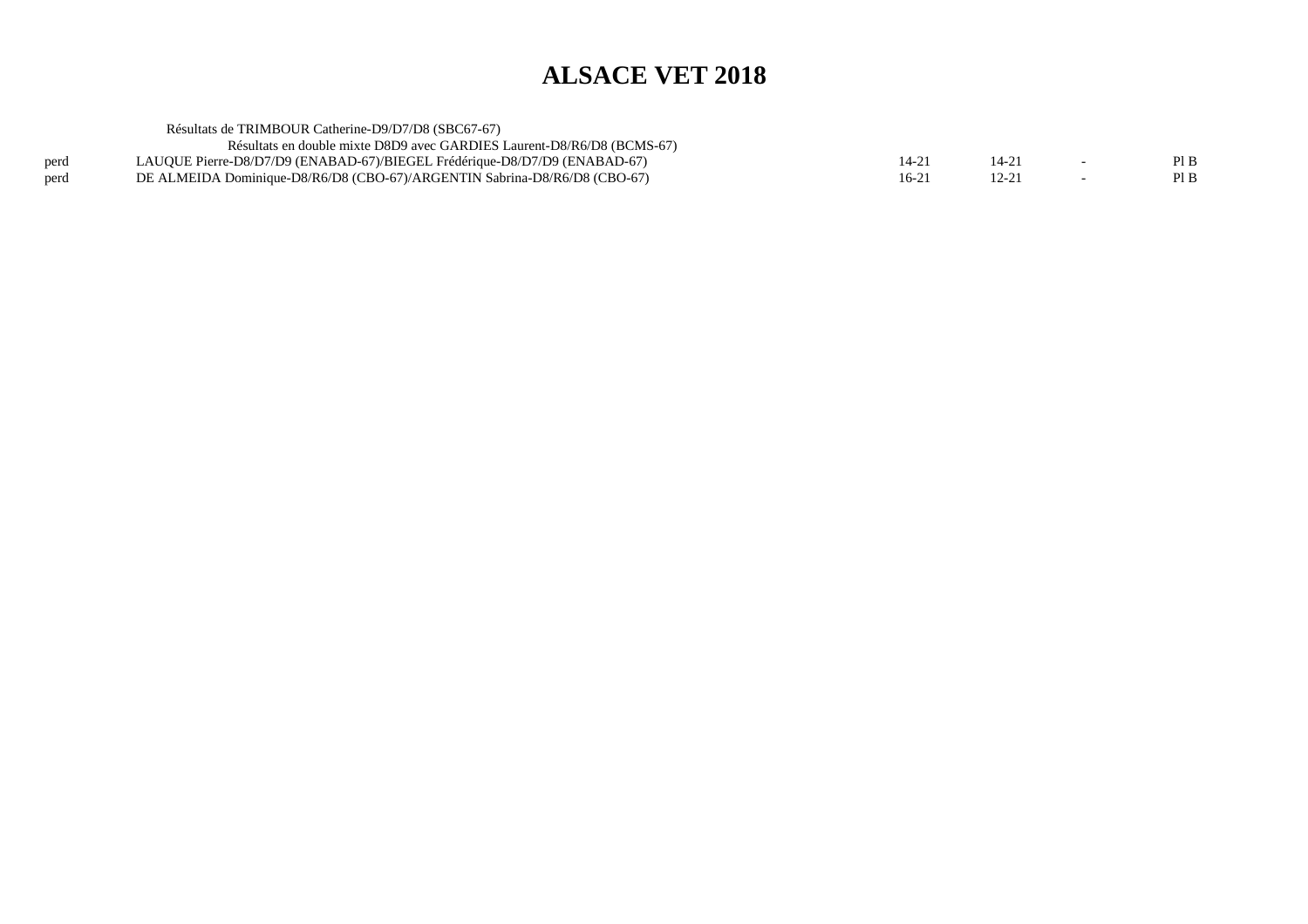|     | Résultats de VALENTIN Stéphane-R5/N3/R4 (BCO-67)                              |           |           |        |
|-----|-------------------------------------------------------------------------------|-----------|-----------|--------|
|     | Résultats en double mixte R4R5 avec DELAGNEAU Sabine-R6/R5/R4 (BCO-67)        |           |           |        |
| bat | EMOND Emmanuel-R5/N3/R5 (BS-67)/DEMANET Vanessa-D7/R6/R5 (BS-67)              | $21 - 12$ | $21 - 5$  | PI A   |
| bat | FABRICIUS Alexandre-R6/R4/R5 (ASPTT-67)/LENGENFELDER Cathie-R6/R4/R4 (BCS-67) | $21 - 18$ | $21 - 15$ | PI A   |
| bat | DAHLEN Daniel-R6/R4/R4 (ASPTT-67)/ARROUS Emmanuelle-R6/R4/R4 (CEBA-67)        | $21-10$   | $21 - 15$ | 1/2    |
| bat | FABRICIUS Alexandre-R6/R4/R5 (ASPTT-67)/LENGENFELDER Cathie-R6/R4/R4 (BCS-67) | $21-19$   | $21 - 17$ | Finale |
|     |                                                                               |           |           |        |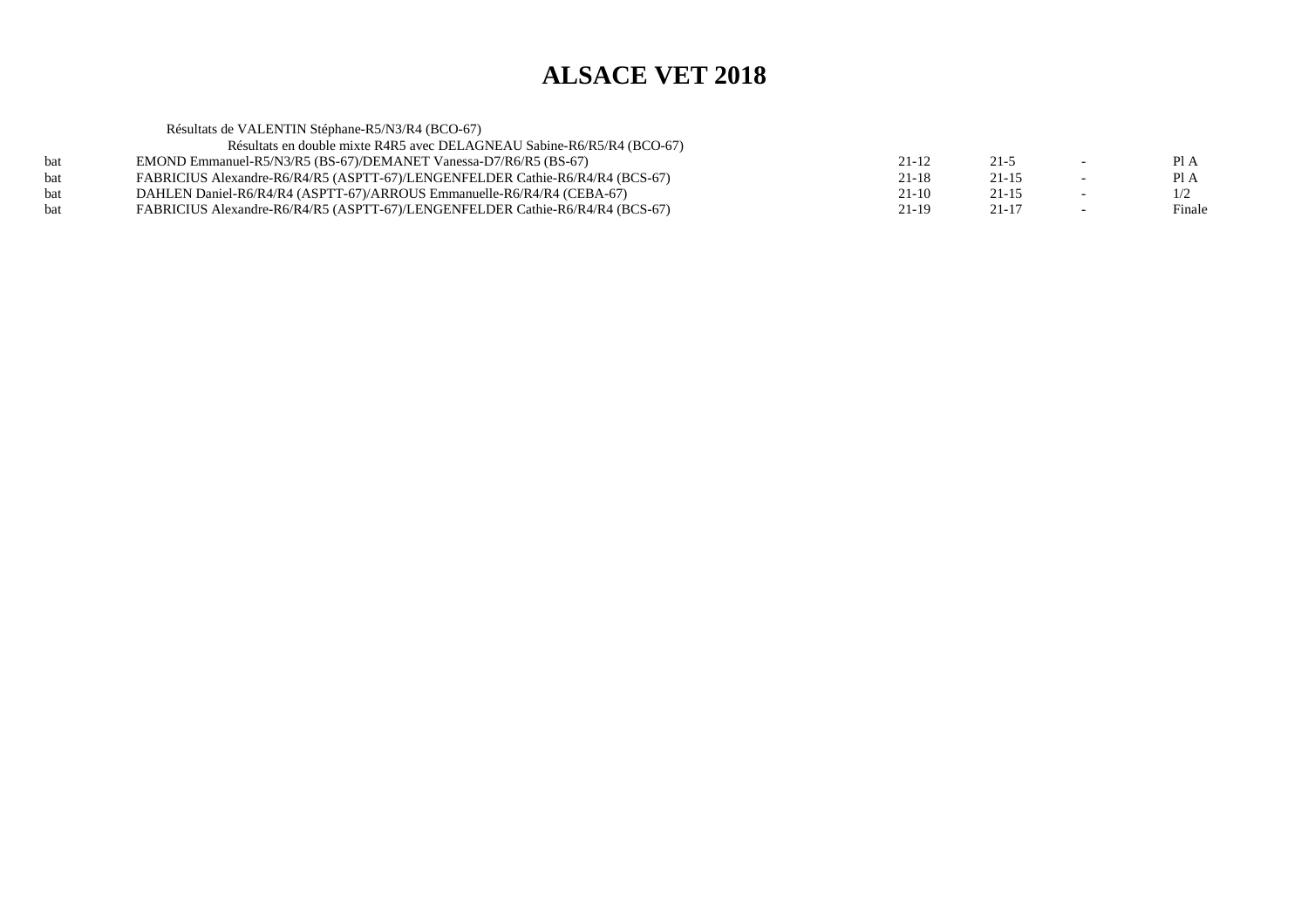|      | Résultats de VANDAELE Vincent-P11/D9/P11 (BCIG-67)                      |           |           |                          |      |
|------|-------------------------------------------------------------------------|-----------|-----------|--------------------------|------|
|      | Résultats en double hommes D8D9 avec MADEC Morgan-P10/P11/P12 (BCIG-67) |           |           |                          |      |
| perd | POL Chanthirith-P10/D8/P10 (ENABAD-67)/LANDES Steffen-P12 (ENABAD-67)   | 12-21     | 16-21     | $\overline{\phantom{0}}$ | Pl A |
| perd | OBERLE Nicolas-P10/D8/P10 (CBO-67)/VOILQUIN Philippe-P10/D9/D9 (CBO-67) | $12 - 21$ | $15 - 21$ | $\overline{\phantom{0}}$ | Pl A |
|      | Résultats en double mixte R6D7 avec CLEMENT Caroline-D8/R6/R6 (BCIG-67) |           |           |                          |      |
| perd | KAETZEL Christian-D9/D7/D9 (BCT-67)/KAETZEL Aurélie-D9/D7/D7 (MBC-67)   | 14-21     | 13-21     | $\overline{\phantom{0}}$ | PIA  |
| perd | OUDOT Mickaël-D7/R5/D7 (ENABAD-67)/DE LOURTIOUX Clotilde-D8 (ENABAD-67) | $15 - 21$ | 18-21     | $\overline{\phantom{a}}$ | Pl A |
|      |                                                                         |           |           |                          |      |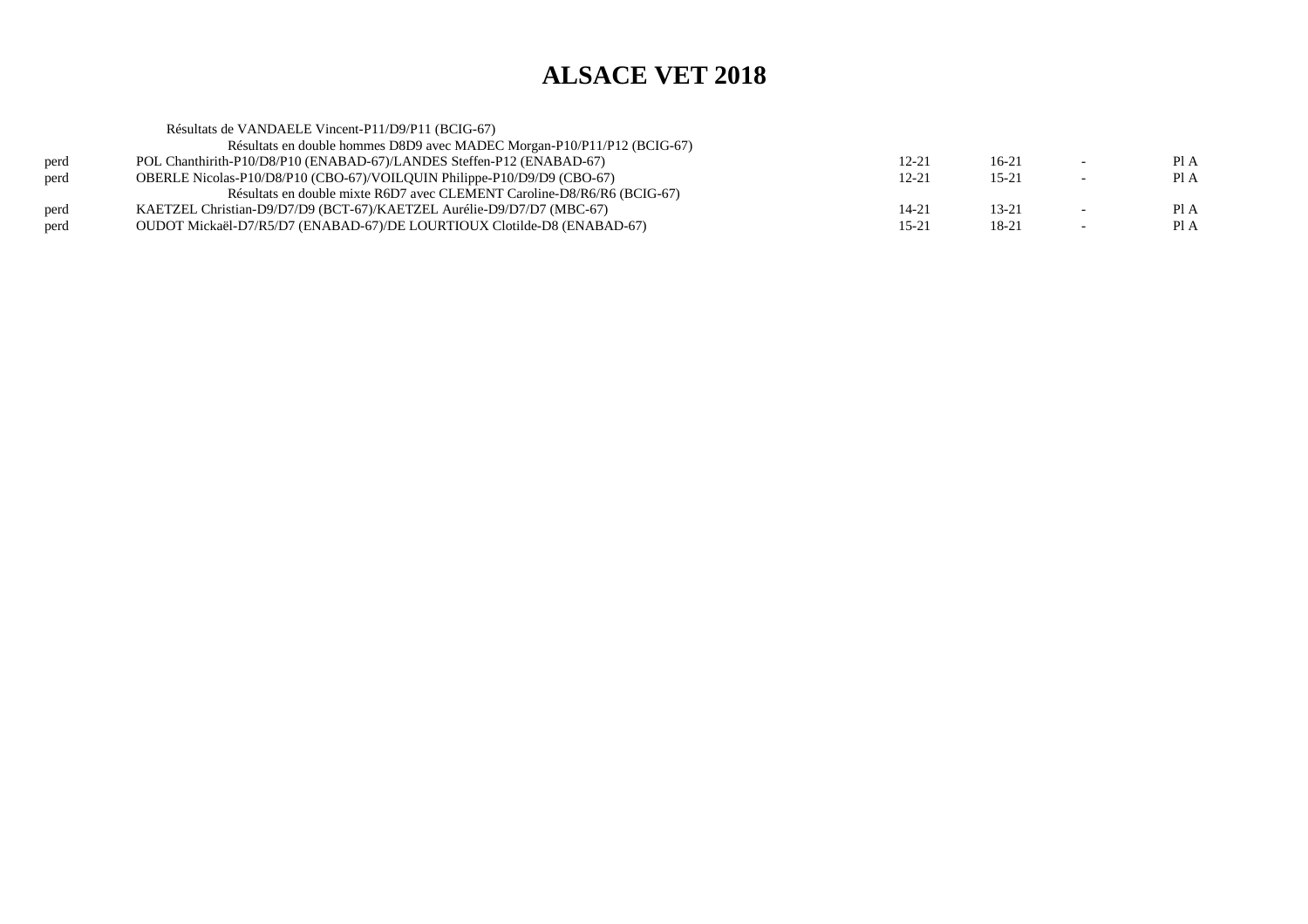| PI A   |
|--------|
| Pl A   |
| 1/2    |
| Finale |
|        |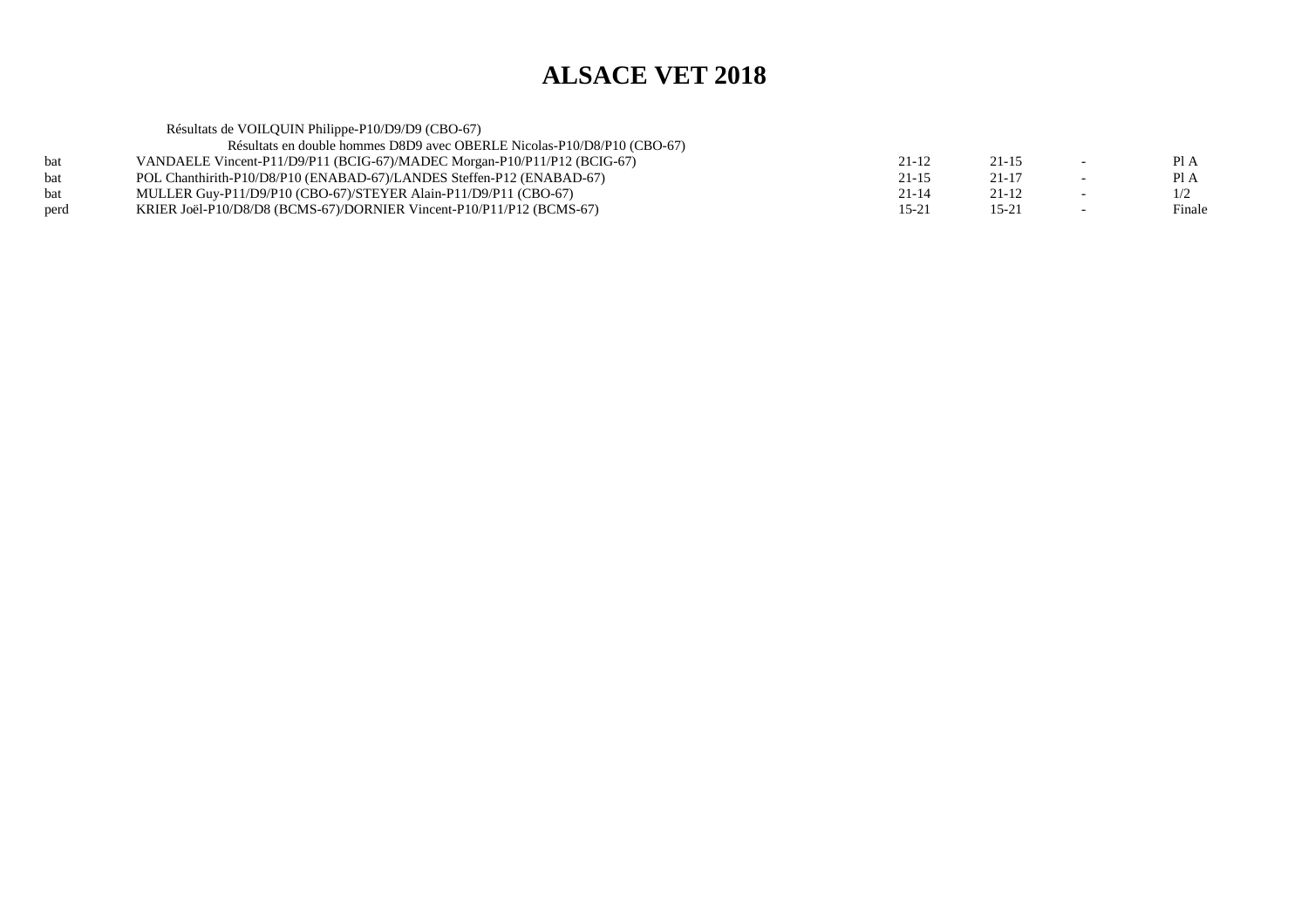#### Résultats de WAGNER Alexandre-P10/D9/P10 (BCV-67)Résultats en simple hommes P10P11P12

|      | $\alpha$ and $\alpha$ is a simple homing. I for the $\alpha$                        |           |           |                          |      |
|------|-------------------------------------------------------------------------------------|-----------|-----------|--------------------------|------|
| perd | DORNIER Vincent-P10/P11/P12 (BCMS-67)                                               | 18-21     | $21-16$   | 20-22                    | Pl B |
| bat  | EHRMANN Stève-P10/P10/P11 (HBC-67)                                                  | $17 - 21$ | $25 - 23$ | $21-17$                  | PIB  |
| bat  | LAMBOLEY Emmanuel-P11/D9/P10 (EVE-67)                                               | $21-16$   | $22 - 20$ | $\overline{\phantom{0}}$ | 1/8  |
| perd | MAILLARD David-P10/D8/D9 (CSBW-68)                                                  | $19-21$   | 18-21     |                          | 1/4  |
|      | Résultats en double mixte P10P11P12 avec ANTONI Caroline-P10/P10/P11 (BCV-67)       |           |           |                          |      |
| perd | WENCKER Christophe-P12/P10/P10 (BADKOM-67)/SCHULER Sandrine-P12/P10/P10 (BADKOM-67) | $19-21$   | $13 - 21$ |                          | PI A |
| bat  | JACQUIN François-P10/D9/P10 (EVE-67)/GUILLEN Angela-P10 (CSCTS-67)                  | 21-19     | 21-19     |                          | Pl A |
| bat  | SCHWEITZER Thierry-P12/P11/P11 (BCO-67)/SCHWEITZER Alena-P12/P10/P10 (BCO-67)       | 21-18     | 21-18     | $\overline{\phantom{0}}$ | Pl A |
|      |                                                                                     |           |           |                          |      |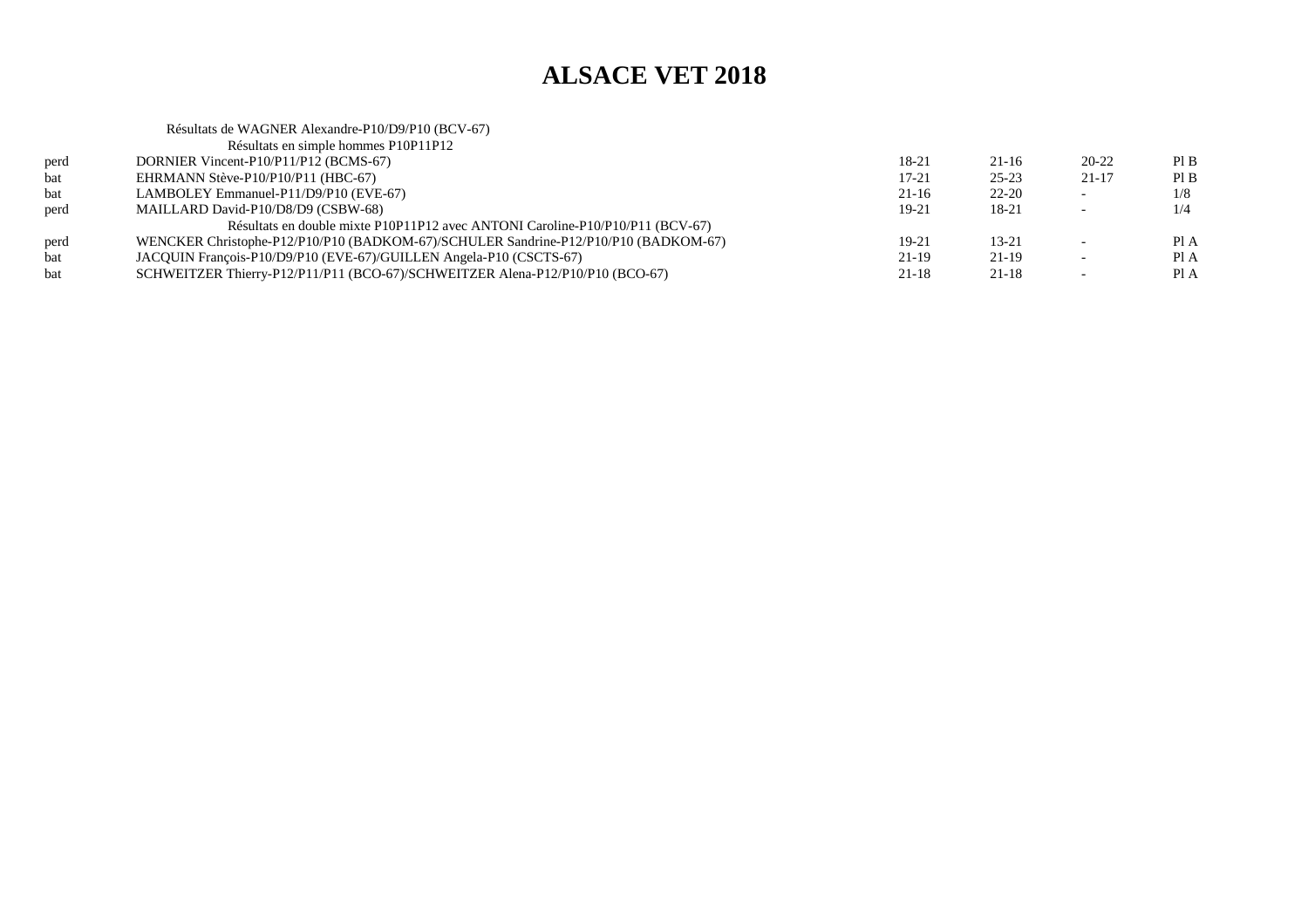Résultats de WALTZ Christelle-D7/R5/D7 (SLDB-67) Résultats en double dames R4R5 avec MARTINEZ Florence-D7/R5/D7 (ENABAD-67)perd DELAGNEAU Sabine-R6/R5/R4 (BCO-67)/HEUBERGER Elisabeth-R5/R4/N3 (BCO-67) $13-21$   $17-21$   $-$  PIA Pl A perd KAETZEL Aurélie-D9/D7/D7 (MBC-67)/KOEHLING Dominique-D7/R5/R5 (MBC-67) $9-21$  15-21 - PIA  $PIA$ perd BATOT Florence-R5/R4/R6 (BCF-67)/LENGENFELDER Cathie-R6/R4/R4 (BCS-67) $11-21$   $12-21$   $-$  PIA  $PIA$ perd LUDWIG Candy-D7/R5/R6 (BCMS-67)/ILTISS Catherine-D8/R6/D7 (BCMS-67) $15-21$  15-21 - PIA Résultats en double mixte R6D7 avec GIRAULT François-P10/D8/D8 (HBC-67)perd PAPON Vincent-D8/R6/D8 (BCIG-67)/CAMPEIS Marie-laure-D9/D8/D7 (BCIG-67) $\sim$  -  $\sim$  Pl B  $PIB$ perd ROTH Thierry-R6/R4/R6 (OFBC-67)/SINSOU Clara-D9/D9/D7 (OFBC-67) $\sqrt{WQ}$  - - Pl B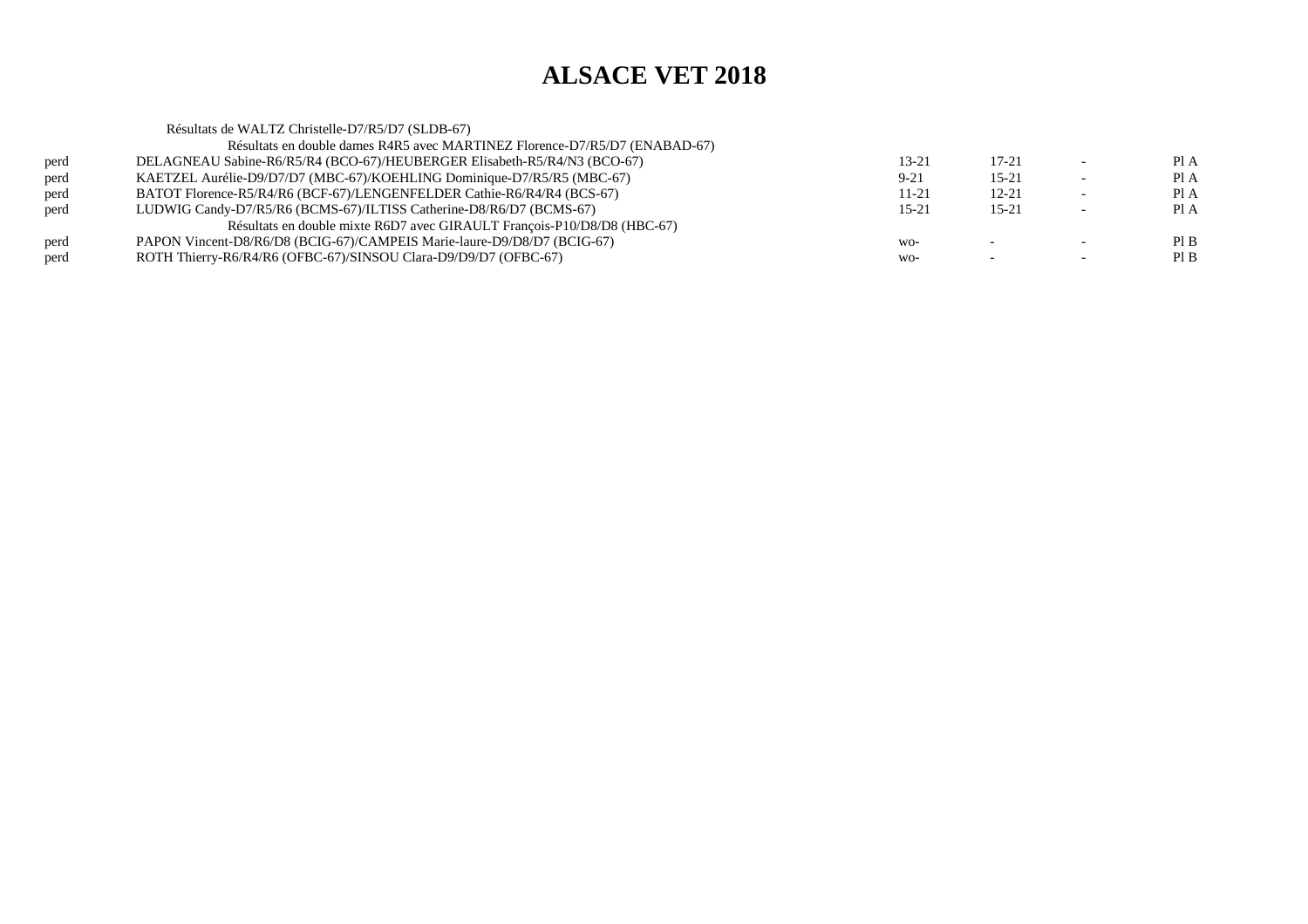| Résultats de WENCKER Christophe-P12/P10/P10 (BADKOM-67)                           |           |           |        |      |
|-----------------------------------------------------------------------------------|-----------|-----------|--------|------|
| Résultats en double mixte P10P11P12 avec SCHULER Sandrine-P12/P10/P10 (BADKOM-67) |           |           |        |      |
| WAGNER Alexandre-P10/D9/P10 (BCV-67)/ANTONI Caroline-P10/P10/P11 (BCV-67)         | 21-19     | $21 - 13$ | $\sim$ | PI A |
| SCHWEITZER Thierry-P12/P11/P11 (BCO-67)/SCHWEITZER Alena-P12/P10/P10 (BCO-67)     | $21 - 14$ | $21 - 14$ |        | Pl A |
| JACQUIN François-P10/D9/P10 (EVE-67)/GUILLEN Angela-P10 (CSCTS-67)                | 18-21     | $21 - 13$ | 21-17  | Pl A |
|                                                                                   |           |           |        |      |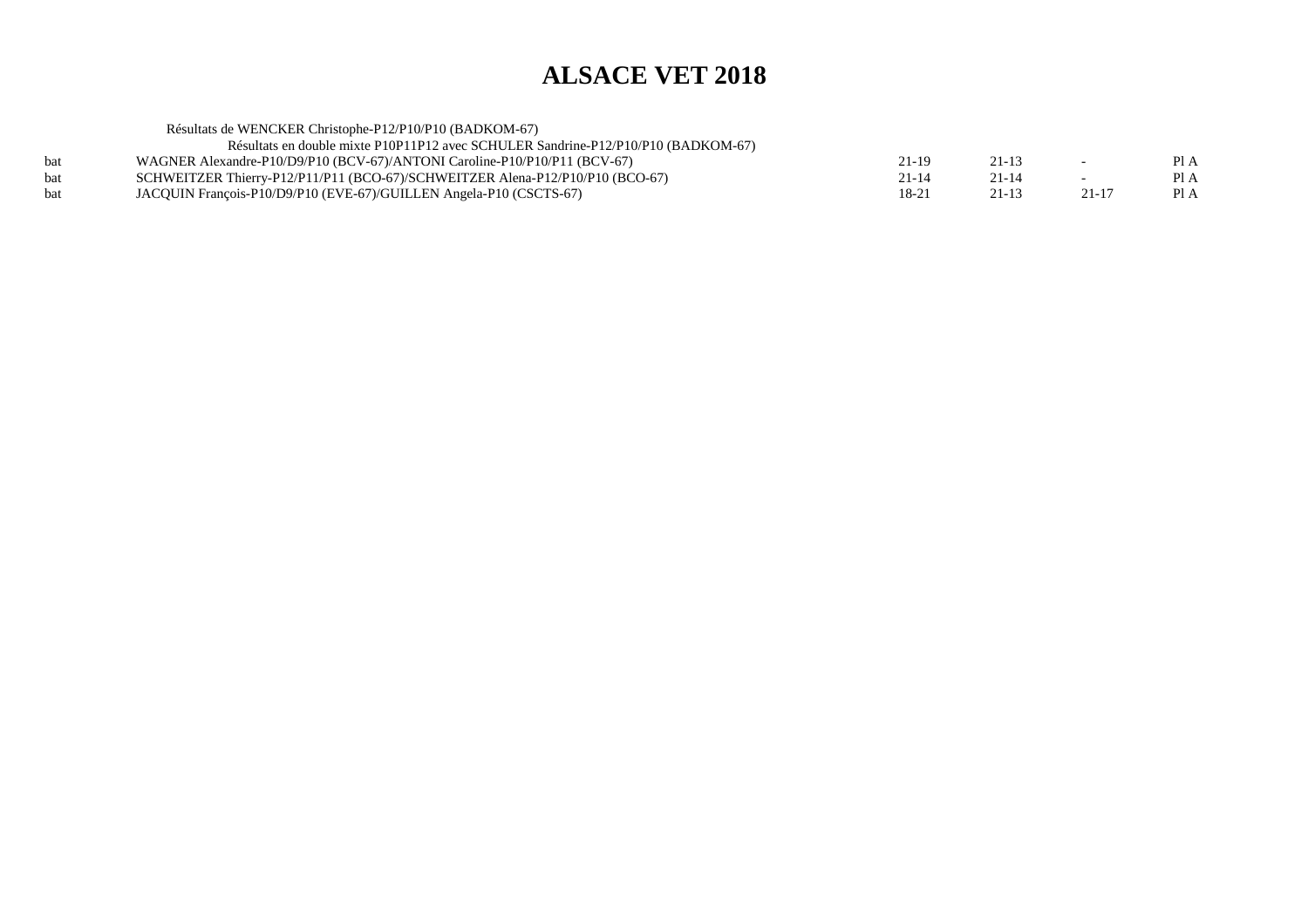Résultats de WILLEM Franck-D7/R6/D8 (CBO-67) Résultats en double hommes R4R5 avec DE ALMEIDA Dominique-D8/R6/D8 (CBO-67)perd SOULIVONG Daravong-R6/R5/D7 (BCO-67)/LIHRMANN Etienne-D7/R5/D7 (BCO-67)<br>perd DAHLEN Daniel-R6/R4/R4 (ASPTT-67)/BURESI Laurent-R5/R4/R6 (BCMS-67)  $11-21$   $21-12$   $18-21$  PIB  $PIB$ perd DAHLEN Daniel-R6/R4/R4 (ASPTT-67)/BURESI Laurent-R5/R4/R6 (BCMS-67)<br>bat HUMBEL Christophe-D7/R5/D7 (ENABAD-67)/SAAL Eric-D7/R5/D7 (ENABAD  $25-23$  15-21 12-21 PIB  $PIB$ bat HUMBEL Christophe-D7/R5/D7 (ENABAD-67)/SAAL Eric-D7/R5/D7 (ENABAD-67)<br>perd NGO Van tuyen-D7/R5/D7 (ASPTT-67)/FABRICIUS Alexandre-R6/R4/R5 (ASPTT-67)  $21-17$   $21-13$   $-$  PIB  $1/4$ NGO Van tuyen-D7/R5/D7 (ASPTT-67)/FABRICIUS Alexandre-R6/R4/R5 (ASPTT-67)  $8-21$  21-16 18-21 1/4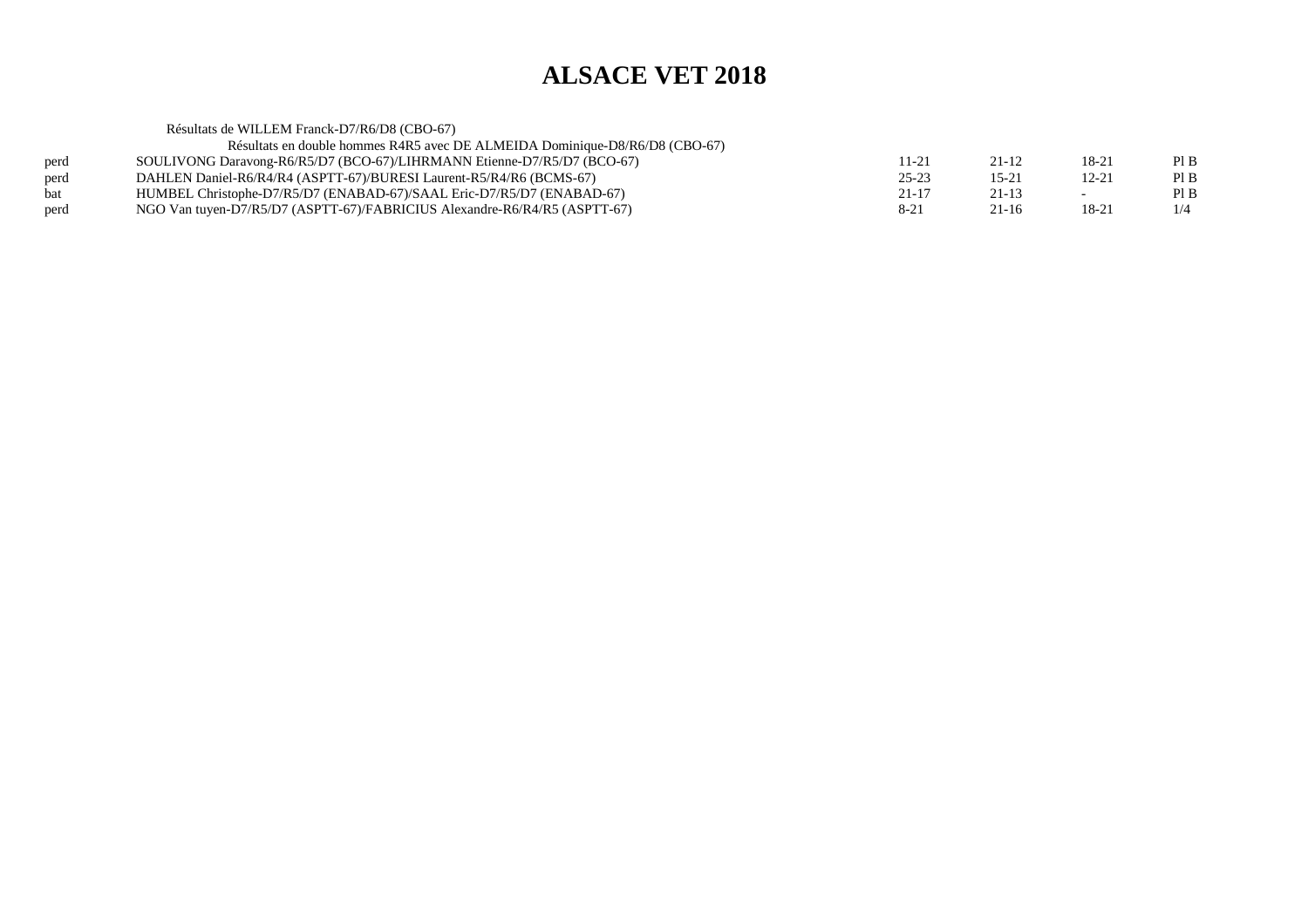Résultats de WITZEL Nathalie-D7/R6/R5 (SBC57-57) Résultats en double mixte R4R5 avec TERMINAUX Philippe-D7/R6/R5 (SBC57-57)bat HELFRICH Jean-yves-D8/R6/D7 (OFBC-67)/BATT Caroline-D7/R5/R5 (OFBC-67) $21-19$   $21-14$  - PIB  $PIB$ bat DAHLEN Daniel-R6/R4/R4 (ASPTT-67)/ARROUS Emmanuelle-R6/R4/R4 (CEBA-67) $21-19$   $19-21$   $21-10$  PIB  $PIB$ bat YAYI Jean-Luc-D8/R6/R6 (BCW84-68)/CRESSATTI Nadine-D7/D7/R5 (BCW84-68) $21-15$  21-7 - PIB  $1/2$ perd FABRICIUS Alexandre-R6/R4/R5 (ASPTT-67)/LENGENFELDER Cathie-R6/R4/R4 (BCS-67) $11-21$  19-21 -  $1/2$  $1/2$ bat DAHLEN Daniel-R6/R4/R4 (ASPTT-67)/ARROUS Emmanuelle-R6/R4/R4 (CEBA-67) $11-21$   $22-20$   $21-13$   $1/2$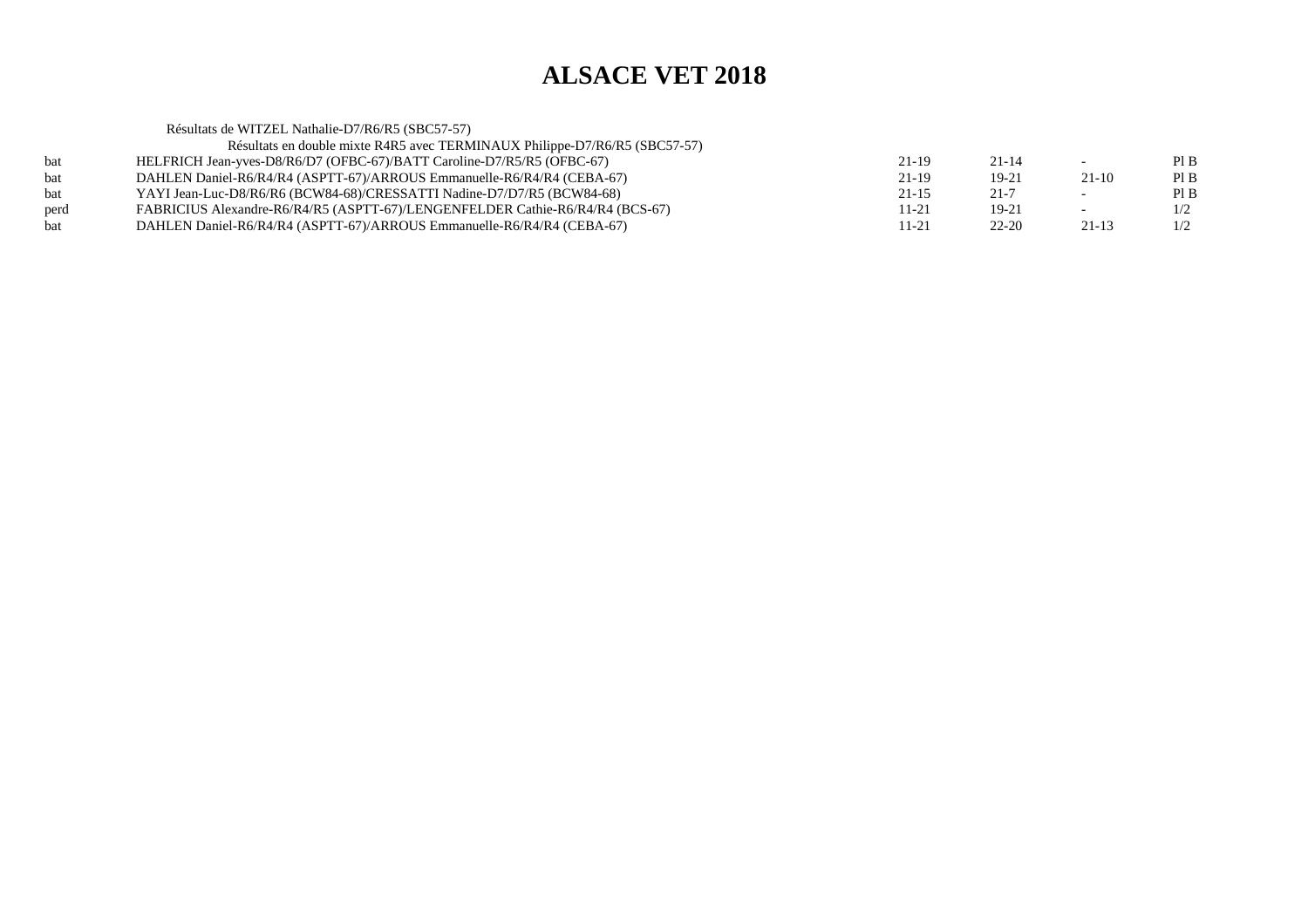|      | Résultats de WOLFF Mariorie-D8/R6/D7 (CCSSL-67)                            |           |           |     |
|------|----------------------------------------------------------------------------|-----------|-----------|-----|
|      | Résultats en double mixte R6D7 avec FEHLMANN Christian-D8/R6/D7 (CCSSL-67) |           |           |     |
| perd | BORY Vincent-D9/D8/D8 (BCN-67)/HEME Isabelle-D7/R5/D7 (BCN-67)             | $14 - 21$ | $20 - 22$ | P1C |
| perd | BURESI Laurent-R5/R4/R6 (BCMS-67)/ILTISS Catherine-D8/R6/D7 (BCMS-67)      | $16-21$   | 16-21     | P1C |
|      |                                                                            |           |           |     |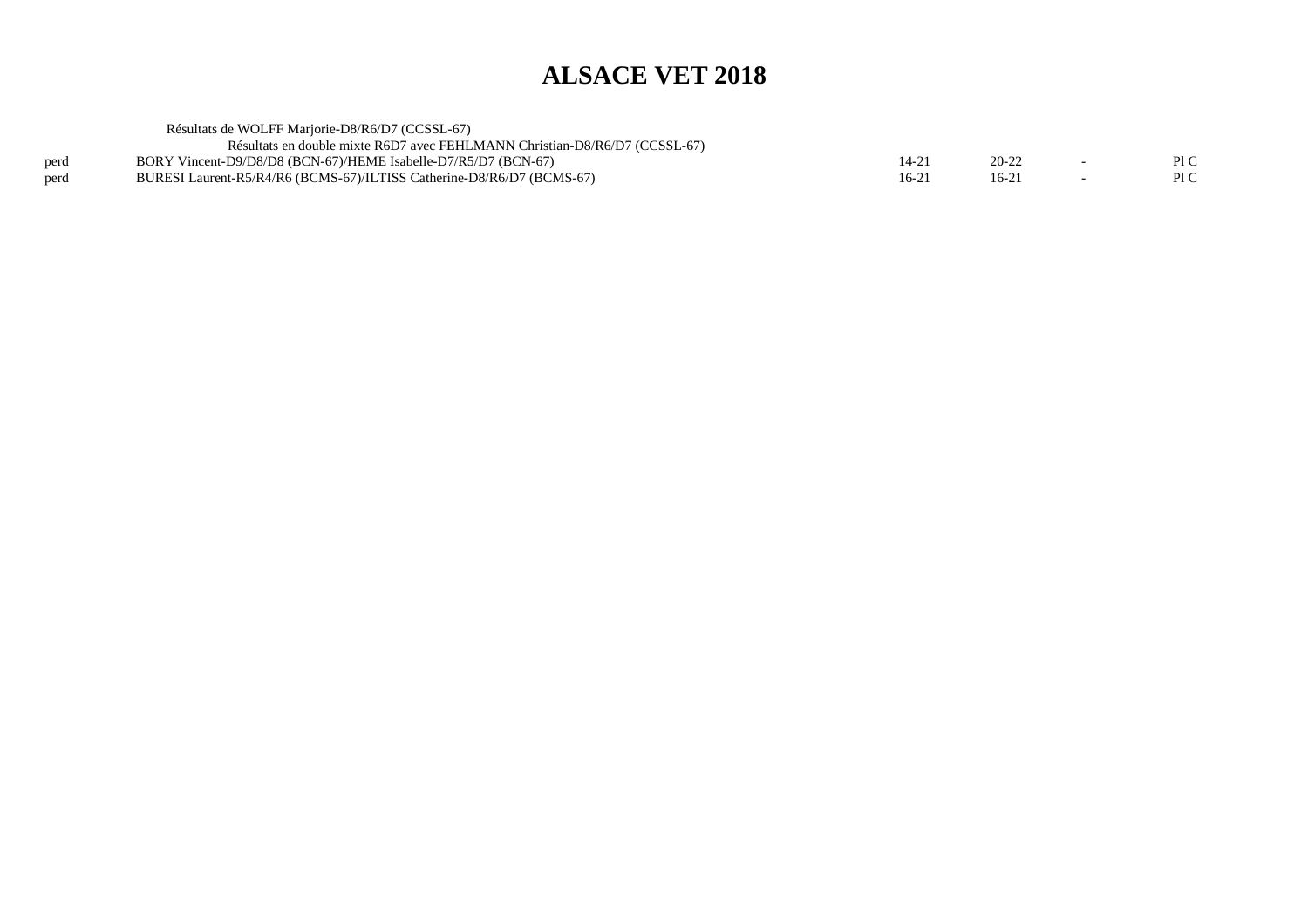Résultats de YAYI Jean-Luc-D8/R6/R6 (BCW84-68) Résultats en double mixte R4R5 avec CRESSATTI Nadine-D7/D7/R5 (BCW84-68)bat DAHLEN Daniel-R6/R4/R4 (ASPTT-67)/ARROUS Emmanuelle-R6/R4/R4 (CEBA-67) $21-11$   $10-21$   $21-16$  PIB  $PIB$ bat HELFRICH Jean-yves-D8/R6/D7 (OFBC-67)/BATT Caroline-D7/R5/R5 (OFBC-67)<br>TERMINAUX Philippe-D7/R6/R5 (SBC57-57)/WITZEL Nathalie-D7/R6/R5 (SBC57  $22-20$   $21-19$  - PIB  $PIB$ perd TERMINAUX Philippe-D7/R6/RS (SBC57-57)/WITZEL Nathalie-D7/R6/R5 (SBC57-57)<br>FABRICIUS Alexandre-R6/R4/R5 (ASPTT-67)/LENGENFELDER Cathie-R6/R4/R4 (BCS  $15-21$   $7-21$   $-$  PIB  $1/4$ perd FABRICIUS Alexandre-R6/R4/R5 (ASPTT-67)/LENGENFELDER Cathie-R6/R4/R4 (BCS-67) $20-22$  21-18 14-21 1/4